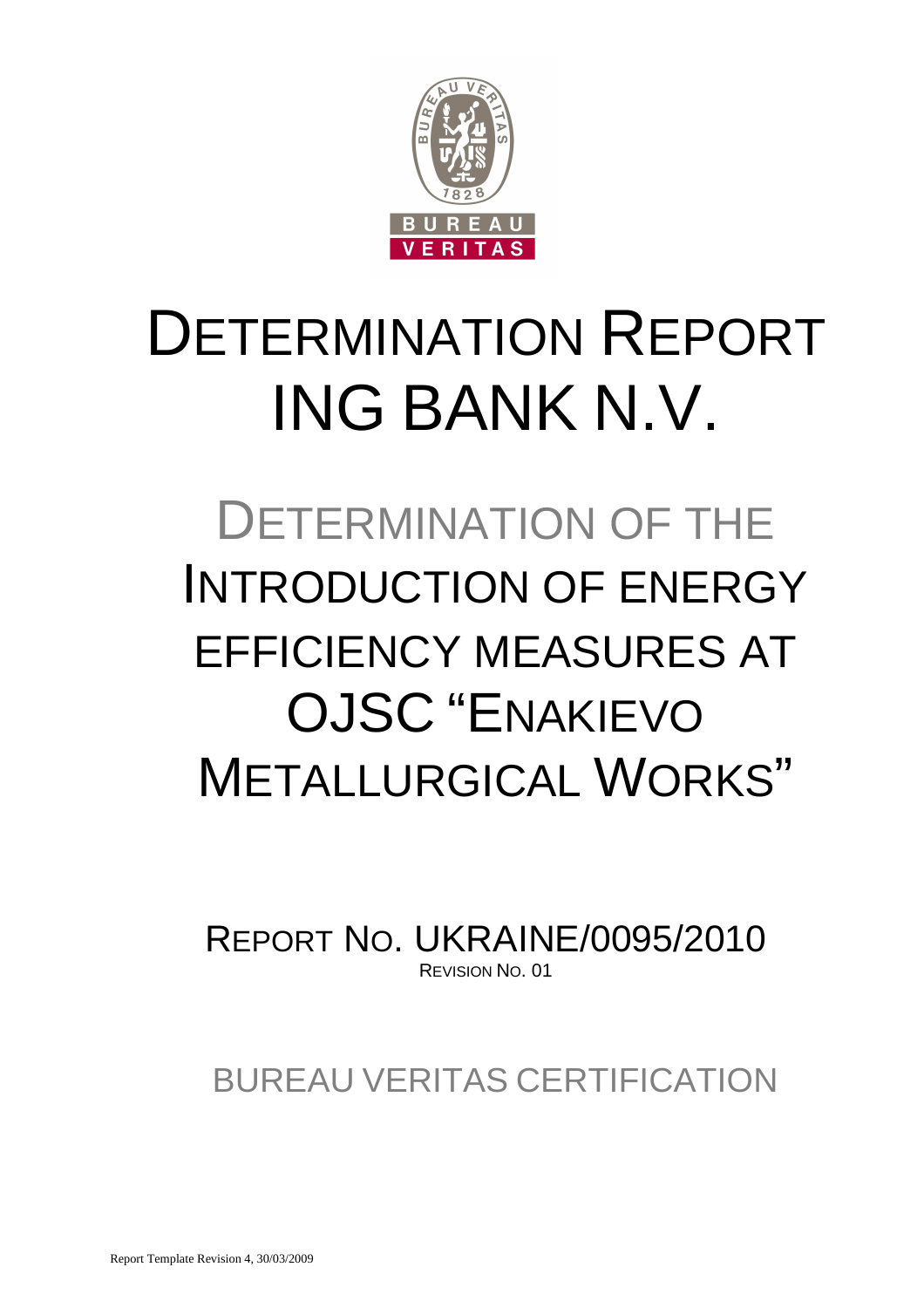

| Date of first issue:<br>27/07/2010                                                                                                                                                                                                                                                                                                                                                                                                                                                                                                                                                                                                                 | Organizational unit:<br><b>Holding SAS</b> | <b>Bureau Veritas Certification</b>                                                                     |  |
|----------------------------------------------------------------------------------------------------------------------------------------------------------------------------------------------------------------------------------------------------------------------------------------------------------------------------------------------------------------------------------------------------------------------------------------------------------------------------------------------------------------------------------------------------------------------------------------------------------------------------------------------------|--------------------------------------------|---------------------------------------------------------------------------------------------------------|--|
| Client:<br>ING Bank N.V.                                                                                                                                                                                                                                                                                                                                                                                                                                                                                                                                                                                                                           | Client ref.:                               | Peter van Eijndhoven                                                                                    |  |
| Summary:<br>Bureau Veritas Certification has made the determination of the "Introduction of energy efficiency<br>measures at OJSC "Enakievo Metallurgical Works" project of ING Bank N.V. located in the town of<br>Yenakiyeve, Donetsk region on the basis of UNFCCC criteria for the JI, as well as criteria given to<br>provide for consistent project operations, monitoring and reporting. UNFCCC criteria refer to Article 6<br>of the Kyoto Protocol, the JI rules and modalities and the subsequent decisions by the JI Executive<br>Board, as well as the host country criteria.                                                          |                                            |                                                                                                         |  |
| The determination scope is defined as an independent and objective review of the project design<br>document, the project's baseline study, monitoring plan and other relevant documents, and<br>consisted of the following three phases: i) desk review of the project design and the baseline and<br>monitoring plan; ii) follow-up interviews with project stakeholders; iii) resolution of outstanding issues<br>and the issuance of the final determination report and opinion. The overall determination, from<br>Contract Review to Determination Report & Opinion, was conducted using Bureau Veritas<br>Certification internal procedures. |                                            |                                                                                                         |  |
| The first output of the determination process is a list of Clarification and Corrective Actions Requests<br>(CL and CAR), presented in Appendix A. Taking into account this output, the project proponent<br>revised its project design document.                                                                                                                                                                                                                                                                                                                                                                                                  |                                            |                                                                                                         |  |
| In summary, it is Bureau Veritas Certification's opinion that the project correctly applies JI specific<br>approach and meets the relevant UNFCCC requirements for the JI and the relevant host country<br>criteria.                                                                                                                                                                                                                                                                                                                                                                                                                               |                                            |                                                                                                         |  |
| Report No.:<br>Subject Group:<br>UKRAINE/0095/2010<br>JI                                                                                                                                                                                                                                                                                                                                                                                                                                                                                                                                                                                           |                                            | <b>Indexing terms</b>                                                                                   |  |
| Project title:<br>Introduction of energy efficiency measures at<br>OJSC "Enakievo Metallurgical Works"<br>Work signed by:<br>Flavio Gomes - Global Product Manager                                                                                                                                                                                                                                                                                                                                                                                                                                                                                 |                                            | Climate Change, Kyoto Protocol, JI, Emission<br>Reductions, Determination                               |  |
| Work carried out by:<br>Ivan Sokolov - Team Leader, Lead Verifier<br>Kateryna Zinevych - Team Member, Verifier                                                                                                                                                                                                                                                                                                                                                                                                                                                                                                                                     |                                            | $\boxtimes$<br>No distribution without permission from the<br>Client or responsible organizational unit |  |
| Work verified by:<br>Leonid Yaskin - Internal technical reviewer                                                                                                                                                                                                                                                                                                                                                                                                                                                                                                                                                                                   |                                            | Limited distribution                                                                                    |  |
| Date of this revision:<br>Rev. No.:<br>27/07/2010<br>01<br>76                                                                                                                                                                                                                                                                                                                                                                                                                                                                                                                                                                                      | Number of pages:                           | Unrestricted distribution                                                                               |  |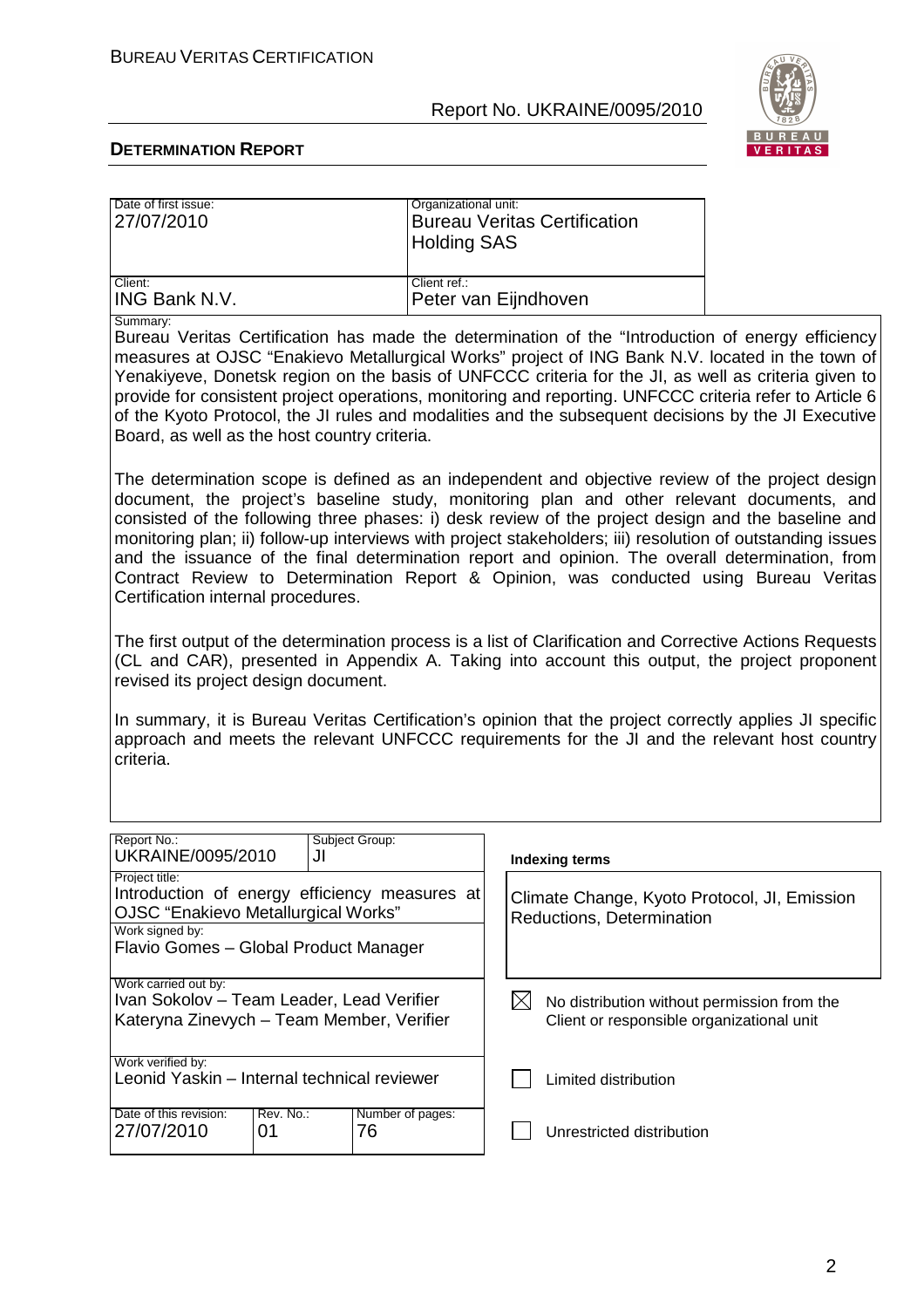DETERMINATION REPORT



# **Abbreviations**

| <b>CAR</b>      | <b>Corrective Action Request</b>                       |
|-----------------|--------------------------------------------------------|
| JI              | Joint Implementation                                   |
| ERU             | <b>Emission Reduction Unit</b>                         |
| CL              | <b>Clarification Request</b>                           |
| CO <sub>2</sub> | <b>Carbon Dioxide</b>                                  |
| IE              | <b>Independent Entity</b>                              |
| <b>GHG</b>      | Green House Gas(es)                                    |
| $\mathbf{I}$    | Interview                                              |
| <b>IETA</b>     | <b>International Emissions Trading Association</b>     |
| MoV             | <b>Means of Verification</b>                           |
| <b>NGO</b>      | Non Government Organization                            |
| <b>PCF</b>      | Prototype Carbon Fund                                  |
| <b>PDD</b>      | <b>Project Design Document</b>                         |
| <b>UNFCCC</b>   | United Nations Framework Convention for Climate Change |
|                 |                                                        |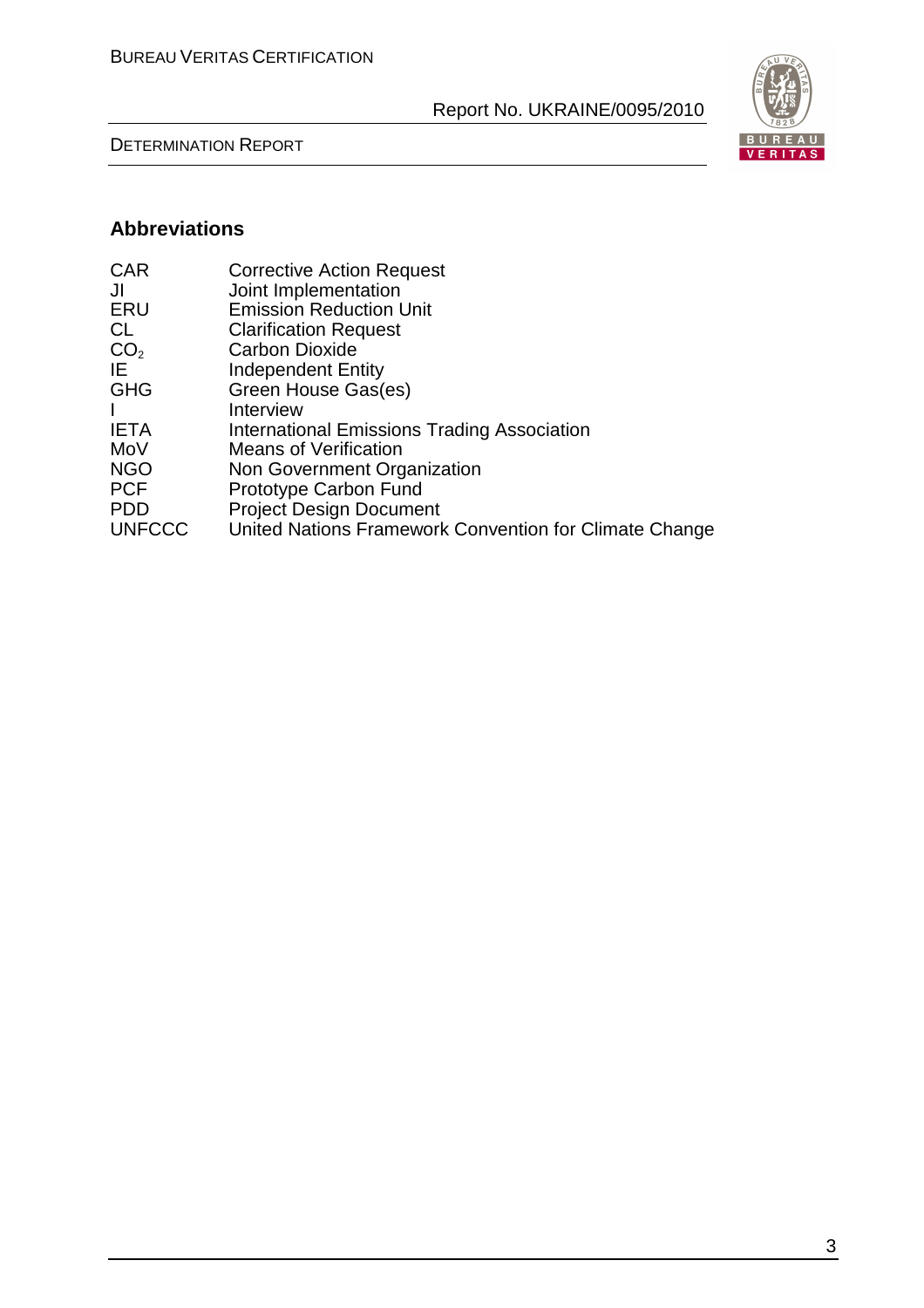# **Table of Contents Page 2014**

| 1              |                                                            | .5             |
|----------------|------------------------------------------------------------|----------------|
|                |                                                            |                |
| 1.1            | Objective                                                  | 5              |
| 1.2            | Scope                                                      | 5              |
| 1.3            | <b>GHG Project Description</b>                             | 5              |
| 1.4            | Determination team                                         | 6              |
| $\overline{2}$ |                                                            | $\overline{7}$ |
| 2.1            | <b>Review of Documents</b>                                 | 9              |
| 2.2            | Follow-up Interviews                                       | 10             |
| 2.3            | Resolution of Clarification and Corrective Action Requests | 10             |
| 3              |                                                            |                |
| 3.1            | <b>Project Design</b>                                      | 11             |
| 3.2            | <b>Baseline</b>                                            | 111            |
| 3.3            | <b>Monitoring Plan</b>                                     | 122            |
| 3.4            | <b>Calculation of GHG Emissions</b>                        | 144            |
| 3.5            | <b>Environmental Impacts</b>                               | 22             |
| 3.6            | <b>Comments by Local Stakeholders</b>                      | 24             |
| 4              |                                                            |                |
| 5              |                                                            |                |
| 6              |                                                            | .25            |
|                |                                                            |                |

Appendix A: Determination Protocol

Appendix B: Verifiers CV's

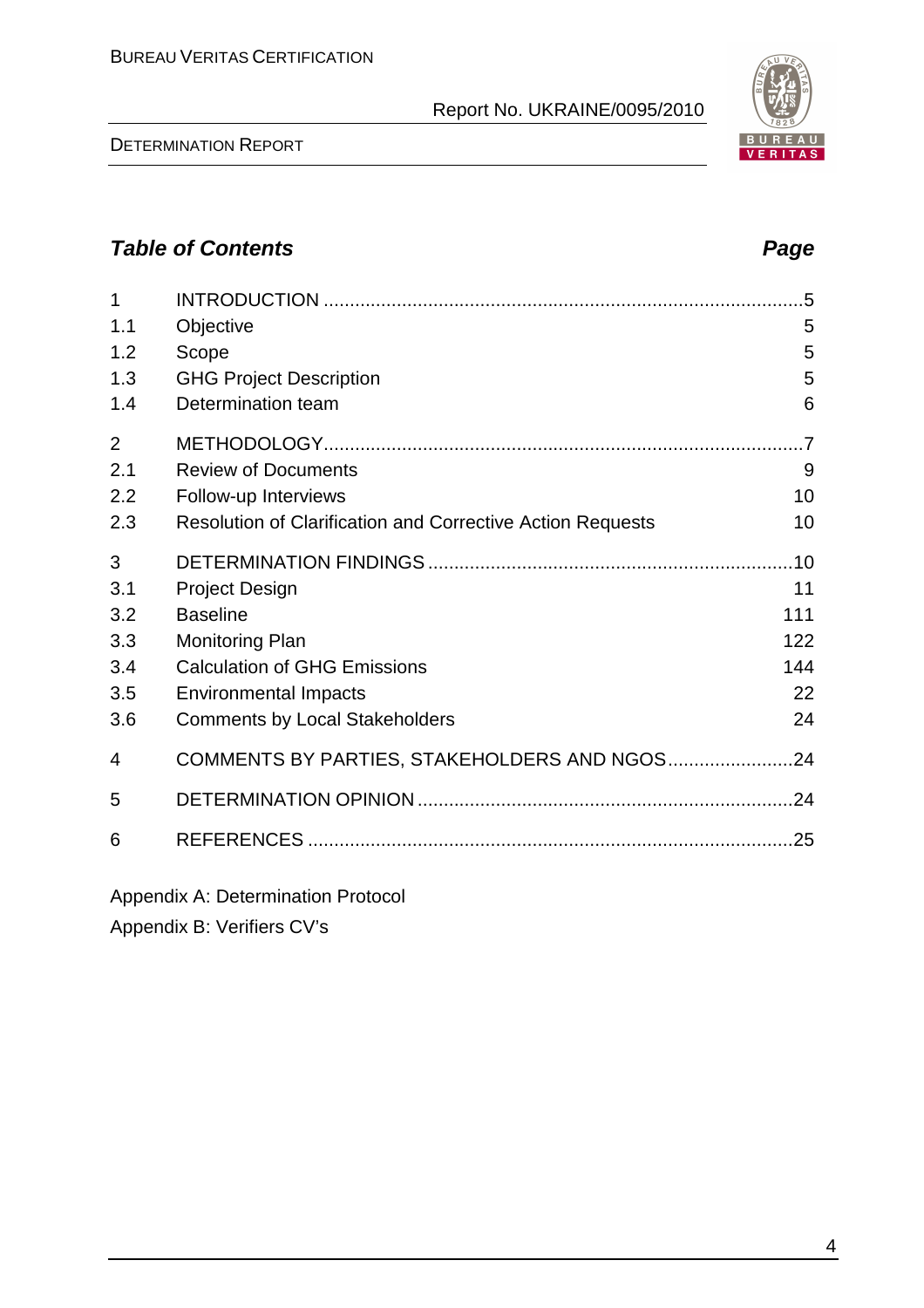

DETERMINATION REPORT

### **1 INTRODUCTION**

ING Bank N.V. has commissioned Bureau Veritas Certification to determinate its JI project "Introduction of energy efficiency measures at OJSC "Enakievo Metallurgical Works" (hereafter called "the project") at Yenakiyeve, Donetsk region.

This report summarizes the findings of the determination of the project, performed on the basis of UNFCCC criteria, as well as criteria given to provide for consistent project operations, monitoring and reporting.

### **1.1 Objective**

The determination serves as project design verification and is a requirement of all projects. The determination is an independent third party assessment of the project design. In particular, the project's baseline, the monitoring plan (MP), and the project's compliance with relevant UNFCCC and host country criteria are determined in order to confirm that the project design, as documented, is sound and reasonable, and meets the stated requirements and identified criteria. Determination is a requirement for all JI projects and is seen as necessary to provide assurance to stakeholders of the quality of the project and its intended generation of emission reduction units (ERUs).

UNFCCC criteria refer to Article 6 of the Kyoto Protocol, the JI rules and modalities and the subsequent decisions by the JI Executive Board, as well as the host country criteria.

### **1.2 Scope**

The determination scope is defined as an independent and objective review of the project design document, the project's baseline study and monitoring plan and other relevant documents. The information in these documents is reviewed against Kyoto Protocol requirements, UNFCCC rules and associated interpretations.

The determination is not meant to provide any consulting towards the Client. However, stated requests for clarifications and/or corrective actions may provide input for improvement of the project design.

### **1.3 GHG Project Description**

The project aims at introduction of energy efficiency measures that will improve environmental conditions at the plant and on a local level; greenhouse gas emission reductions will be achieved. The project measures will also reduce energy costs per unit of iron and steel, it will increase the company's competitive ability on the steel market.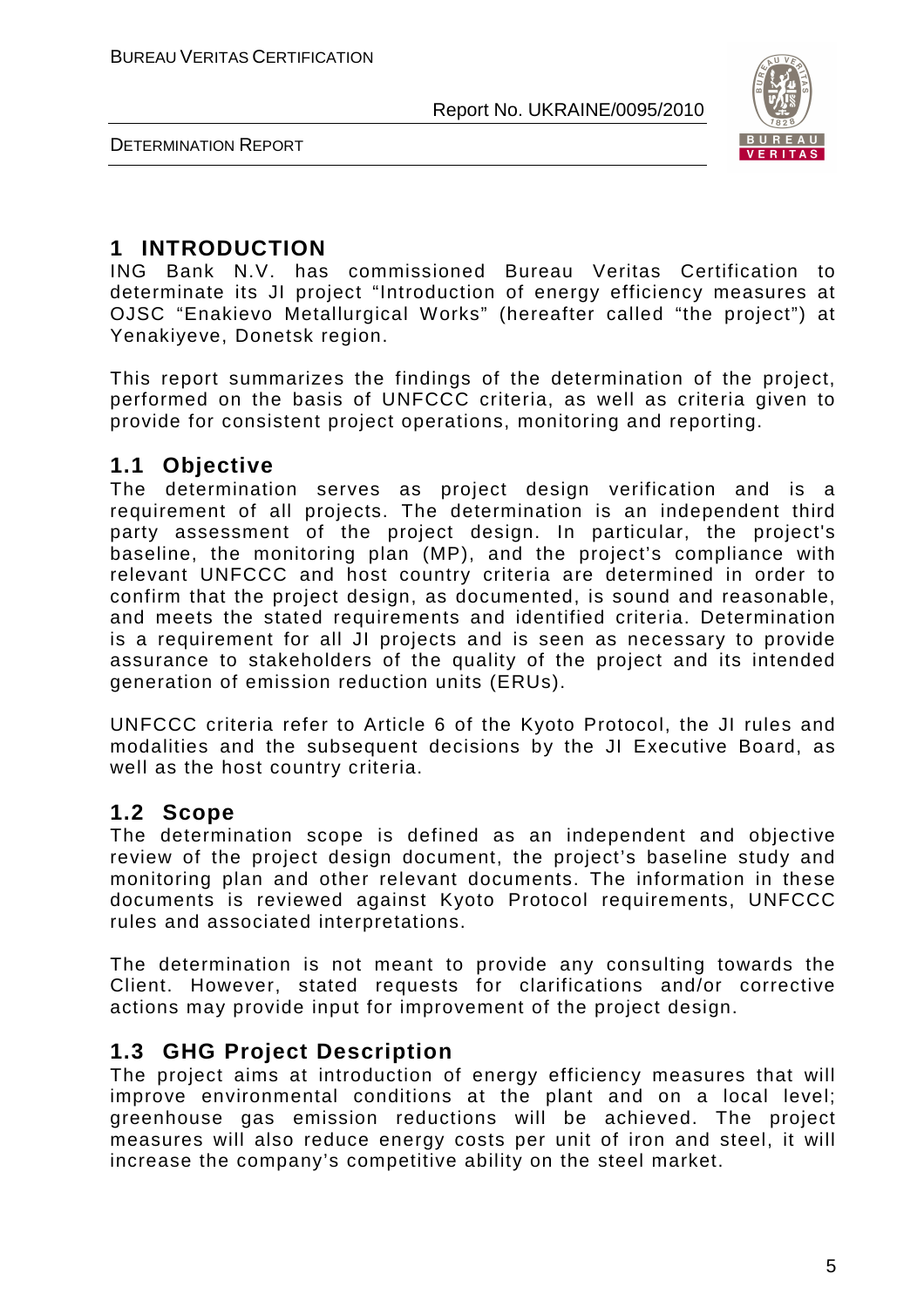

DETERMINATION REPORT

As for historical background, Enakievo Metallurgical Works was founded in 1895. In 1996 the company was privatized with the creation of OJSC "EMW". EMW is currently specializing in the production of continuous casting billets and rolled square billets, sections and structural of carbon, low-carbon and low alloyed steel grades. The company has a complete metallurgical production cycle: from sinter and hot metal till production of tradable ingot and hot-rolled square billet, roller section and wire rod. OJSC "EMW" consists of the following shops: sinter, blast furnace, basic oxygen furnace, cogging and rolling shop.

As stated at the PDD, production of hot metal and steel making requires significant energy consumption. The proposed JI project involves a largescale modernization of Blast Furnace Shop (BF Shop) of the enterprise. The project foresees reconstruction of blast furnaces №3 and №5 with the further introduction of the use of pulverized coal in the blast furnaces, installation of new oxygen unit, installation of a new compressor unit and reconstruction of the power plant that provides compressed air to the blast furnaces and produces steam and electricity (CHPP). The total investments to the reconstruction of OJSC "EMW" will be over US \$ 690 million. The project implementation will result in significant reductions of coke and electricity consumption, therefore reducing greenhouse gases emission reductions to the atmosphere.

The baseline scenario of the project assumes the continued use of the existing equipment with routine maintenance without significant investment.

There are some project benefits. In addition to greenhouse gas emission reductions, the implementation of project energy saving measures at Enakievo Metallurgical Works has the following advantages:

- Creation of new jobs associated with the use of new equipment, construction and reconstruction of the production units;
- Reduction of hazardous emissions due to reduction of specific coke consumption;
- Reduction of production costs.

JI project implementation will result in greenhouse gas emission reductions by reducing coke and natural gas consumption; the project will lead to greenhouse gas emission reductions from electricity production in the national grid. Thus, the project will reduce greenhouse gas emissions and prevent their further accumulation in the atmosphere, therefore contributing to abating climate change.

### **1.4 Determination team**

The determination team consists of the following personnel:

Ivan Sokolov

Bureau Veritas Certification Team Leader, Climate Change Lead Verifier

Kateryna Zinevych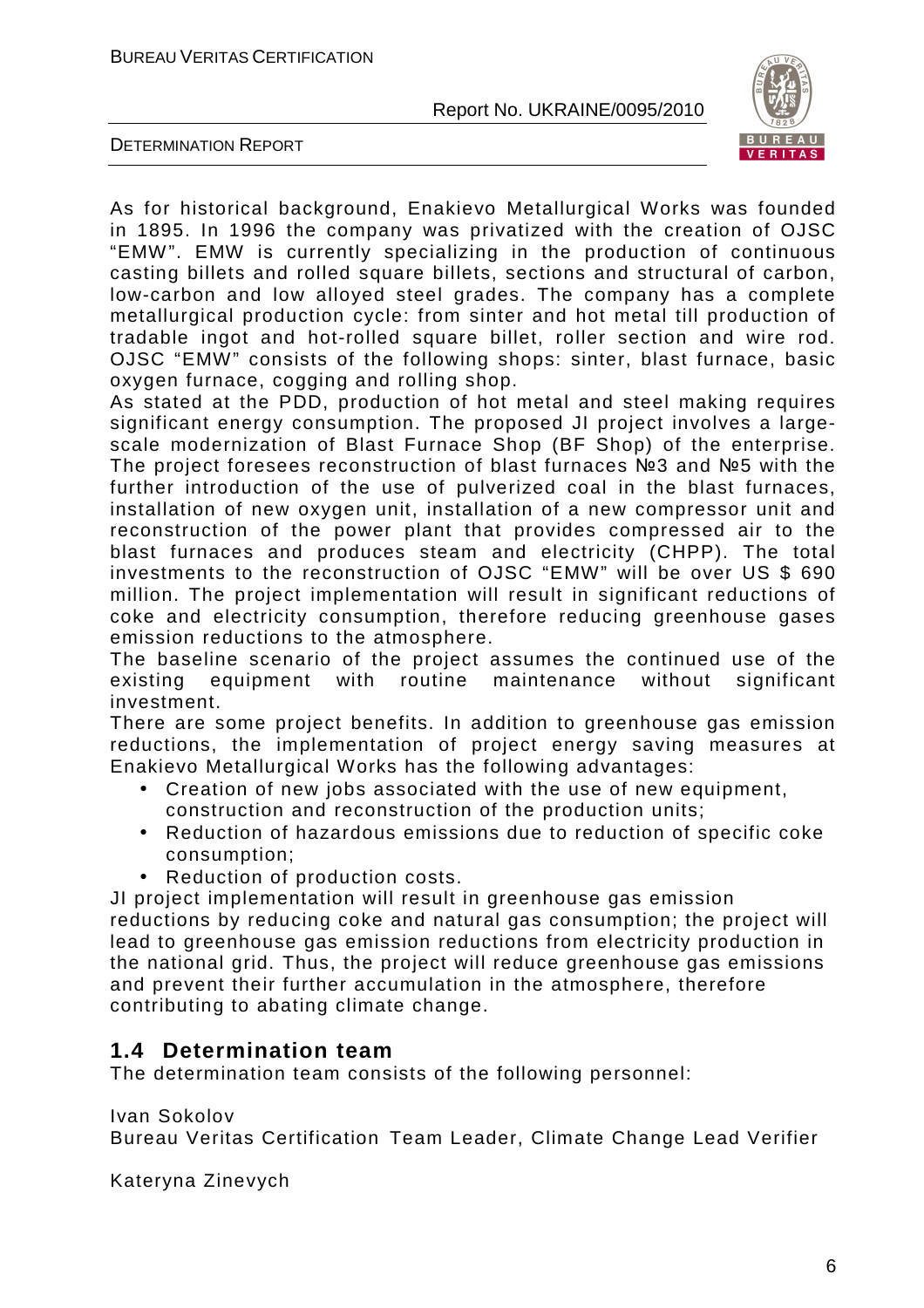

Bureau Veritas Certification Team Member, Climate Change Verifier

Leonid Yaskin

Bureau Veritas Certification, Internal Technical Reviewer

# **2 METHODOLOGY**

The overall determination, from Contract Review to Determination Report & Opinion, was conducted using Bureau Veritas Certification internal procedures.

In order to ensure transparency, a determination protocol was customized for the project, according to the Determination and Verification Manual (IETA/PCF). The protocol shows, in a transparent manner, criteria (requirements), means of verification and the results from determining the identified criteria. The determination protocol serves the following purposes:

- It organizes, details and clarifies the requirements a JI project is expected to meet;
- It ensures a transparent determination process where the determinator will document how a particular requirement has been determined and the result of the determination.

The determination protocol consists of five tables. The different columns in these tables are described in Figure 1.

The completed determination protocol is enclosed in Appendix A to this report.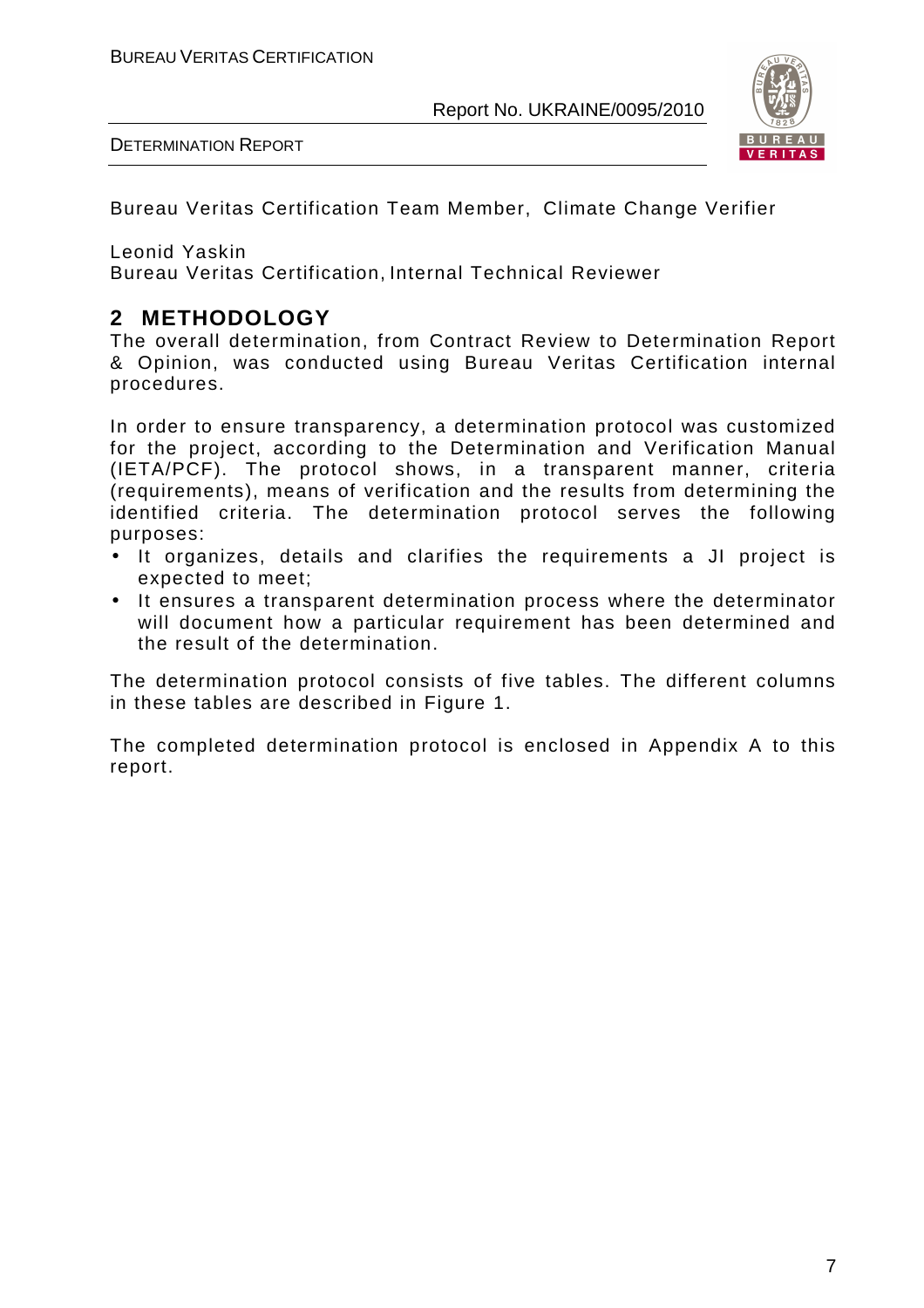

| <b>Determination Protocol Table 1: Mandatory Requirements</b> |                                                                                                   |                                                                                                                                                                                                                                                                                                                                                                 |                                                                                                                                                                                                                      |
|---------------------------------------------------------------|---------------------------------------------------------------------------------------------------|-----------------------------------------------------------------------------------------------------------------------------------------------------------------------------------------------------------------------------------------------------------------------------------------------------------------------------------------------------------------|----------------------------------------------------------------------------------------------------------------------------------------------------------------------------------------------------------------------|
| <b>Requirement</b>                                            | <b>Reference</b>                                                                                  | <b>Conclusion</b>                                                                                                                                                                                                                                                                                                                                               | <b>Cross reference</b>                                                                                                                                                                                               |
| The requirements the<br>project must meet.                    | Gives reference to<br>legislation<br>the<br>or<br>agreement where<br>the requirement is<br>found. | This is either acceptable<br>evidence<br>based on<br>provided<br>(OK),<br>a<br><b>Corrective</b><br><b>Action</b><br><b>(CAR)</b> or a<br>Request<br><b>Clarification Request (CL)</b><br>of risk or non-compliance<br>with stated requirements.<br>The CAR's and CL's are<br>numbered and presented to<br>client<br>in.<br>the<br>the<br>Determination Report. | Used to<br>refer<br>the<br>to<br>relevant<br>protocol<br>questions in Tables 2, 3<br>and 4 to show how the<br>specific requirement is<br>determined. This is to<br>ensure a<br>transparent<br>determination process. |

| <b>Determination Protocol Table 2: Requirements checklist</b>                                                                                                                                                                                                                                                    |                                                                                                                                   |                                                                                                                                                                                                                                           |                                                                                                                                                                                                        |                                                                                                                                                                                                                                                                                                                                          |
|------------------------------------------------------------------------------------------------------------------------------------------------------------------------------------------------------------------------------------------------------------------------------------------------------------------|-----------------------------------------------------------------------------------------------------------------------------------|-------------------------------------------------------------------------------------------------------------------------------------------------------------------------------------------------------------------------------------------|--------------------------------------------------------------------------------------------------------------------------------------------------------------------------------------------------------|------------------------------------------------------------------------------------------------------------------------------------------------------------------------------------------------------------------------------------------------------------------------------------------------------------------------------------------|
| <b>Checklist Question</b>                                                                                                                                                                                                                                                                                        | <b>Reference</b>                                                                                                                  | <b>Means</b><br><b>of</b><br>verification<br>(MoV)                                                                                                                                                                                        | <b>Comment</b>                                                                                                                                                                                         | <b>Final</b><br><b>Draft</b><br>and/or<br><b>Conclusion</b>                                                                                                                                                                                                                                                                              |
| <b>The</b><br>various<br>requirements in Table<br>linked<br>to<br>are<br>checklist questions the<br>project should meet.<br>The<br>checklist<br>is<br>organized in several<br>sections. Each section<br>further sub-<br>is then<br>divided.<br>The<br>lowest<br>constitutes<br>level<br>a<br>checklist question. | Gives<br>reference<br>to<br>documents<br>where<br>the<br>to<br>answer<br>the<br>checklist<br>question or<br>item<br>İS.<br>found. | <b>Explains</b><br>how<br>conformance with<br>checklist<br>the<br>question<br>is<br>investigated.<br>Examples<br>οf<br>οf<br>means<br>verification<br>are<br>document review<br>(DR) or interview<br>$(I)$ . N/A means not<br>applicable. | The section is<br>used<br>to<br>elaborate<br>and<br>the<br>discuss<br>checklist<br>question and/or<br>the<br>conformance to<br>the question. It<br>is further used<br>to explain<br>the<br>conclusions | This is either acceptable<br>evidence<br>based<br>on<br>provided (OK), or a<br><b>Corrective</b><br><b>Action</b><br>Request (CAR) due to<br>non-compliance with the<br>checklist question. (See<br>below). Clarification<br><b>Request (CL)</b> is used<br>when the determination<br>has identified a<br>team<br>for<br>further<br>need |
|                                                                                                                                                                                                                                                                                                                  |                                                                                                                                   |                                                                                                                                                                                                                                           | reached.                                                                                                                                                                                               | clarification.                                                                                                                                                                                                                                                                                                                           |

| Determination Protocol Table 3: Baseline and Monitoring Methodologies                                                                                                                                                                                                       |                                                                                                                                     |                                                                                                                                                                                                                         |                                                                                                                                                                                                   |                                                                                                                                                                                                                                                                                                                              |
|-----------------------------------------------------------------------------------------------------------------------------------------------------------------------------------------------------------------------------------------------------------------------------|-------------------------------------------------------------------------------------------------------------------------------------|-------------------------------------------------------------------------------------------------------------------------------------------------------------------------------------------------------------------------|---------------------------------------------------------------------------------------------------------------------------------------------------------------------------------------------------|------------------------------------------------------------------------------------------------------------------------------------------------------------------------------------------------------------------------------------------------------------------------------------------------------------------------------|
| <b>Checklist Question</b>                                                                                                                                                                                                                                                   | Reference                                                                                                                           | <b>Means</b><br><b>of</b><br>verification<br>(MoV)                                                                                                                                                                      | <b>Comment</b>                                                                                                                                                                                    | <b>Final</b><br><b>Draft</b><br>and/or<br><b>Conclusion</b>                                                                                                                                                                                                                                                                  |
| The<br>various<br>of<br>requirements<br>baseline<br>and<br>monitoring<br>methodologies should<br>be met. The checklist<br>is organized in several<br>sections. Each section<br>further sub-<br>then<br>is.<br>divided.<br><b>The</b><br>lowest<br>constitutes<br>level<br>a | Gives<br>reference<br>to<br>documents<br>the<br>where<br>answer<br>to<br>the<br>checklist<br>question<br>or<br>item<br>is<br>found. | <b>Explains</b><br>how<br>conformance with<br>checklist<br>the<br>question<br>is<br>investigated.<br>Examples<br>οf<br>Ωf<br>means<br>verification<br>are<br>document review<br>(DR) or interview<br>(I). N/A means not | The<br>section<br>is<br>used<br>to<br>elaborate<br>and<br>the<br>discuss<br>checklist<br>question and/or<br>the<br>conformance to<br>the question. It<br>further used<br>is.<br>to explain<br>the | This is either acceptable<br>evidence<br>based<br>on<br>(OK),<br>provided<br>or<br>- a<br>Corrective<br><b>Action</b><br>Request (CAR) due to<br>non-compliance with the<br>checklist question. (See<br><b>Clarification</b><br>below).<br><b>Request (CL)</b> is used<br>when the determination<br>has identified a<br>team |
| checklist question.                                                                                                                                                                                                                                                         |                                                                                                                                     | applicable.                                                                                                                                                                                                             | conclusions<br>reached.                                                                                                                                                                           | for<br>further<br>need<br>clarification.                                                                                                                                                                                                                                                                                     |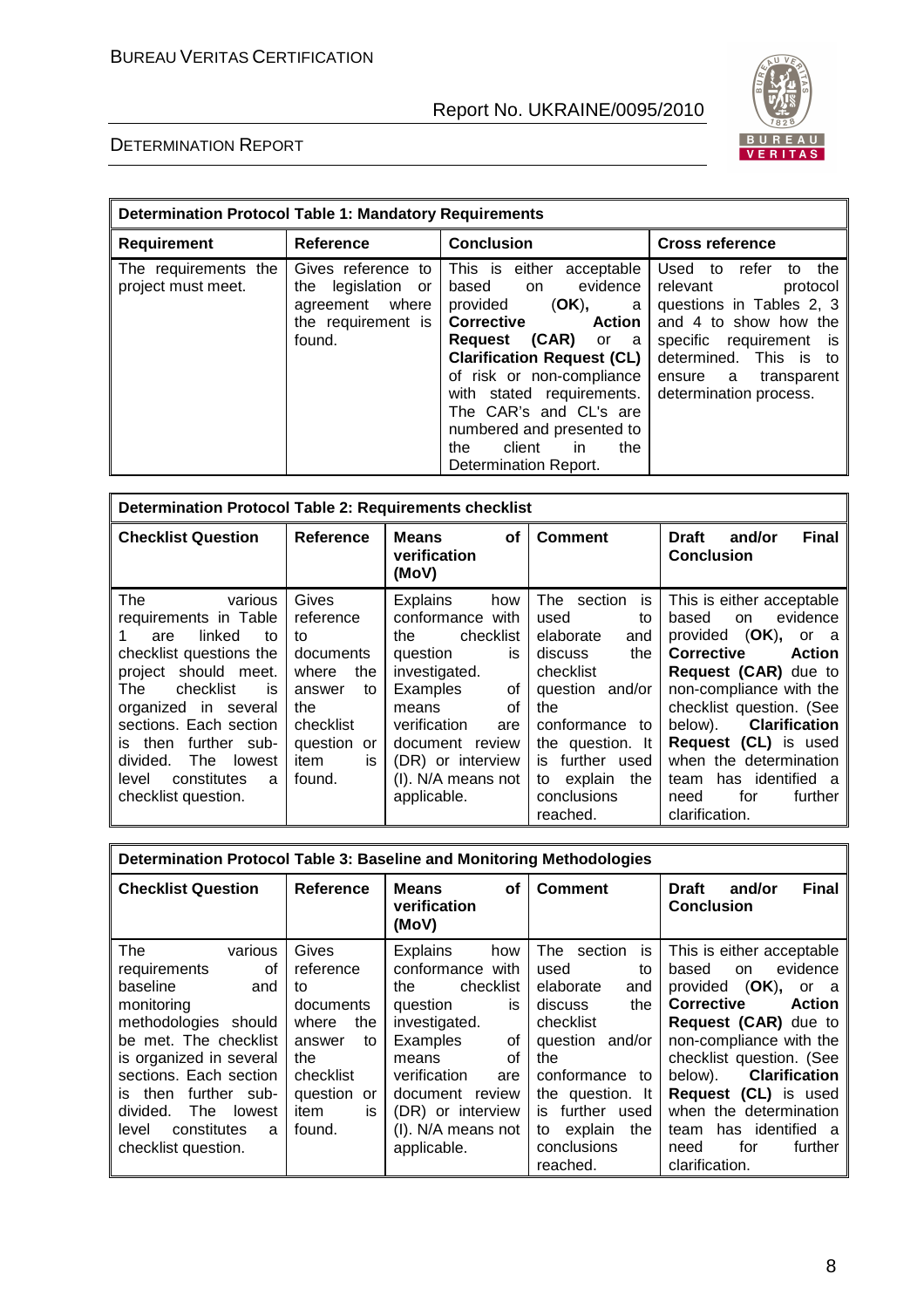

#### DETERMINATION REPORT

| <b>Determination Protocol Table 4: Legal requirements</b>             |                                                                                                                                     |                                                                                                                                                                                                                                        |                                                                                                                                                                                                                                |                                                                                                                                                                                                                                                                                                                                                                  |
|-----------------------------------------------------------------------|-------------------------------------------------------------------------------------------------------------------------------------|----------------------------------------------------------------------------------------------------------------------------------------------------------------------------------------------------------------------------------------|--------------------------------------------------------------------------------------------------------------------------------------------------------------------------------------------------------------------------------|------------------------------------------------------------------------------------------------------------------------------------------------------------------------------------------------------------------------------------------------------------------------------------------------------------------------------------------------------------------|
| <b>Checklist Question</b>                                             | Reference                                                                                                                           | <b>Means</b><br><b>of</b><br>verification<br>(MoV)                                                                                                                                                                                     | <b>Comment</b>                                                                                                                                                                                                                 | <b>Final</b><br><b>Draft</b><br>and/or<br><b>Conclusion</b>                                                                                                                                                                                                                                                                                                      |
| The<br>national<br>legal<br>the<br>requirements<br>project must meet. | Gives<br>reference<br>to<br>documents<br>where<br>the<br>to<br>answer<br>the<br>checklist<br>question<br>or<br>item<br>is<br>found. | <b>Explains</b><br>how<br>conformance with<br>checklist<br>the<br>is<br>question<br>investigated.<br>Examples<br>0f<br>οf<br>means<br>verification<br>are<br>document review<br>(DR) or interview<br>(I). N/A means not<br>applicable. | The<br>is<br>section<br>used<br>to<br>elaborate<br>and<br>the<br>discuss<br>checklist<br>question and/or<br>the<br>conformance<br>to<br>the question. It<br>is further used<br>explain<br>the<br>to<br>conclusions<br>reached. | This is either acceptable<br>evidence<br>based<br>on<br>provided (OK),<br>or a<br><b>Corrective</b><br><b>Action</b><br>Request (CAR) due to<br>non-compliance with the<br>checklist question. (See<br><b>Clarification</b><br>below).<br>Request (CL) is used<br>when the determination<br>has identified a<br>team<br>for<br>further<br>need<br>clarification. |

| Determination Protocol Table 5: Resolution of Corrective Action and Clarification Requests                                                                                   |                                                                                                                                                                                             |                                                                                                                                                                                              |                                                                                                                                                                                                                                  |
|------------------------------------------------------------------------------------------------------------------------------------------------------------------------------|---------------------------------------------------------------------------------------------------------------------------------------------------------------------------------------------|----------------------------------------------------------------------------------------------------------------------------------------------------------------------------------------------|----------------------------------------------------------------------------------------------------------------------------------------------------------------------------------------------------------------------------------|
| <b>clarifications</b><br>Report<br>and corrective action<br>requests                                                                                                         | Ref. to checklist<br>question in tables<br>2/3                                                                                                                                              | Summary of project<br>owner response                                                                                                                                                         | <b>Determination conclusion</b>                                                                                                                                                                                                  |
| If the conclusions from<br>the Determination are<br>either a<br>Corrective<br>Action Request or a<br>Clarification<br>Request,<br>these should be listed in<br>this section. | Reference<br>the<br>to<br>checklist<br>question<br>number in Tables 2, 3<br>where<br>and 4<br>the<br>Corrective<br>Action<br>Request<br>or<br><b>Clarification Request</b><br>is explained. | The<br>responses aiven<br>by the Client or other<br>project<br>participants<br>during<br>the<br>communications<br>with<br>the determination team<br>should be summarized<br>in this section. | This<br>should<br>section<br>the<br>summarize<br>determination<br>team's<br>final<br>responses<br>and<br>conclusions.<br><b>The</b><br>conclusions should also be<br>included in Tables 2, 3 and<br>4, under "Final Conclusion". |

#### **Figure 1 Determination protocol tables**

#### **2.1 Review of Documents**

The Project Design Document (PDD) submitted by ING Bank N.V. and additional background documents related to the project design and baseline, i.e. country Law, Guidelines for Completing the Project Design Document (JI-PDD), Approved methodology, Kyoto Protocol, Clarifications on Determination Requirements to be Checked by a Designated Operational Entity were reviewed.

To address Bureau Veritas Certification corrective action and clarification requests ING Bank N.V. revised the PDD and resubmitted it on 14/07/2010.

The determination findings presented in this report relate to the project as described in the PDD version 2.21.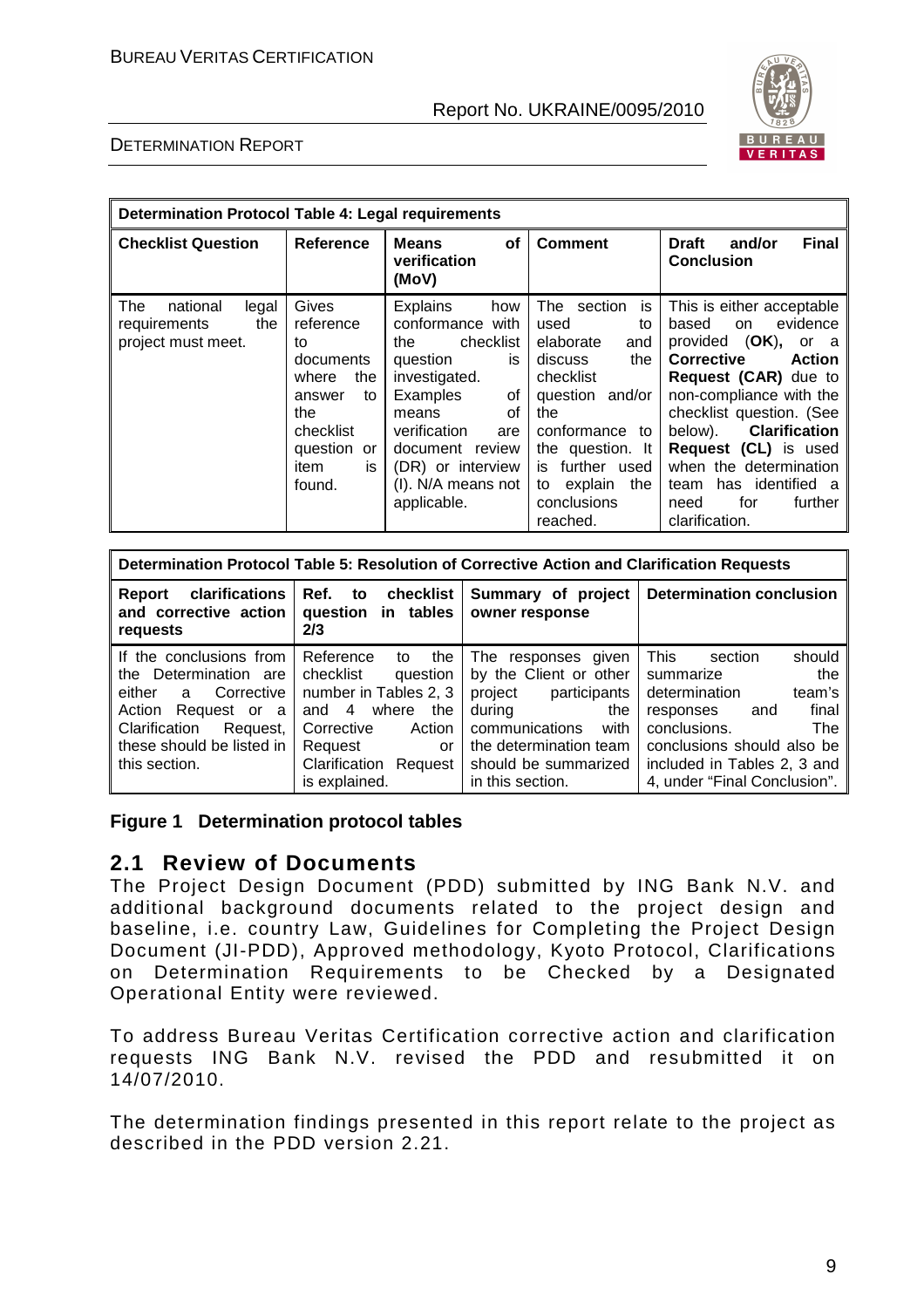

DETERMINATION REPORT

# **2.2 Follow-up Interviews**

On 20-21/04/2010 Bureau Veritas Certification performed interviews with project stakeholders to confirm selected information and to resolve issues identified in the document review. Representatives of OJSC "Enakievo Metallurgical Works", GreenStream Network GmbH were interviewed (see References). The main topics of the interviews are summarized in Table 1.

|  | Table 1 Interview topics |  |
|--|--------------------------|--|
|--|--------------------------|--|

| Interviewed<br>organization                                           | <b>Interview topics</b>                                                                                                                                                                                                                                                         |
|-----------------------------------------------------------------------|---------------------------------------------------------------------------------------------------------------------------------------------------------------------------------------------------------------------------------------------------------------------------------|
| OJSC "Enakievo<br>Metallurgical Works"<br>GreenStream<br>Network GmbH | Additionality of the project,<br>Emission factor of the project,<br>EIA and its approval,<br>Project design,<br>⋗<br>Consulting process for stakeholder's comments,<br>⋗<br>Approval status by the host country,<br>Applicability of methodology,<br>Monitoring Plan,<br>⋗<br>⋗ |
|                                                                       | QA issues,<br>Baseline calculations.                                                                                                                                                                                                                                            |

# **2.3 Resolution of Clarification and Corrective Action Requests**

The objective of this phase of the determination is to raise the requests for corrective actions and clarification and any other outstanding issues that needed to be clarified for Bureau Veritas Certification positive conclusion on the project design.

To guarantee the transparency of the determination process, the concerns raised are documented in more detail in the determination protocol in Appendix A.

# **3 DETERMINATION FINDINGS**

In the following sections, the findings of the determination are stated. The determination findings for each determination subject are presented as follows:

- 1) The findings from the desk review of the original project design documents and the findings from interviews during the follow up visit are summarized. A more detailed record of these findings can be found in the Determination Protocol in Appendix A.
- 2) Where Bureau Veritas Certification had identified issues that needed clarification or that represented a risk to the fulfillment of the project objectives, a Clarification or Corrective Action Request, respectively, have been issued. The Clarification and Corrective Action Requests are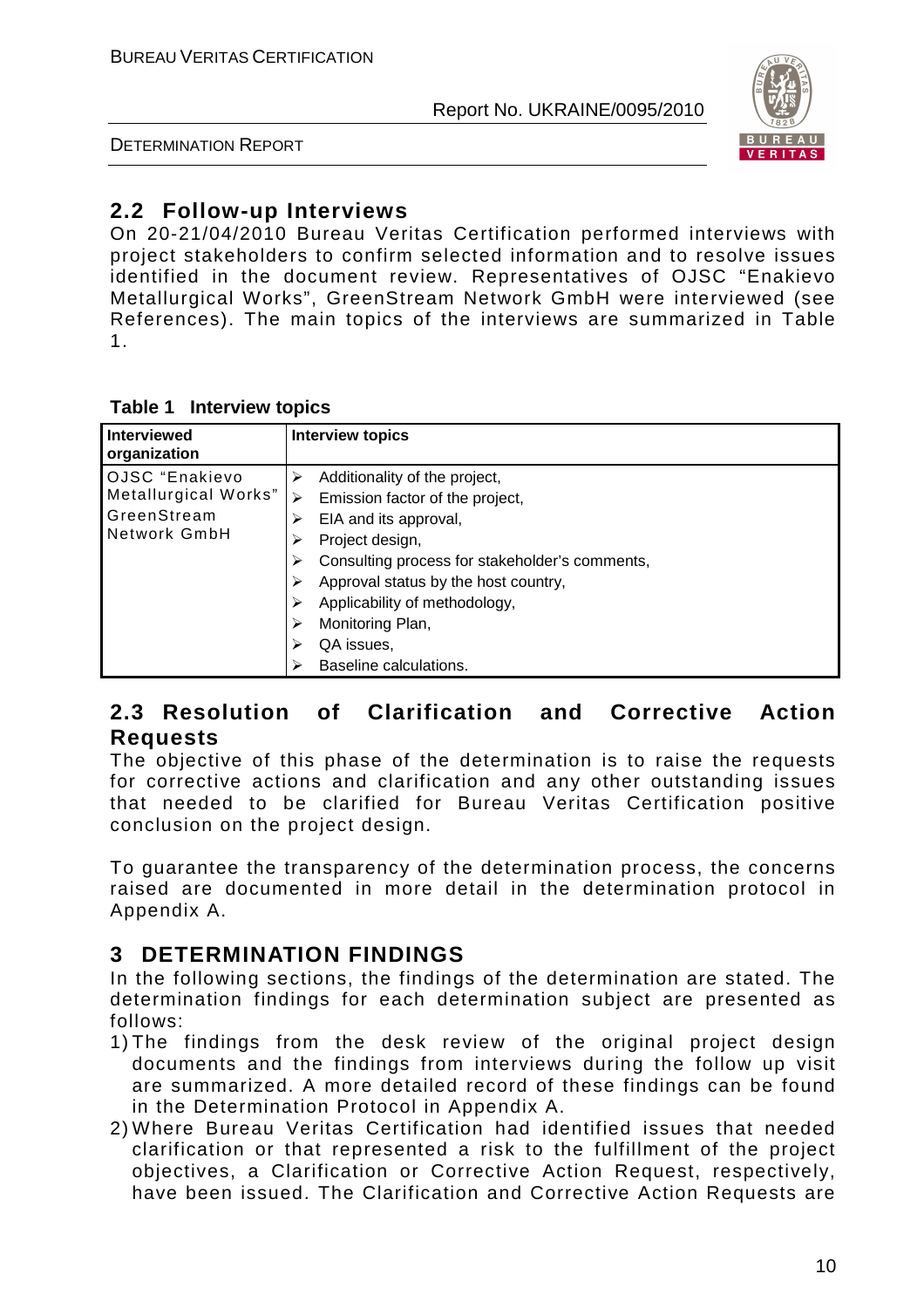

DETERMINATION REPORT

stated, where applicable, in the following sections and are further documented in the Determination Protocol in Appendix A. The determination of the Project resulted in 30 Corrective Action Requests and 8 Clarification Requests.

3) The conclusions for determination subject are presented.

#### **3.1 Project Design**

The project is expected to be in line with host-country specific JI requirements because it is aimed at introduction of energy efficiency measures that will improve environmental conditions at the plant and on a local level; greenhouse gas emission reductions will be achieved. In addition, the project measures will also reduce energy costs per unit of iron and steel, it will increase the company's competitive ability on the steel market.

The Project Scenario is considered additional in comparison to the baseline scenario, and therefore eligible to receive Emissions Reductions Units (ERUs) under the JI, based on an analysis, presented by the PDD, of investment, technological and other barriers, and prevailing practice.

The project design is sound and the geographical (Yenakiyeve, Donetsk region, Ukraine) and temporal boundaries of the project are clearly defined.

The identified areas of concern as to the project design, project participants response and BV Certification's conclusion are described in Appendix A Table 5 (refer to CAR1, CAR2, CAR3, CAR4, CAR5, CAR6, CAR7, CAR8, CAR9, CAR22, CAR23, CL1, CL2, CL3, CL4, CL5).

#### **3.2 Baseline and Additionality**

The project "Introduction of energy efficiency measures at OJSC "Enakievo Metallurgical Works" uses JI specific approach.

JI specific approach has been developed specifically for this project and based on the key principles of CMP decisions.

The proposed approach consists of the following methodological guidelines: "Combined tool to identify the baseline scenario and demonstrate additionality" Version 02.2. The proposed approach can be used for the project activities covering energy efficiency measures in iron and steel making and for the modernization of blast furnaces.

All the realistic alternatives similar to the proposed JI project activity can be the alternative options of the baseline scenario.

The possible alternative baseline scenarios are the following: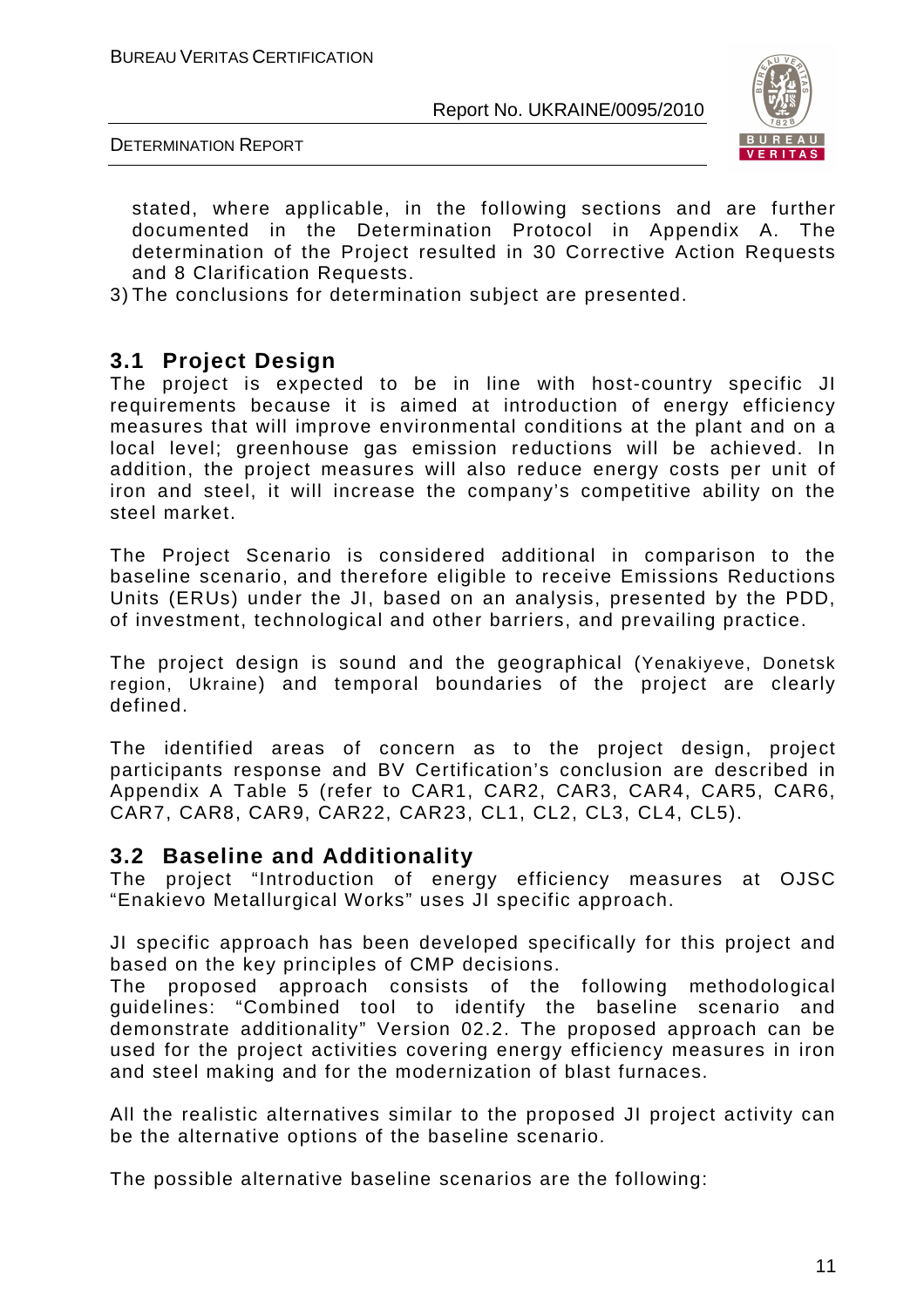

DETERMINATION REPORT

- (a) The proposed project activity undertaken without being registered as a JI project activity;
- (b) All other plausible and credible alternative scenarios to the project activity scenario, including the common practices in the relevant sector, with comparable capacities;
- (c) If applicable, continuation of the current situation.

There are three alternative options of the baseline scenario, being discussed before the project start, which are:

- A.1 Reconstruction of blast furnaces №3 and №5, modernization of CHPP, installation of a new oxygen unit and a compressor (project activity without JI project registration).
- A.2 Running the current capacities for production of hot metal and the existing equipment for compressed air and oxygen production, without implementation of modernization works.
- A.3 Installation of new blast furnaces, new auxiliary equipment and new power plant.

The baseline options considered do not include those options that:

- do not comply with legal and regulatory requirements; or
- depend on key resources such as fuels, materials or technology that are not available at the project site.

The most economically attractive alternative among the alternatives mentioned above has been selected as the baseline scenario, since such alternative is not expected to face any prohibitive barriers that could have prevented it from being taken up as the project activity.

Thus, all the required steps are accomplished. The proposed JI activity will eliminate technological, economic, and financial risks and assist the project owner to implement it. Therefore, the project is additional.

The identified areas of concern as to the baseline and additionality, project participants response and BV Certification's conclusion are described in Appendix A Table 5 (refer to CAR10, CAR11, CAR12, CAR13, CAR14, CAR15, CAR16, CAR17,CAR18, CAR19, CAR20, CAR21, CL6, CL7).

### **3.3 Monitoring Plan**

The data collected for the purposes of monitoring shall be stored in electronic and/or paper formats. All measurements are to be done by calibrated measurement equipment in accordance with the relevant industrial standards. The main parameter showing the actual  $CO<sub>2</sub>$ emission reductions is the decrease of effective coke and power consumption per ton of hot metal produced.

Key parameters, which are to be monitored during the crediting period, are presented below.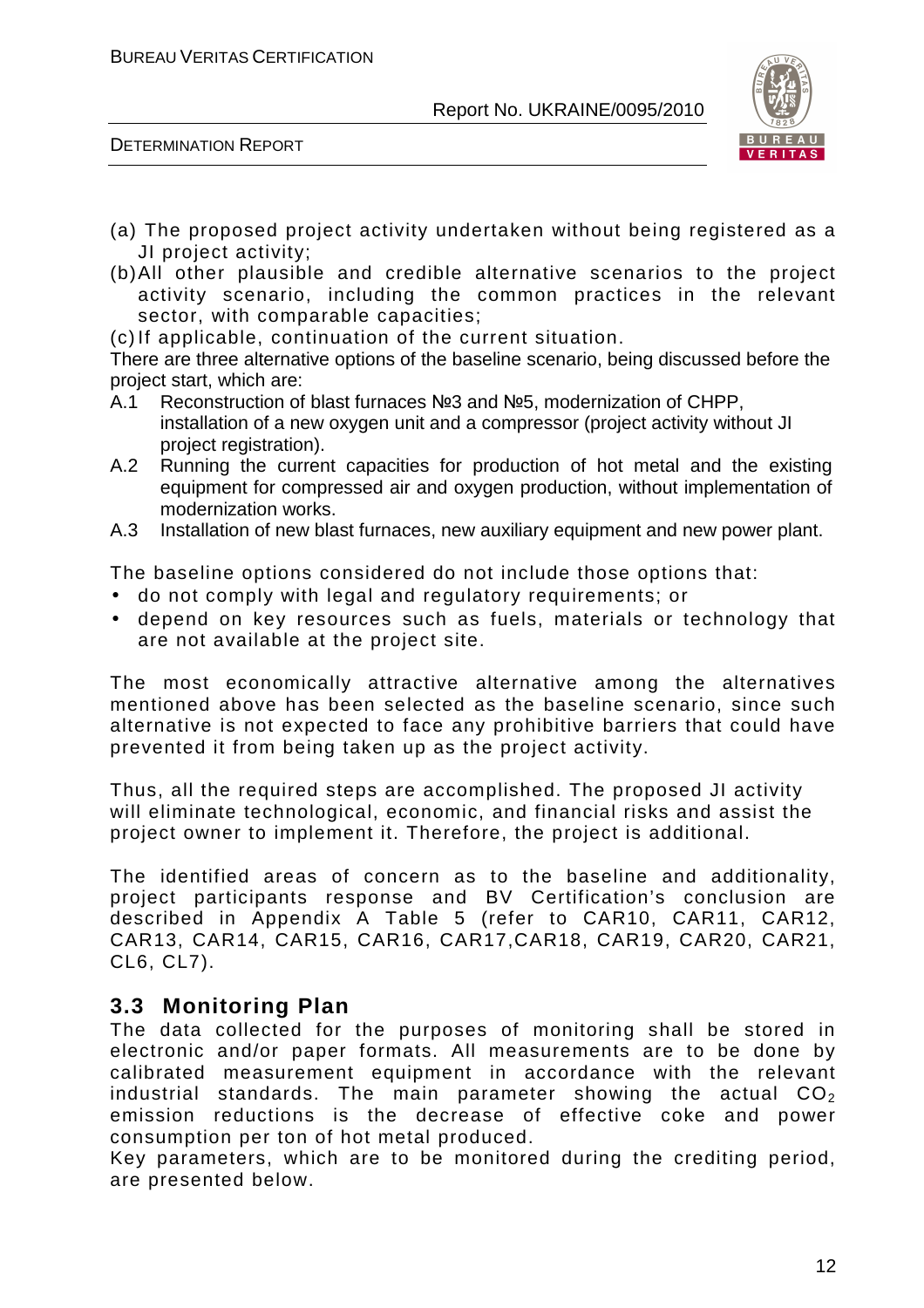BUREAU VERITAS CERTIFICATION

Report No. UKRAINE/0095/2010



DETERMINATION REPORT

| monitored:                                                                                                                                   | For the project scenario emissions the following parameters are to be                                                                                                              |  |  |  |
|----------------------------------------------------------------------------------------------------------------------------------------------|------------------------------------------------------------------------------------------------------------------------------------------------------------------------------------|--|--|--|
| $M_{raw, j, y}$<br>$FF_{i,v}$                                                                                                                | - the weight of consumed material <i>j</i> for production of hot metal<br>per year y (limestone), t;<br>- consumed fossil fuel (coke, natural gas, and coal), m <sup>3</sup> or t; |  |  |  |
| $NCV_{i,y}$<br>kJ/m <sup>3</sup>                                                                                                             | - net calorific value for fuel <i>i</i> consumed per year y, kJ/kg or                                                                                                              |  |  |  |
| $C_{raw,j}$                                                                                                                                  | - carbon content in material <i>i</i> , %;                                                                                                                                         |  |  |  |
| $EC_{PE,BF,y}$<br>$EC_{O2,V}$                                                                                                                | = own consumption of electricity by the blast furnaces, MWh;<br>= electricity consumed for oxygen production per year y, MWh;                                                      |  |  |  |
| $EC_{Air,y}$                                                                                                                                 | = electricity consumed for production of compressed air per<br>year y, MWh.                                                                                                        |  |  |  |
| $EF_{BL, y}$                                                                                                                                 | = national emission factor for UES of Ukraine for projects,<br>aiming at a decrease of electricity consumption t $CO2e/MWh$ ;                                                      |  |  |  |
| $EC_{Aux,y}$                                                                                                                                 | $=$ own consumption of electricity by the power plant per year y,<br>MWh.                                                                                                          |  |  |  |
| $FF_{CHP,NG, V}$                                                                                                                             | = consumption of natural gas, $m^3$ ;                                                                                                                                              |  |  |  |
| $SC_{CHP,Y}$                                                                                                                                 | $=$ steam consumption by the power plant, TJ/t;                                                                                                                                    |  |  |  |
| $SC_{Air, y}$                                                                                                                                | = steam consumption to produce compressed air, t;                                                                                                                                  |  |  |  |
| $SC_{Techn, y}$                                                                                                                              | = steam consumption to cover technological needs of the BF<br>Shop, t;                                                                                                             |  |  |  |
| EF <sub>CO2,i</sub>                                                                                                                          | = Carbon emission factors for various fuels, t $CO2e/TJ$ ;                                                                                                                         |  |  |  |
| $P_{V}$                                                                                                                                      | For the baseline emissions:<br>$=$ production of hot metal per year y, t;                                                                                                          |  |  |  |
| Carbon content in limestone and dolomite is determined from chemical<br>composition obtained by Laboratory of EMW. Laboratory determines the |                                                                                                                                                                                    |  |  |  |

composition obtained by Laboratory of EMW. Laboratory determines the composition of limestone and dolomite to verify by measurement correspondence of chemical composition to approved technical standard ТУ У 14.1-00191827-001-2003 "Fluxing limestone". Measurements are performed in accordance to the approved standards and methodologies

- GOST 23581.20-81 'Iron ores, concentrates, sinters, pellets. Methods of sulfur determination',
- 'Methodology of measurement performance to determine mass fraction of insoluble residue in limestones and dolomites',
- 'Methodology of measurement performance to determine mass fraction of calcium and magnesium oxides in limestones and lime'

The verification of ERUs will be based on the actual annual data. The project owner is responsible for preparing the respective reports and their submission to an independent entity.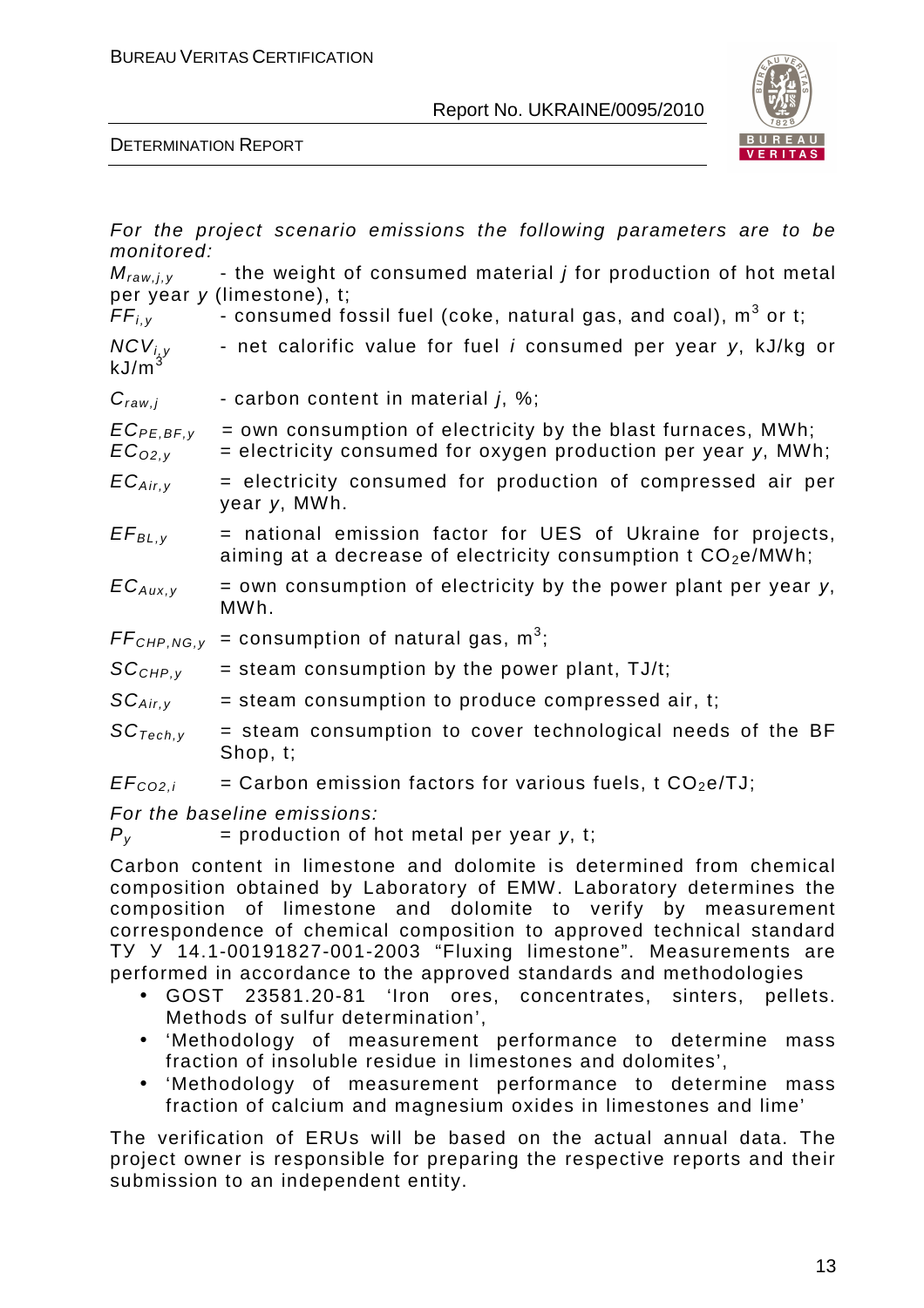

DETERMINATION REPORT

The identified areas of concern as to the monitoring plan, project participants response and BV Certification's conclusion are described in Appendix A Table 5 (refer to CAR 24, CAR 25, CAR 26, CAR 27, CAR 28, CAR 29).

# **3.4 Calculation of GHG Emissions**

Emissions under the baseline scenario. Baseline emissions consist of emissions stemming from the hot metal production in the blast furnaces, electricity consumption for oxygen and compressed air production at Enakievo Metallurgical Works, as well as from the power plant, which covers the energy needs of the BF Shop and emissions related to coke production that would be reduced due to blast furnace modernization. Emissions from electricity consumption are derived from the fossil fuel combustion within the UES of Ukraine. Therefore, baseline emissions amount to:

 $BE_y = BE_{BF,y} + BE_{El,y} + BE_{CHP,y} + BE_{CP,y}$ ,

 $m \approx 1$ 

| wnere                      |                                                           |
|----------------------------|-----------------------------------------------------------|
| BE <sub>v</sub>            | = baseline emissions, t $CO2e$ ;                          |
| $B$ <i>u</i> <sub>ff</sub> | = baseline emissions from the blast furnaces, t $CO2e$ ;  |
| $BE_{EI,V}$                | = baseline emissions from the electricity consumption for |
|                            | oxygen and compressed air production, $t CO2e$ ;          |
| $BE_{CHP,Y}$               | = baseline emissions from the power plant, t $CO2e$ ;     |
| $BE_{CP, V}$               | = baseline emissions from coke production reduced due to  |
|                            | blast furnace modernization, $t CO2e$ ;                   |
| y                          | $=$ reference year.                                       |
|                            |                                                           |

Emissions of  $CO<sub>2</sub>$  are calculated based on total consumption of materials containing carbon for pig iron production such as natural gas, coke, limestone, coal. Blast furnace gas is a product of oxidation and decomposition of these materials. Therefore, including burning blast furnace gas into the sources of emissions would lead to double counting. Direct emissions from blast furnace gas combustion are excluded from the calculations.

The balance of carbon within blast furnaces is given below. Carbon is being loaded to the blast furnaces with raw materials and fuel and released in the form of blast furnace gas and hot metal:

 $C_{\text{free}} + C_{\text{row}} = C_{\text{REG}} + C_{\text{output}}$ 

where

| $C_{fuel}$ | $=$ mass fraction of carbon in fuel, %;              |
|------------|------------------------------------------------------|
| $C_{raw}$  | $=$ mass fraction of carbon in materials, %;         |
| $C_{BFG}$  | $=$ mass fraction of carbon in blast furnace gas, %; |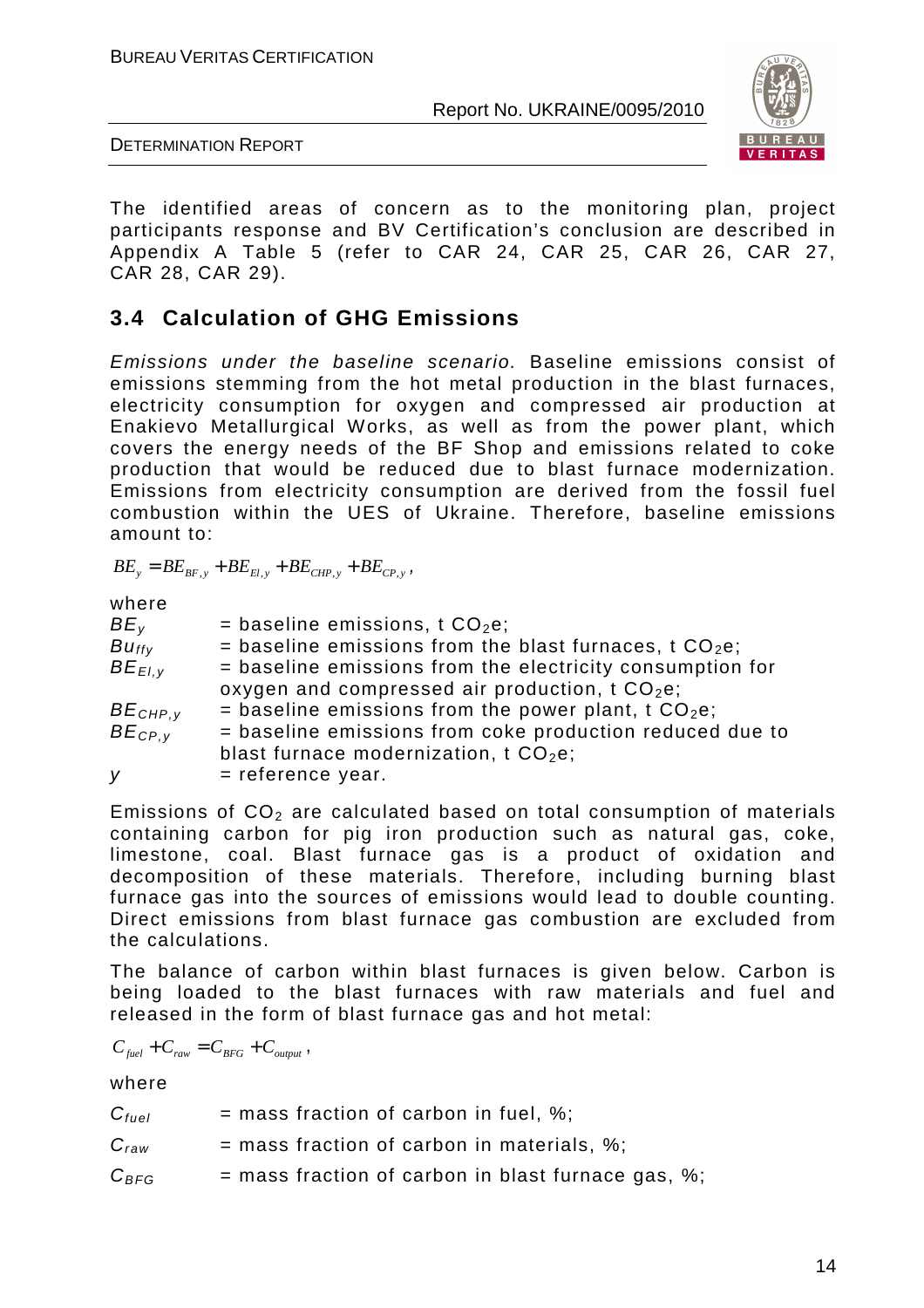

DETERMINATION REPORT

 $C_{\text{output}}$  = mass fraction of carbon in the end product, %.

Since the production volumes under both project and baseline scenarios are the same, the mass fraction of carbon  $C_{output}$  in the end product will be omitted to simplify the calculations. As modernization of the blast furnaces foresees essential changes to the auxiliary equipment, the baseline emissions from blast furnaces also cover their own electricity consumption.

Therefore, the calculation of emissions from blast furnaces is reflected below:

$$
BE_{BF,y} = \sum_{i} FC_{BL,i,y} \cdot EF_{CO_{2},i} + \frac{44}{12} \sum_{j} M_{BL,raw,j,y} \cdot C_{raw,j} \cdot OXID_{j} + EC_{BL,BF,y} \cdot EF_{BL,y},
$$

#### where

| $FC_{BL,i,y}$    | $=$ fuel (type i) consumed for pig the iron production in blast<br>furnaces during the year y under the baseline scenario, TJ;    |  |  |  |  |  |
|------------------|-----------------------------------------------------------------------------------------------------------------------------------|--|--|--|--|--|
| $EF_{CO2,i}$     | $=$ carbon emission factor for fuel <i>i</i> , including oxidation,<br>$tCO2/TJ$ ;                                                |  |  |  |  |  |
| $M_{BL,raw,j,y}$ | $=$ weight of the consumed material <i>j</i> for hot metal production<br>during year y under the baseline scenario, t;            |  |  |  |  |  |
| $C_{raw,j}$      | $=$ mass fraction of carbon in material <i>j</i> , %;                                                                             |  |  |  |  |  |
| $OXID_i$         | = oxidation factor for the material $i$ , %;                                                                                      |  |  |  |  |  |
| $EC_{BL,BF,y}$   | = own fuel consumption by the blast furnaces, MWh;                                                                                |  |  |  |  |  |
| $EF_{BL,y}$      | = national emission factor for the UES of Ukraine for projects<br>aiming at a decrease of electricity consumption, $t CO2e/MWh$ ; |  |  |  |  |  |
| $\frac{44}{12}$  | $=$ carbon to carbon dioxide conversion factor.                                                                                   |  |  |  |  |  |

The fuel and material consumption is based on the specific consumption historical data.

 $FC_{BL, y i} = BSEC_i \cdot P_y$ ,

where

| $FC_{BL,i,y}$ |  |  | $=$ fuel <i>i</i> consumption for hot metal production in the blast |  |  |  |  |
|---------------|--|--|---------------------------------------------------------------------|--|--|--|--|
|               |  |  | furnaces during year y under the baseline scenario, TJ;             |  |  |  |  |

 $BSEC<sub>i</sub>$  = specific fuel *i* consumption, TJ/t;

 $P_v$  = hot metal production during year *y*, t;

Specific consumption is being calculated as ratio of total fuel consumption during the historical period to hot metal production during the historic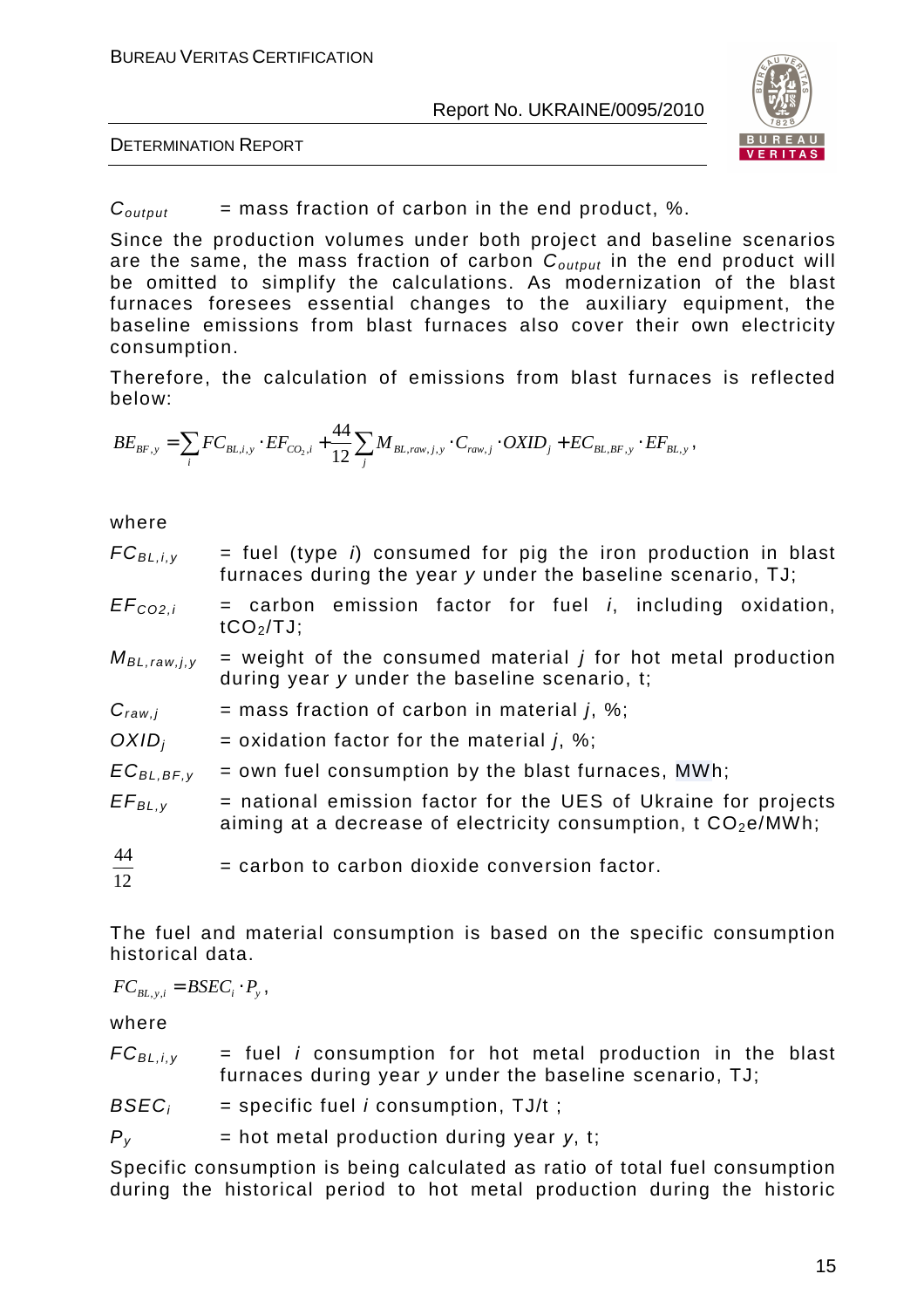

period. Historical data correspond to the actual archive data for three preceding years to the project start.

$$
BSEC_{i} = \frac{FC_{hist,i}}{P_{hist}} ,
$$

where

 $BSEC<sub>i</sub>$  = specific fuel *i* consumption, TJ/t;

 $FC_{histi}$  = aggregated historical consumption of fuel *i*, TJ;

 $P_{hist}$  = aggregated historical production of hot metal (over 3 years), t;

 $FC_{hist.i} = FF_{hist.i} \cdot NCV_{hist.i}$ 

 $FC_{hist,i}$  = aggregated historical consumption of fuel *i*, TJ;

 $FF_{hist,i}$  = historical volume of consumed fuel *i*, m<sup>3</sup> or t;

 $NCV_{histi}$  = average historical NCV for fuel *i*. TJ/t or TJ/m<sup>3</sup>

$$
M_{BL,raw,j,y} = BSMC_j \cdot P_y,
$$

where

 $M_{BL,raw,i,v}$  = weight of consumed material *j* for hot metal production in year y under the baseline scenario, t;

 $BSMC_i$  = specific consumption of material *i*, t/t;

 $P_v$  = hot metal production per year *y*, t;

*raw hist j* , , *j hist M BSMC P*  $=\frac{1}{\sqrt{2\pi}}$  raw, hist, j

 $BSMC_i$  = specific consumption of the material *i*, t/t;

 $M_{raw, hist, i}$  = aggregated historical consumption of material j, t;

 $P_{hist}$  = aggregated historical (over 3 years) production of hot metal, t.

Own electricity consumption:

$$
EC_{BL,BF,y} = BSEEC_{BF} \cdot P_y,
$$

 $EC_{BL,BF,y}$  = own electricity consumption by the blast furnaces, MWh;

 $BSEE_{BF}$  = own specific electricity consumption by the blast furnaces, MWh/t;

 $P_v$  = hot metal production per year *y*, t;

$$
BSEEC_{BF} = \frac{EC_{BF,hist}}{P_{hist}}\,,
$$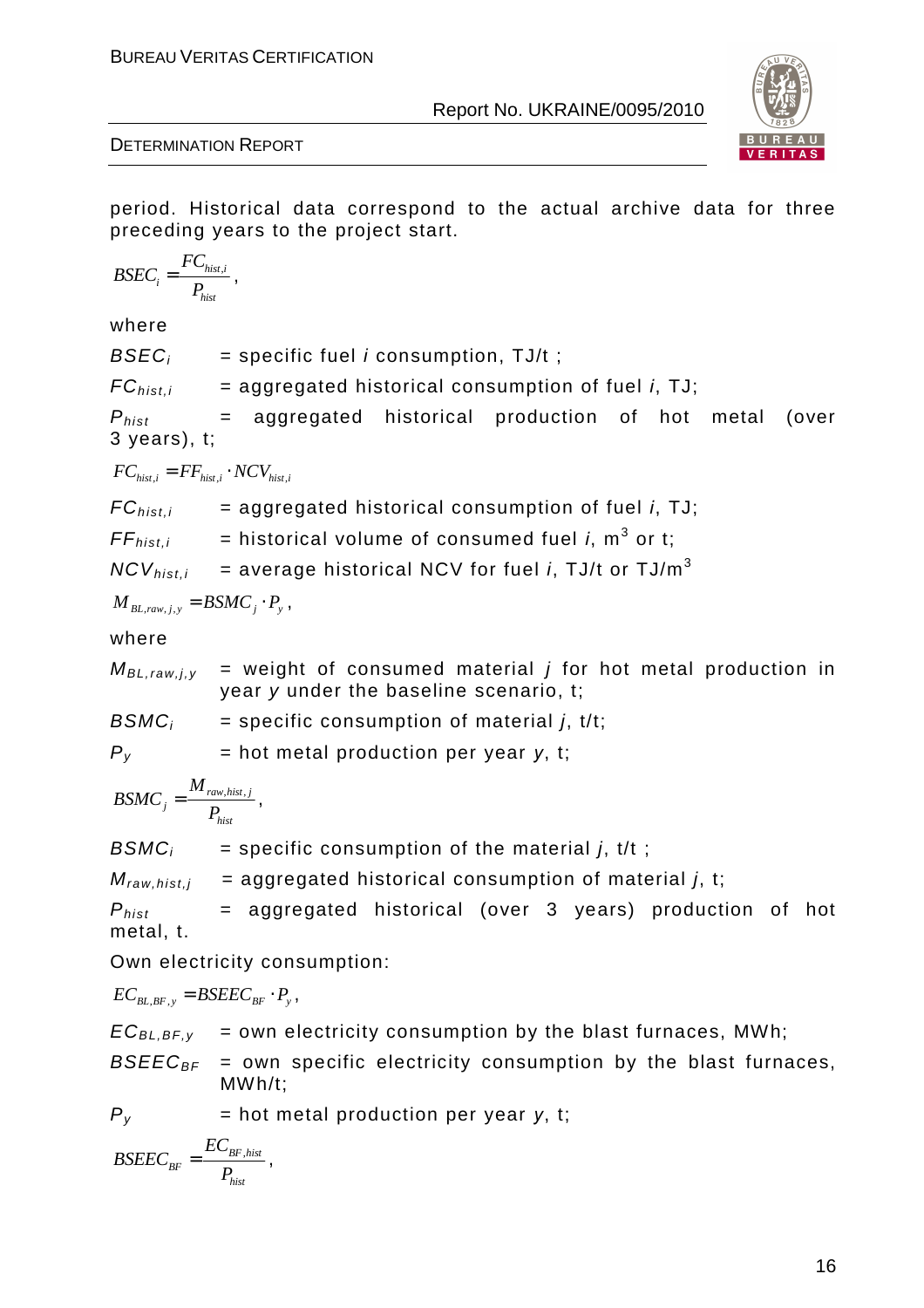

DETERMINATION REPORT

- $BSEE_{BF}$  = own specific electricity consumption by the blast furnaces, MWh/t;
- $EC_{BF,hist}$  = own historical specific electricity consumption by the blast furnaces (over 3 years), MWh;

 $P_{hist}$  = aggregated historical production of hot metal (over 3 years), t.

Baseline emissions from electricity consumed for production of oxygen and compressed air:

 $BE_{El, y} = EC_{BL, O_2, y} EF_{BL, y} + EC_{BL, Air, y} EF_{BL, y}$  ,

#### where

| $BE_{EI,V}$<br>$EC_{BL, O2, V}$ | = baseline emissions from electricity consumed for production<br>of oxygen and compressed air, $t CO2e$ ;<br>$=$ electricity consumed for production of oxygen per year $y$<br>under the baseline scenario, MWh; |
|---------------------------------|------------------------------------------------------------------------------------------------------------------------------------------------------------------------------------------------------------------|
| $EF_{BL, y}$                    | = national emission factor for UES of Ukraine for projects,<br>aiming at a decrease of electricity consumption t $CO2e/MWh$ ;                                                                                    |
| $EC_{BL,Air,v}$                 | = electricity consumed for production of compressed air per<br>year y under the baseline scenario, MWh.                                                                                                          |

Under the baseline scenario, the calculations of electricity consumption for production of oxygen and compressed air by the electric compressors are based on specific electricity consumption before the project start.

$$
EC_{BL,O_2,y} = BSEEC_{O_2} \cdot P_y,
$$

where

 $EC_{BL.02. v}$  = electricity consumed for oxygen production per year y under the baseline scenario, MWh;

 $BSEEC_{02}$  = specific electricity consumption for oxygen production, MWh/t ;

 $P_v$  = production of hot metal per year *y*, t;

$$
BSEEC_{O_2} = \frac{EC_{hist, O_2}}{P_{hist}} ,
$$

 $BSEE_{02}$  = specific electricity consumption for oxygen production MWh/t;

 $EC<sub>hist.O2</sub>$  = historical electricity consumption for oxygen production (over 3 years), MWh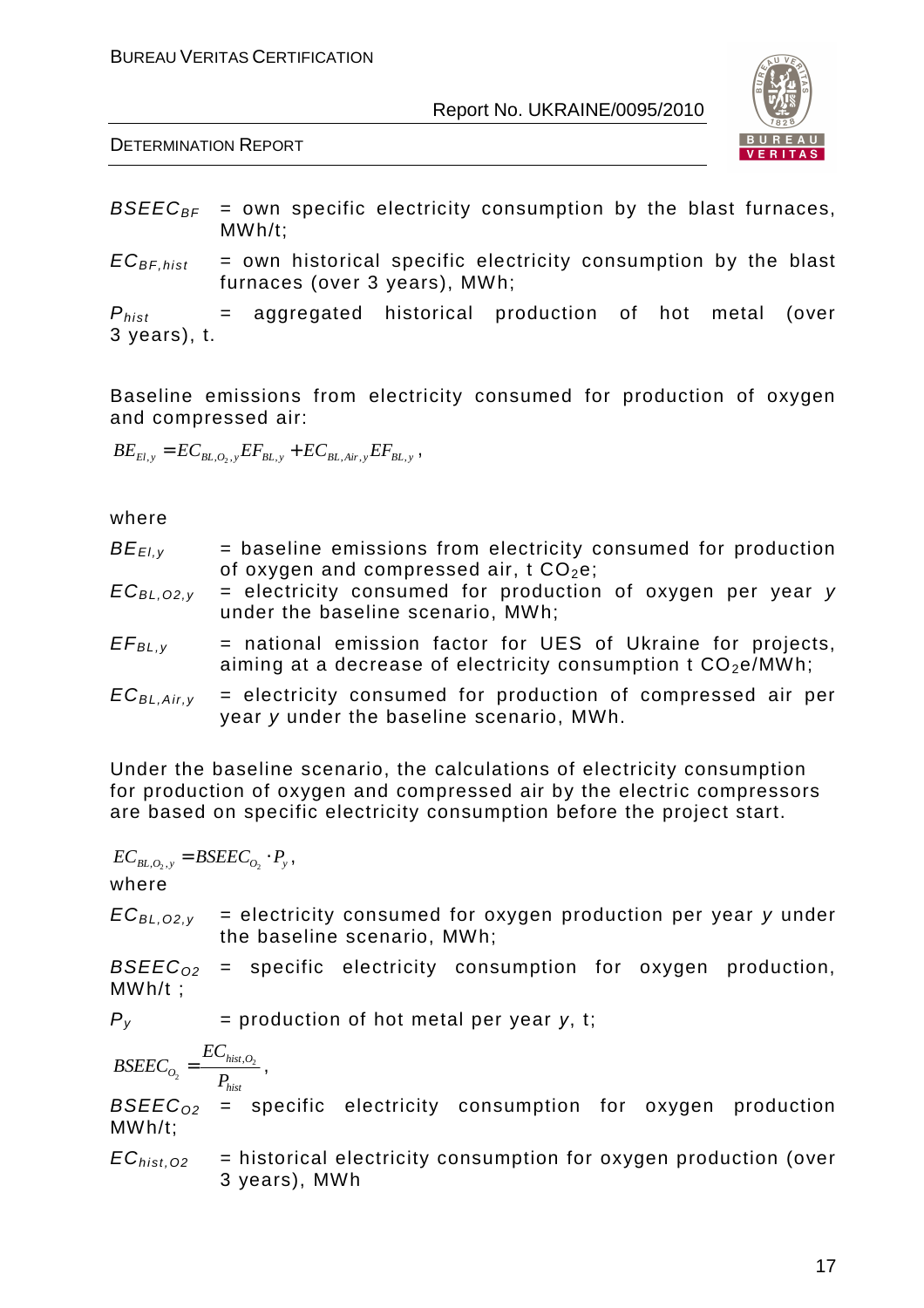

 $P_{hist}$  = aggregated historical production of hot metal (over 3 years), t;

| $EC_{BL,Air,y}$ = $BSEE_{Air} \cdot P_y$ ,                                                                                 |
|----------------------------------------------------------------------------------------------------------------------------|
| $EC_{BL,Air,y}$ = electricity consumed for production of compressed air per year <i>y</i> under the baseline scenario, MWh |
| $BSEE_{Air}$ = specific electricity consumption for production of compressed air, MWh/t;                                   |
| $P_y$ = production of hot metal per year <i>y</i> , t;                                                                     |
| $BSEE_{Air}$ = $\frac{EC_{hist,Air}}{P_{hist}}$ ,                                                                          |
| $BSEE_{Air}$ = specific electricity consumption for production of compressed air, MWh/t;                                   |
| $EC_{hist,Air}$ = historical electricity consumption for production of compressed air (over 3 years), MWh                  |
| $P_{hist}$ = aggregated historical production of hot metal (over 3 years), t.                                              |
| $Pascline$ energies                                                                                                        |

Baseline emissions from the power plant consist of emissions associated with natural gas consumption and own electricity consumption by CHPP.

$$
BE_{CHP,y} = FC_{BL,CHP,NG,y} EF_{CO_2,NG} + EC_{BL,Aux,y} \cdot EF_{BL,y} ,
$$

де

 $BE<sub>CHP.v</sub>$  = baseline emissions from power plant operation, tCO<sub>2</sub>e;

 $FC_{BL,CHP,NG,y}$  = consumption of natural gas per year y under the baseline scenario, TJ;

 $EF_{CO2,NG}$  = emission factor for natural gas, tCO<sub>2</sub>/TJ;

- $EF_{BLV}$  = national emission factor for UES of Ukraine for projects, aiming at a decrease of electricity consumption  $tCO_2e/MWh$ ;
- $EC_{BL,Aux,y}$  = own electricity consumption by power plant per year y under the baseline scenario, MWh.

The calculations of baseline emissions for power plant are based on specific consumption, alike the calculations of electricity consumed for oxygen and compressed air production.

$$
FC_{BL,CHP,NG,y} = BSEC_{NG,CHP} \cdot P_y,
$$

where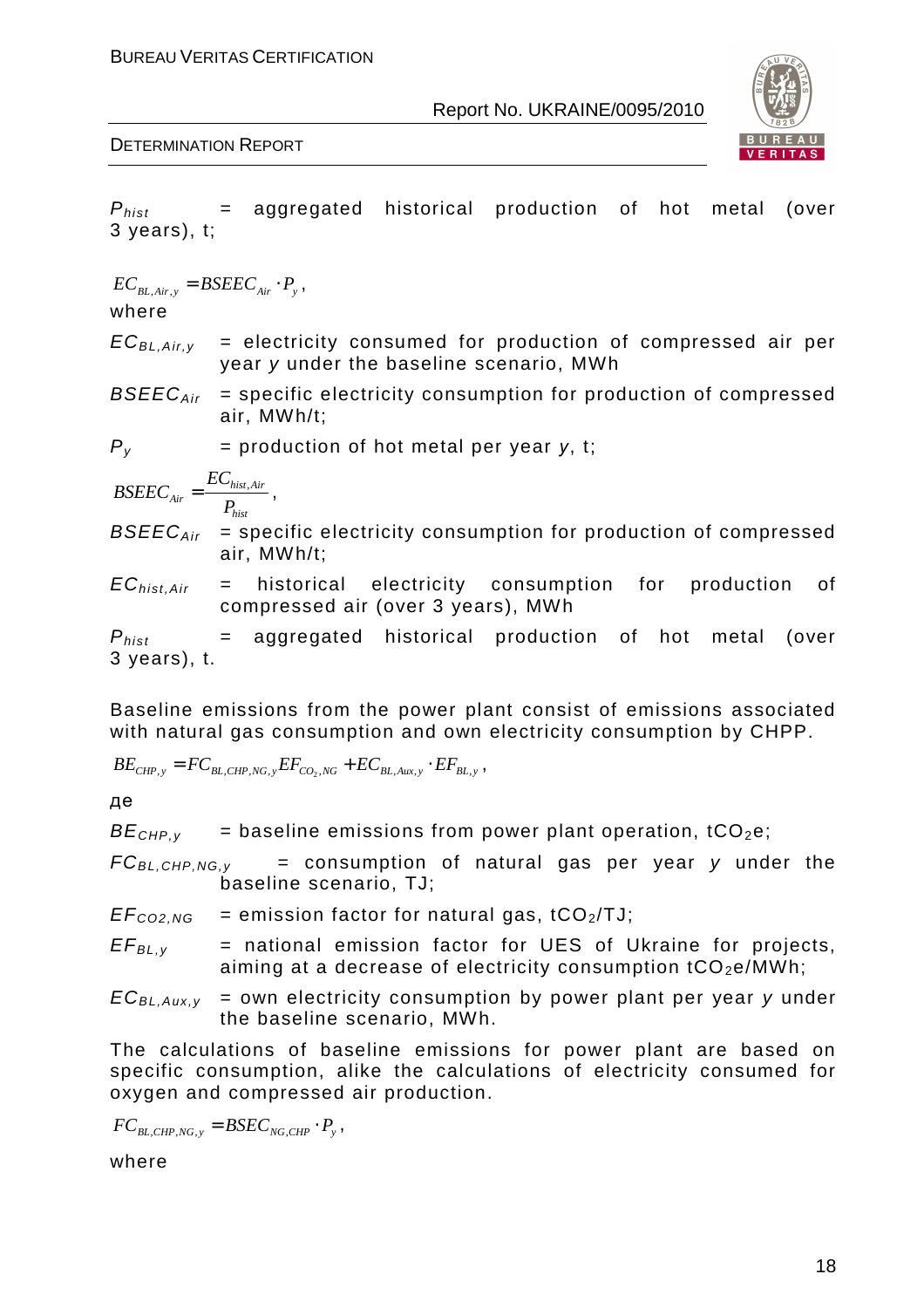

 $FC_{BL,CHP,NG,y}$  = consumption of natural gas by the power plant for the needs of BF Shop per year y under the baseline scenario, TJ;

 $BSEC_{NG, HP}$  = specific consumption of natural gas by the power plant, TJ/t;

Py = production of hot metal per year *у*, t;

$$
BSEC_{NG,CHP} = \frac{FC_{CHP,NG,hist}}{P_{hist}} ,
$$

 $BSEC<sub>NG.CHP</sub>$  = specific consumption of natural gas by the power plant, TJ/t;

 $FC<sub>CHP,NG, hist</sub>$  = historic consumption of natural gas by the power plant to cover the BF Shop's demand, TJ;

 $P_{hist}$  = aggregated historical production of hot metal (over 3 years), t.

The consumption of natural gas for the needs of BF Shop consists of demand for steam to generate compressed air and demand derived from the technology needs.

$$
FC_{CHP,NG, hist} = SNGC_{CHP, hist} \left( SC_{Air, hist} + SC_{Tech, hist} \right),
$$

where

 $FC<sub>CHP.NG.hist</sub>$  = historic consumption of natural gas by the power plant to cover the BF Shop's demand (over 3 years), TJ;

 $SNGC<sub>CHP,hist</sub>$  = historical specific consumption of natural gas, TJ/t;

 $SC_{Air\,hist}$  = steam consumption to produce compressed air, t;

 $SC_{Techn. hist}$  = steam consumption to cover technological needs of the BF Shop, t;

$$
SNGC_{CHP,hist} = \frac{FC_{CHPtotal,NG,hist}}{SC_{total,hist}} ,
$$

 $SNGC<sub>CHP hist</sub>$  = historical specific consumption of natural gas, TJ/t;

 $FC_{CHPtotal, NG, hist}$  = historical aggregated consumption of natural gas by the power plant (over 3 years), TJ;

 $SC<sub>total,hist</sub>$  = historical aggregated steam generation by the power plant (over 3 years), t.

$$
FC_{\text{CHPtotal},\text{NG},\text{hist}} = FF_{\text{CHPtotal},\text{NG},\text{hist}} \cdot \text{NCV}_{\text{NG},\text{hist}}
$$

 $FC_{CHPtotal, NG, hist}$  = historical aggregated consumption of natural gas by the power plant (over 3 years), TJ;

 $FF<sub>CHPtotal, NG, hist</sub>$  = historical aggregated consumption of natural gas by the power plant (over 3 years),  $m^3$ ;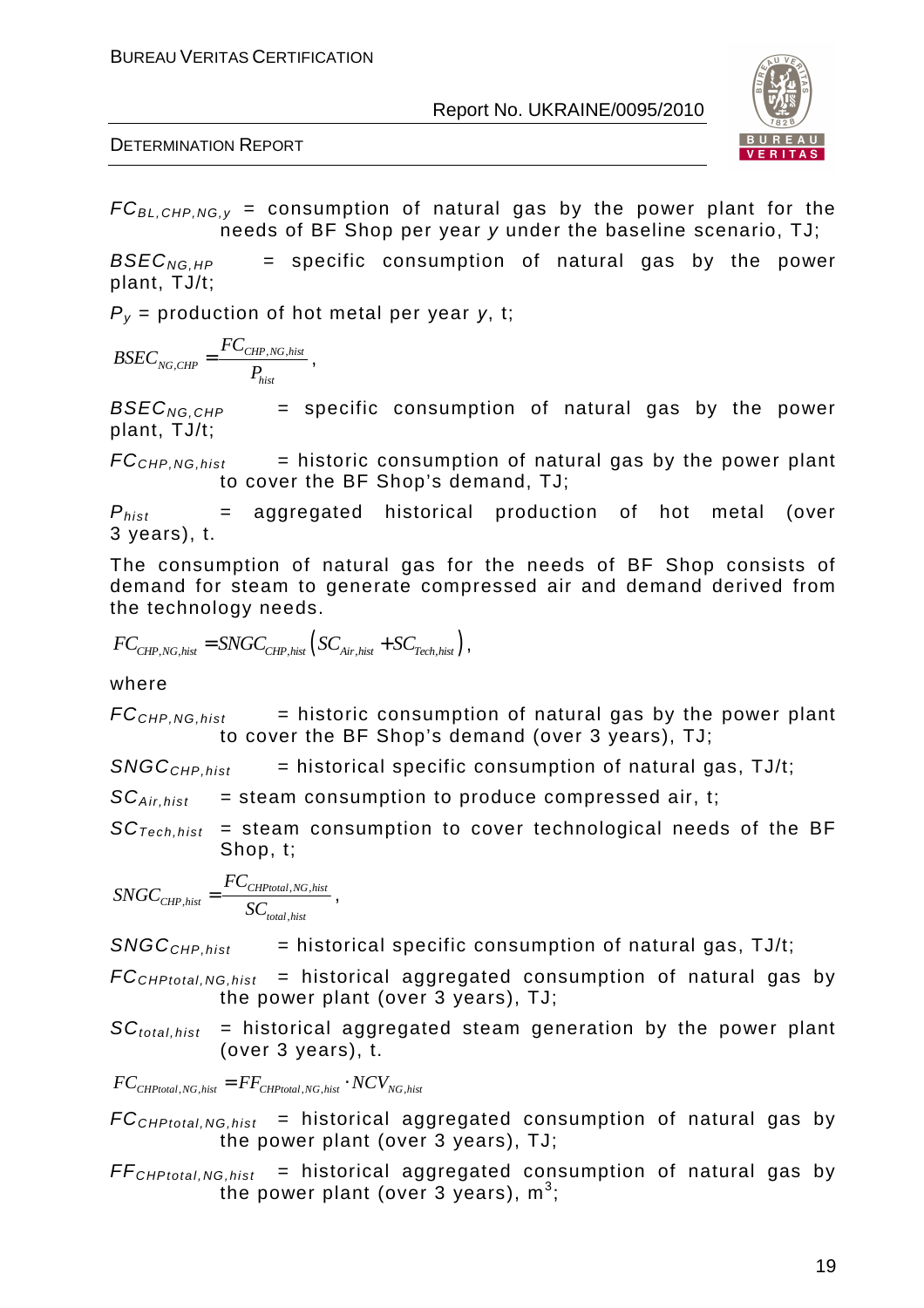

 $NCV_{hist,NG}$  = historical NCV for natural gas, TJ/m<sup>3</sup>

Own electricity consumption.

 $EC_{BL. Aux.y} = BSEC_{Aux.CHP} \cdot P_y$ ,

 $EC_{BL,Aux,y}$  = own electricity consumption by the power plant per year y under the baseline scenario, MWh.

 $BSEC_{Aux.CHP}$  = own specific electricity consumption by the power plant, MWh/t;

 $P_v$  = production of hot metal per year *y*, t;

$$
BSEC_{_{Aux,CHP}} = \frac{EC_{_{Aux,CHP,hist}}}{P_{hist}}\,,
$$

 $BSEC_{Aux.CHP}$  = own specific electricity consumption by the power plant, MWh/t;

 $P_{hist}$  = historical aggregated production of hot metal (over 3 years), t.

 $EC_{Aux,CHP,hist}$  = historical own electricity consumption by the power plant (over 3 years), MWh.

The BF modernization is reducing coke consumption at EMW. It leads to decrease of coke production.

 $BE_{CP,y} = EF_{CO_2,CP} M_{DCC,y}$  $BE<sub>CPV</sub>$  = baseline emissions from coke production reduced due to blast furnace modernization,  $t$  CO<sub>2</sub>e;  $M_{DCC,v}$  = Mass of reduced coke consumption at EMW, t;  $EF_{CO2CP}$  = Emission factor during coke production tCO<sub>2</sub>/t;

Mass of reduced coke consumption calculated as difference between coke consumption in the baseline and project scenario

 $M_{DCC, y} = M_{BL, coke, y} - M_{P, coke, y}$  $M_{DCC}$ <sub>y</sub> = Mass of reduced coke consumption at EMW, t;  $M_{BL, \text{coke},v}$  = Coke consumption at EMW in baseline scenario, t:  $M_{P, \text{coke}, y}$  = Coke consumption at EMW in project scenario, t;

#### Project emissions

 $PE_y = PE_{BF,y} + PE_{El,y} + PE_{CHP,y}$ ,

#### where

 $PE<sub>v</sub>$  = project GHG emissions, tCO<sub>2</sub>e;  $PE_{BF,v}$  = project emissions from blast furnaces, tCO<sub>2</sub>e;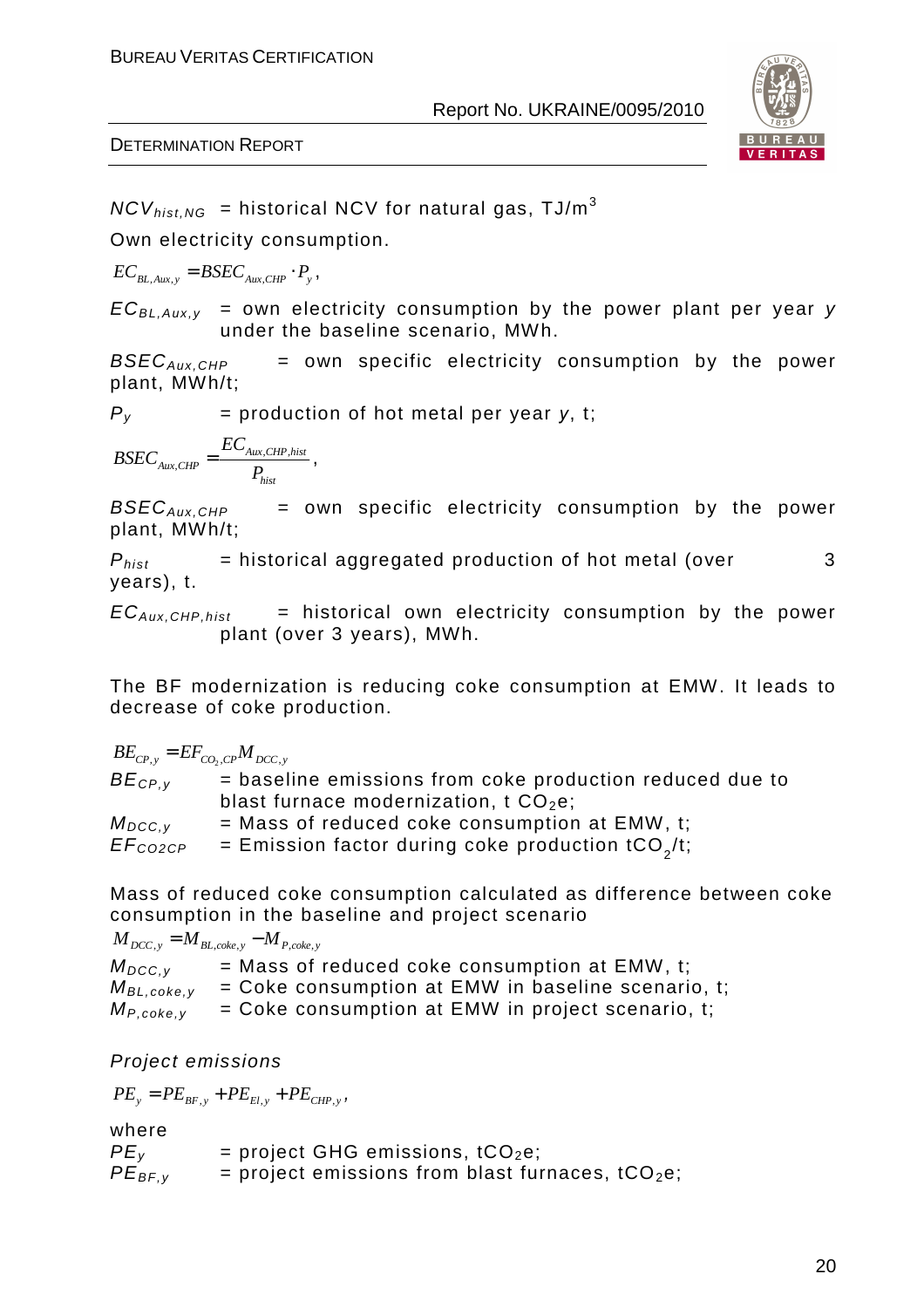

DETERMINATION REPORT

 $PE_{ELV}$  = project emissions from electricity consumption to produce oxygen and compressed air,  $tCO<sub>2</sub>e$ ;  $PE<sub>CHP.v</sub>$  = project emissions from the power plant, tCO<sub>2</sub>e;  $v =$  reference year.

Emissions from the blast furnaces:

$$
PE_{BF,y} = \sum_{i} FC_{i,y} \cdot EF_{CO_2,i} + \frac{44}{12} \sum_{j} M_{raw,j,y} \cdot C_{raw,j} \cdot OXID_j + EC_{PE,BF,y} \cdot EF_{BL,y},
$$

#### where

 $Co<sub>v</sub>$  = fuel *i* consumption for hot metal production by the blast furnaces per year *у*, TJ;

| EF <sub>CO2,i</sub> | = emission factor for fuel <i>i</i> , including oxidation tCO <sub>2</sub> /TJ; |  |  |  |  |  |
|---------------------|---------------------------------------------------------------------------------|--|--|--|--|--|
|---------------------|---------------------------------------------------------------------------------|--|--|--|--|--|

- $M_{raw,i,v}$  = weight of consumed material *j* for production of hot metal by the blast furnaces per year *у*, t;
- $C_{raw,i}$  = mass fraction of carbon in material j, %;
- $OXID_i$  = oxidation rate of material j, %;

 $EC_{PE,BF,y}$  = own electricity consumption by the blast furnaces, MWh;

 $EF_{BL, v}$  = national emission factor for UES of Ukraine for projects, aiming at a decrease of electricity consumption  $tCO_2e/MWh$ ;

 $\frac{44}{12}$  = carbon to carbon dioxide conversion factor.  $\frac{44}{12}$ 

 $FC_i = FF_i$  *i*  $\cdot$  *NCV<sub>i</sub> i*,

 $FC_{i,y}$  = fuel *i* consumption for production of hot metal by the blast furnaces per year *у*, TJ;

 $FF_{i,y}$  = consumed fuel, m<sup>3</sup> or t;

 $NCV_{i,v}$  = average NCV for fuel *I* consumed per year y, TJ/t or TJ/m<sup>3</sup>

Project emissions from electricity consumed for production of oxygen and compressed air:

 $PE_{El,y} = EC_{O_2,y} EF_{BL,y} + EC_{Air,y} EF_{BL,y}$ ,

where

 $PE_{EL, y}$  = emissions from electricity consumption for production of oxygen and compressed air,  $tCO<sub>2</sub>e$ ;

ECO2,y = electricity consumed for production of oxygen per year *у*, MWh;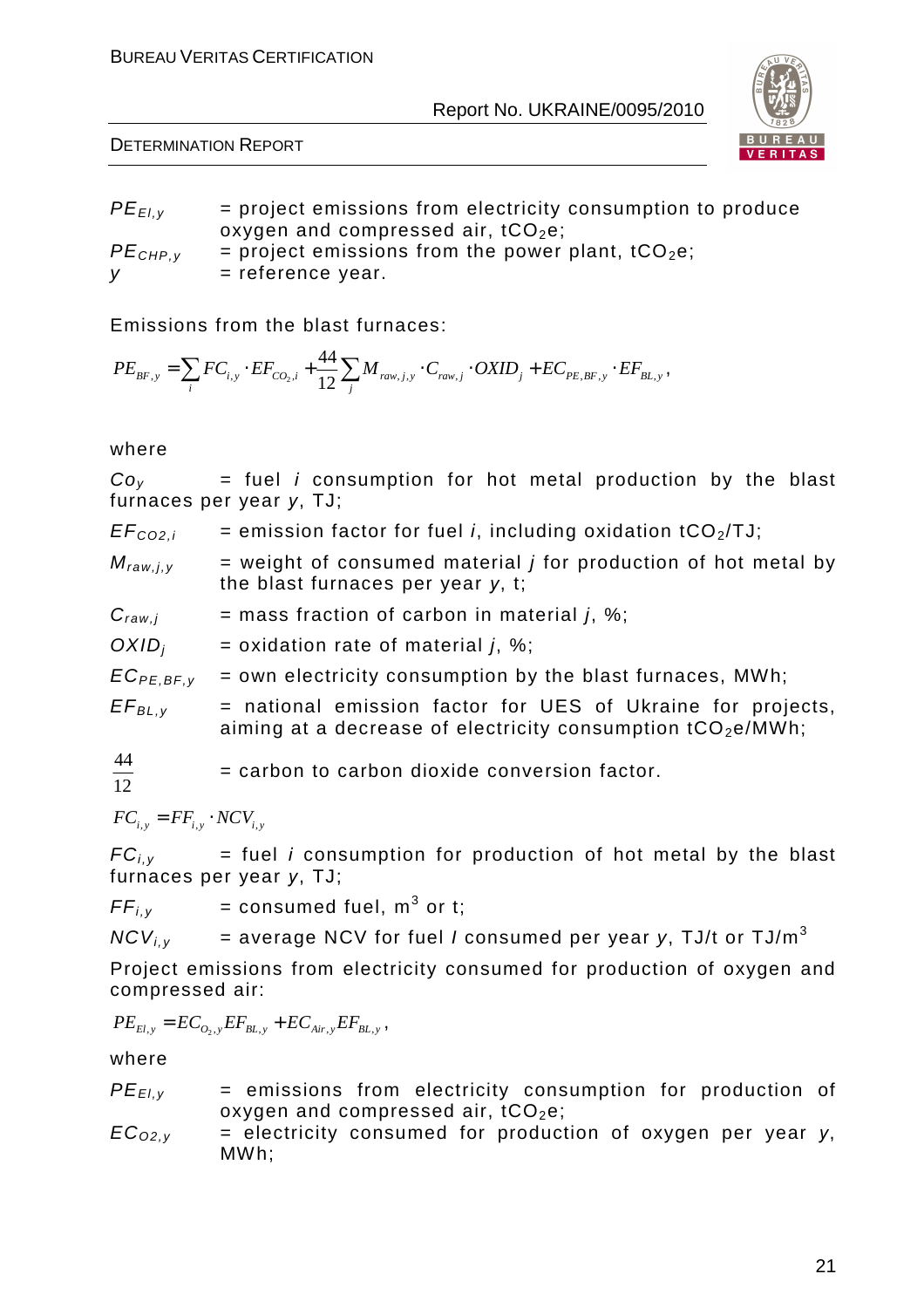



- $EF_{BL,v}$  = national emission factor for UES of Ukraine for projects, aiming at a decrease of electricity consumption  $tCO<sub>2</sub>e/MWh$ :
- $EC_{Air,v}$  = electricity consumed for production of compressed air per year *у*, MWh.

Project emissions from the power plant

$$
PE_{CHP,y} = FC_{CHP,NG,y} EF_{CO_2,NG} + EC_{Aux,y} \cdot EF_{BL,y},
$$

 $PE<sub>CHP,V</sub>$  = emissions from the power plant, tCO<sub>2</sub>e;

- $FC_{CHP,NG,y}$  = consumption of natural gas by power plant to cover the demand of BF Shop per year *у*, TJ;
- $EF_{CO2,NG}$  = emission factor for natural gas, tCO<sub>2</sub>/TJ;
- $EF_{BL,v}$  = national emission factor for UES of Ukraine for projects, aiming at a decrease of electricity consumption  $tCO_2e/MWh$ ;
- $EC_{Aux}$  = own consumption of electricity by the power plant per year *y*, MWh.

The consumption of natural gas, covering demand of the BF Shop, consists of demand for steam to generate compressed air as well as to meet the shop's technological needs.

$$
FC_{CHP,NG,y} = \frac{SC_{Air,y} + SC_{Tech,y}}{SC_{CHP,y}} \cdot FF_{CHP,NG,y} \cdot NCV_{NG,y},
$$

where

 $FC_{CHP,NG,y}$  = consumption of natural gas by the power plant to cover the BF Shop's demand, TJ;

 $SC<sub>CHP.v</sub>$  = steam consumption at the power plant, TJ/t;

 $SC_{Air,v}$  = steam consumption in order for compressed air production, t;

 $SC_{Techniv}$  = steam consumption to meet the technological needs of the BF Shop, t;

 $FF_{CHP,NG,y}$  = natural gas consumed, m<sup>3</sup>;

 $NCV_{i,v}$  = average NCV for natural gas, TJ/m<sup>3</sup>

The estimated annual average of approximately 260001 tCO2e over the early crediting period, 440787 tCO2e over the crediting period and 523044 tCO2e over the post Kyoto crediting period of emission reduction represents a reasonable estimation using the assumptions given by the project.

# **3.5 Environmental Impacts**

The proposed Introduction of energy efficiency measures at OJSC "Enakievo Metallurgical Works" includes measures that require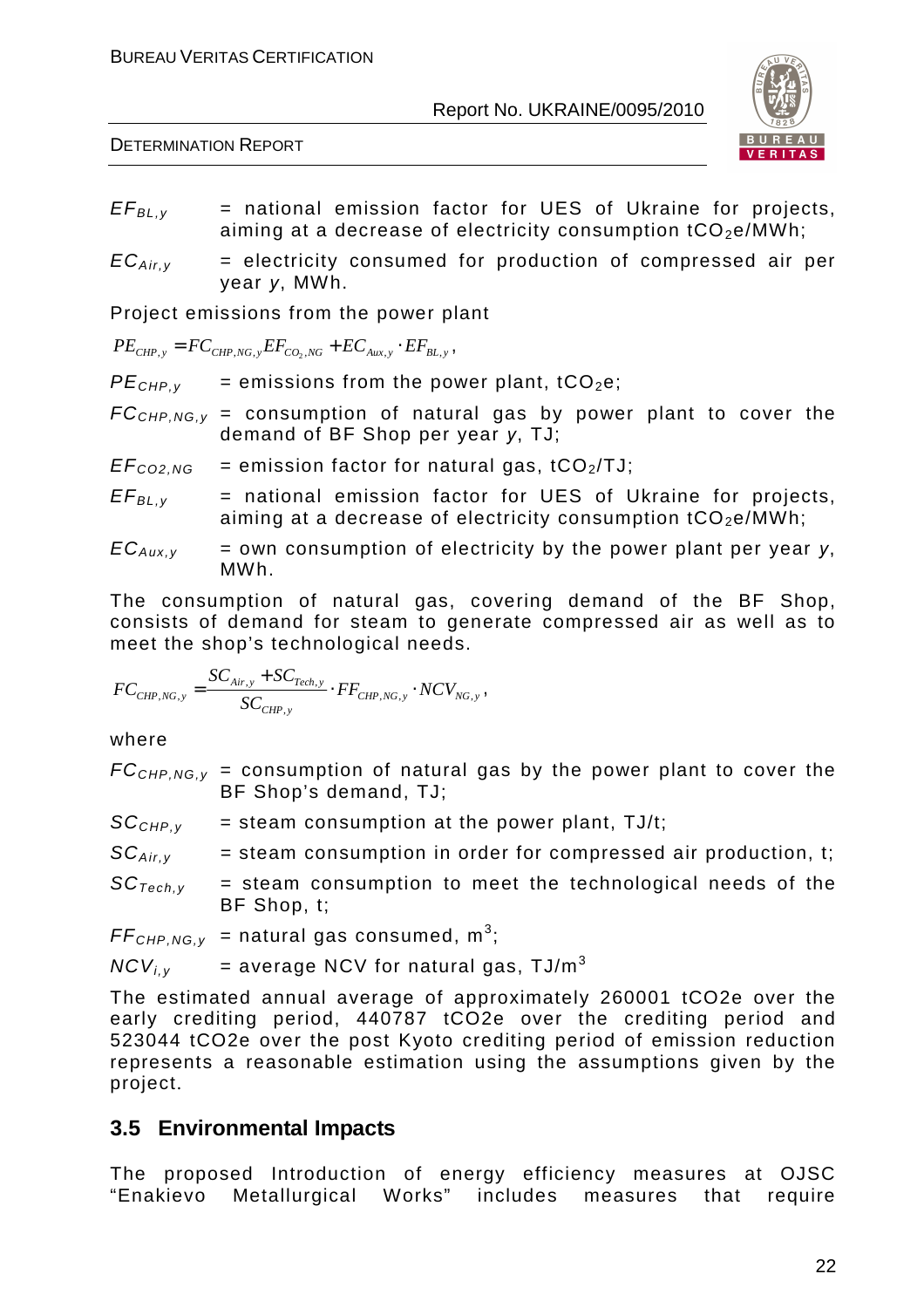BUREAU VERITAS CERTIFICATION

#### Report No. UKRAINE/0095/2010



DETERMINATION REPORT

Environmental Impact Assessment (EIA). EIA was performed and approved in frame of project design documentation. The following EIAs were performed:

'Construction of blast furnace  $#5$  with payload volume 1513 m<sup>3</sup> with reconstruction of infrastructure objects. Environmental Impact Assessment Vol. 10.' Performed by OJSC "Ukrainian scientific centre of technical ecology"

'Feasibility study of blast furnace #3 reconstruction of Enakievo Metallurgical Works with increasing volume from 1033  $m<sup>3</sup>$  up to 1513  $m<sup>3</sup>$ . Environmental Impact Assessment.' Performed LLC "Ecotechnology".

'Energy department reconstruction. Stage 2. Feasibility study of first reconstructed object. Environmental Impact Assessment Vol. 4.'. Performed by CJSC "Lonas technology"

The steel producing companies are listed in the Decree of the Cabinet of Ministers of Ukraine #554 dated 27.07.1995 'On the list of activities and objects which pose high environmental risk', therefore the full EIA procedure has to be undertaken in accordance with the DBN A.2.2.1-2003 standard.

All the measures of reconstruction and construction activities are executed within the physical boundaries of the existing enterprise, therefore no additional land allocation is necessary.

The proposed project will have a positive overall impact on the environment compared to the existing state of affairs, since the planned reconstruction will improve energy efficiency and decrease the levels of pollutants discharge into the atmosphere and into the river of Bulavyn. Thus, the environmental impacts of the proposed project are insignificant.

The identified areas of concern as to the environmental impacts, project participants response and BV Certification's conclusion are described in Appendix A Table 5 (refer to CAR 30, CL 8).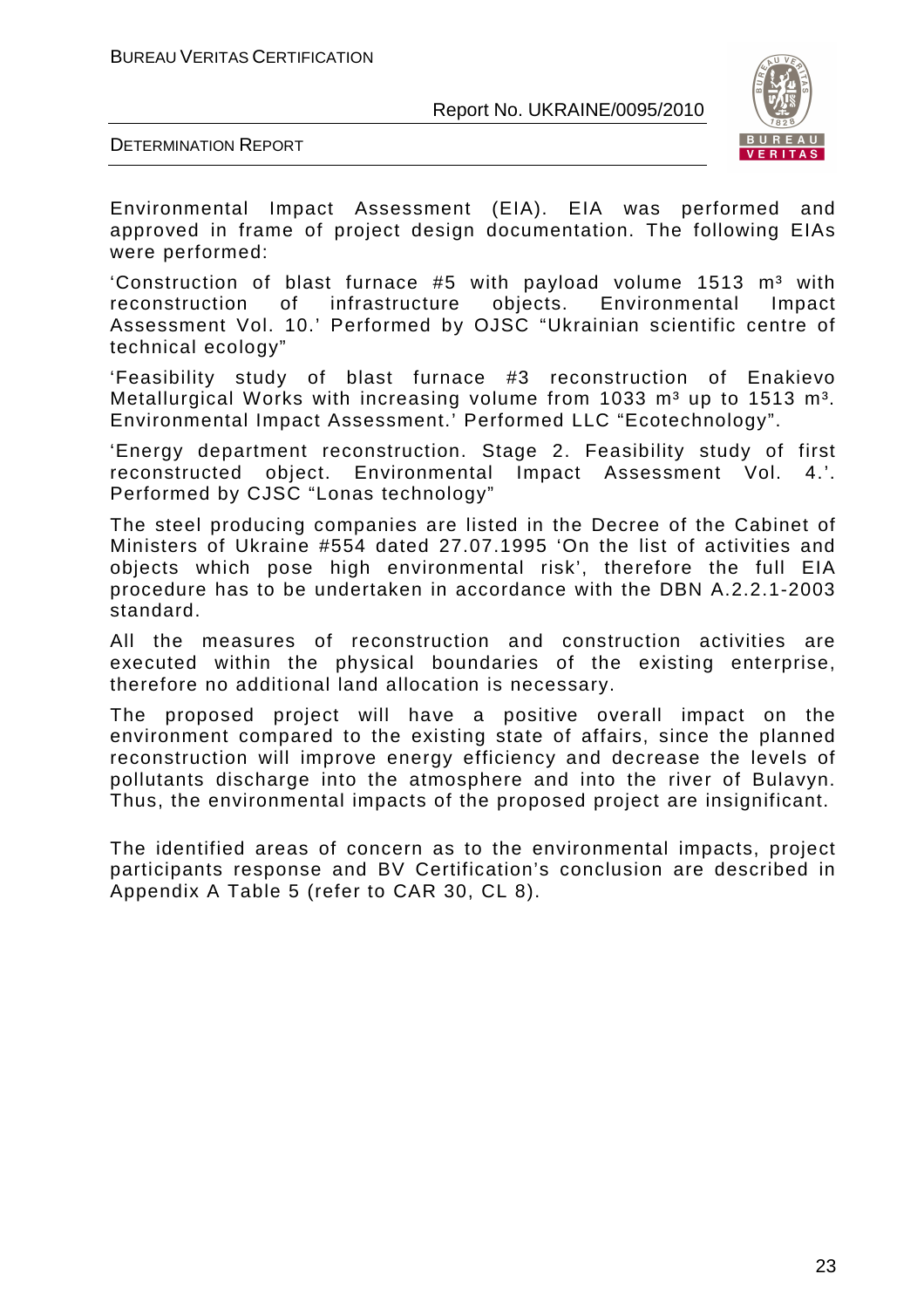



# **3.6 Comments by Local Stakeholders**

The main stakeholder impacted by the proposed project is the population of the town of Yenakiyeve. The local population was duly informed about the project activities in the local newspaper 'Za Metall'. The December 1st, 2004 issue of the newspaper contains articles regarding the construction of the Linde unit and BF 5 reconstruction ('V sotrudnichestve s nemetskimi spetsialistami' / 'Cooperation with the German experts', 'Vysota eschew vperedi' / 'The future achievements'). On November 10th 2007 an article regarding the reconstruction of BF 3 and introduction of the pulverized coal was published in the newspaper ('Berem za osnovu luchshee' / 'Using the best practices'). As the proposed project envisages positive social and environmental impacts, only positive feedback regarding the project were received.

# **4 COMMENTS BY PARTIES, STAKEHOLDERS AND NGO<sup>S</sup>**

According to the modalities for the Determination of JI projects, the AIE shall make publicly available the project design document and receive, within 30 days, comments from Parties, stakeholders and UNFCCC accredited non-governmental organizations and make them publicly available.

Bureau Veritas Certification published the project documents on the UNFCCC JI website (http://JI.unfccc.int) on 02/04/2010 and invited comments within 01/05/2010 by Parties, stakeholders and nongovernmental organizations.

Comments were not received.

# **5 DETERMINATION OPINION**

Bureau Veritas Certification has performed a determination of the "Introduction of energy efficiency measures at OJSC "Enakievo Metallurgical Works" JI Project in Ukraine. The determination was performed on the basis of UNFCCC criteria and host country criteria and also on the criteria given to provide for consistent project operations, monitoring and reporting.

The determination consisted of the following three phases: i) a desk review of the project design and the baseline and monitoring plan; ii) follow-up interviews with project stakeholders; iii) the resolution of outstanding issues and the issuance of the final determination report and opinion.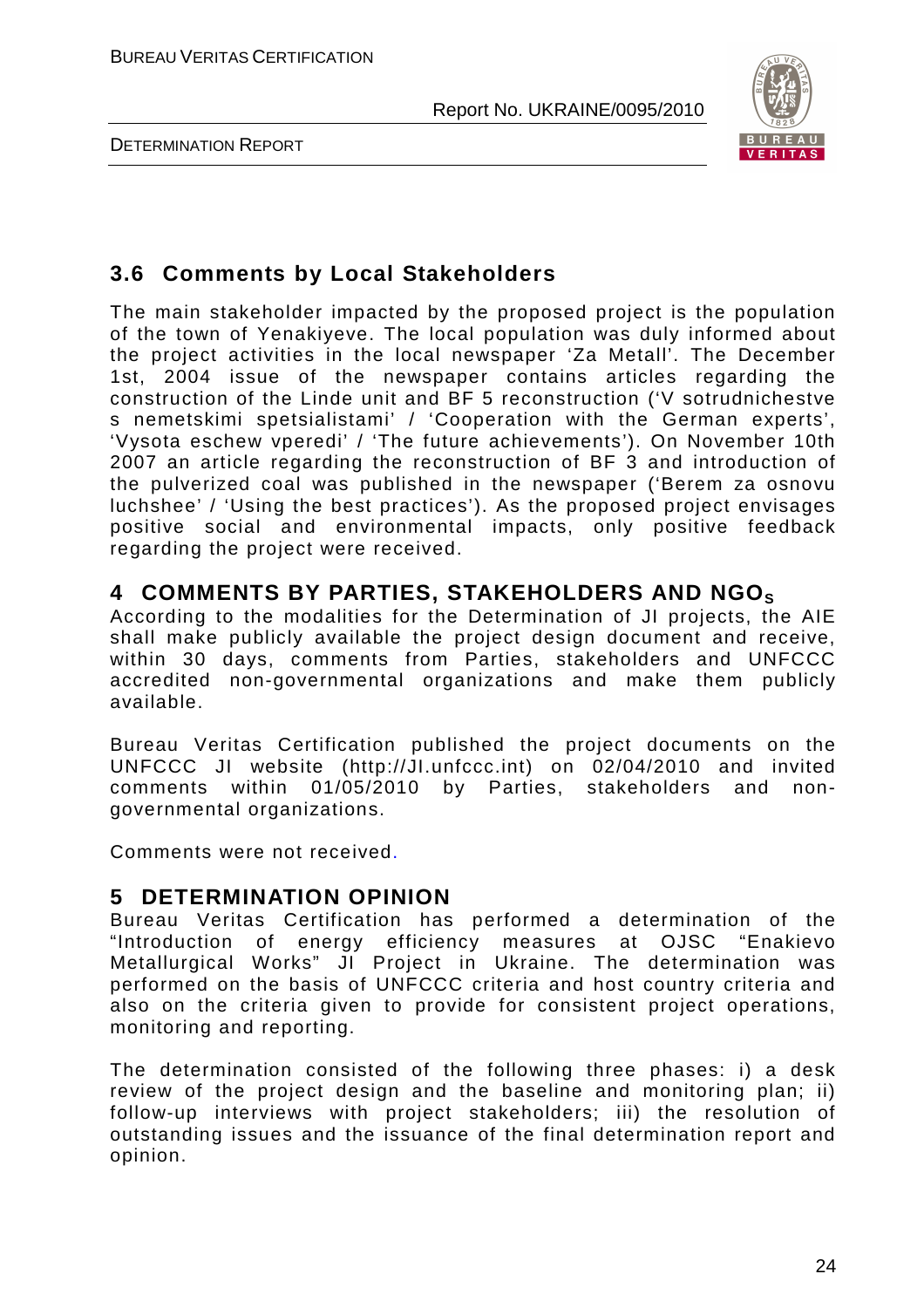

DETERMINATION REPORT

Project participant/s used the latest tool for demonstration of the additionality. In line with this tool, the PDD provides analysis of technological and other barriers to determine that the project activity itself is not the baseline scenario.

By addition of alternative raw materials, the project is likely to result in reductions of GHG emissions from calcination. An analysis of the technological barriers demonstrates that the proposed project activity is not a likely baseline scenario. Emission reductions attributable to the project are hence additional to any that would occur in the absence of the project activity. Given that the project is implemented and maintained as designed, the project is likely to achieve the estimated amount of emission reductions.

The review of the project design documentation, version 2.21 dated 14/07/2010 and the subsequent follow-up interviews have provided Bureau Veritas Certification with sufficient evidence to determine the fulfillment of stated criteria. In our opinion, the project correctly applies and meets the relevant UNFCCC requirements for the JI and the relevant host country criteria.

The determination is based on the information made available to the determination team and the engagement conditions detailed in this report.

# **6 REFERENCES**

#### **Category 1 Documents:**

Documents provided by ING Bank N.V. that relate directly to the GHG components of the project.

- 1. PDD of JI project "Introduction of energy efficiency measures at<br>OJSC "Enakievo Metallurgical Works" version 1.0 dated OJSC "Enakievo Metallurgical 22/02/2010.
- 2. PDD of JI project "Introduction of energy efficiency measures at<br>OJSC "Enakievo Metallurgical Works" version 1.01 dated OJSC "Enakievo Metallurgical Works" 01/04/2010.
- 3. PDD of JI project "Introduction of energy efficiency measures at OJSC "Enakievo Metallurgical Works" version 2.0 dated Metallurgical Works" 01/04/2010.
- 4. PDD of JI project "Introduction of energy efficiency measures at 0.1SC "Friakievo Metallurgical Works" version 2.21 dated OJSC "Enakievo Metallurgical Works" version 2.21 14/07/2010.
- 5. Letter of Endorsement # 1380/23/7 issued 19/11/2009.
- 6. Emission Reductions calculations excel spreadsheet dated 02/07/2010
- 7. Guidelines for Users of the Joint Implementation Project Design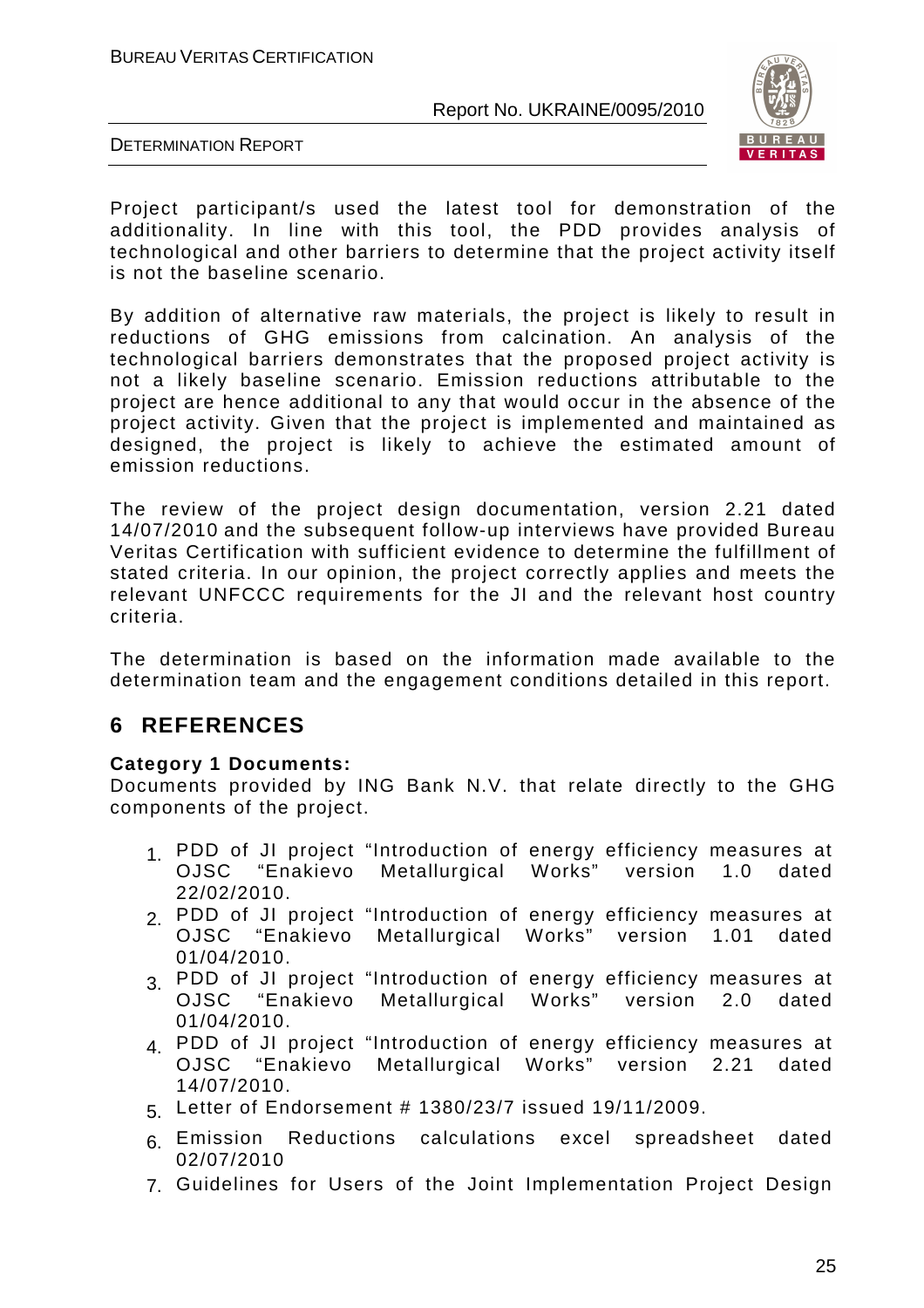

Document Form/Version 04, JISC.

- 8. JISC Guidance on criteria for baseline setting and monitoring. Version 02.
- 9. 1. Tool for the demonstration and assessment of additionality, Version 05.2.
- 10. Glossary of Joint Implementation Terms, Version 02.
- 11 UKRAINE'S INITIAL REPORT UNDER ARTICLE 7, PARAGRAPH 4, OF THE KYOTO PROTOCOL

#### **Category 2 Documents:**

Background documents related to the design and/or methodologies employed in the design or other reference documents.

- /1/ Balance of natural gas for 2003.
- /2/ Balance of natural gas for 2004.
- $/3/$  Balance of natural gas for 2005.
- $/4/$  Balance of elecrtrical energy for 2003.
- $/5/$  Balance of elecrtrical energy for 2004.
- /6/ Balance of elecrtrical energy for 2005.
- /7/ Balance of heat energy for 2004.
- $/8/$  Balance of heat energy for 2005.
- /9/ Balance of heat energy for 2003.
- /10/ Letter #4128 to General Director OJSC "Yenakiyevo Steel Plant" Litvinovu L.F. dated 15.08.2005.
- /11/ Materials for technical conference "Metalurgprom", "Association "EcoMet" and УкрГНТЦ "Energostal" concerning questions of implementation of Kyoto Protocol conditions by mining and smelting enterprises of Ukraine. 11 August 2005.
- /12/ Recommendations of the meeting of mining and smelting enterprises of Ukraine concerning obligations under Kyoto protocol to the UNFCCC. Meeting was conducted by the Ministry of Industrial Policy of Ukraine with the assistance of Ministry of Environmental Protection, Ministry of Economy, Kharkiv regional state administration and enterprises in Kharkiv region.
- /13/ Minutes of the meeting of directors' board #29 dated 6 June 2005.
- $/14/$  Annexes to the letter of association "Metalurgprom" to the head of enterprise dated 06/12/06 #ВХ-324/73.
- /15/ Letter #2185 to the head of enterprise concerning provision of information dated 18.12.2006.
- /16/ Information on reduction of GHG emissions caused by implementation of activities.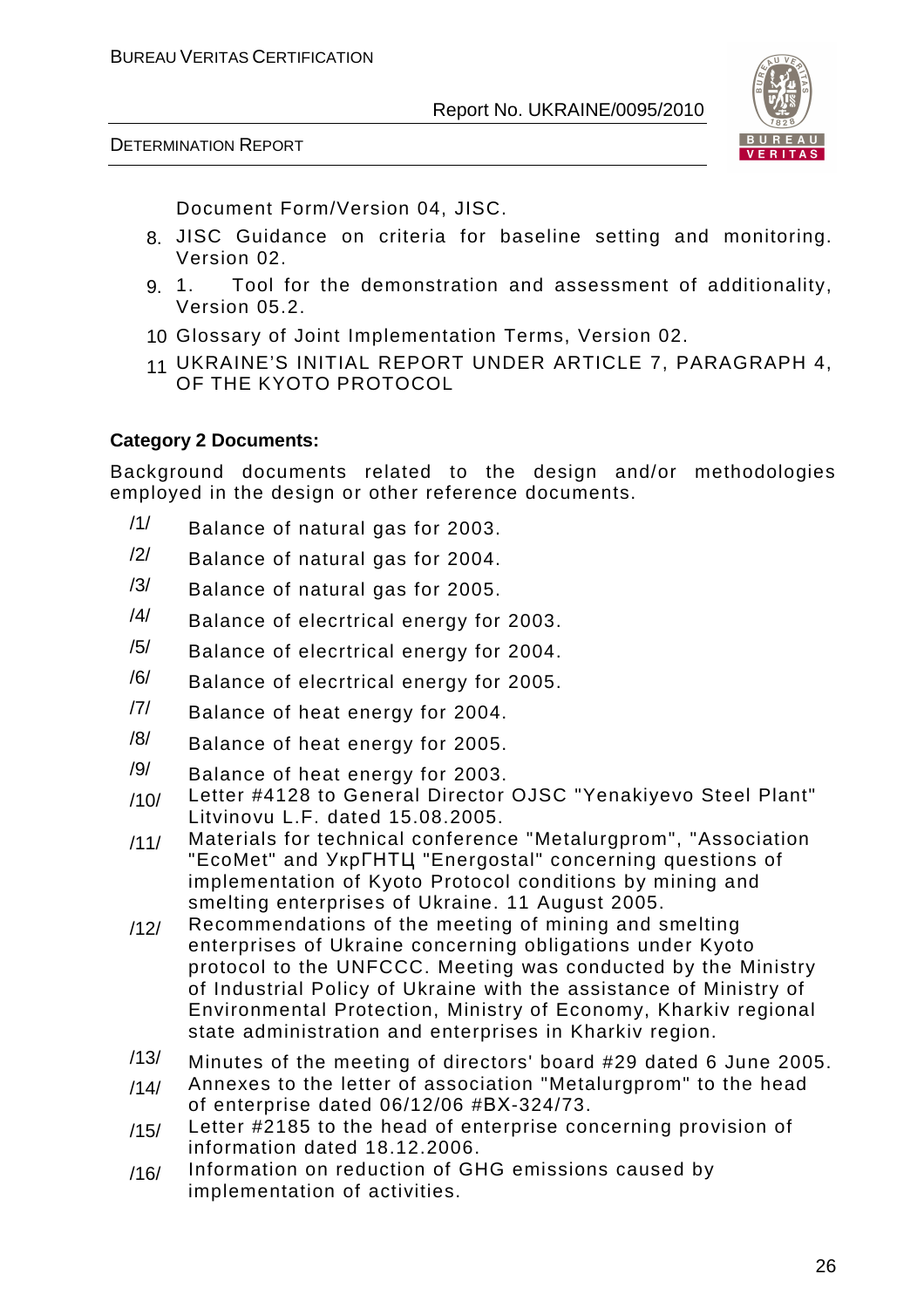

DETERMINATION REPORT

|      | department to the head of department Ovchinnikovoi N.B. dated<br>01.06.06.                                                         |
|------|------------------------------------------------------------------------------------------------------------------------------------|
| /18/ | Order #1248 on organisation of works on energy saving dated                                                                        |
| /19/ | 27.12.2006.<br>Measures of energy saving at complex of the blast furnace #5                                                        |
| /20/ | (17.05.2006).<br>Letter #50-323 to the head of the department of economic                                                          |
|      | analysis and statistics Prilipchenku V.G. dated 17.08.2005.                                                                        |
| /21/ | Letter #50-322 to the head of planning and economic department<br>Pererve A.A. dated 17.08.2005.                                   |
| /22/ | Letter #50-324 to the head of energy management Smirnovu V.S.<br>dated 17.08.2005.                                                 |
| /23/ | Fuel consumption (gaseous, solid) in progress for 1990, 2004 at                                                                    |
| /24/ | OJSC "Enakievo metallurgical plant" and JV "Metalen".<br>Original data for calculations of saving energy resources due to          |
|      | putting in operation units of the blast furnace #5.                                                                                |
| /25/ | Letter #58-2207 of deputy technical director of OOS department<br>Ovchinnikovoi N.B. dated 18.08.2005.                             |
| /26/ | Letter of technical director of OOS department                                                                                     |
|      | Ovchinnikovoi N.B. dated 22.08.2005.                                                                                               |
| /27/ | Report on scientific-research work "Determination of base volume                                                                   |
|      | of GHG emissions, analysis of dynamics during implementation of<br>corporate development plan, calculations of emission reductions |
|      | due to the plant modernization, feasibility study of joint                                                                         |
|      | implementation projects". Contract #27160/270187 dated                                                                             |
|      | 09.07.2007.                                                                                                                        |
| /28/ | Results of water sample analysis. OJSC "Yenakiyevo Steel                                                                           |
|      | Plant".                                                                                                                            |
| /29/ | Certificate #06544-2-4-46-ВЛ on attestation of Analytical Studies                                                                  |
|      | Laboratory, department of environmental protection OJSC                                                                            |
|      | "Yenakiyevo Steel Plant". Registration date: 15.04.2009, valid to<br>15.04.2012.                                                   |
|      | Letter #13-1712 to general director OJSC "Yenakiyevo Steel                                                                         |
| /30/ | Plant" Podkoritovu O.L. and chief doctor in Yenakiyevo                                                                             |
|      | concerning permit for emissions #1412000000 dated 31.03.2009.                                                                      |
| /31/ | Permit #1412000000-33 for pollutant emissions by stationary                                                                        |
|      | sources. Date of permit issuance: 31.03.2009.                                                                                      |
| /32/ | JV LLC "Metalen". Section "Environmental Impact Assessment                                                                         |
|      | (EIA)". Feasibility study of investments for construction of a new                                                                 |
|      | air-separating plant "LINDE" with oxygen productiveness of                                                                         |
|      | 36000 ncm/h.                                                                                                                       |
| /33/ | Statement on environmental implications of construction of air-<br>separating plant "LINDE".                                       |
| /34/ | Opinion of state environmental expertise C #05.05.199 on                                                                           |
|      | conformity of design documents to regulatory documents                                                                             |
|      | concerning environmental protection.                                                                                               |

/17/ Letter #58-669 of the deputy technical director of OOS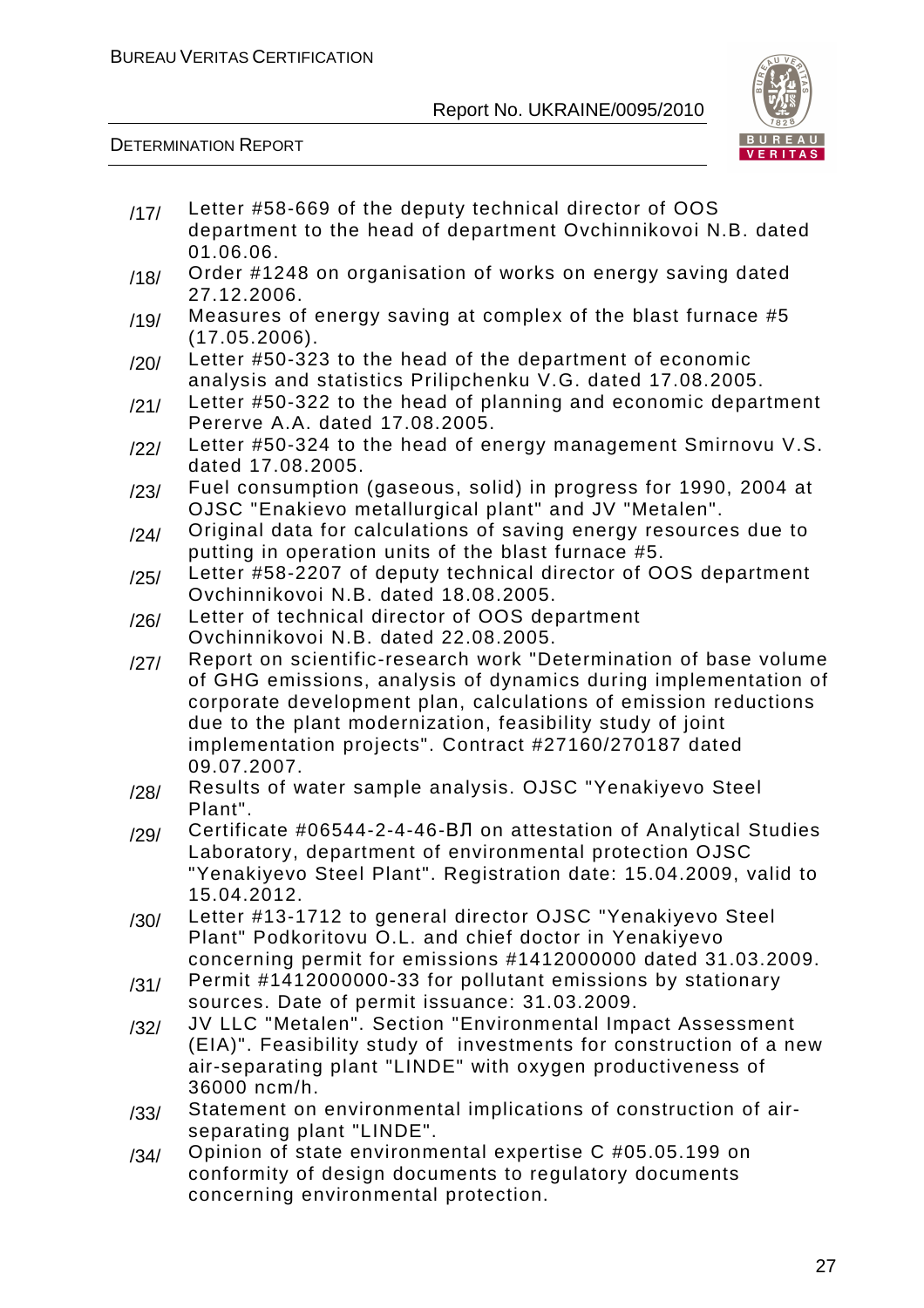

| /35/ | Opinion of state sanitary-and-epidemiological expertise #290/03.2<br>dated 30.06.2004.                                                                                                                                                                                                                                                                        |
|------|---------------------------------------------------------------------------------------------------------------------------------------------------------------------------------------------------------------------------------------------------------------------------------------------------------------------------------------------------------------|
| /36/ | Protocol #290/03/2 of sanitary-and-epidemiological expertise<br>dated 30.06.2004.                                                                                                                                                                                                                                                                             |
| /37/ | Feasibility study of reconstruction of blast furnace #3 at<br>Yenakiyevo Steel Plant with increase of volume from 1033 m <sup>3</sup> to<br>1513 m <sup>3</sup> . (Donetsk, 2007). Statement of intention (investor: OJSC                                                                                                                                     |
| /38/ | "Yenakiyevo Steel Plant").<br>Newspaper "Za metall" @19 (5964) dated 12/05/2007. Statement<br>of environmental implications of the blast furnace (№3 OJSC<br>"EMP") reconstraction.                                                                                                                                                                           |
| /39/ | Opinion of the state sanitary-and-epidemiological expertise<br>#1798/03.2 dated 24.06.2008.                                                                                                                                                                                                                                                                   |
| /40/ | Protocol #1798/03.2 of the state sanitary-and-epidemiological<br>expertise dated 24.06.2008.                                                                                                                                                                                                                                                                  |
| /41/ | Opinion of state environmental expertise C #09.02.047 on<br>conformity of design documents to regulatory documents                                                                                                                                                                                                                                            |
| /42/ | concerning environmental protection dated 27.02.2009.<br>OJSC "Yenakiyevo Steel Plant". Construction of blast furnace #5<br>of rentable space 1513 m <sup>3</sup> with reconstruction of infrastructure<br>facilities. EIA. Volume 10. Book 1. Explanatory note. Д 502843-<br><b>N3. Statement of intention (investor: OJSC "Yenakiyevo Steel</b><br>Plant"). |
| /43/ | Newspaper "Za metall". Statement on environmental implications<br>of construction of blast furnace #5 of rentable space 1513 m <sup>3</sup> with<br>reconstruction of infrastructure facilities.                                                                                                                                                              |
| /44/ | Opinion. Construction project #608/03.2 dated 24.11.2004.                                                                                                                                                                                                                                                                                                     |
| /45/ | Opinion of state environmental expertise C #05.12.006 on<br>conformity of design documents to regulatory documents<br>concerning environmental protection dated 29.12.2005.                                                                                                                                                                                   |
| /46/ | Letter #29121/03 to general director OJSC "Yenakiyevo Steel<br>Plant" Livchits D.A. dated 13.06.2006.                                                                                                                                                                                                                                                         |
| /47/ | OJSC "Yenakiyevo Steel Plant". Blast furnace shop. Units for<br>pulverized coal injection into blast furnaces #1,3 and 5 with<br>application of imported equipment. Techno-economic part.<br>Feasibility study. EIA (Donetsk, 2007). Statement of intentions<br>(investor: OJSC "Yenakiyevo Steel Plant").                                                    |
| /48/ | Resolution #462 of executive committee of Yenakiyevo City<br>Council on approval of statement of intentions dated 19.08.2009.                                                                                                                                                                                                                                 |
| /49/ | Newspaper "Za metall" (6063) dated 4.04.2008. Statement of<br>environmental implications of construction of units for pulverized<br>coal injection into blast furnaces #1,3 and 5 with application of<br>imported equipment at OJSC "Yenakiyevo Steel Plant".                                                                                                 |
| /50/ | Letter #01-158-0975/02 to the head of State Department of<br>Environmental protection in Donetsk region Tretyakovu S.V.<br>dated 15.05.2009.                                                                                                                                                                                                                  |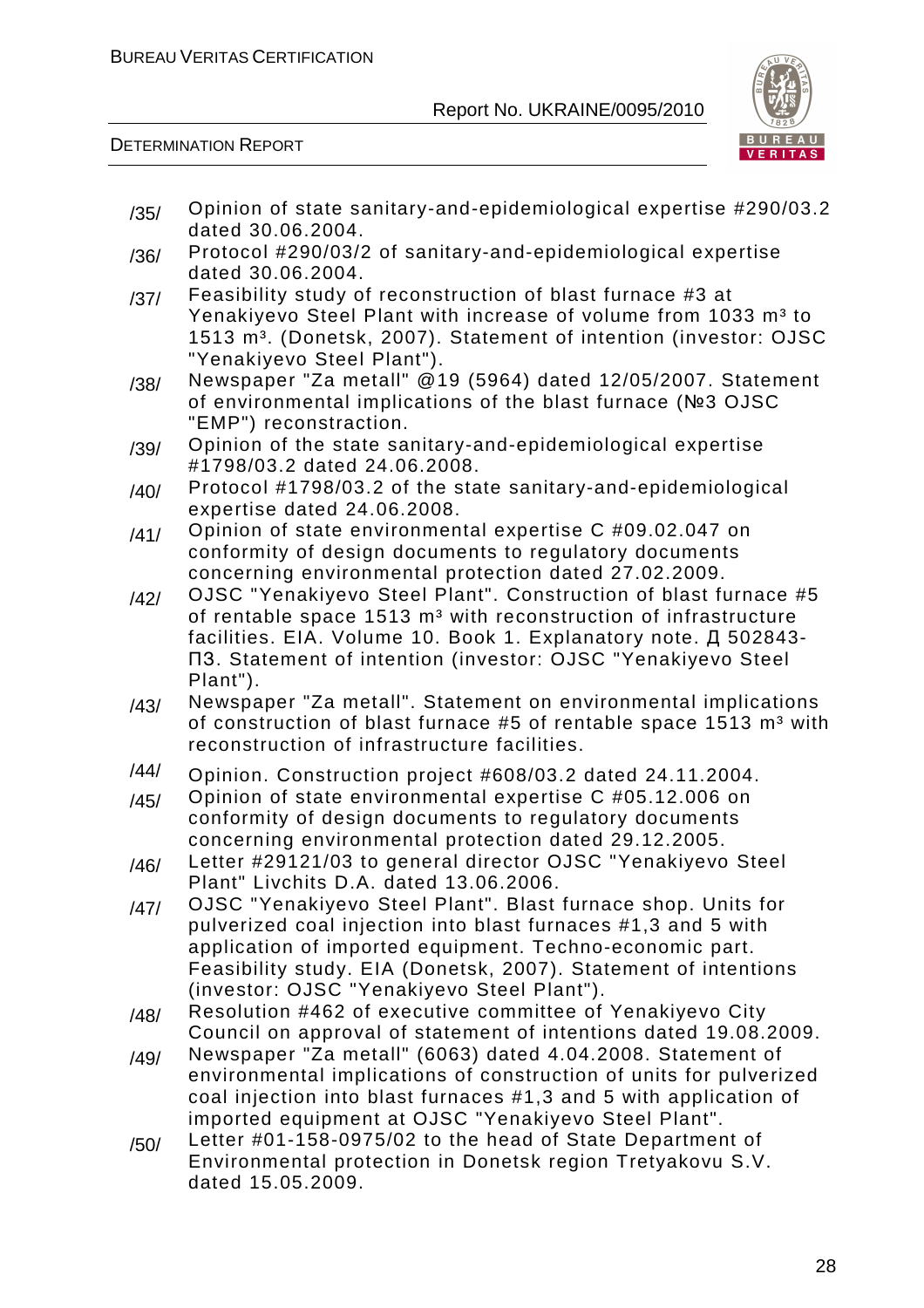

| /51/ | Opinion of state sanitary-and-epidemiological expertise                                                                            |
|------|------------------------------------------------------------------------------------------------------------------------------------|
|      | #2727/03.2 dated 17.09.2006. Working project "Blast furnace.<br>Units for pulverized coal injection into blast furnaces #1,3 and 5 |
|      | with application of imported equipment (repeatedly)."                                                                              |
|      |                                                                                                                                    |
| /52/ | Protocol of state sanitary-and-epidemiological expertise #                                                                         |
|      | 2727/03.2 dated 17.09.08.                                                                                                          |
| /53/ | Report on the remains and use of energy materials and products                                                                     |
|      | of oil, 2003.                                                                                                                      |
| /54/ | Report on the remains and use of energy materials and products                                                                     |
|      | of oil, January 2004.                                                                                                              |
| /55/ | Report on the remains and use of energy materials and products                                                                     |
|      | of oil, January-December 2006.                                                                                                     |
| /56/ | Report on the remains and use of energy materials and products                                                                     |
|      | of oil, January-December 2005.                                                                                                     |
| /57/ | Report on the remains and use of energy materials and products                                                                     |
|      | of oil, January-December 2007.                                                                                                     |
| /58/ | Report on the remains and use of energy materials and products                                                                     |
|      | of oil, January-December 2008.                                                                                                     |
| /59/ | Report on the remains and use of energy materials and products                                                                     |
|      | of oil, January-December 2009.                                                                                                     |
| /60/ | Electrobalance, warehouse of power equipment and report of                                                                         |
|      | power stations work (power generator units) dated 2003.                                                                            |
| /61/ | Electrobalance, warehouse of power equipment and report of                                                                         |
|      | power stations work (power generator units) dated 2004.<br>Electrobalance, warehouse of power equipment and report of              |
| /62/ | power stations work (power generator units) dated 2005.                                                                            |
|      | Electrobalance, warehouse of power equipment and report of                                                                         |
| /63/ | power stations work (power generator units) dated 2006.                                                                            |
|      | Electrobalance, warehouse of power equipment and report of                                                                         |
| /64/ | power stations work (power generator units) dated 2007.                                                                            |
|      | Electrobalance, warehouse of power equipment and report of                                                                         |
| /65/ | power stations work (power generator units) dated 2008.                                                                            |
|      | Electrobalance, warehouse of power equipment and report of                                                                         |
| /66/ | power stations work (power generator units) dated 2009.                                                                            |
| /67/ |                                                                                                                                    |
|      | Report on the use of fuel, heat and electricity for January 2003.                                                                  |
| /68/ | The establishment and use of secondary power resources for<br>2003.                                                                |
| /69/ | Report on the use of fuel, heat and electricity for January 2004.                                                                  |
| /70/ | Report on the use of fuel, heat and electricity for December 2005.                                                                 |
| /71/ | Report on the use of fuel, heat and electricity for December-                                                                      |
|      | January 2006.                                                                                                                      |
| /72/ | Report on the use of fuel, heat and electricity for December-                                                                      |
|      | January 2007.                                                                                                                      |
| /73/ | Report on the use of fuel, heat and electricity for December-                                                                      |
|      | January 2008.                                                                                                                      |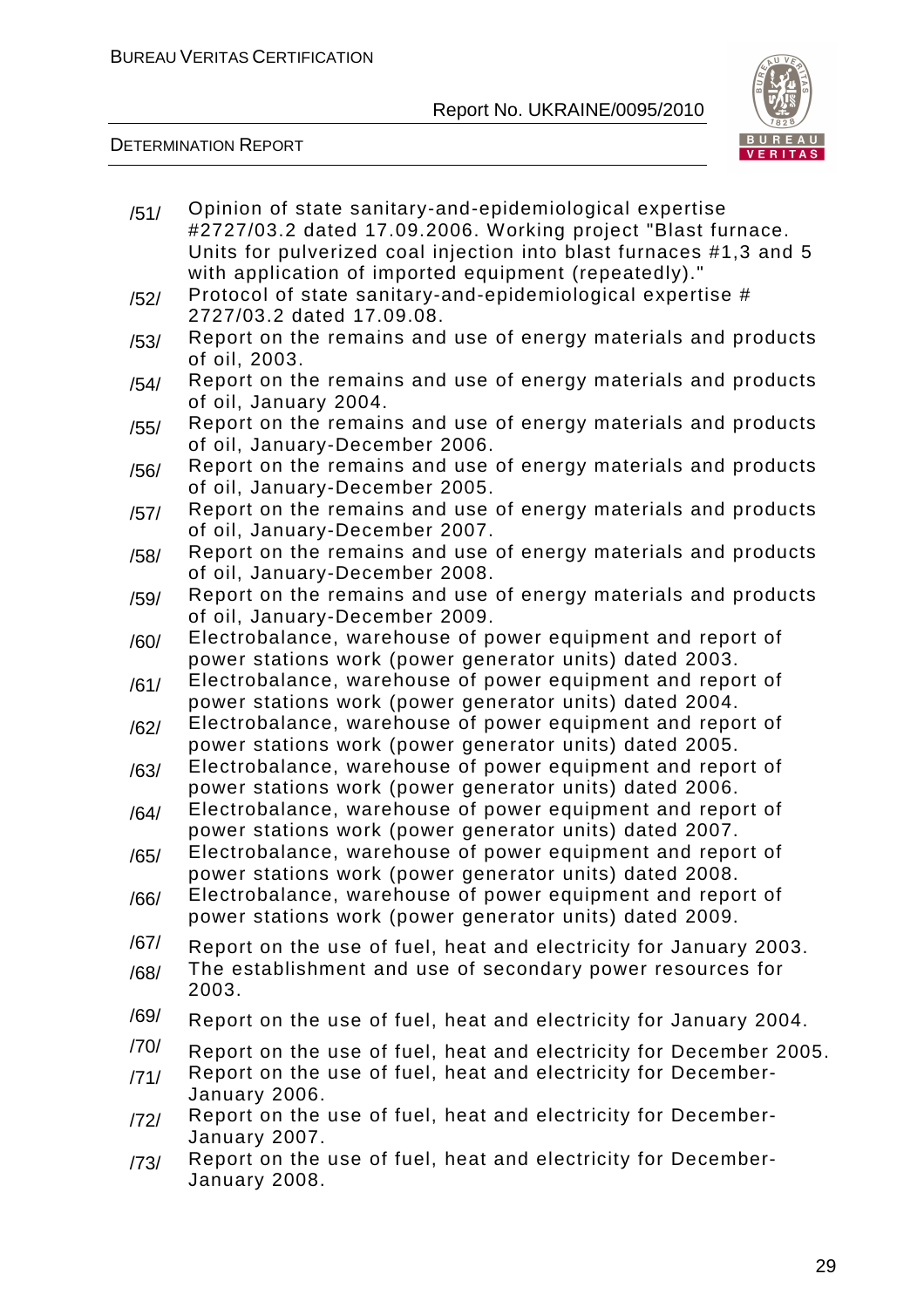

- $/74/$  Report on the use of fuel, heat and electricity for December-January 2009.
- /75/ Production and use of secondary energy resources dated 2009.
- /76/ Actual fuel consumption for production of some products and activities for 2009.
- /77/ Consumption of materials in the shop from the beginning of the year.
- 78/ The quality of coke, coal dust, pellets.
- /79/ Statement on the use of flue dust, 2006.
- $/80/$  Consumption, income and balances of raw materials, fuel and other resources and their qualitative characteristics.
- /81/ Log of steam generation ПВСС к 1-7. May 2004.
- /82/ Log of steam generation ПВСС к 1-7. August 2003.
- /83/ Log of steam generation ПВСС к 1-7. December 2003.
- /84/ Balance of natural gas 2003-2004.
- /85/ Log of natural gas, August 2004.
- /86/ Natural gas consumption in the furnace. Blast furnace, #4. Disk-250М #5296, Metran-100ДД #482429.
- /87/ Passport of SI parameters and environmental characteristics.
- /88/ Naturak gas consumotion for furnace dated 25.11.2009. Blast furnace #1. Disk-250М #4162, Metran -100ДД #442666 .
- /89/ Passport of SI parameters and water characteristics OJSC "EMP". Blast furnace #1 dated 03.10.2008.
- $/90/$  Consumption of natural gas for furnace. Blast furnace #5 (general). Metran-150CD2 #463786.
- /91/ Passport of SI parameters and environmental characteristics OJSC "EMP". Blast furnace #5 (general) dated 22.06.2009.
- /92/ CHP. Boiler shop. General natural gas consumption (parallel). Metran-100ДД #162518, Disk-250 М20 #5292.
- /93/ Passport of SI parameters and environmental characteristics. OJSC "EMP" Boiler shop, general (parallel) dated 23.01.2009.
- /94/ CHP. Boiler shop. General natural gas consumption (general). Metran-171585. Disk-250-50777.
- /95/ Passport SI parameters and environmental characteristics. CHP. Boiler shop. 4.02.2005.
- /96/ Steel-smelting shop-2. Gas-distribution station (II filament). Metran-100 DD#0000702703.Disk-250м #282.
- /97/ Passport of SI parameters and environmental characteristics. EMP
- /98/ CHP. Boiler-1 Consumption of coke oven gas and natural gas. Disk-250 #62615. Metran #241865.
- /99/ Passport of SI parameters and environmental characteristics. OJSC "EMP" CHP boiler shop #1 dated 04.11.2006.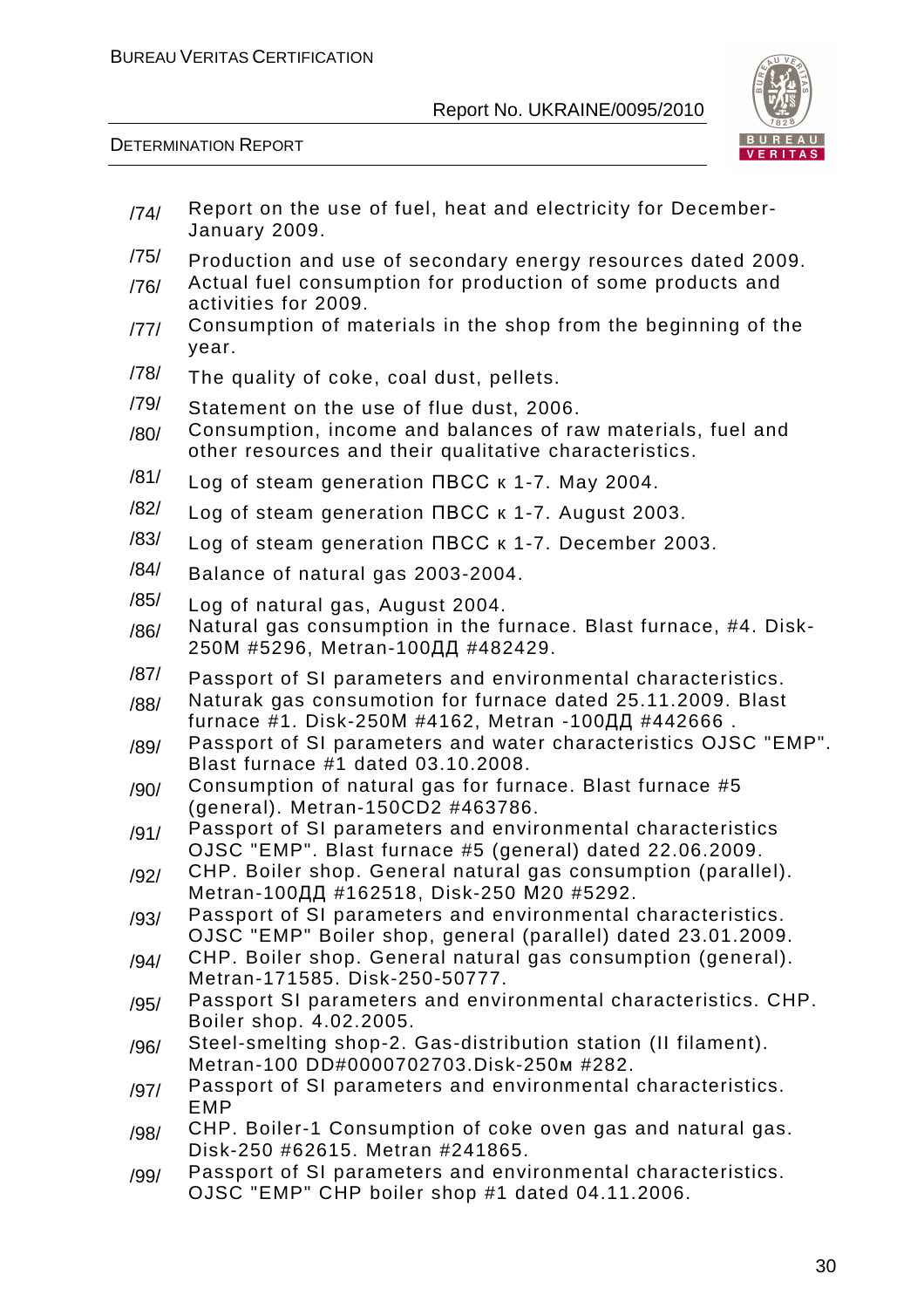

| /100/ | CHP. Boiler-2 Natural gas consumption. ДМ-241865. КСД-3-<br>171152.                                                                         |
|-------|---------------------------------------------------------------------------------------------------------------------------------------------|
| /101/ | Passport of SI parameters and environmental characteristics.<br>OJSC "EMP" CHP boiler #2 dated 10.11.2008.                                  |
| /102/ | CHP boiler #3. Naturall gas consumption. Metran #172181. Disk-<br>250 #34239.                                                               |
| /103/ | Passport of SI parameters and environmental characteristics.<br>CHP boiler #3 dated 5.11.2004.                                              |
| /104/ | CHP boiler #4. Natural gas consumption. Disk-250 #73731.<br>Metran #239608.                                                                 |
| /105/ | Passport SI parameters and environmental characteristics. CHP<br>boiler shop #4 dated 20.10.2005.                                           |
| /106/ | CHP Boiler #7. Natural gas consumption for the boiler. PMT-59<br>#303-0593. Metran-150 СД #817576.                                          |
| /107/ | Passport of SI parameters and environmental characteristics.<br>OJSC "EMP" CHP K #7.                                                        |
| /108/ | CHP. Boiler-6. Natural gas consumption.                                                                                                     |
| /109/ | Passport SI parameters and environmental characteristics. OJSC<br>"EMP" CHP boiler #6 dated 18.08.2003.                                     |
| /110/ | CHP.Boiler #5. Natural gas consumption. Disk-250M #3885.<br>Metran #000200.                                                                 |
| /111/ | Passport SI parameters and environmental characteristics. OJSC<br>"EMP" CHP boiler #5 dated 14.05.2008.                                     |
| /112/ | Schedule plan of repairment of test-measuring instrument for<br>March 2010 dated 03.03.2010.                                                |
| /113/ | Enterprise standard 215-7-68-2000. Metrological assurance of<br>product quality.                                                            |
| /114/ | Enterprise standard 235-7-70-2002. Metrological assurance of<br>product quality.                                                            |
| /115/ | Acceptance certificate. Weighting comptroller КМФ-Д, ser. #1052,<br>date of issue: September 2006.                                          |
| /116/ | Strain-gauge electronic weighbridge. EpMak BB. Operations<br>manual A4BA.400446.005 P3.                                                     |
| /117/ | Acceptance certificate. Strain-gauge electronic weighbridge.<br>ЕрМак ВВ 200-2-50 ser. #1052.                                               |
| /118/ | Schedule of verification of railway scales at OJSC "EMP" for<br>February 2010 dated 13.02.2010.                                             |
| /119/ | Acceptance certificate dated 23.12.2004. Scales KW7426-03 ser.<br>$#1$ and 2.                                                               |
| /120/ | Operational documentation of complex KW7426. Scales for<br>weighing of additives KW7426-07. Copy #1.                                        |
| /121/ | Acceptance certificate dated 03.2005. Scale KИ7426-07 ser. #1,<br>2, 3, 4.                                                                  |
| /122/ | Schedule of verification The schedule of checking electric scale<br>115 BB4, funnel-scale of blast furnaceshop in 2010 dated<br>12.25.2009. |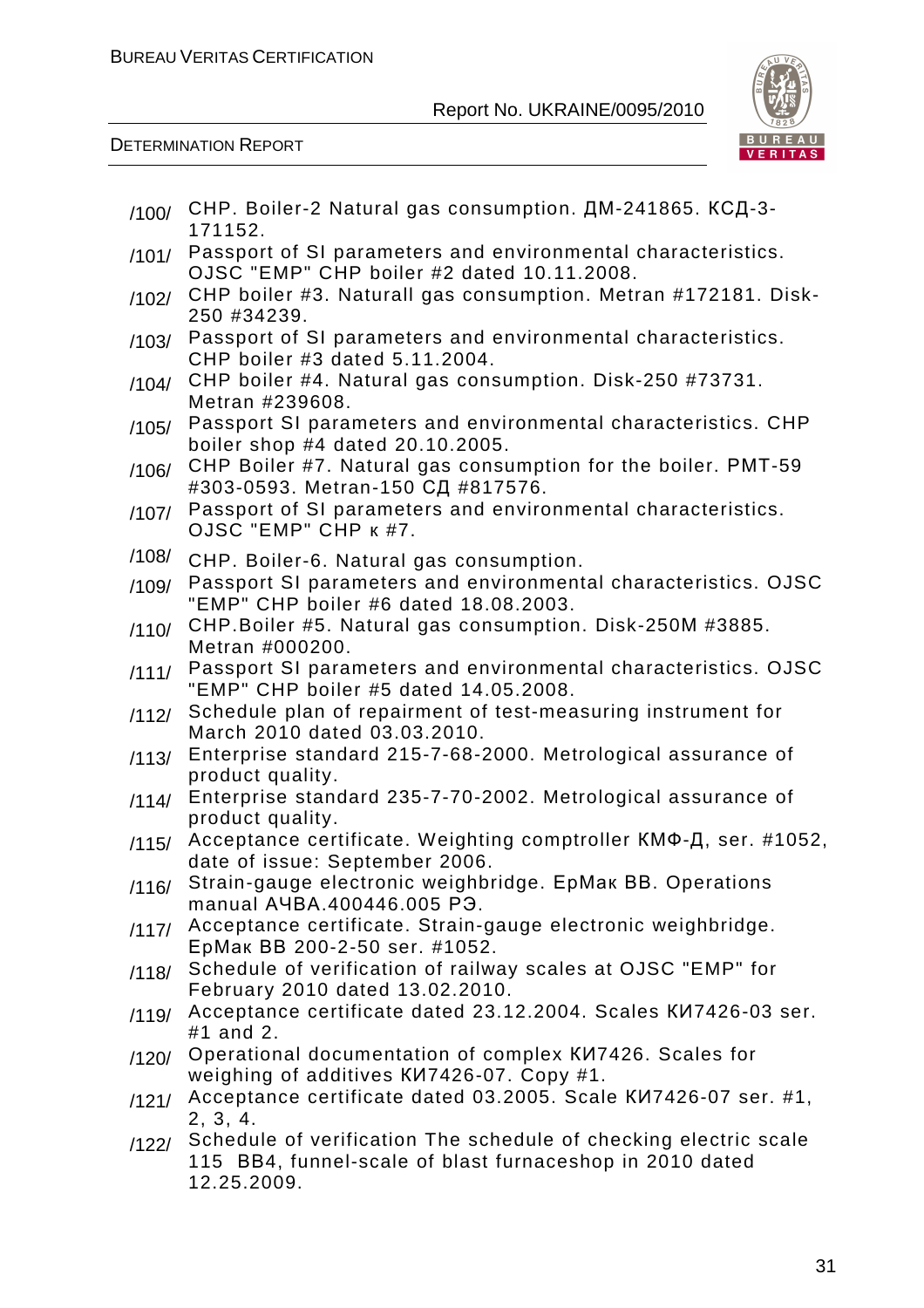

| /123/ | Protocol of metrological certification of left and central part of                                                                                                                              |
|-------|-------------------------------------------------------------------------------------------------------------------------------------------------------------------------------------------------|
| /124/ | bunker scale. BF#5. 18.06.2007.<br>Log of electricity consumption, semi-oil measurements of loading                                                                                             |
|       | on oil maximums at the electricity supply organization (April                                                                                                                                   |
|       | 2008-February 2009).<br>The calculation sheet № 34 for consumers (oxygen shop) for                                                                                                              |
| /125/ | December 2004.                                                                                                                                                                                  |
| /126/ | The calculation sheet $N2$ 16 for consumers (blast furnace shop)<br>for December 2004.                                                                                                          |
| /127/ | The calculation sheet № 16 "a" for consumers (blast furnace<br>shop) for December 2004.                                                                                                         |
| /128/ | Electric meter. Delta-8010. Operations manual.                                                                                                                                                  |
| /129/ | Acceptance certificate. Electric meter of Delta-8010 type, ser.<br>#00599.                                                                                                                      |
| /130/ | Certificate of verification of working measuring equipment #02/04-<br>839. Valid to 10.08.2015.                                                                                                 |
| /131/ | Log of meters UPY-4 (November 2002-November 2003).                                                                                                                                              |
| /132/ | Three-phase electronic meter CT-3A03. Passport<br>МИКН.411152.009 ПС.                                                                                                                           |
| /133/ | Certificate of acceptance and putting in operation dated<br>4.12.2002. Three-phase electronic meter CT-3AO3 ser. #001121.                                                                       |
| /134/ | Photo. Electric meter #422386.                                                                                                                                                                  |
| /135/ | Certificate of acceptance and putting in operation dated<br>4.12.2002. Three-phase electronic meter CT-3AO3 ser. #001036.                                                                       |
| /136/ | Passport. Electric meter ЛЭМЗ, ser. #374300. 12.08.2003.                                                                                                                                        |
| /137/ | Diagram of natural gas consumption (general).                                                                                                                                                   |
| /138/ | Diagram of natural gas pressure (general).                                                                                                                                                      |
| /139/ | Regulate controller. Elemer.                                                                                                                                                                    |
| /140/ | Diagram of steam consumption.                                                                                                                                                                   |
| /141/ | Turbo-compressor unit ТКА 3750/16 ТВД5. 19.04.2010.                                                                                                                                             |
| /142/ | Shop working journal (18.09.2003-24.11.2003).                                                                                                                                                   |
| /143/ | Journal of turbo-compressor operation of type K-1500-62-2 dated<br>20.06.2003.                                                                                                                  |
| /144/ | Technological journal of the unit 5P-2M #2. Started: 9.03.2006,<br>finished 9.11.2006.                                                                                                          |
| /145/ | Technical report for blast furnace shop for 2004.                                                                                                                                               |
| /146/ | Technical report for blast furnace shop for 2005.                                                                                                                                               |
| /147/ | Blast furnace coke. Technical specifications. TV Y 322-00190443-<br>114-96. Commissioning period: 01.05.1996; term of validity: to<br>01.01.2001. Validity extended until 01.01.2015 (mes. #3). |
| /148/ | Specifications for the blast furnace coke.                                                                                                                                                      |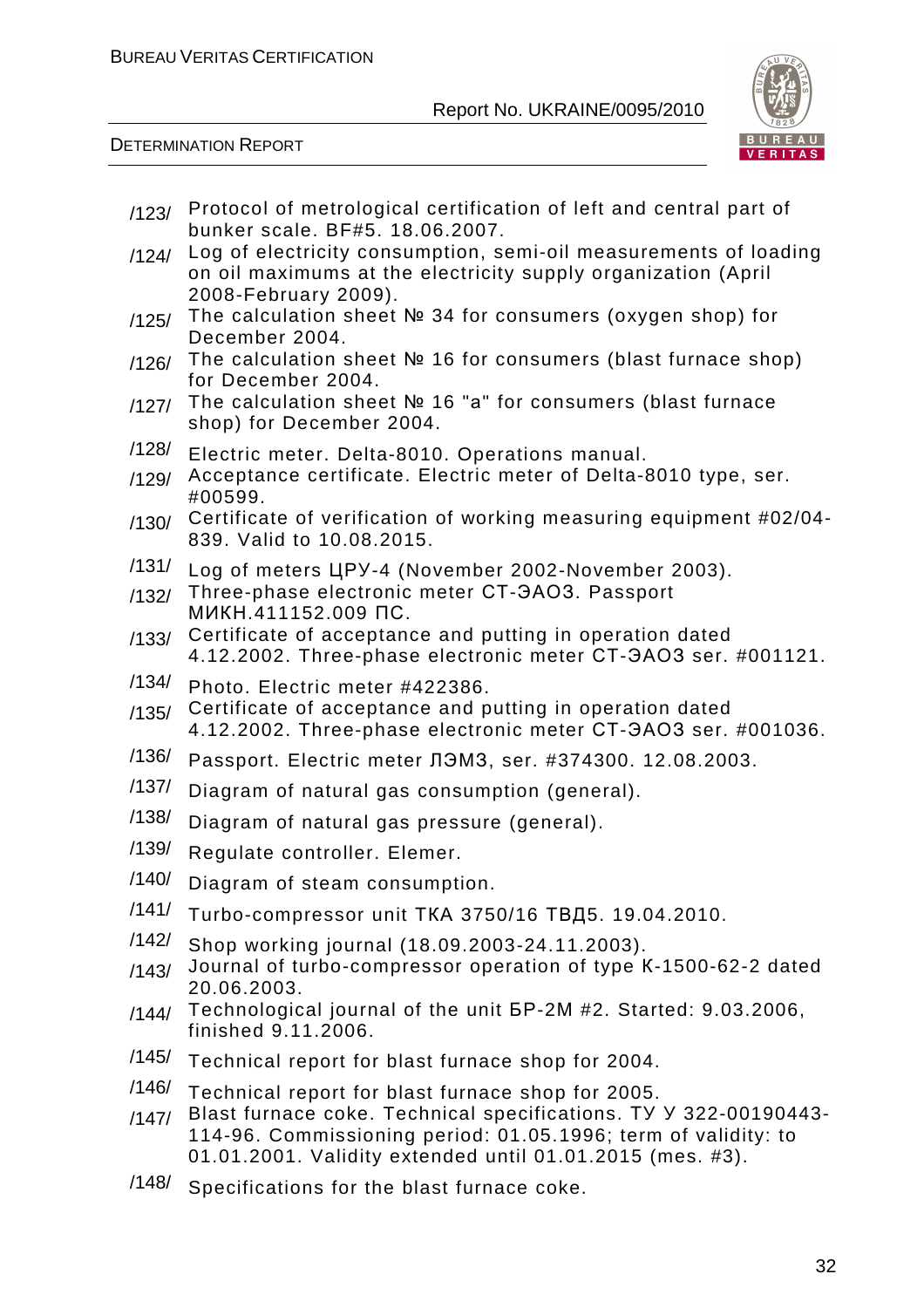



- /149/ Certificate #009329 dated 15.04.2010.
- /150/ Methods of measuring the mass fraction of sulfur in the coke and anthracite dated 01.03.2007. During the input control, this technique has been included in the sector register of materials with procedures of measurements in ferrous metallurgy with #62- 01-2007. Term of validity is not fixed.
- /151/ Book for recording tests on the external acceptance of raw materials, fuels and oils ЦАЛ ОКИ УТК.
- /152/ Attestation certificate of central analytical laboratory of control tests department with technical control of OJSC "Yenakiyevo Steel Plant". Registration date: 13.04.2007. Reg. #06544-2-4-31- ВЛ. Valid to 13.04.2010.
- /153/ Annex to the attestation certificate dated 13.04.07 #06544-2-4- 31-ВЛ. Field of attestation of central analytical laboratory of control tests department with technical control of OJSC "Yenakiyevo Steel Plant" for power of conducting of measurements.
- /154/ Protocol on the results of verifying compliance of central analytical laboratory of control tests department with technical control (ЦАЛ ВКВ УТК) of OJSC "Yenakiyevo Steel Plant" with certification criteria for power of conducting of measurements dated 04.04.2007.
- /155/ Protocol #1 based on the results of experimental verification of quality performance of entral analytical laboratory of control tests department with technical control (ЦАЛ ВКВ УТК) of OJSC "Yenakiyevo Steel Plant".
- /156/ Order № 399 of the attestation ЦАЛ ОКИ УТК on 14.04.2010.
- /157/ Flux limestone OJSC "Dokuchayevo flux-dolomite plant". Technical specifications. TS У 14.1-00191856-005-2003. Commissioning period: 01.09.2003; term of validity: to 01.09.2008. Validity extended until 01.09.2008.
- /158/ Flux limestone OJSC "Dokuchayevo flux-dolomite plant". Technical specifications. TS У 14.1-00191856-005-2003. Commissioning period: 01.09.2003; term of validity: to 01.09.2008. Validity extended until 01.09.2008.
- /159/ Contract #1119/Jenakievo dated 23.04.2003.
- /160/ Handing-over record with purchaser (acceptance certificate) dated 19.12.2006.
- /161/ Letter of information provision #7/5-08-4567 dated 22.12.2009.
- /162/ OJSC "Yenakiyevo Steel Plant". Construction of blast furnace #5 of rentable space 1513 m<sup>3</sup> with reconstruction of infrastructure facilities. Summary explanatory note to working documentation. ДТ 335732.
- /163/ Electricity balance at "EMP" for January 2005.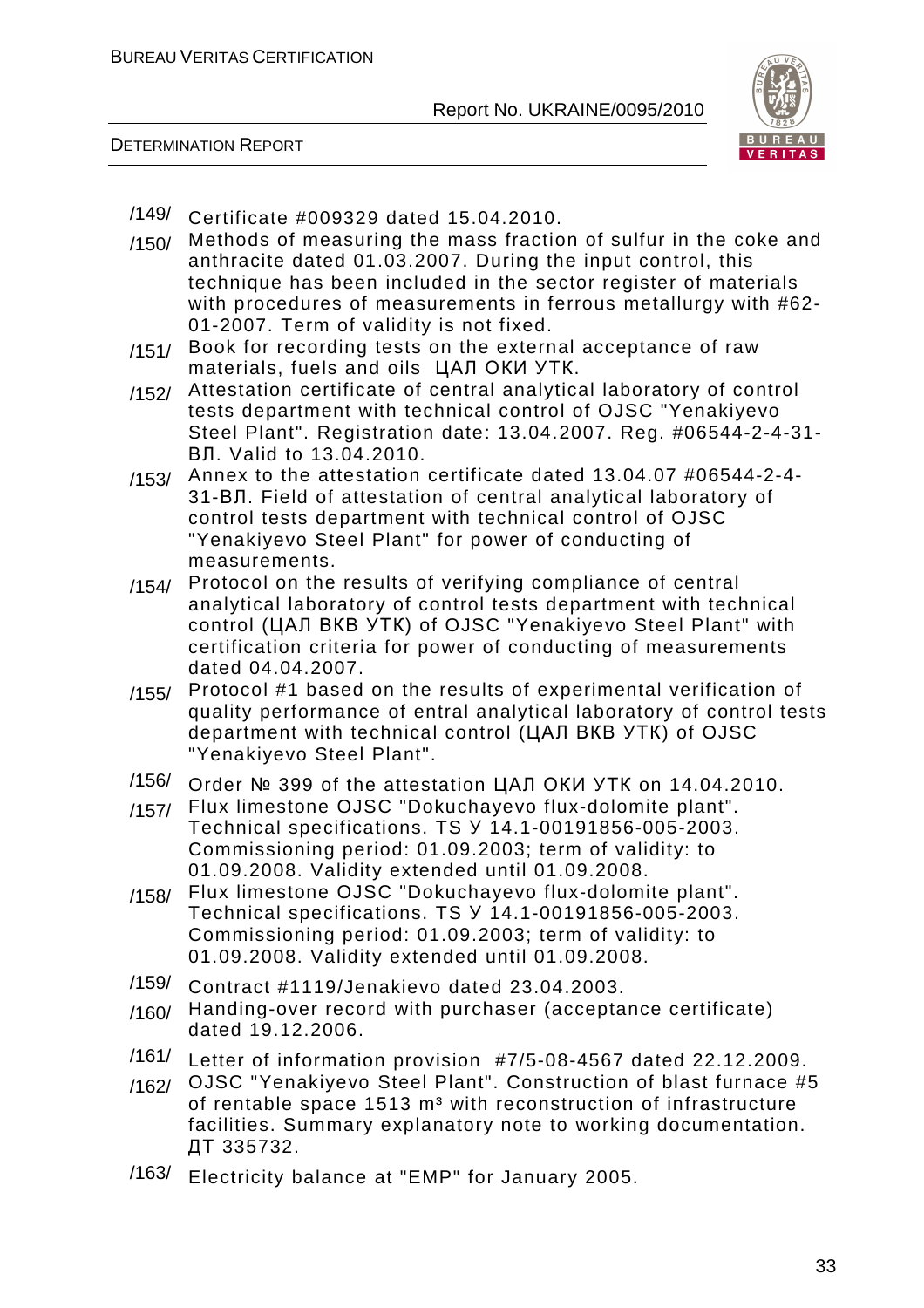BUREAU VERITAS CERTIFICATION

Report No. UKRAINE/0095/2010





/164/ Electricity balance at "EMP" for September 2005. /165/ Electricity balance at "EMP" for December 2005. /166/ Permit for technical operation. Yenakiyevo, 18.12.2006. T.Tsingel. /167/ Staff trainings for workingat blast furnace #5 (27.04.07). /168/ Staff trainings for workingat blast furnace #5 (as of 27.04.07). /169/ Order № 298 dated 12.03.2007, on examination of staff concerning service of blast furnace № 5. /170/ Minutes #211 of meeting of committee for testing of knowledge and skills of employees who have completed trainings in technology and equipment of the blast furnace production according to 15.03.2007. /171/ Schedule of staff recruitment at BF #5 of blast furnace gas dated 19.07.2006. /172/ Plan of subjects and program for training and retraining of workers at the place of production. /173/ Report on the study of safe and correct methods of operations with supernumerary stoves Kalugina (ВНК) at OJSC Zaporozhstal" dated 23.01.2007. /174/ Staff training for working at ВРУ "Linde". /175/ Order #737/300 on appointment of committee for examination of managers and specialists of the oxygen shop. /176/ List of employees OJSC "Yenakiyevo Steel Plant" educated at OJSC "МК" Azovstal" during 17.09.2006 - 07.10.2006. /177/ Minutes № 364 of meeting of committee for checking of knowledge and skills of staff trained by course purpose-made for maintance ВРУ "Linde" dated 24.10.2006. /178/ Minutes № 365 of meeting of committee for checking of knowledge and skills of staff trained by course purpose-made for maintance ВРУ "Linde" dated 25.10.2006. /179/ Information on trainings dated 22.09.2006. /180/ Report for the internship in the oxygen shop and laboratory on 22.09.2006. /181/ Curriculum and course program purpose-made for: "Operation of air separation equipment plant" Linde ". /182/ Minutes #14 of meeting concerning air separation unit "Linde" dated 10.10.2006. /183/ Training program. Annex to the contract #136/2601315 between OJSC "Metallurgical plant "Azovstal" and OJSC "Yenakiyevo Steel Plant". /184/ Report on conducting of training at OJSC "Azovstal" (oxygen plant) in Mariupol (18.09.06 - 29.09.06). /185/ Report on trainings at OJSC "Azovstal" dated 30.10.2006.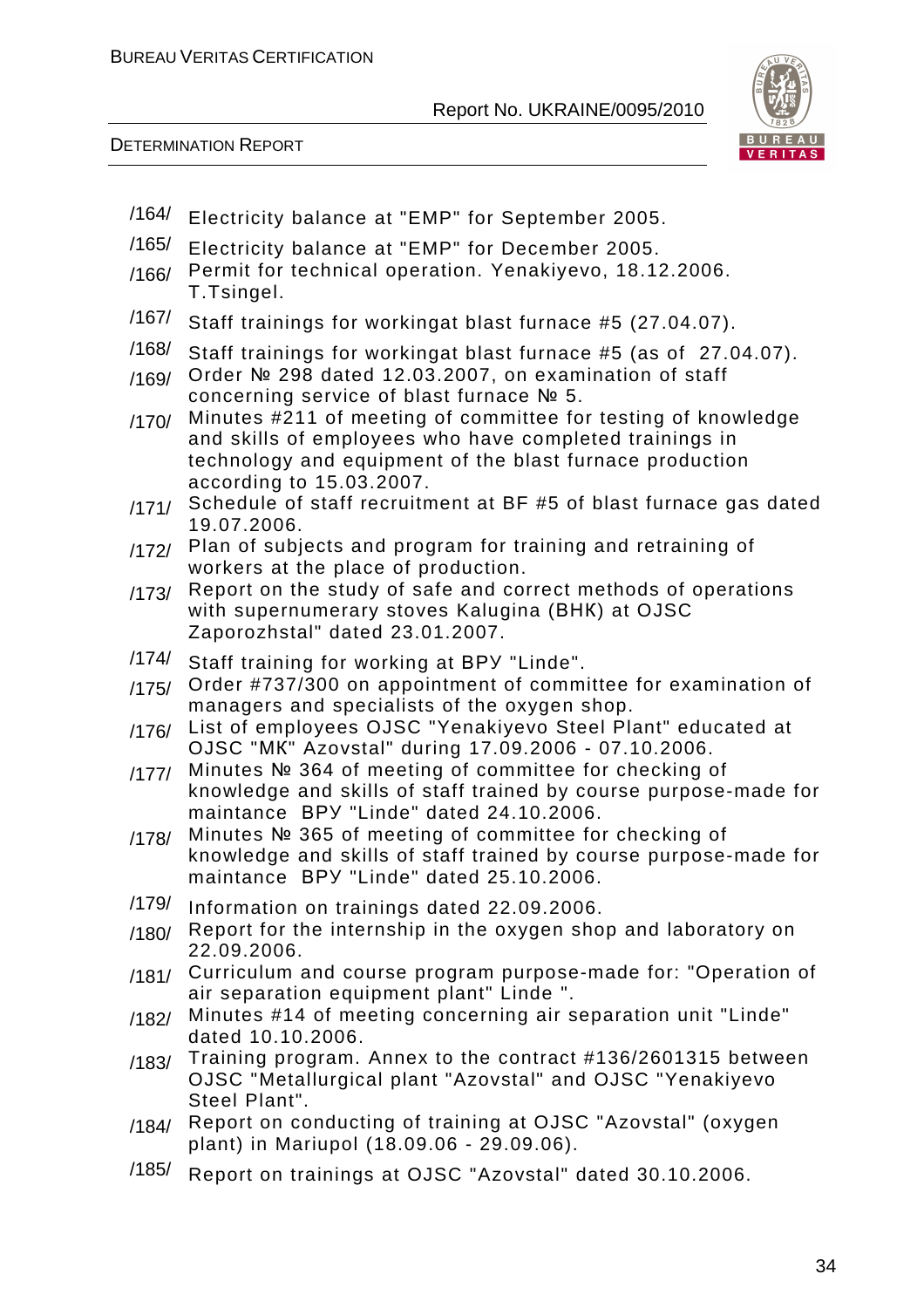

DETERMINATION REPORT

- /186/ Certificate on consultations (carried out by specialists of OJSC "Nevskiy plant") concerning operation of unit ТКА-3750-1 of turbine П-16-3, 4/0, 8-1 of axial-flow blower к-3750-1 and automated control system.
- /187/ List of employees OJSC "Yenakiyevo Steel Plant" who have been consulted.
- /188/ Training of staff ТЭЦ-ПВС (maintance of turbo compressor ТКА-3750/16). 15.12.06.
- /189/ Curriculum and course program for training of technological and maintance staff concerning service of nonconic boot device and gas cleaning.
- /190/ Minutes #1 of operating group meeting on education of employees of the service company BF #3 dated 30.03.2010.
- /191/ Request for training for engineers and technical workers of a blast furnace shop in 2010.

#### **Persons interviewed:**

List of persons interviewed during the determination or persons that contributed with other information that are not included in the documents listed above.

- /1/ Y.V. Orobtsev development director
- /2/ V.S. Smirnov chief power engineer
- /3/ I.V. Muradian head of energy saving technologies
- /4/ S.B. Storozhenko head of the central laboratory of metrology
- /5/ O.M. Zagorodia acting head of training department
- /6/ Z.Y. Tatarinova representative of standardization laboratory
- /7/ A.O. Kurenkov deputy head of shop for measurement system and heat automation
- /8/ V.P. Zaika head of shop for networks and substations
- /9/ A.M. Klymash acting head of electrotechnical laboratory
- /10/ G.I. Ilyasov head of TC UTC department
- /11/ V.O. Chornogorov head of oxygen plant
- /12/ O.G. Emelchenko deputy head of CHP-HVPSP
- /13/ S.V. Biychuk acting head of capital construction management
- /14/ A.L. Leonov chief master of charge production at blast furnace shop
- /15/ A.V. Orobtseva head of CE technical department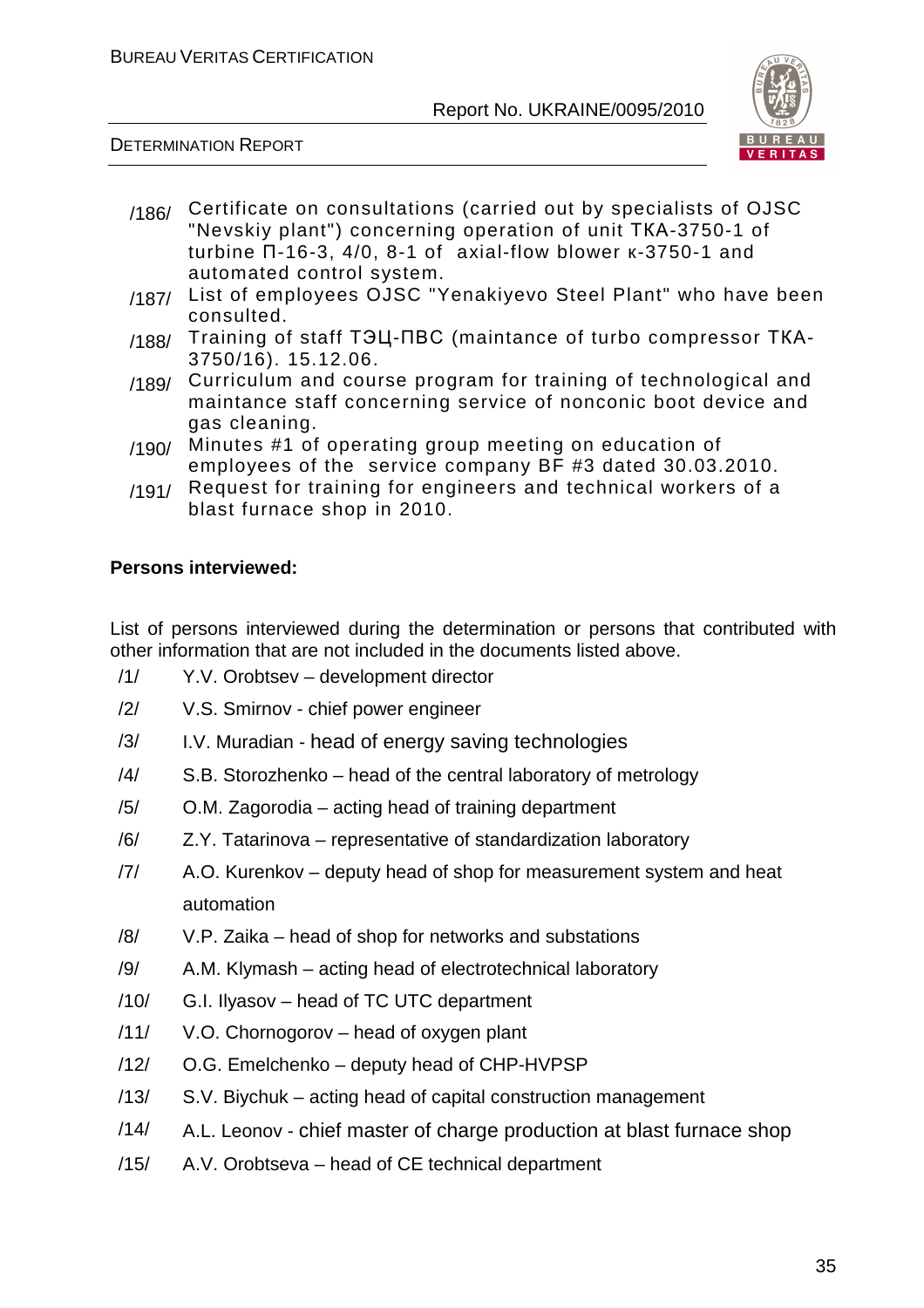

#### DETERMINATION REPORT

- /16/ P.V. Egorchenko head of department of operational analysis
- /17/ E.M. Dymchenko head of technical management
- /18/ G.V. Romanchenko correspondent
- /19/ L.O. Trush member of City Council
- /20/ O.L. Podkorytov general director
- /21/ S.D. Tayferov deputy chief power engineer
- /22/ O.V. Kozheshkurt head of environmental protection department

- o0o -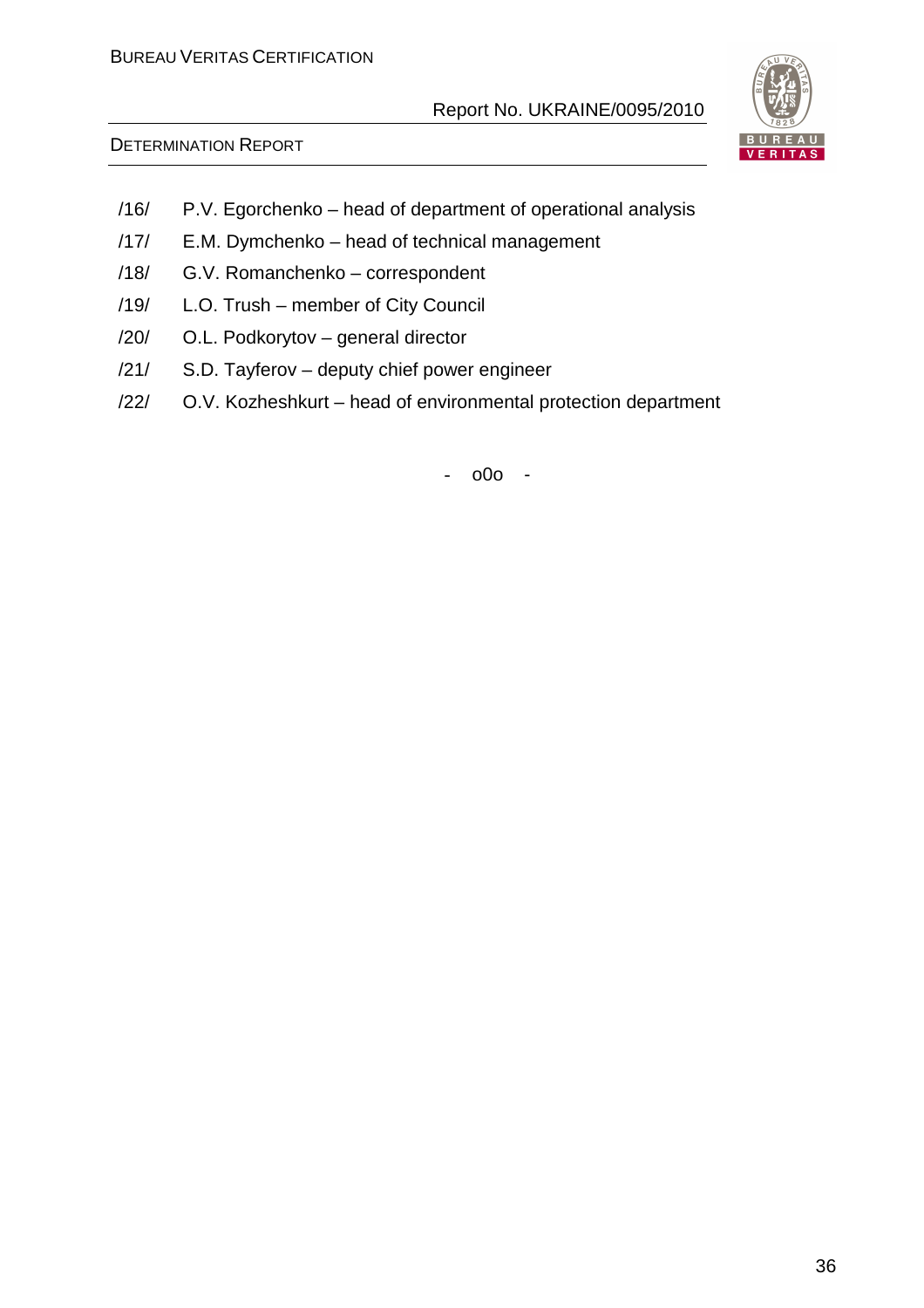

#### DETERMINATION REPORT

## APPENDIX A: COMPANY JI PROJECT DETERMINATION PROTOCOL

#### **JI PROJECT DETERMINATION PROTOCOL**

#### **Table 1 Mandatory Requirements for Joint Implementation (JI) Projects**

| <b>REQUIREMENT</b>                                             | <b>REFERENCE</b>                       | <b>CONCLUSION</b>                                                                                                                                                                                                                                                                                                                                                                                                                                                                                                                                                                        | <b>Cross Reference to</b><br>this protocol |
|----------------------------------------------------------------|----------------------------------------|------------------------------------------------------------------------------------------------------------------------------------------------------------------------------------------------------------------------------------------------------------------------------------------------------------------------------------------------------------------------------------------------------------------------------------------------------------------------------------------------------------------------------------------------------------------------------------------|--------------------------------------------|
| 1. The project shall have the approval of the Parties involved | Kyoto<br>Protocol<br>Article $6.1$ (a) | CAR1.<br>Letter of Approval from the<br>National<br>Environmental<br>Investments Agency<br>0f<br>Ukraine and Letter<br>0f<br>Approval from the sponsor<br>party must be received. The<br>evidence of the project<br>approval by the Parties<br>involved must be provided.<br><b>JISC</b><br>Note:<br>Verifiers'<br>Glossary of JI terms/Version<br>01 defines the following:<br>a) At least the written<br>project approval(s) by the<br>host Party(ies) should be<br>provided to the AIE and<br>made available to<br>the<br>secretariat by the AIE when<br>submitting the determination | Table 2, Section A.5                       |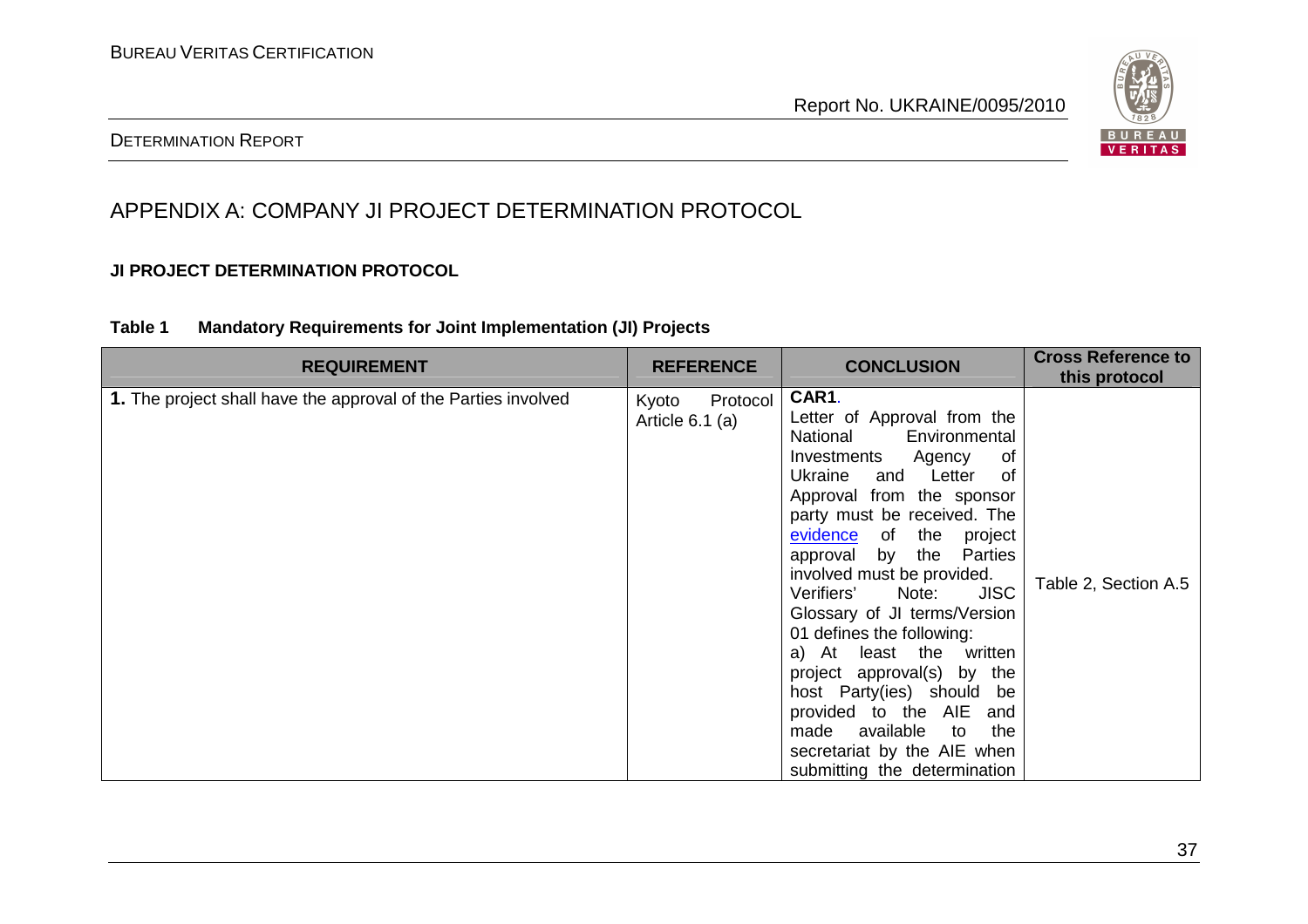

| <b>REQUIREMENT</b>                                                                                                                      | <b>REFERENCE</b>                       | <b>CONCLUSION</b>                                                                                                                                                                                                                                                                                                                                                                                                                                                             | <b>Cross Reference to</b><br>this protocol |
|-----------------------------------------------------------------------------------------------------------------------------------------|----------------------------------------|-------------------------------------------------------------------------------------------------------------------------------------------------------------------------------------------------------------------------------------------------------------------------------------------------------------------------------------------------------------------------------------------------------------------------------------------------------------------------------|--------------------------------------------|
|                                                                                                                                         |                                        | report regarding the PDD for<br>publication in accordance<br>with paragraph 34 of the JI<br>guidelines;<br>(b) At least one written<br>project approval by a Party<br>involved in the JI project,<br>other than the host Party(ies),<br>should be provided to the AIE<br>and made available to the<br>secretariat by the AIE when<br>submitting the first verification<br>report for publication in<br>accordance with paragraph<br>38 of the JI guidelines, at the<br>latest |                                            |
| 2. Emission reductions, or an enhancement of removal by sinks,<br>shall be additional to any that would otherwise occur                 | Protocol<br>Kyoto<br>Article 6.1 (b)   | <b>OK</b>                                                                                                                                                                                                                                                                                                                                                                                                                                                                     | Table 2, Section B                         |
| 3. The sponsor Party shall not acquire emission reduction units if it<br>is not in compliance with its obligations under Articles 5 & 7 | Protocol<br>Kyoto<br>Article $6.1$ (c) | Article 5 requires "Annex I<br>Parties to having in place, no<br>later than 2007, national<br>systems for the estimation of<br>greenhouse gas emissions<br>by sources and removals by<br>sinks."<br>Article 7 requires " Annex I<br>Parties to submit annual<br>greenhouse gas inventories,                                                                                                                                                                                   |                                            |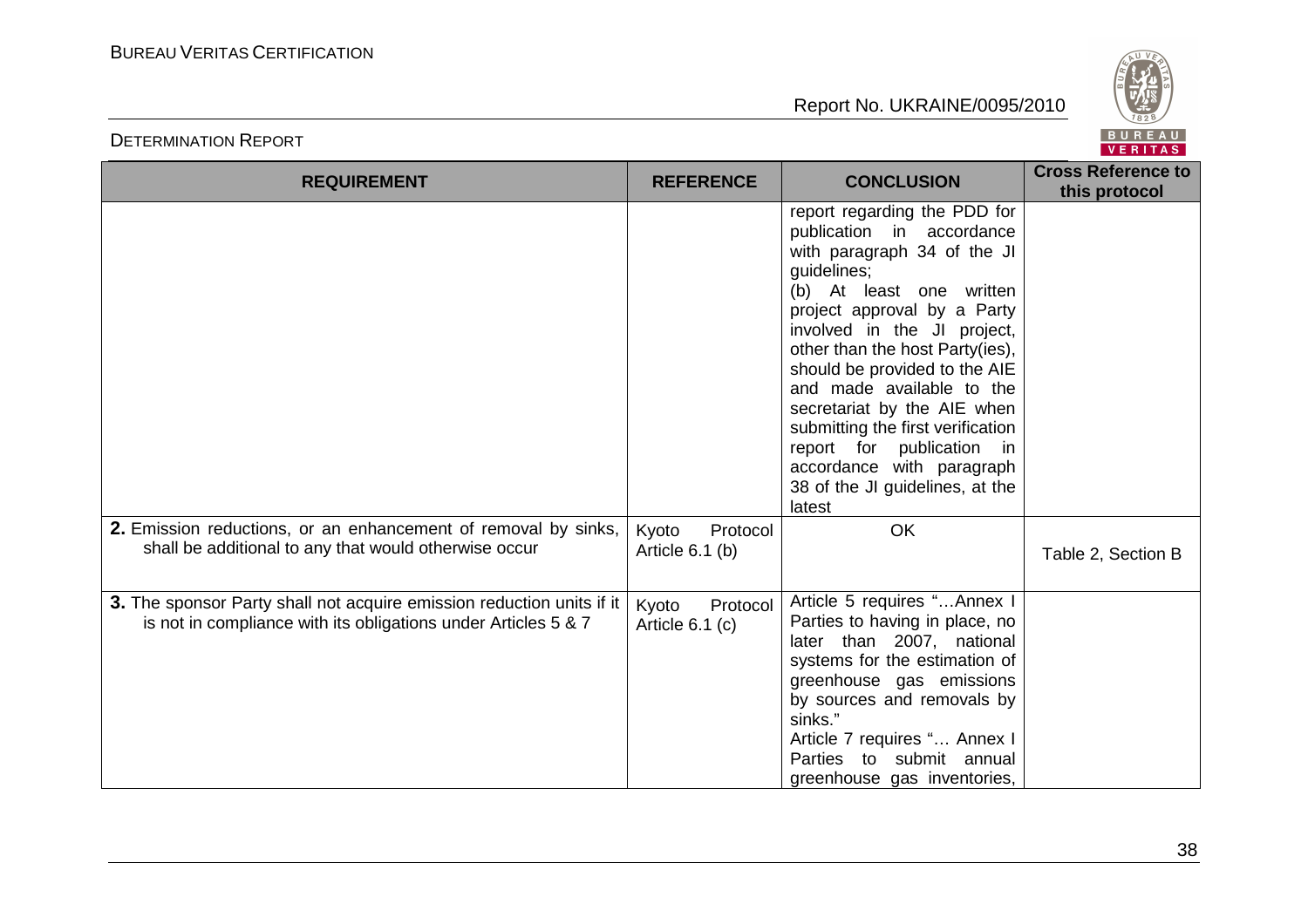

| <b>REQUIREMENT</b>                                                                                                                                                                        | <b>REFERENCE</b>                            | <b>CONCLUSION</b>                                                                                                                                                                                                                                                                                                                                                                    | <b>Cross Reference to</b><br>this protocol |
|-------------------------------------------------------------------------------------------------------------------------------------------------------------------------------------------|---------------------------------------------|--------------------------------------------------------------------------------------------------------------------------------------------------------------------------------------------------------------------------------------------------------------------------------------------------------------------------------------------------------------------------------------|--------------------------------------------|
|                                                                                                                                                                                           |                                             | well<br>national<br>as<br>as<br>communications, at regular<br>intervals,<br>both<br>including<br>supplementary information to<br>demonstrate compliance with<br>the Protocol".                                                                                                                                                                                                       |                                            |
|                                                                                                                                                                                           |                                             | <b>Netherlands</b><br>The<br>has<br>submitted its Initial Report on<br>December<br>2006<br>21<br>(http://unfccc.int/national_rep<br>orts/initial reports under the<br>kyoto_protocol/items/3765.p<br><u>hp</u> ).                                                                                                                                                                    |                                            |
| acquisition of emission reduction<br><b>4.</b> The<br>units<br>shall<br>be<br>supplemental to domestic actions for the purpose of meeting<br>commitments under Article 3                  | Kyoto<br>Protocol<br>Article 6.1 (d)        | OK                                                                                                                                                                                                                                                                                                                                                                                   |                                            |
| 5. Parties participating in JI shall designate national focal points for<br>approving JI projects and have in place national guidelines and<br>procedures for the approval of JI projects | Marrakech<br>Accords,<br>JI Modalities, §20 | <b>Both</b><br>countries<br>have<br>designated their Focal Points.<br>guidelines<br>National<br>and<br>procedures for approving JI<br>projects<br>have<br>been<br>published.<br>Contact data in Ukraine:<br><b>National Environmental</b><br><b>Investment Agency of</b><br><b>Ukraine</b><br>35, Urytskogo str., Ukraine<br>Email: info.neia@gmail.com<br><b>Mr. Sergiy Orlenko</b> |                                            |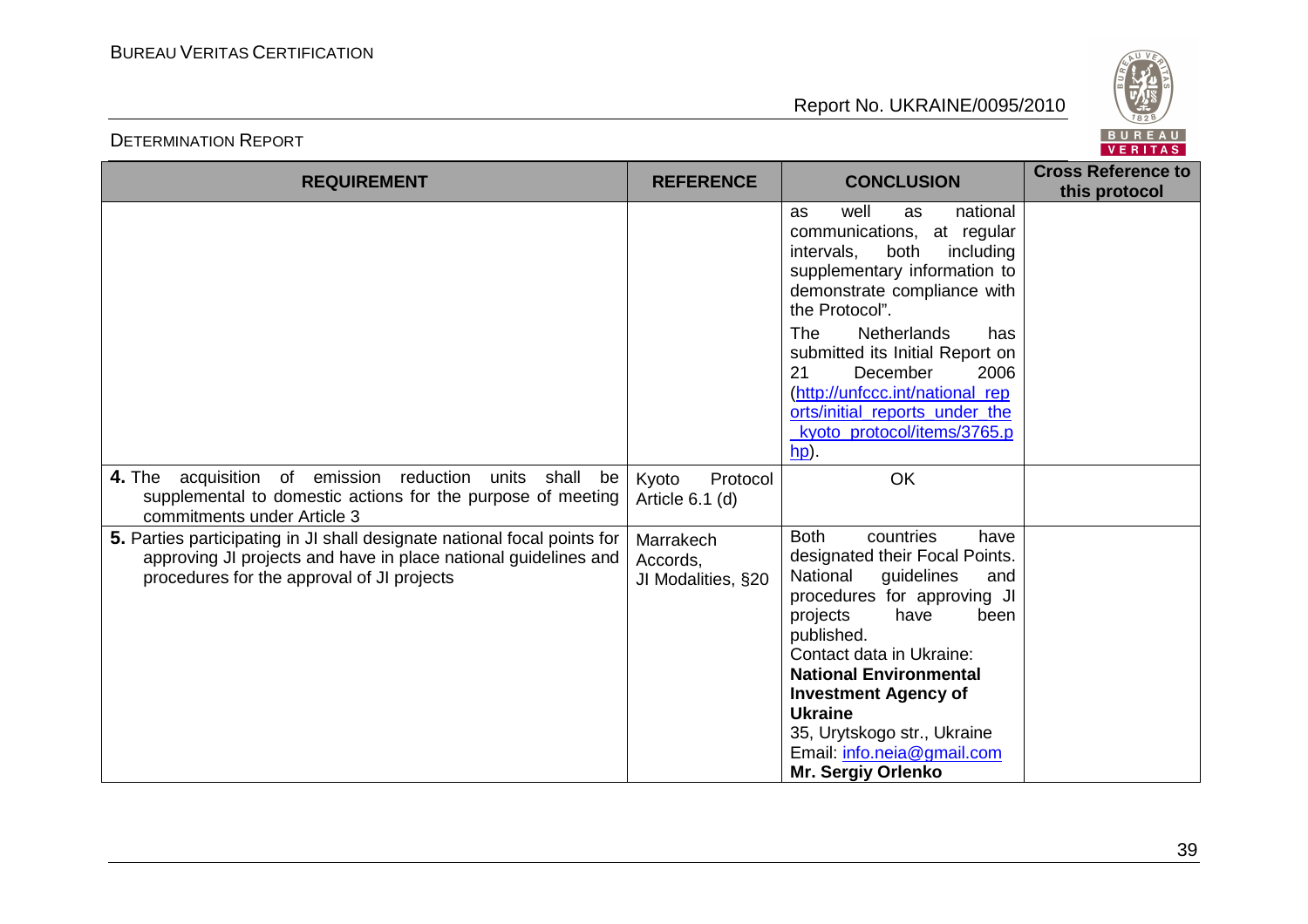

| <b>REQUIREMENT</b> | <b>REFERENCE</b> | <b>CONCLUSION</b>                  | <b>Cross Reference to</b><br>this protocol |
|--------------------|------------------|------------------------------------|--------------------------------------------|
|                    |                  | <b>Head National Environmental</b> |                                            |
|                    |                  | Investment Agency of               |                                            |
|                    |                  | Ukraine                            |                                            |
|                    |                  | Phone: +380445949111               |                                            |
|                    |                  | Fax: +380445949115                 |                                            |
|                    |                  | Contact data in the                |                                            |
|                    |                  | Netherlands:                       |                                            |
|                    |                  | <b>Ministry of Housing,</b>        |                                            |
|                    |                  | SenterNovem,                       |                                            |
|                    |                  | Catharijnesingel 59,               |                                            |
|                    |                  | P.O. Box 8242,                     |                                            |
|                    |                  | 3503 RE Utrecht,                   |                                            |
|                    |                  | Mr. Derk de Haan,                  |                                            |
|                    |                  | Phone:<br>+31302393413             |                                            |
|                    |                  | Email: d.de.haan@senternove        |                                            |
|                    |                  | m.nl                               |                                            |
|                    |                  | National<br>guidelines<br>and      |                                            |
|                    |                  | procedures for the approving       |                                            |
|                    |                  | JI projects are available:         |                                            |
|                    |                  | http://unfccc.int/national_repo    |                                            |
|                    |                  | rts/initial_reports_under_the_     |                                            |
|                    |                  | kyoto_protocol/items/3765.ph       |                                            |
|                    |                  | p                                  |                                            |
|                    |                  | Contact data in Germany:           |                                            |
|                    |                  | Federal<br><b>Environment</b>      |                                            |
|                    |                  | <b>Agency</b>                      |                                            |
|                    |                  | <b>German Emissions Trading</b>    |                                            |
|                    |                  | <b>Authority</b>                   |                                            |
|                    |                  | PO Box 33 00 22                    |                                            |
|                    |                  | 14191<br><b>Berlin</b>             |                                            |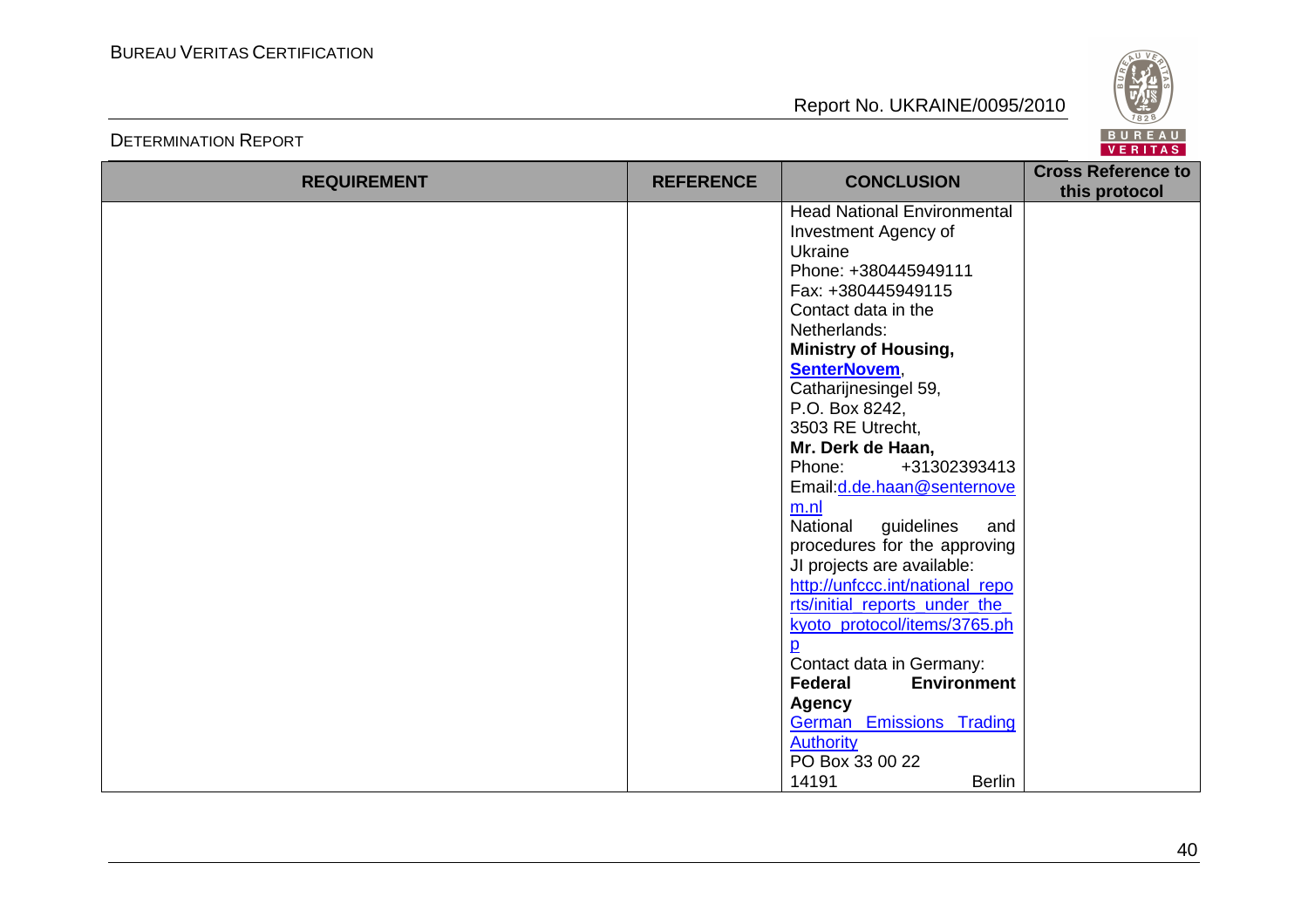

| <b>REQUIREMENT</b>                                                                                                                                         | <b>REFERENCE</b>                                         | <b>CONCLUSION</b>                                                                                                                                                                                         | <b>Cross Reference to</b><br>this protocol |
|------------------------------------------------------------------------------------------------------------------------------------------------------------|----------------------------------------------------------|-----------------------------------------------------------------------------------------------------------------------------------------------------------------------------------------------------------|--------------------------------------------|
|                                                                                                                                                            |                                                          | Germany<br>Email:<br>german.dna.dfp@uba.de<br><b>Enno</b><br><b>Harders</b><br>Dr.<br><b>Head of Department E1</b><br>Phone: +49 30 8903 5050<br>Fax: +49 30 8903 5103<br>Email:<br>german.dna.dfp@uba.de |                                            |
| 6. The host Party shall be a Party to the Kyoto Protocol                                                                                                   | Marrakech<br>Accords,<br>JI<br>Modalities,<br>\$21(a)/24 | The Ukraine is a Party<br>(Annex I Party) to the Kyoto<br>Protocol and has ratified the<br>Kyoto Protocol at April 12th,<br>2004.                                                                         |                                            |
| 7. The host Party's assigned amount shall have been calculated<br>and recorded in accordance with the modalities for the<br>accounting of assigned amounts | Marrakech<br>Accords,<br>Modalities,<br>JI<br>§21(b)/24  | In the Initial Report submitted<br>by Ukraine on 29. Dec. 2006<br>the AAUs are quantified with:<br>$925\,362\,174.39\ (x\,5) = 4\,626$<br>810 872 tCO2-e tCO2-e.                                          |                                            |
| 8. The host Party shall have in place a national registry in<br>accordance with Article 7, paragraph 4                                                     | Marrakech<br>Accords,<br>JI<br>Modalities,<br>\$21(d)/24 | The designed system of the<br>national registry has been<br>described in the Initial Report<br>mentioned above                                                                                            |                                            |
| 9. Project participants shall submit to the independent entity a<br>project design document that contains all information needed<br>for the determination  | Marrakech<br>Accords,<br>JI Modalities, §31              | OK                                                                                                                                                                                                        |                                            |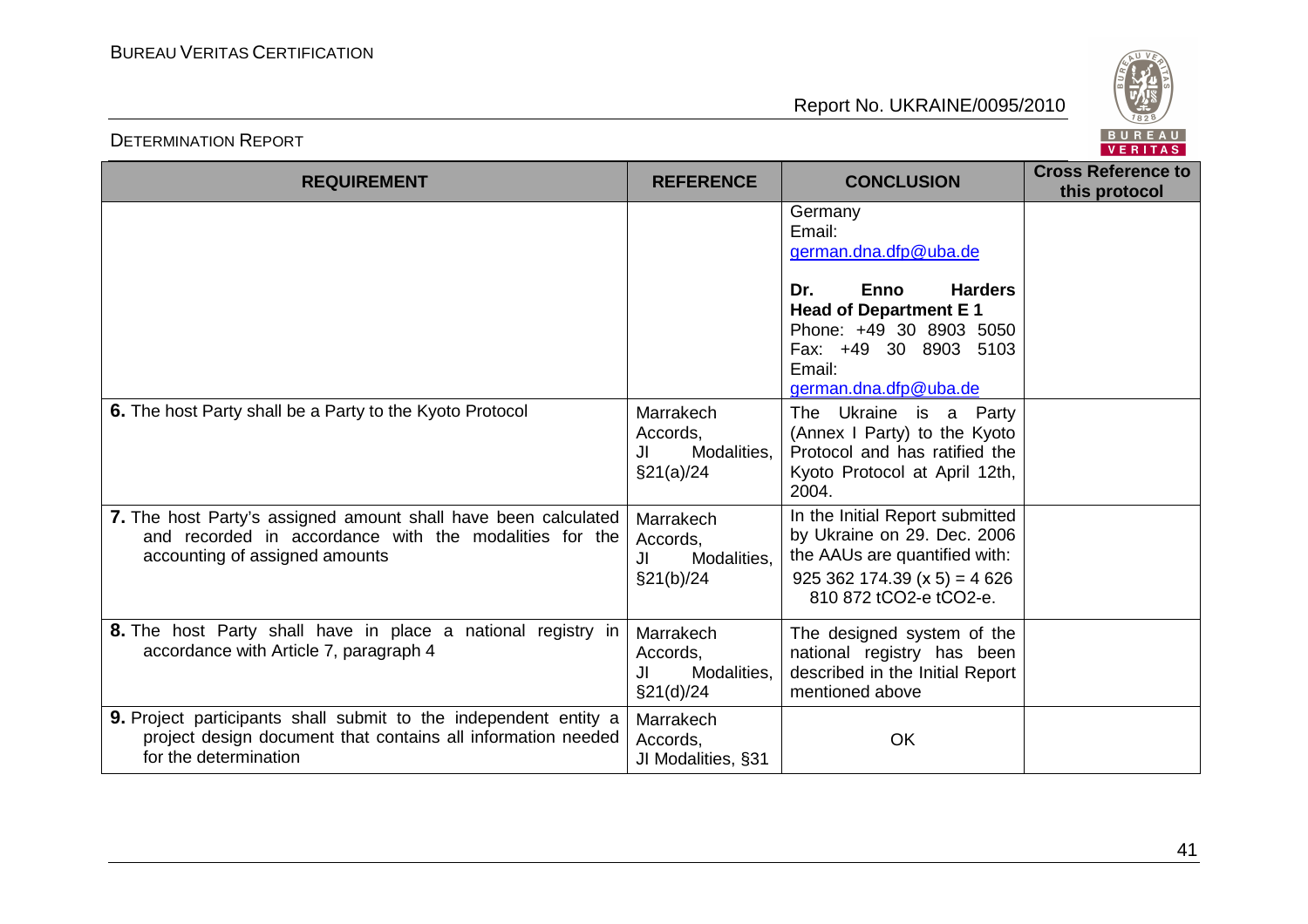

| <b>REQUIREMENT</b>                                                                                                                                                                                                                                                                                                                                                                                                                               | <b>REFERENCE</b>                                          | <b>CONCLUSION</b>                                                                                                                                             | <b>Cross Reference to</b><br>this protocol |
|--------------------------------------------------------------------------------------------------------------------------------------------------------------------------------------------------------------------------------------------------------------------------------------------------------------------------------------------------------------------------------------------------------------------------------------------------|-----------------------------------------------------------|---------------------------------------------------------------------------------------------------------------------------------------------------------------|--------------------------------------------|
|                                                                                                                                                                                                                                                                                                                                                                                                                                                  |                                                           |                                                                                                                                                               |                                            |
| <b>10.</b> The project design document shall be made publicly available<br>and Parties, stakeholders and UNFCCC accredited observers<br>shall be invited to, within 30 days, provide comments                                                                                                                                                                                                                                                    | Marrakech<br>Accords,<br>JI Modalities, §32               | The PDD<br>will<br>be<br>made<br>publicly<br>available<br>via<br>http://ji.unfccc.int/<br>website<br>from April $2^{nd}$ 2010 to May<br>1 <sup>st</sup> 2010. |                                            |
| 11. Documentation on the analysis of the environmental impacts of<br>the project activity, including transboundary impacts, in<br>accordance with procedures as determined by the host Party<br>shall be submitted, and, if those impacts are considered<br>significant by the project participants or the Host Party, an<br>environmental impact assessment in accordance with<br>procedures as required by the Host Party shall be carried out | Marrakech<br>Accords,<br>Modalities,<br>JI.<br>§33(d)     | OK                                                                                                                                                            | Table 2, Section F                         |
| 12. The baseline for a JI project shall be the scenario that<br>reasonably represents the GHG emissions or removal by<br>sources that would occur in absence of the proposed project                                                                                                                                                                                                                                                             | Marrakech<br>Accords,<br>JI<br>Modalities,<br>Appendix B  | <b>OK</b>                                                                                                                                                     | Table 2, Section B                         |
| 13. A baseline shall be established on a project-specific basis, in a<br>transparent manner and taking into account relevant national<br>and/or sectoral policies and circumstances                                                                                                                                                                                                                                                              | Marrakech<br>Accords.<br>Modalities,<br>JI<br>Appendix B  | See CARs and CLs, table 2,<br>section B below.                                                                                                                | Table 2, Section B                         |
| 14. The baseline methodology shall exclude to earn ERUs for<br>decreases in activity levels outside the project activity or due to<br>force majeure                                                                                                                                                                                                                                                                                              | Marrakech<br>Accords,<br>Modalities,<br>JI.<br>Appendix B | OK                                                                                                                                                            | Table 2, Section B                         |
| <b>15.</b> The project shall have an appropriate monitoring plan                                                                                                                                                                                                                                                                                                                                                                                 | Marrakech<br>Accords,                                     | See CARs and CLs, table 2,<br>section D below.                                                                                                                | Table 2, Section D                         |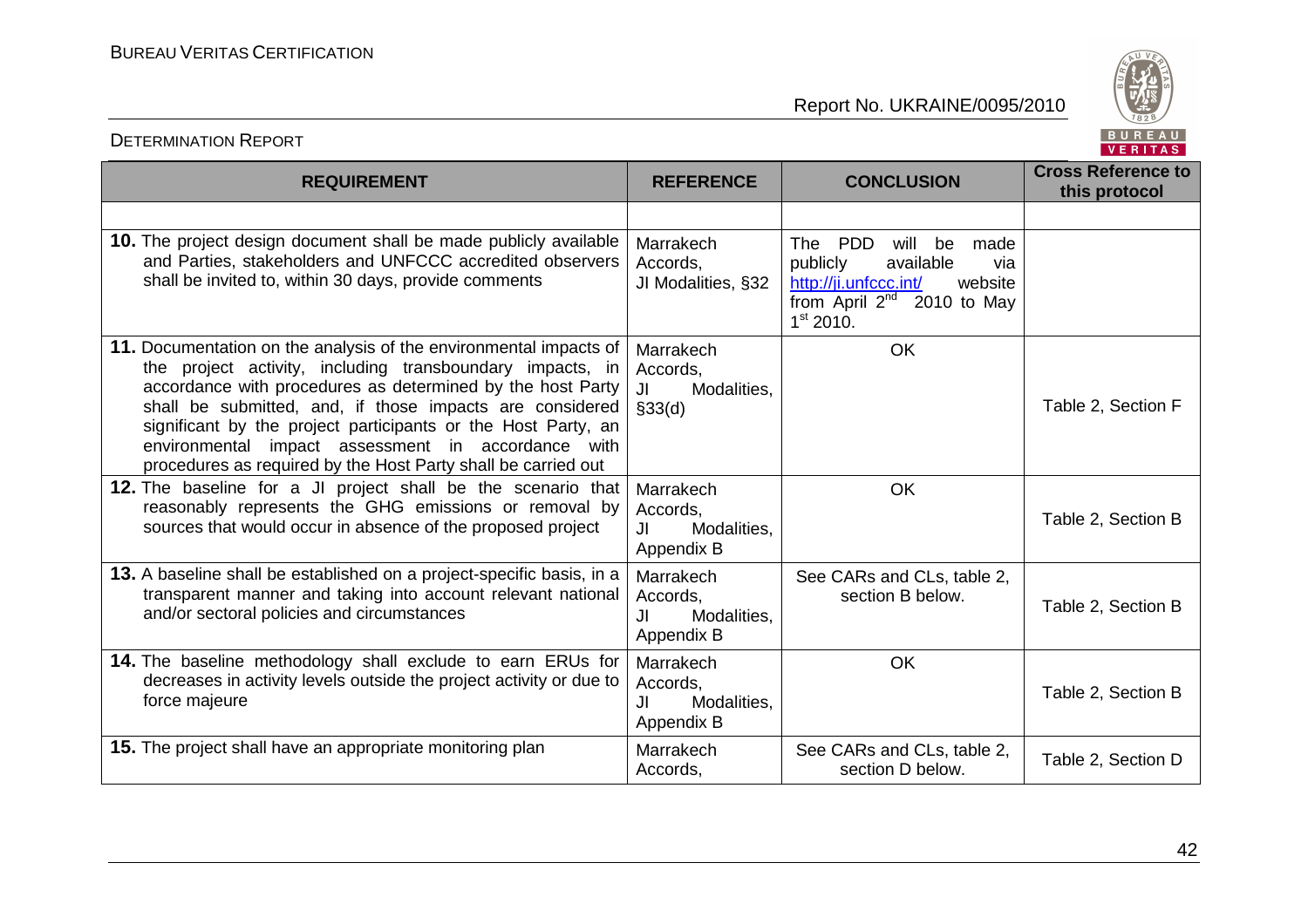

### DETERMINATION REPORT

BUREAU<br><mark>VERITAS</mark>

| <b>REQUIREMENT</b>                                                                                                                                                            | <b>REFERENCE</b>                       | <b>CONCLUSION</b>                                                                                                    | <b>Cross Reference to</b><br>this protocol |
|-------------------------------------------------------------------------------------------------------------------------------------------------------------------------------|----------------------------------------|----------------------------------------------------------------------------------------------------------------------|--------------------------------------------|
|                                                                                                                                                                               | Modalities,<br>JI<br>§33(c)            |                                                                                                                      |                                            |
| <b>16.</b> A project participant may be: (a) A Party involved in the JI<br>project; or (b) A legal entity authorized by a Party involved to<br>participate in the JI project. | Marrakech<br>Accords,<br>JI Modalities | A project participant is the<br>legal entity authorized by the<br>Party involved to participate<br>in the JI project | Table 2, Section A                         |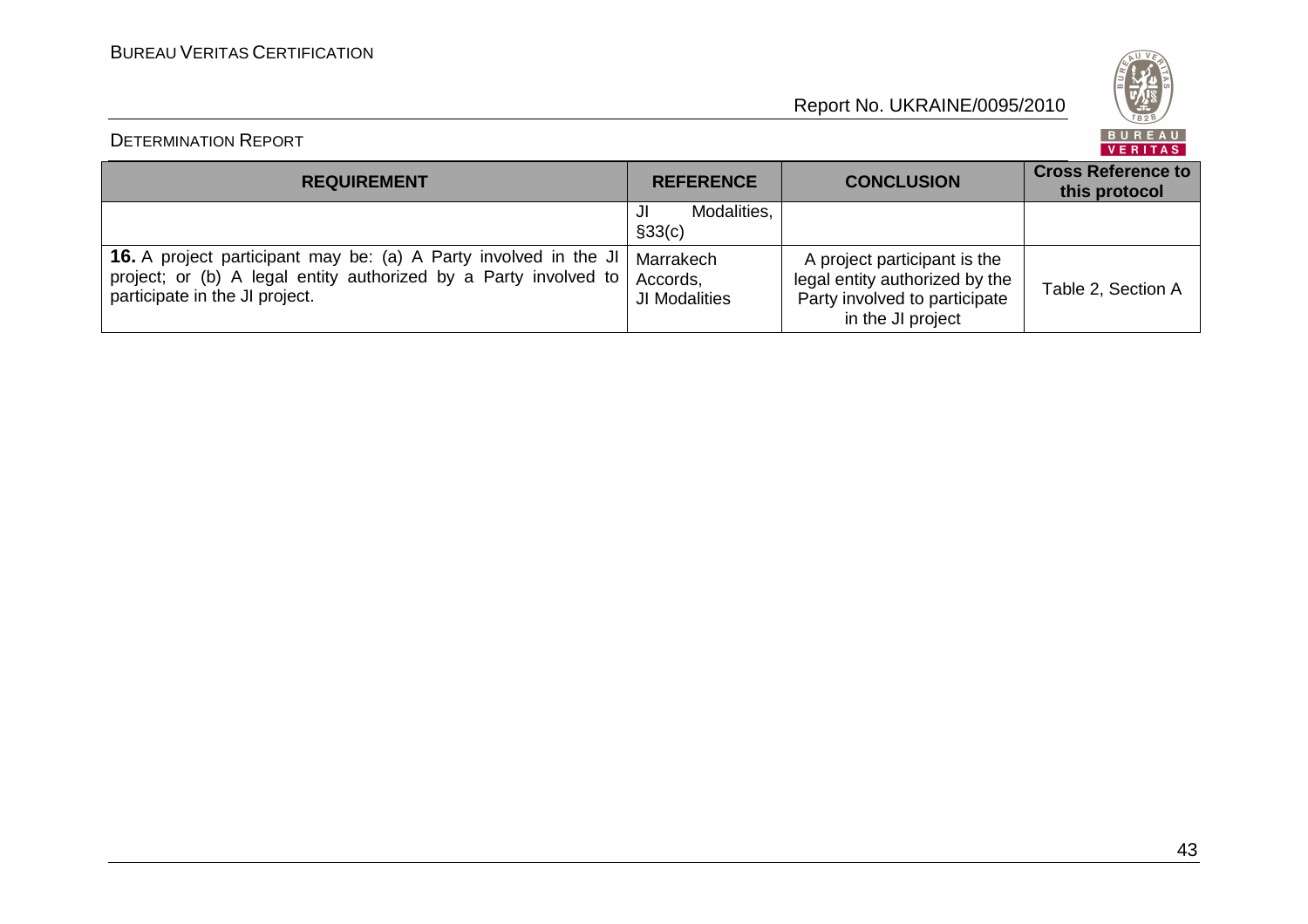**Table 2 Requirements Checklist** 

Report No. UKRAINE/0095/2010



| <b>CHECKLIST QUESTION</b>                                          |     | Ref. MoV* | <b>COMMENTS</b>                                                                                                                                                                                                                                                                                                                                                                                                                                                                                                                                                                                                                       | <b>Draft</b><br><b>Concl</b> | <b>Final</b><br><b>Concl</b> |
|--------------------------------------------------------------------|-----|-----------|---------------------------------------------------------------------------------------------------------------------------------------------------------------------------------------------------------------------------------------------------------------------------------------------------------------------------------------------------------------------------------------------------------------------------------------------------------------------------------------------------------------------------------------------------------------------------------------------------------------------------------------|------------------------------|------------------------------|
| A. General Description of the project                              |     |           |                                                                                                                                                                                                                                                                                                                                                                                                                                                                                                                                                                                                                                       |                              |                              |
| A.1 Title of the project                                           |     |           |                                                                                                                                                                                                                                                                                                                                                                                                                                                                                                                                                                                                                                       |                              |                              |
| A.1.1. Is the title of the project presented?                      | 1,2 | <b>DR</b> | Introduction of energy efficiency measures<br>at OJSC "Enakievo Metallurgical Works"                                                                                                                                                                                                                                                                                                                                                                                                                                                                                                                                                  | <b>OK</b>                    |                              |
| A.1.2. Is the current version number of the document<br>presented? | 1,2 | DR.       | Yes. Version 1.0                                                                                                                                                                                                                                                                                                                                                                                                                                                                                                                                                                                                                      | <b>OK</b>                    |                              |
| A.1.3. Is the date when the document was completed<br>presented?   | 1,2 | <b>DR</b> | Yes. Dated 22/02/2010                                                                                                                                                                                                                                                                                                                                                                                                                                                                                                                                                                                                                 | <b>OK</b>                    |                              |
| A.2. Description of the project                                    |     |           |                                                                                                                                                                                                                                                                                                                                                                                                                                                                                                                                                                                                                                       |                              |                              |
| A.2.1. Is the purpose of the project included?                     | 1,2 | <b>DR</b> | The project aims at introduction of energy<br>efficiency measures that will improve<br>environmental conditions at the plant and on<br>a local level; greenhouse gas emission<br>reductions will be achieved. The project<br>measures will also reduce energy costs per<br>unit of iron and steel, it will increase the<br>company's competitive ability on the steel<br>market.<br>CAR2.<br>Please present the regional<br>municipal protocol confirming<br>that JI<br>incentive was considered before project<br>start up. Since all<br>the<br>presented<br>documentation is dated 2005<br>while the<br>project start year is 2003. | CAR <sub>2</sub>             |                              |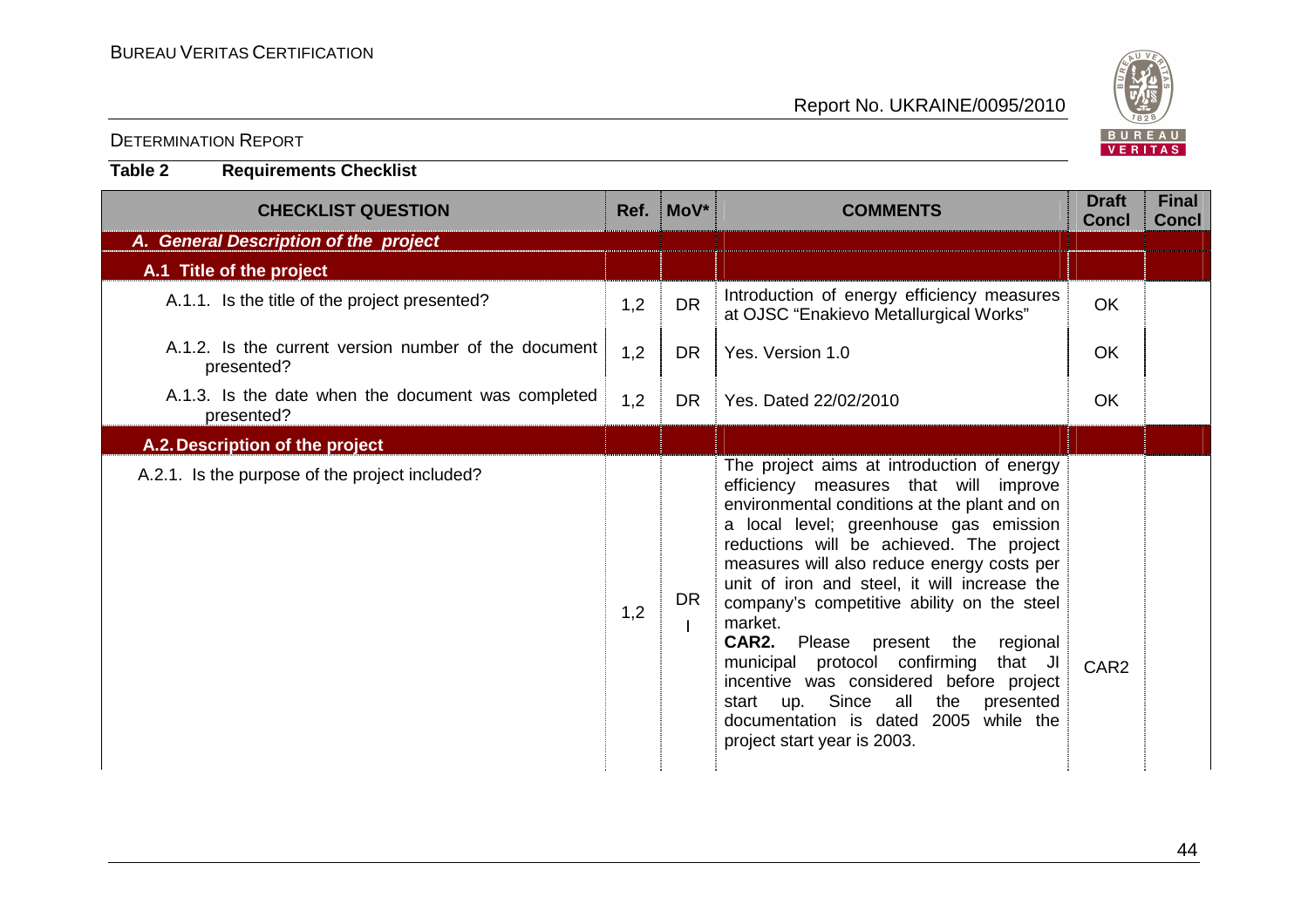

| <b>CHECKLIST QUESTION</b>                                                            |     | Ref. MoV* | <b>COMMENTS</b>                                                                                                                                                                                                                                                                                                                                                                                                                                   | <b>Draft</b><br><b>Concl</b> | <b>Final</b><br><b>Concl</b> |
|--------------------------------------------------------------------------------------|-----|-----------|---------------------------------------------------------------------------------------------------------------------------------------------------------------------------------------------------------------------------------------------------------------------------------------------------------------------------------------------------------------------------------------------------------------------------------------------------|------------------------------|------------------------------|
| A.2.2. Is it explained how the proposed project reduces<br>greenhouse gas emissions? | 1,2 | <b>DR</b> | JI project implementation will result in<br>greenhouse gas emission reductions by<br>reducing coke and natural gas consumption;<br>the project will lead to greenhouse gas<br>reductions<br>emission<br>from<br>electricity<br>production in the national grid. Thus, the<br>project will reduce greenhouse<br>gas<br>emissions and prevent their further<br>accumulation in the atmosphere, therefore<br>contributing to abating climate change. | <b>OK</b>                    |                              |
| A.3. Project participants                                                            |     |           |                                                                                                                                                                                                                                                                                                                                                                                                                                                   |                              |                              |
| A.3.1. Are project participants and Party(ies) involved in the<br>project listed?    | 1,2 | <b>DR</b> | Yes. See section A.3.                                                                                                                                                                                                                                                                                                                                                                                                                             | <b>OK</b>                    |                              |
| A.3.2. Are project participants authorized by a Party<br>involved?                   | 1,2 | DR        | <b>CAR1.</b> Letter of Approval from the National<br>Environmental Investments Agency of<br>Ukraine and the project approval from the<br>sponsor party must be received.<br>CAR3.<br>Please<br>submit<br>Letter<br>0f<br>Endorsement.                                                                                                                                                                                                             | <b>CAR</b><br>1,3            |                              |
| A.3.3. Are the data of the project participants presented in<br>tabular format?      | 1,2 | <b>DR</b> | Yes. The data of the project participants are<br>presented in tabular format in the section<br>A.3 of the PDD.                                                                                                                                                                                                                                                                                                                                    | <b>OK</b>                    |                              |
| A.3.4. Is contact information provided in annex 1 of the<br>PDD?                     | 1,2 | <b>DR</b> | Yes. The contact information provided in<br>Annex 1 of the PDD.                                                                                                                                                                                                                                                                                                                                                                                   | <b>OK</b>                    |                              |
| A.3.5. Is it indicated, if it is the case, if the Party involved is a                | 1,2 | <b>DR</b> | Yes. Ukraine is a host Party.                                                                                                                                                                                                                                                                                                                                                                                                                     | OK                           |                              |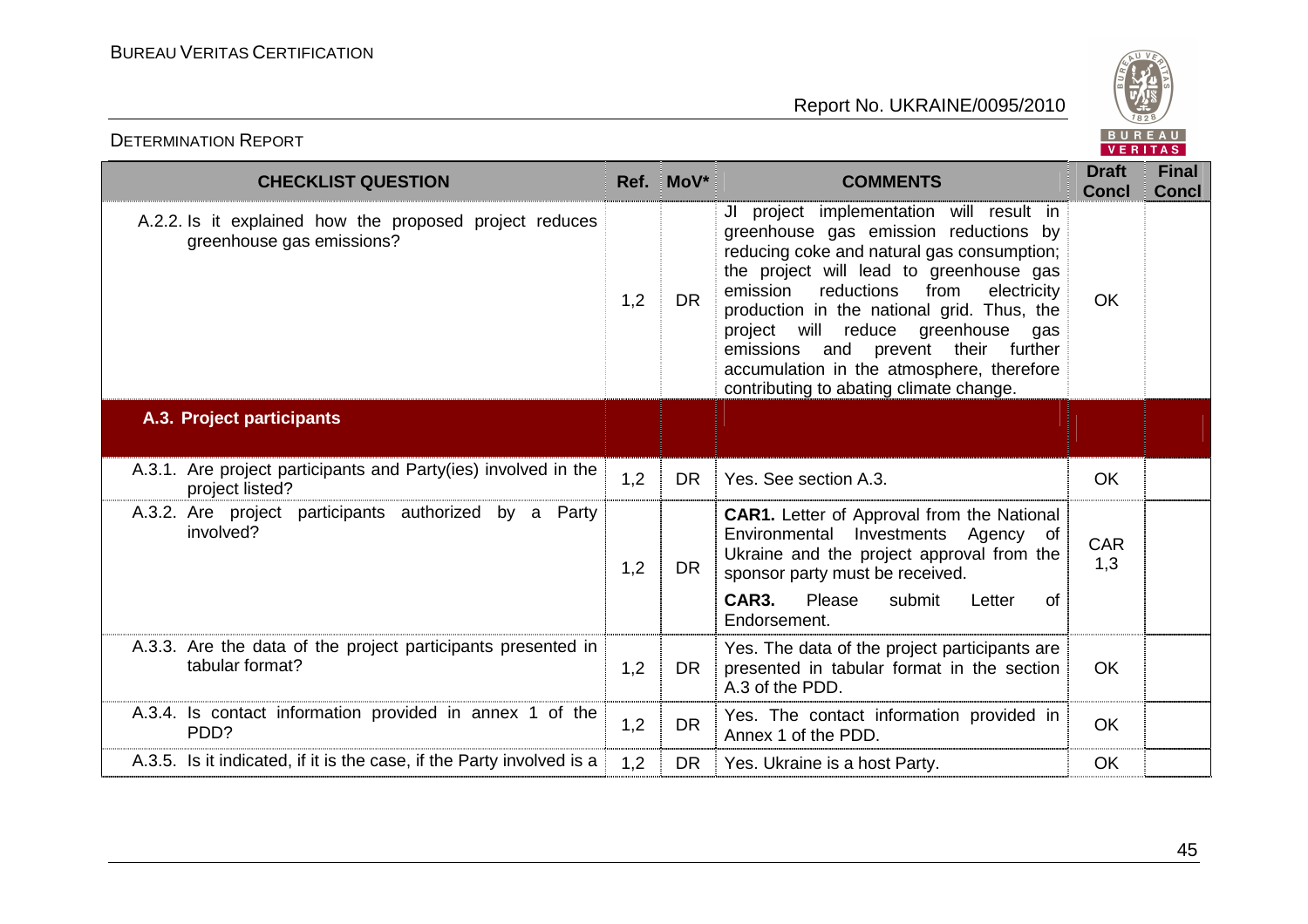

| <b>CHECKLIST QUESTION</b>                                                                                                                                                                        |     | Ref. MoV* | <b>COMMENTS</b>                                                                                                                                                                                                                                                                                                                                                                                                             | <b>Draft</b><br><b>Concl</b> | <b>Final</b><br><b>Concl</b> |
|--------------------------------------------------------------------------------------------------------------------------------------------------------------------------------------------------|-----|-----------|-----------------------------------------------------------------------------------------------------------------------------------------------------------------------------------------------------------------------------------------------------------------------------------------------------------------------------------------------------------------------------------------------------------------------------|------------------------------|------------------------------|
| host Party?                                                                                                                                                                                      |     |           |                                                                                                                                                                                                                                                                                                                                                                                                                             |                              |                              |
| A.4. Technical description of the project                                                                                                                                                        |     |           |                                                                                                                                                                                                                                                                                                                                                                                                                             |                              |                              |
| A.4.1. Location of the project activity                                                                                                                                                          |     |           |                                                                                                                                                                                                                                                                                                                                                                                                                             |                              |                              |
| A.4.1.1. Host Party(ies)                                                                                                                                                                         | 1,2 | <b>DR</b> | Ukraine                                                                                                                                                                                                                                                                                                                                                                                                                     | <b>OK</b>                    |                              |
| A.4.1.2. Region/State/Province etc.                                                                                                                                                              | 1,2 | <b>DR</b> | Donetsk oblast                                                                                                                                                                                                                                                                                                                                                                                                              | <b>OK</b>                    |                              |
| A.4.1.3. City/Town/Community etc.                                                                                                                                                                |     |           | Enakievo.                                                                                                                                                                                                                                                                                                                                                                                                                   |                              |                              |
|                                                                                                                                                                                                  | 1,2 | <b>DR</b> | <b>CL1.</b> Please correct the city name spelling<br>in accordance with a map.                                                                                                                                                                                                                                                                                                                                              | CL <sub>1</sub>              |                              |
| A.4.1.4. Detail of the physical location, including information<br>allowing the unique identification of the project. (This<br>section should not exceed one page)                               | 1,2 | <b>DR</b> | See section A.4.1.4, of the PDD                                                                                                                                                                                                                                                                                                                                                                                             | <b>OK</b>                    |                              |
| Technology(ies) to be employed, or measures,<br>A.4.2.<br>operations or actions to be implemented by the<br>project                                                                              |     |           |                                                                                                                                                                                                                                                                                                                                                                                                                             |                              |                              |
| A.4.2.1. Does the project design engineering reflect current<br>good practices?                                                                                                                  | 1,2 | <b>DR</b> | <b>CL2.</b> Please clarify in section A.4 of the<br>PDD if the project design engineering<br>reflects current good practices.                                                                                                                                                                                                                                                                                               | CL <sub>2</sub>              |                              |
| A.4.2.2. Does the project use state of the art technology or<br>would the technology result in a significantly better<br>performance than any commonly used technologies<br>in the host country? | 1,2 | <b>DR</b> | CL3 Please clarify in section A.4 of the PDD<br>if the project uses state of the art technology<br>or the technology would result in a<br>significantly better performance than any<br>commonly used technologies in the host<br>country.<br>CAR4. Licence for constructional works<br>performance for oxygen unit states that the<br>biggest part of work was supposed to<br>happen in the $4th$ quarter of 2003 while the | $CL3$ ,<br>CAR4,<br>5, 6, 7  |                              |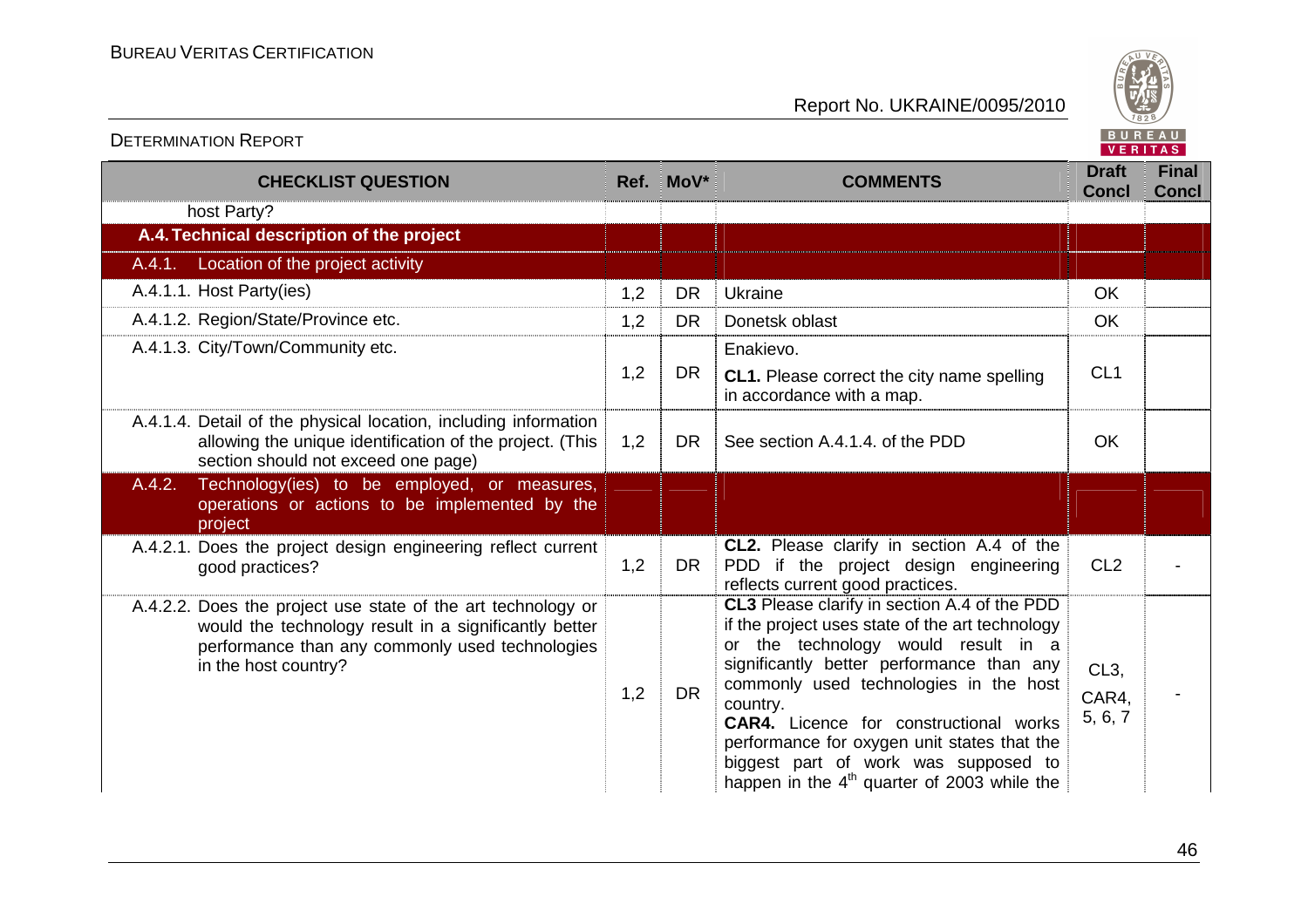

| <b>CHECKLIST QUESTION</b>                                                                                                                          |     | Ref. MoV* | <b>COMMENTS</b>                                                                                                                                                                                                                                                                                                                                                                                                                                                                                                                                                                                                                                 | <b>Draft</b><br><b>Concl</b> | <b>Final</b><br><b>Concl</b> |
|----------------------------------------------------------------------------------------------------------------------------------------------------|-----|-----------|-------------------------------------------------------------------------------------------------------------------------------------------------------------------------------------------------------------------------------------------------------------------------------------------------------------------------------------------------------------------------------------------------------------------------------------------------------------------------------------------------------------------------------------------------------------------------------------------------------------------------------------------------|------------------------------|------------------------------|
|                                                                                                                                                    |     |           | PDD version 1.1. states the constructional<br>works started February 2004.<br><b>CAR5.</b> PDD states construction of furnace<br>#5 started March 2004 while the licence to<br>perform these works was obtained in May of<br>that year. Please clarify and correct.<br><b>CAR6.</b> PDD states commissioning of<br>furnace #5 started June 2007 while the act<br>is dated 08.09.2008. Please clarify and<br>correct.<br><b>CAR7.</b> The permit to perform constructional<br>works for reconstruction of blast furnace #3<br>is dated 03.07.2009 while the PDD states<br>that construction started in July 2007.<br>Please clarify and correct. |                              |                              |
| A.4.2.3. Is the project technology likely to be substituted by<br>other or more efficient technologies within the<br>project period?               | 1,2 | <b>DR</b> | CL4 Please clarify in section A.4 of the PDD<br>if the project technology likely to be<br>substituted by other or more efficient<br>technologies within the project period.                                                                                                                                                                                                                                                                                                                                                                                                                                                                     | CL <sub>4</sub>              |                              |
| A.4.2.4. Does the project require extensive initial training and<br>maintenance efforts in order to work as presumed<br>during the project period? | 1,2 | DR        | CL5 Please clarify in section A.4 of the PDD<br>if the project requires extensive initial<br>training and maintenance efforts.                                                                                                                                                                                                                                                                                                                                                                                                                                                                                                                  | CL <sub>5</sub>              |                              |
| A.4.2.5. Does the project make provisions for meeting<br>training and maintenance needs?                                                           | 1,2 | <b>DR</b> | <b>CAR8</b> Please clarify in section A.4 of the<br>PDD if the project makes provisions for<br>meeting training and provide documented<br>evidence concerning trainings.                                                                                                                                                                                                                                                                                                                                                                                                                                                                        | CAR8                         |                              |
| A.4.3.<br><b>Brief</b><br>explanation of how the<br>anthropogenic<br>emissions of greenhouse gases by sources are to                               |     |           |                                                                                                                                                                                                                                                                                                                                                                                                                                                                                                                                                                                                                                                 |                              |                              |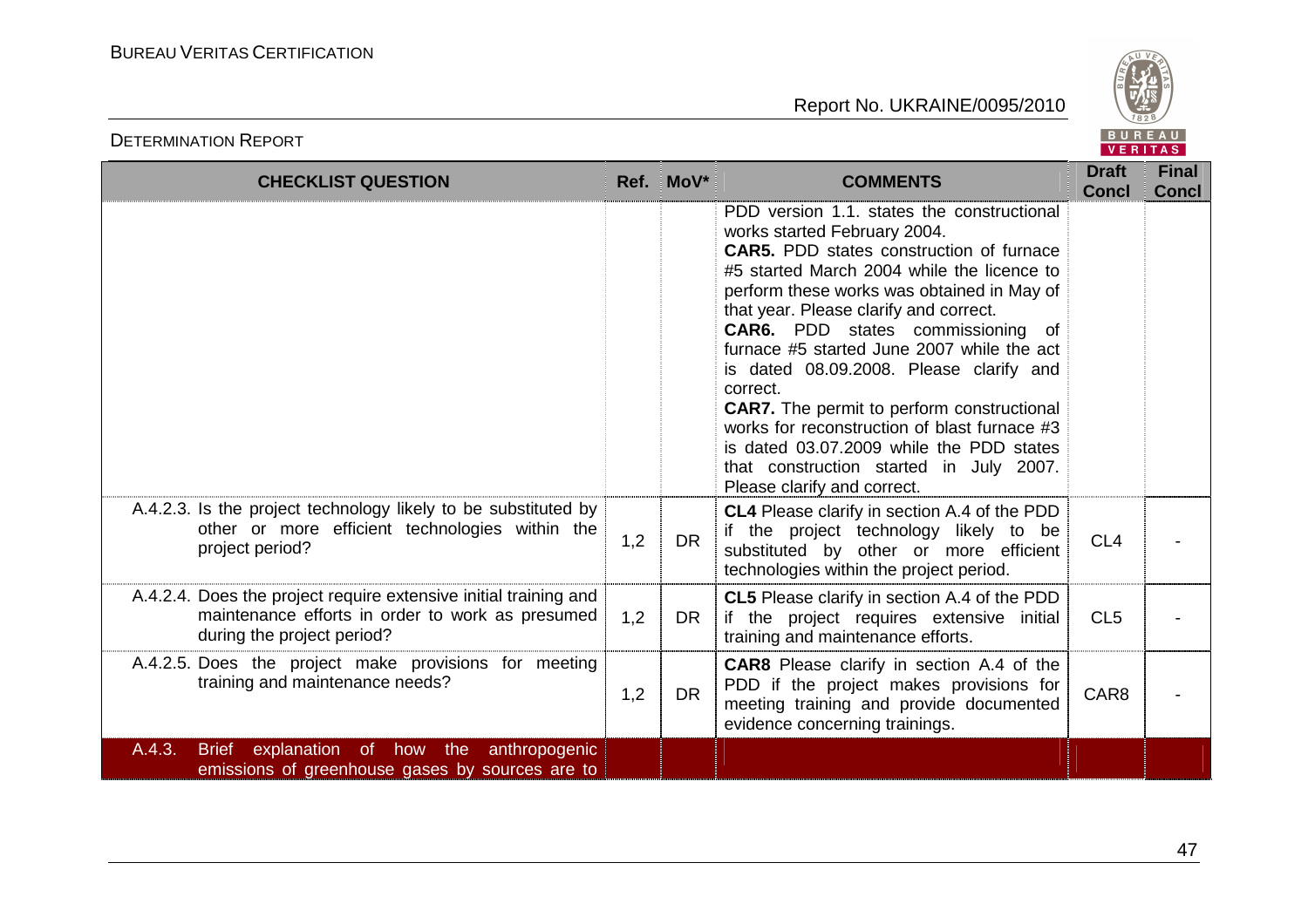

| <b>CHECKLIST QUESTION</b>                                                                                                                                                                                             |       | Ref. MoV* | <b>COMMENTS</b>                                                                                                                                                                                                           | <b>Draft</b><br><b>Concl</b> | <b>Final</b><br><b>Concl</b> |
|-----------------------------------------------------------------------------------------------------------------------------------------------------------------------------------------------------------------------|-------|-----------|---------------------------------------------------------------------------------------------------------------------------------------------------------------------------------------------------------------------------|------------------------------|------------------------------|
| be reduced by the proposed JI project, including why<br>the emission reductions would not occur in the<br>absence of the proposed project, taking into account<br>national and/or sectoral policies and circumstances |       |           |                                                                                                                                                                                                                           |                              |                              |
| A.4.3.1. Is it stated how anthropogenic GHG emission<br>reductions are to be achieved? (This section should<br>not exceed one page)                                                                                   | 1,2   | <b>DR</b> | Yes. See section A.4.3 of the PDD                                                                                                                                                                                         | <b>OK</b>                    |                              |
| A.4.3.2. Is it provided the estimation of emission reductions<br>over the crediting period?                                                                                                                           | 1,2   | DR        | Yes. Total estimated emission reductions<br>over the crediting period within 2008 - 2012<br>$-1694451$ tCO <sub>2</sub> eq.                                                                                               | <b>OK</b>                    |                              |
| A.4.3.3. Is it provided the estimated annual reduction for the<br>chosen credit period in $tCO2e$ ?                                                                                                                   | 1,2   | <b>DR</b> | The estimated annual reduction for the<br>credit period is about 338890 tCO <sub>2</sub> e                                                                                                                                | <b>OK</b>                    |                              |
| A.4.3.4. Are the data from questions A.4.3.2 to A.4.3.4 above<br>presented in tabular format?                                                                                                                         | 1,2   | <b>DR</b> | Yes, the data from questions A.4.3.2 and<br>A.4.3.3 above are presented in tabular<br>format.<br><b>CAR9</b> Please correct table in section<br>A.4.3.1. according to Guidelines for users of<br>the JI PDD form ver. 04. | CAR <sub>9</sub>             |                              |
| A.5. Project approval by the Parties involved                                                                                                                                                                         |       |           |                                                                                                                                                                                                                           |                              |                              |
| A.5.1. Are written project approvals by the Parties<br>involved attached?                                                                                                                                             | 1,2   | <b>DR</b> | There is no evidence of written project<br>approvals by the Parties involved.<br>See CAR1.                                                                                                                                |                              |                              |
| <b>B.</b> Baseline                                                                                                                                                                                                    |       |           |                                                                                                                                                                                                                           |                              |                              |
| B.1. Description and justification of the baseline chosen                                                                                                                                                             |       |           |                                                                                                                                                                                                                           |                              |                              |
| B.1.1. Is the chosen baseline described?                                                                                                                                                                              | 1,2,4 | <b>DR</b> | Yes. See section B.1 of the PDD.<br>CL 6. Please clarify if furnaces #1 and #4                                                                                                                                            | <b>CL6,7</b><br><b>CAR</b>   |                              |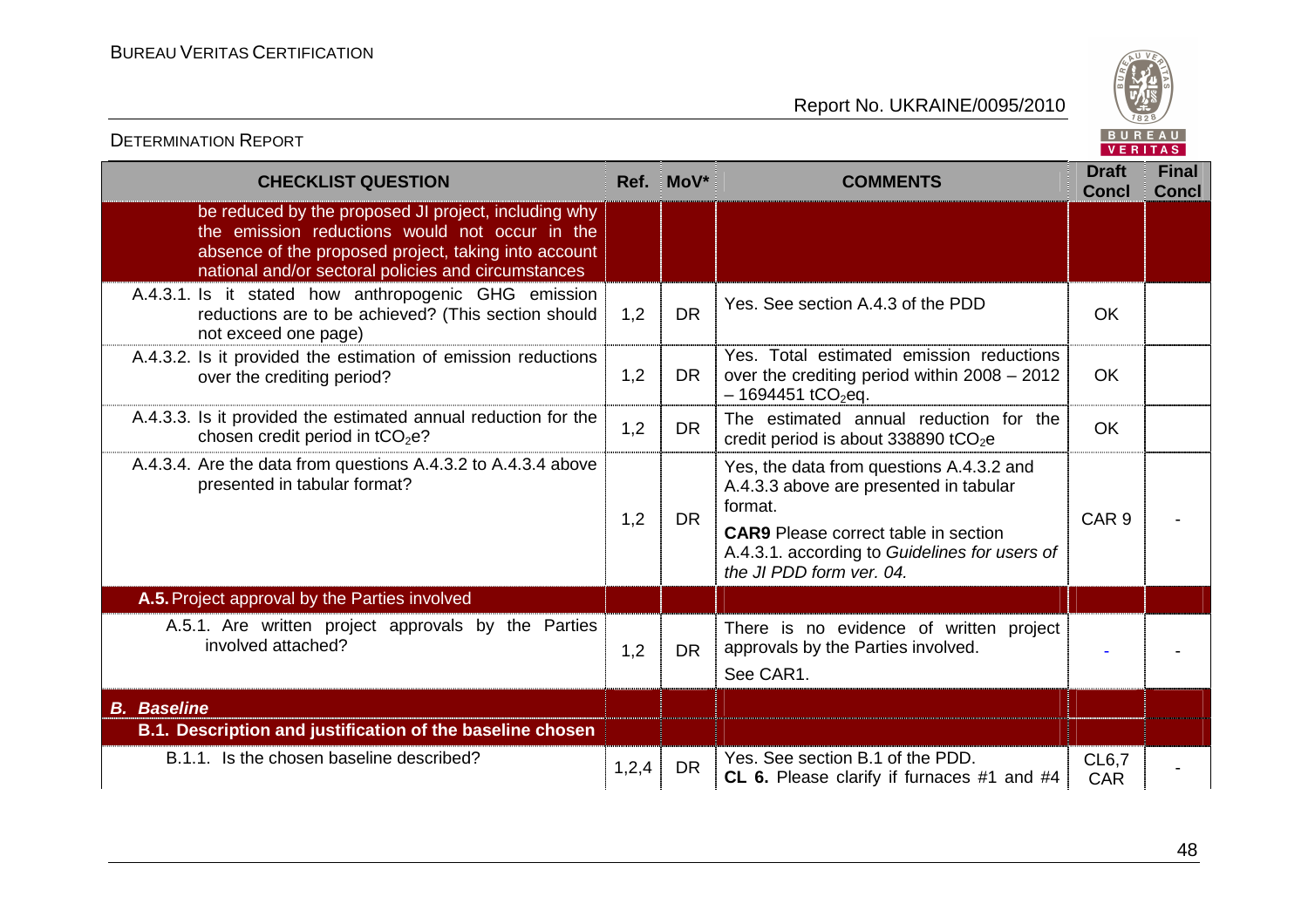

| <b>CHECKLIST QUESTION</b>                                                                 |       | Ref. MoV* | <b>COMMENTS</b>                                                                                                                                                                                                                                                                                                                                                                                                                                                                                                                                                                                                                                                                                                                                                                                                                                                                                                                                                                                                                                              | <b>Draft</b><br><b>Concl</b>          | <b>Final</b><br><b>Concl</b> |
|-------------------------------------------------------------------------------------------|-------|-----------|--------------------------------------------------------------------------------------------------------------------------------------------------------------------------------------------------------------------------------------------------------------------------------------------------------------------------------------------------------------------------------------------------------------------------------------------------------------------------------------------------------------------------------------------------------------------------------------------------------------------------------------------------------------------------------------------------------------------------------------------------------------------------------------------------------------------------------------------------------------------------------------------------------------------------------------------------------------------------------------------------------------------------------------------------------------|---------------------------------------|------------------------------|
| B.1.2. Is it justified the choice of the applicable baseline<br>for the project category? | 1,2,4 | DR.       | are included into the project scenario.<br><b>CL 7.</b> Please use the phrase 'Ji specific<br>approach' instead of the methodology since<br>it is not approved CDM methodology.<br><b>CAR 10.</b> Please present the evidence that<br>operational lifetime of the equipment will<br>cover the crediting period.<br>CAR 11. Please provide explanation how<br>the years 2003-2005 can be used as a<br>historical period while the project activity<br>started 2003.<br>CAR 12. Please provide the information on<br>the criteria of changing the fuel from coal to<br>natural gas.<br><b>CAR 13.</b> Please explain why the historical<br>data for natural gas is 3 years and for<br>pulverized coal 2 years.<br><b>CAR 14.</b> Please present the pulverized coal<br>consumption among the key parameters in<br>the section B.1.<br><b>CAR 15.</b> Please provide explanation about<br>blast furnace gas burning on the flare. Why<br>is it not included into the sources of<br>emissions.<br>CAR 16. Please justify the choice of the<br>baseline scenario. | 10, 11,<br>12, 13,<br>14, 15<br>CAR16 |                              |
|                                                                                           |       |           |                                                                                                                                                                                                                                                                                                                                                                                                                                                                                                                                                                                                                                                                                                                                                                                                                                                                                                                                                                                                                                                              |                                       |                              |
| B.1.3. Is it described how the methodology is applied in<br>the context of the project?   | 1,2,4 | <b>DR</b> | See section B.1. of the PDD. The JI specific<br>approach has been chosen.<br><b>CAR 17.</b> Please include justification of the                                                                                                                                                                                                                                                                                                                                                                                                                                                                                                                                                                                                                                                                                                                                                                                                                                                                                                                              | CAR17                                 |                              |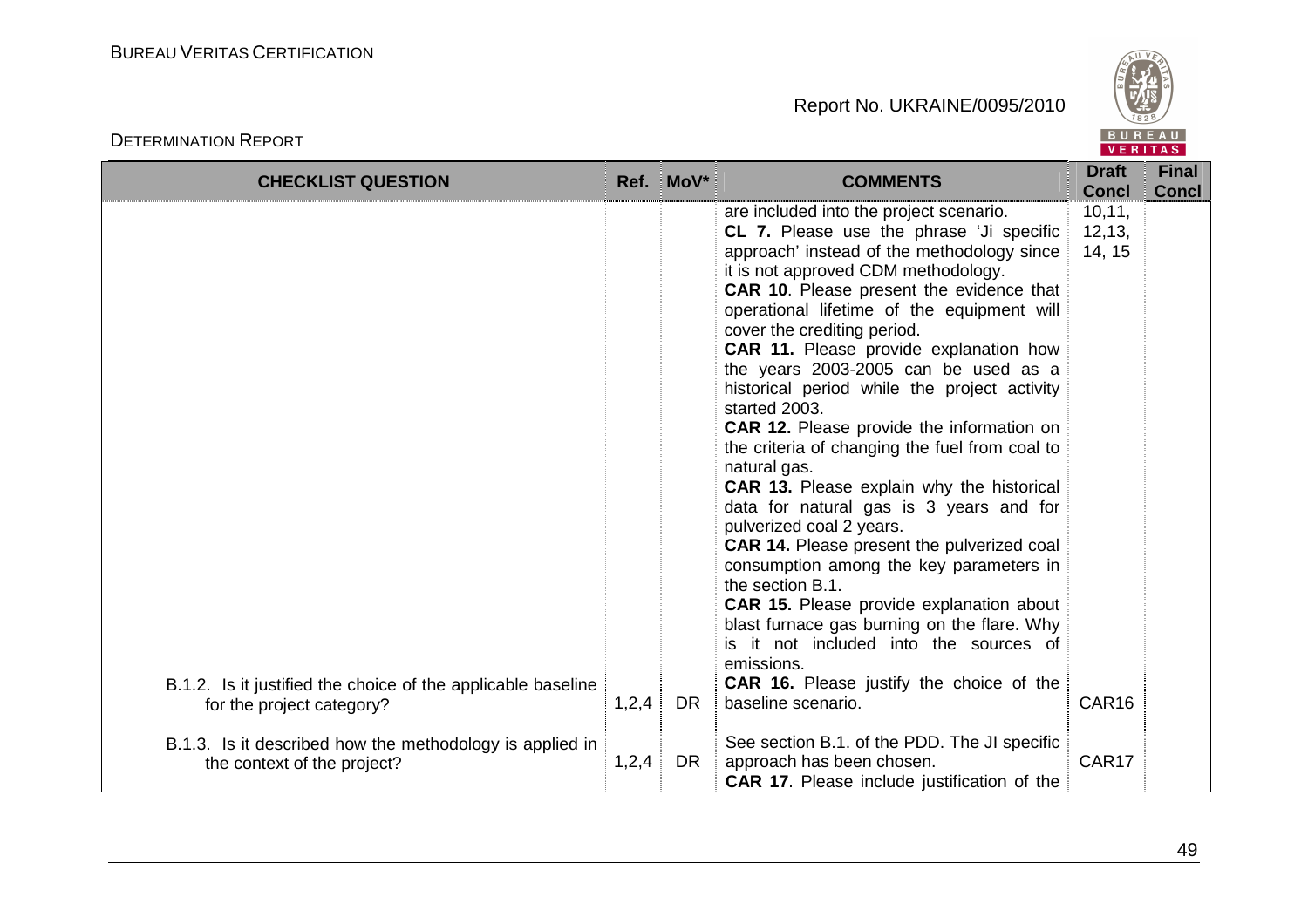

| <b>CHECKLIST QUESTION</b>                                                                                                                                                                      |                | Ref. MoV*              | <b>COMMENTS</b>                                                                                                                                                                                                                                                                          | <b>Draft</b><br><b>Concl</b> | <b>Final</b><br><b>Concl</b> |
|------------------------------------------------------------------------------------------------------------------------------------------------------------------------------------------------|----------------|------------------------|------------------------------------------------------------------------------------------------------------------------------------------------------------------------------------------------------------------------------------------------------------------------------------------|------------------------------|------------------------------|
| B.1.4. Are the basic assumptions of the baseline<br>methodology in the context of the project activity<br>presented (See Annex 2)?<br>B.1.5. Is all literature and sources clearly referenced? | 1, 2, 4<br>1,2 | <b>DR</b><br><b>DR</b> | component (44/12) in the formulas in B.1.<br>The summary of the key elements in tabular<br>form is presented Annex 2. Other<br>assumptions of the baseline methodology<br>are presented in section B.1. of the PDD.<br>All the sources and literature are clearly<br>referenced.         | <b>OK</b><br><b>OK</b>       |                              |
| B.2. Description of how the anthropogenic emissions of<br>greenhouse gases by sources are reduced below<br>those that would have occurred in the absence of<br>the JI project                  |                |                        |                                                                                                                                                                                                                                                                                          |                              |                              |
| B.2.1. Is the proposed project activity additional?                                                                                                                                            | 1,2,4<br>, 5   | <b>DR</b>              | To chose the best realistic baseline<br>scenario and additionality analysis, the<br>methodological tool "Guidance on criteria for<br>baseline setting and monitoring "Combined<br>tool to identify the baseline scenario and<br>demonstrate additionality" Version 02.2<br>were applied. | <b>OK</b>                    |                              |
| B.2.2. Is the baseline scenario described?                                                                                                                                                     | 1,2            | DR.                    | Running<br>the current capacities<br>for<br>production of hot metal and the existing<br>equipment for compressed air and oxygen<br>production, without implementation of<br>modernization works is considered as a<br>baseline scenario.                                                 | <b>OK</b>                    |                              |
| B.2.3. Is the project scenario described?                                                                                                                                                      | 1,2            | DR.                    | CAR 18. Please provide description of the<br>project scenario.                                                                                                                                                                                                                           | <b>CAR 18</b>                |                              |

<sup>\*</sup> http://cdm.unfccc.int/methodologies/PAmethodologies/tools/am-tool-02-v2.2.pdf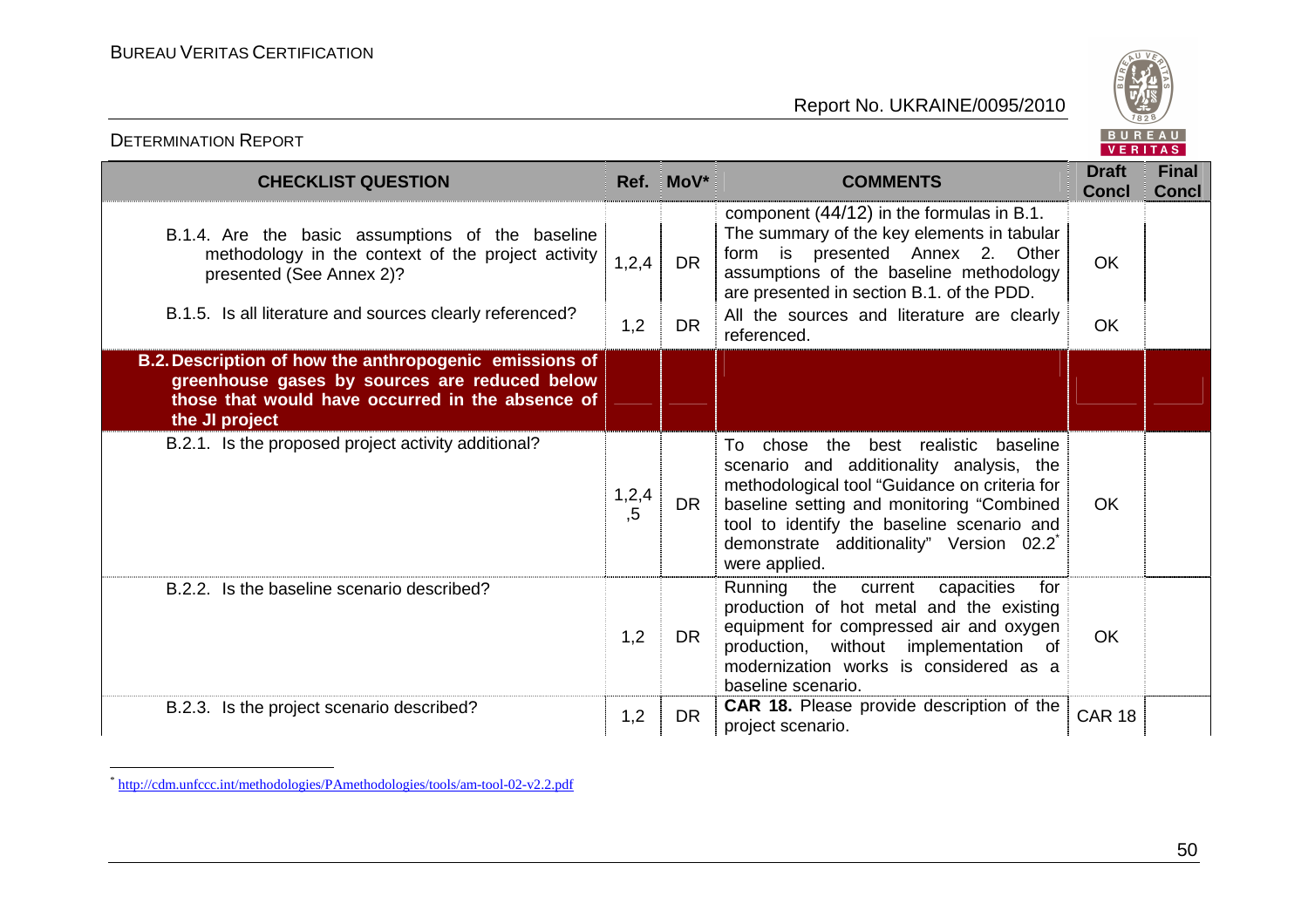

| <b>CHECKLIST QUESTION</b>                                                                                                                                  |              | Ref. MoV* | <b>COMMENTS</b>                                                                                                                                                   | <b>Draft</b><br><b>Concl</b> | <b>Final</b><br><b>Concl</b> |
|------------------------------------------------------------------------------------------------------------------------------------------------------------|--------------|-----------|-------------------------------------------------------------------------------------------------------------------------------------------------------------------|------------------------------|------------------------------|
| B.2.4. Is an analysis showing why the emissions in the<br>baseline scenario would likely exceed the<br>emissions in the project scenario included?         | 1,2,4<br>, 5 | <b>DR</b> | <b>CAR 19.</b> Please provide the analysis<br>showing why the emissions in the baseline<br>scenario would likely exceed the emissions<br>in the project scenario. | <b>CAR 19</b>                |                              |
| B.2.5. Is it demonstrated that the project activity itself is<br>not a likely baseline scenario?                                                           | 1,2,4<br>,5  | <b>DR</b> | Yes.<br><b>The</b><br>baseline scenario<br>the<br>is is<br>continuation of the existing situation.                                                                | <b>OK</b>                    |                              |
| B.2.6. Are national policies and circumstances relevant<br>to the baseline of the proposed project activity<br>summarized?                                 | 1,2,4<br>, 5 | DR.       | <b>CAR 20.</b> Please include in the PDD<br>summary of the national policies relevant to<br>the baseline.                                                         | <b>CAR 20</b>                |                              |
| B.3. Description of how the definition of the project<br>boundary is applied to the project activity                                                       |              |           |                                                                                                                                                                   |                              |                              |
| B.3.1. Are the project's spatial (geographical) boundaries<br>clearly defined?                                                                             | 1,2          | DR.       | Yes. The project's spatial boundaries are<br>clearly defined in the section B.3 and<br>presented in Table 3 of the PDD                                            | <b>OK</b>                    |                              |
| B.4. Further baseline information, including the date of<br>setting<br>and the name(s)<br>baseline<br>of the<br>person(s)/entity(ies) setting the baseline |              |           |                                                                                                                                                                   |                              |                              |
| B.4.1. Is the date of the baseline setting presented (in<br>DD/MM/YYYY)?                                                                                   | 1,2          | <b>DR</b> | Yes, the date of baseline setting is<br>11/12/2009                                                                                                                | <b>OK</b>                    |                              |
| B.4.2. Is the contact information provided?                                                                                                                | 1,2          | <b>DR</b> | Yes. The contact information of the entity<br>setting the baseline is provided in Annex I.                                                                        | <b>OK</b>                    |                              |
| B.4.3. Is the person/entity also a project participant<br>listed in Annex 1 of PDD?                                                                        | 1,2          | DR.       | <b>CAR 21.</b> Please indicate in the section B.4.<br>if the person/entity is also a project<br>participant.                                                      | <b>CAR 21</b>                |                              |
| C. Duration of the project and crediting period                                                                                                            |              |           |                                                                                                                                                                   |                              |                              |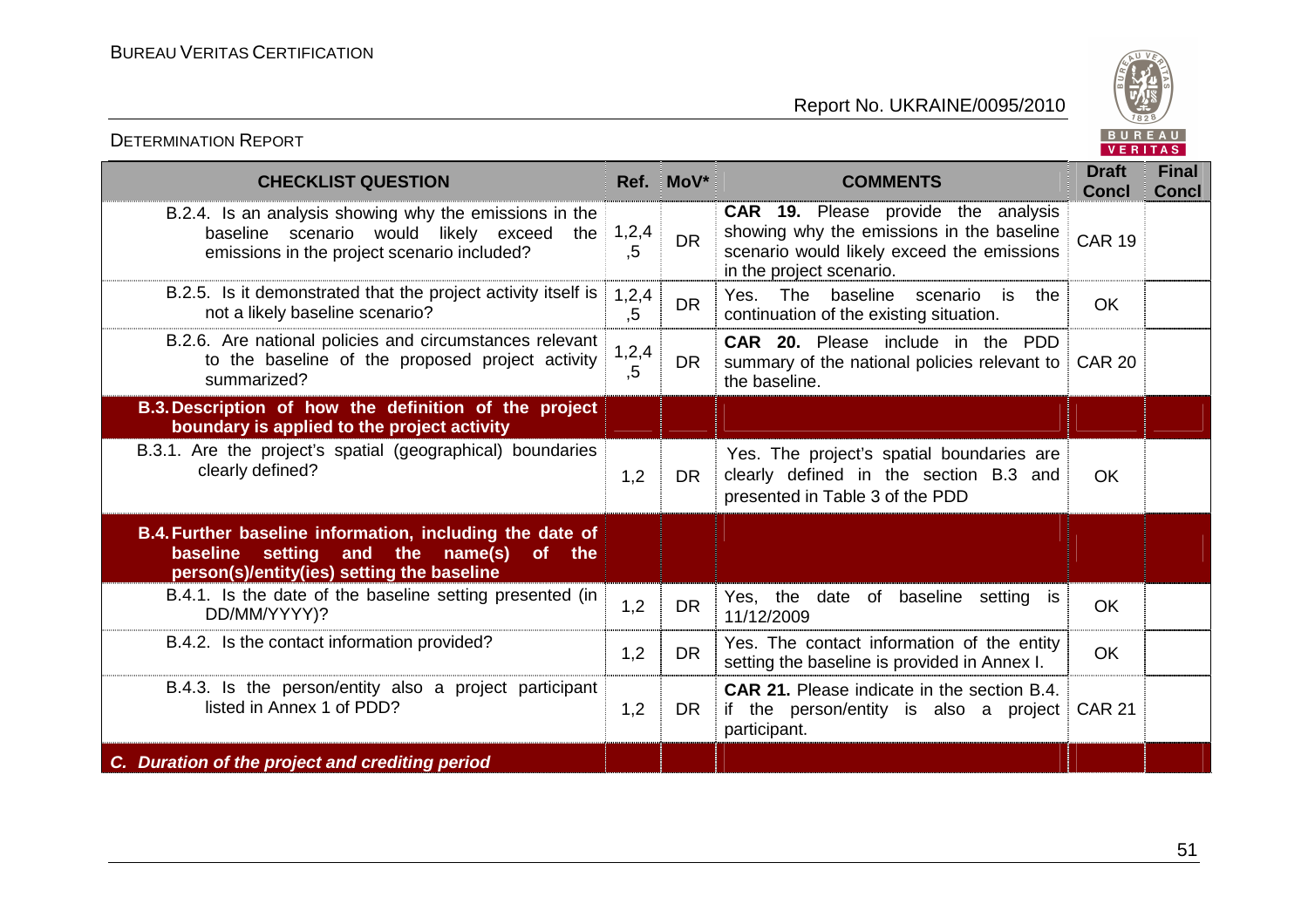

| <b>CHECKLIST QUESTION</b>                                                                                 |       | Ref. MoV*<br><b>COMMENTS</b> |                                                                                                                                                                                                                                                                                                                                     | <b>Draft</b><br><b>Concl</b> | <b>Final</b><br><b>Concl</b> |
|-----------------------------------------------------------------------------------------------------------|-------|------------------------------|-------------------------------------------------------------------------------------------------------------------------------------------------------------------------------------------------------------------------------------------------------------------------------------------------------------------------------------|------------------------------|------------------------------|
| <b>C.1. Starting date of the project</b>                                                                  |       |                              |                                                                                                                                                                                                                                                                                                                                     |                              |                              |
| C.1.1. Is the project's starting date clearly defined?                                                    | 1,2   | <b>DR</b>                    | Starting date of the project is 23/04/2003                                                                                                                                                                                                                                                                                          | OK                           |                              |
| C.2. Expected operational lifetime of the project                                                         |       |                              |                                                                                                                                                                                                                                                                                                                                     |                              |                              |
| C.2.1. Is the project's operational lifetime clearly defined<br>in years and months?                      | 1,2   | <b>DR</b>                    | <b>CAR 22.</b> Please define operational lifetime<br>in years and months.                                                                                                                                                                                                                                                           | <b>CAR 22</b>                |                              |
| C.3. Length of the crediting period                                                                       |       |                              |                                                                                                                                                                                                                                                                                                                                     |                              |                              |
| C.3.1. Is the length of the crediting period specified in<br>years and months?                            | 1,2   | DR                           | CAR 23. The length of the crediting period<br>in PDD's table A.4.3.1 and section C.3 are<br>not consistent. Please provide consistent<br>data on the length of the crediting period<br>throughout the PDD. Please divide the<br>crediting period before and after Kyoto<br>crediting period.                                        | <b>CAR 23</b>                |                              |
| <b>Monitoring Plan</b><br>D.                                                                              |       |                              |                                                                                                                                                                                                                                                                                                                                     |                              |                              |
| D.1. Description of monitoring plan chosen                                                                |       |                              |                                                                                                                                                                                                                                                                                                                                     |                              |                              |
| D.1.1. Is the monitoring plan defined?                                                                    | 1,2,4 | <b>DR</b>                    | Yes. See section D.1 of the PDD.                                                                                                                                                                                                                                                                                                    | <b>OK</b>                    |                              |
| D.1.2. Option $1 -$ Monitoring of the emissions in the<br>project scenario and the baseline scenario.     | 1,2,4 | <b>DR</b>                    | Monitoring of the emissions in the project<br>scenario and the baseline scenario is<br>described in the section D.1.1. Data to be<br>collected are presented in the table D.1.1.1.<br>and table D1.1.3, of the PDD.<br><b>CAR 24.</b> Please clarify in the PDD how the<br>carbon content in limestone and dolomite is<br>measured. | <b>CAR 24</b>                |                              |
| D.1.3. Data to be collected in order to monitor emissions<br>from the project, and how these data will be | 1,2,4 | <b>DR</b>                    | Refer to section D.1.1.1. of the PDD.                                                                                                                                                                                                                                                                                               | OK                           |                              |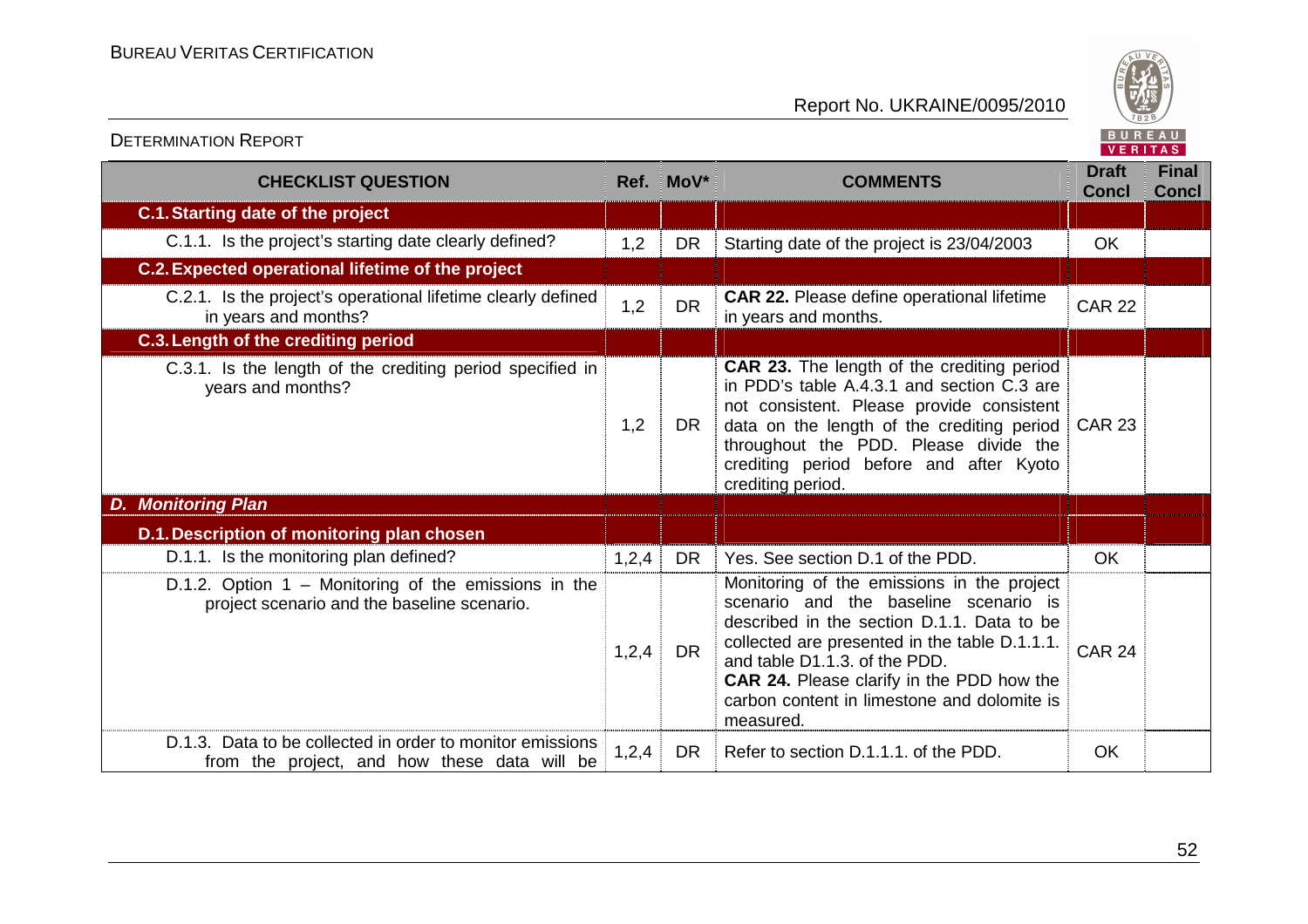

| <b>CHECKLIST QUESTION</b>                                                                                                                                                                                     |       | Ref. MoV* | <b>COMMENTS</b>                                         | <b>Draft</b><br><b>Concl</b> | <b>Final</b><br><b>Concl</b> |
|---------------------------------------------------------------------------------------------------------------------------------------------------------------------------------------------------------------|-------|-----------|---------------------------------------------------------|------------------------------|------------------------------|
| archived.                                                                                                                                                                                                     |       |           |                                                         |                              |                              |
| D.1.4. Description of the formulae used to estimate<br>project emissions (for each gas, source etc,;<br>emissions in units of CO2 equivalent).                                                                | 1,2,4 | DR        | See section D.1.1.2. of the PDD.                        | <b>OK</b>                    |                              |
| D.1.5. Relevant data necessary for determining the<br>baseline of anthropogenic emissions of greenhouse<br>gases by sources within the project boundary, and<br>how such data will be collected and archived. | 1,2   | DR.       | Refer to section D.1.1.3 of PDD.                        | OK.                          |                              |
| D.1.6. Description of the formulae used to estimate<br>baseline emissions (for each gas, source etc,;<br>emissions in units of CO2 equivalent).                                                               | 1,2   | DR.       | Refer to section D.1.1.4 of PDD.                        | <b>OK</b>                    |                              |
| D.1.7. Option 2 - Direct monitoring of emissions<br>reductions from the project (values should be<br>consistent with those in section E)                                                                      | 1,2   | <b>DR</b> | Not applicable.                                         | <b>OK</b>                    |                              |
| D.1.8. Data to be collected in order to monitor emission<br>reductions from the project, and how these data will<br>be archived.                                                                              | 1,2   | <b>DR</b> | Not applicable.                                         | OK                           |                              |
| D.1.9. Description of the formulae used to calculate<br>emission reductions from the project (for each gas,<br>source etc,; emissions/emission reductions in units<br>of CO2 equivalent).                     | 1,2   | DR.       | Refer to section D.1.4, of the PDD                      | <b>OK</b>                    |                              |
| D.1.10. If applicable, please describe the data and<br>information that will be collected in order to monitor<br>leakage effects of the project.                                                              | 1,2   | <b>DR</b> | No leakages are identified for the proposed<br>project. | <b>OK</b>                    |                              |
| D.1.11. Description of the formulae used to estimate<br>leakage (for each gas, source etc,; emissions in<br>units of CO2 equivalent).                                                                         | 1,2   | <b>DR</b> | Not applicable.                                         | OK                           |                              |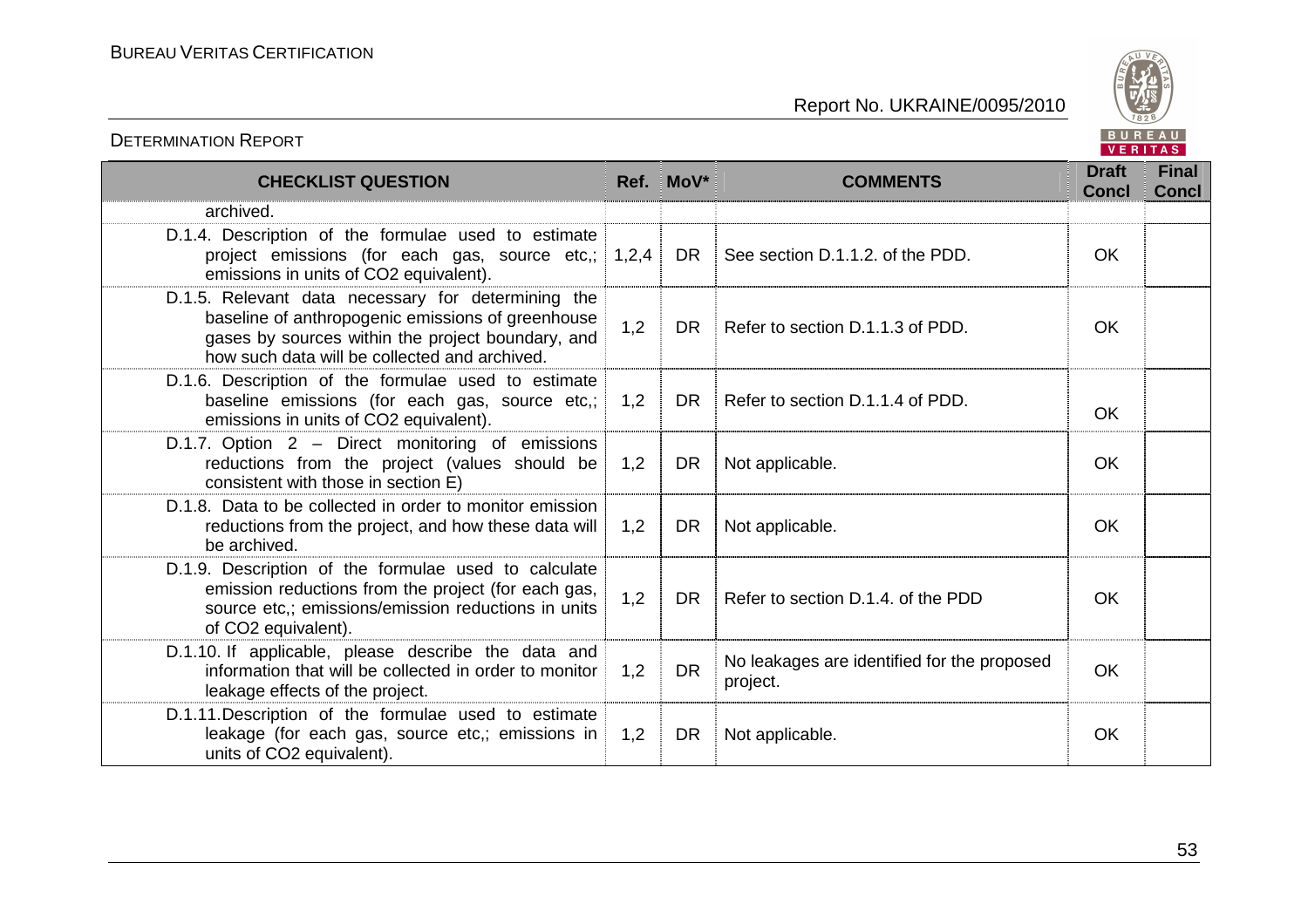

| <b>CHECKLIST QUESTION</b>                                                                                                                                         |     | Ref. MoV* | <b>COMMENTS</b>                                                                                                                                                                                                                                                                                                                                                                                                                                                    | <b>Draft</b><br><b>Concl</b>    | <b>Final</b><br><b>Concl</b> |
|-------------------------------------------------------------------------------------------------------------------------------------------------------------------|-----|-----------|--------------------------------------------------------------------------------------------------------------------------------------------------------------------------------------------------------------------------------------------------------------------------------------------------------------------------------------------------------------------------------------------------------------------------------------------------------------------|---------------------------------|------------------------------|
| D.1.12. Description of the formulae used to estimate<br>emission reductions for the project (for each gas,<br>source etc,; emissions in units of CO2 equivalent). | 1,2 | <b>DR</b> | Refer to section D.1.4 of PDD                                                                                                                                                                                                                                                                                                                                                                                                                                      | <b>OK</b>                       |                              |
| D.1.13.Is information on the collection and archiving of<br>information on the environmental impacts of the<br>project provided?                                  | 1,2 | DR,       | It is stated in the PDD that collection and<br>archiving of the information<br>on<br>the<br>environmental impacts of the project will be<br>done in accordance of the host Party<br>legislation                                                                                                                                                                                                                                                                    | <b>OK</b>                       |                              |
| D.1.14. Is<br>reference to the relevant<br>Party<br>host<br>regulation(s) provided?                                                                               | 1,2 | DR,       | Refer to the section F of the PDD                                                                                                                                                                                                                                                                                                                                                                                                                                  | OK                              |                              |
| D.1.15. If not applicable, is it stated so?                                                                                                                       | 1,2 | DR,       | Refer to item D.1.14.                                                                                                                                                                                                                                                                                                                                                                                                                                              |                                 |                              |
| D.2. Qualitative control (QC) and quality assurance (QA)<br>procedures undertaken for data monitored                                                              |     |           |                                                                                                                                                                                                                                                                                                                                                                                                                                                                    |                                 |                              |
| D.2.1. Are there quality control and quality assurance<br>procedures to be used in the monitoring of the<br>measured data established?                            | 1,2 | DR        | Yes. Quality control and quality assurance<br>procedures are described in section D.2<br>CAR 25. Please provide information about<br>the procedures for calibration of measuring<br>devices used for variables monitoring.<br>CAR 26. Please present the evidence that<br>all the data is stored till the project lifetime<br>plus two years.<br><b>CAR 27.</b> Please define how data is stored.<br><b>CAR 28.</b> Please explain the numbers in the<br>Figure 5. | <b>CAR</b><br>25, 26,<br>27, 28 |                              |
| D.3. Please describe of the operational and management<br>structure that the project operator will apply in                                                       |     |           |                                                                                                                                                                                                                                                                                                                                                                                                                                                                    |                                 |                              |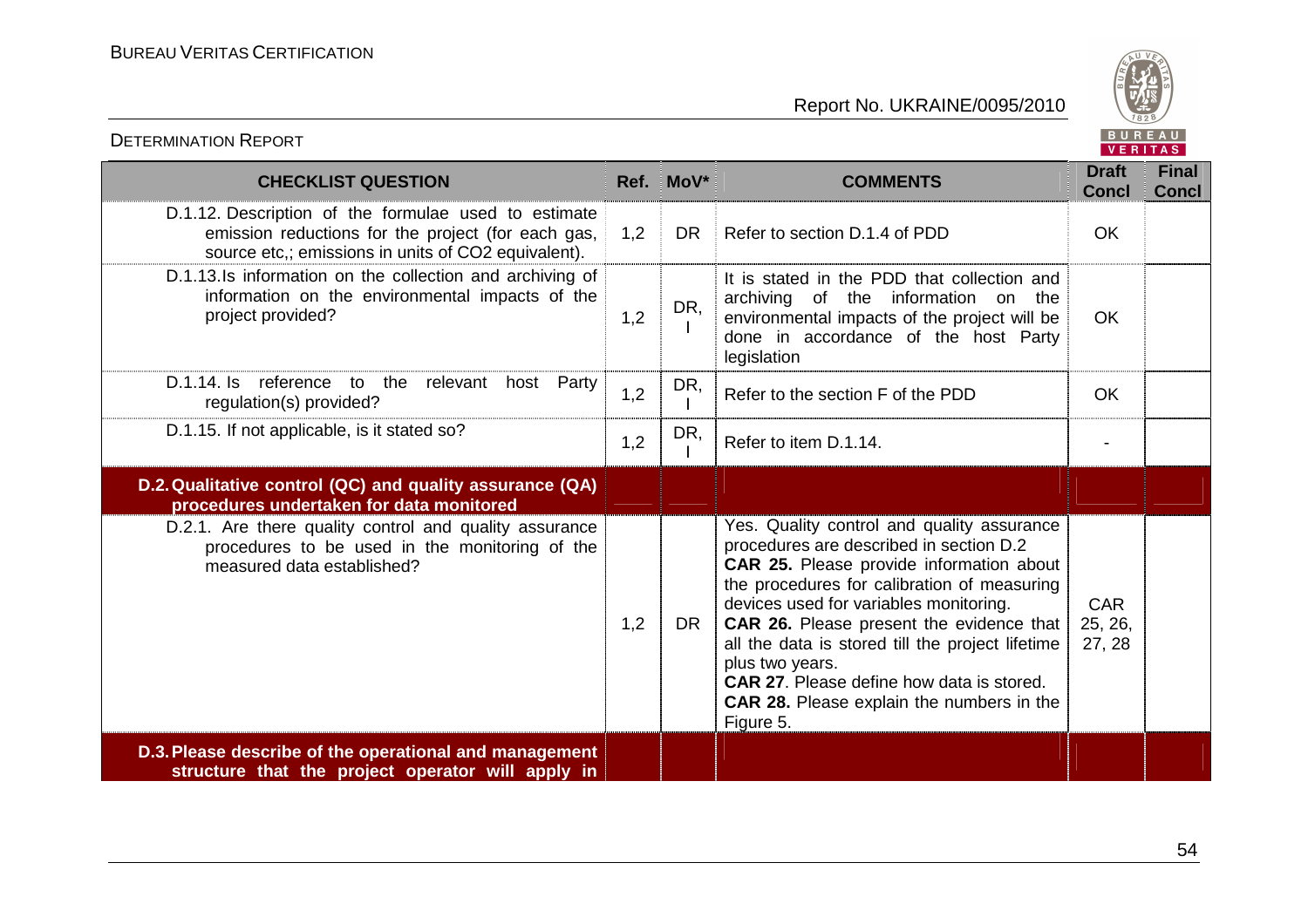

| <b>CHECKLIST QUESTION</b>                                                                                                                                                                                                               | Ref. MoV*        |           | <b>COMMENTS</b>                                                                                                                                                            | <b>Draft</b><br><b>Concl</b> | <b>Final</b><br><b>Concl</b> |
|-----------------------------------------------------------------------------------------------------------------------------------------------------------------------------------------------------------------------------------------|------------------|-----------|----------------------------------------------------------------------------------------------------------------------------------------------------------------------------|------------------------------|------------------------------|
| implementing the monitoring plan                                                                                                                                                                                                        |                  |           |                                                                                                                                                                            |                              |                              |
| D.3.1. Is it described briefly the operational and<br>the<br>structure<br>that<br>project<br>management<br>participants(s) will implement in order to monitor<br>emission reduction and any leakage effects<br>generated by the project | 1,2              | <b>DR</b> | The principle structure is presented in<br>section D.3. of the PDD.                                                                                                        | <b>OK</b>                    |                              |
| establishing<br>D.4. Name of person(s)/entity(ies)<br>the<br>monitoring plan                                                                                                                                                            |                  |           |                                                                                                                                                                            |                              |                              |
| D.4.1. Is the contact information provided?                                                                                                                                                                                             | 1,2              | <b>DR</b> | <b>The</b><br>Yes.<br>contact<br>information<br><sub>of</sub><br>persons/entities establishing the monitoring<br>plan is presented in Annex 1 of the PDD.                  | <b>OK</b>                    |                              |
| D.4.2. Is the person/entity also a project participant<br>listed in Annex 1 of PDD?                                                                                                                                                     | 1,2<br><b>DR</b> |           | Yes. The persons/entities are listed in<br>Annex 1 of PDD.<br><b>CAR 29.</b> Please indicate in the section D.4.<br>if the person/entity is also a project<br>participant. | CAR29                        |                              |
| E. Estimation of greenhouse gases emission reductions                                                                                                                                                                                   |                  |           |                                                                                                                                                                            |                              |                              |
| <b>E.1. Estimated project emissions</b>                                                                                                                                                                                                 |                  |           |                                                                                                                                                                            |                              |                              |
| E.1.1. Are described the formulae used to estimate<br>anthropogenic emissions by source of GHGs due<br>the project?                                                                                                                     | 1,2              | <b>DR</b> | Refer to the section D of the PDD                                                                                                                                          | OK                           |                              |
| E.1.2. Is there a description of calculation of GHG<br>project emissions in accordance with the formula<br>specified in for the applicable project category?                                                                            | 1,2              | <b>DR</b> | See section D of the PDD. Refer to the<br>excel spreadsheet as well.                                                                                                       | OK                           |                              |
| E.1.3. Have conservative assumptions been used to<br>calculate project GHG emissions?                                                                                                                                                   | 1,2              | <b>DR</b> | Yes. The conservative assumptions have<br>been used to calculate project GHG                                                                                               | <b>OK</b>                    |                              |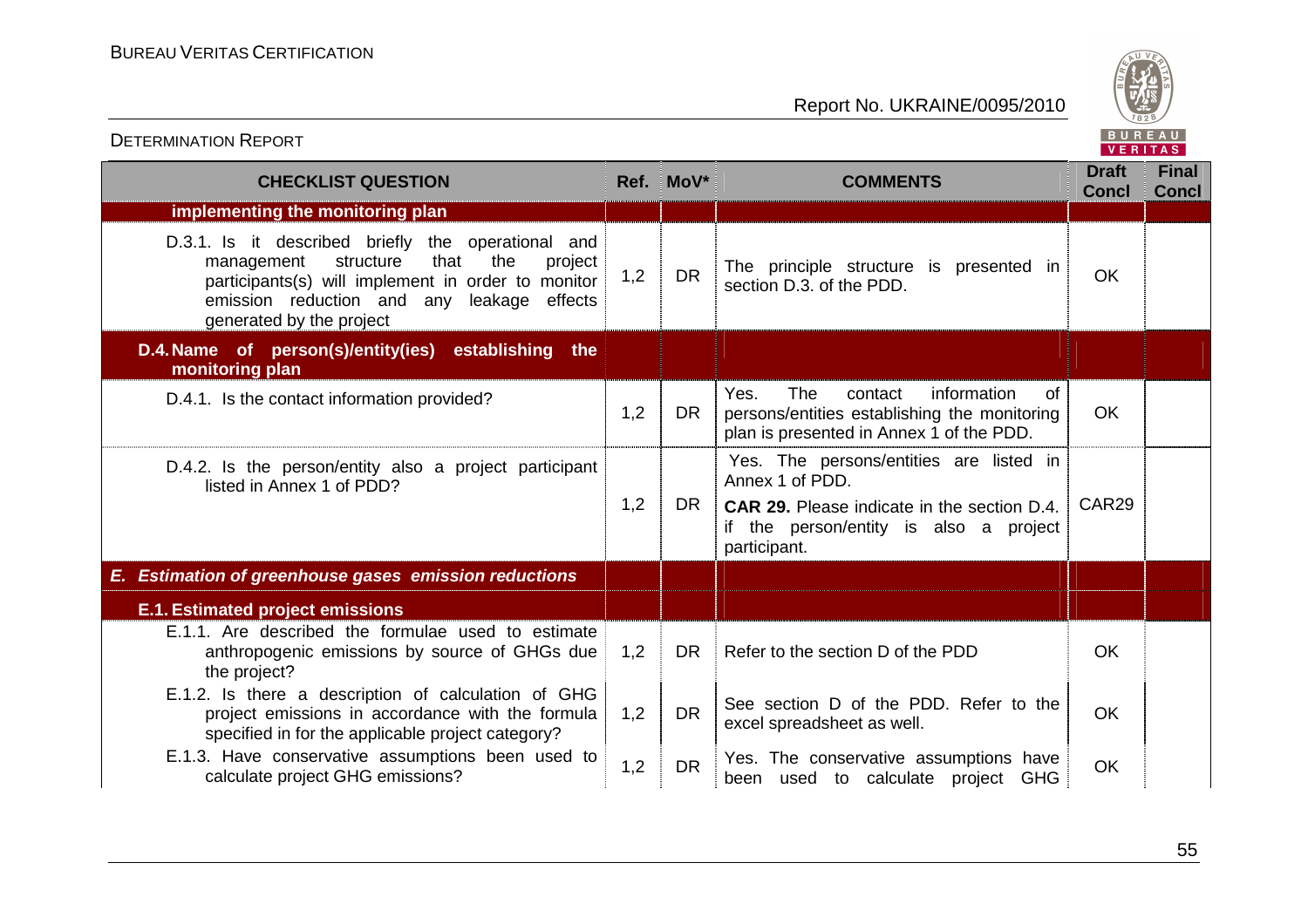

| <b>CHECKLIST QUESTION</b>                                                                                                                                                                     |     | Ref. MoV* | <b>COMMENTS</b>                                                                                                | <b>Draft</b><br><b>Concl</b> | <b>Final</b><br><b>Concl</b> |
|-----------------------------------------------------------------------------------------------------------------------------------------------------------------------------------------------|-----|-----------|----------------------------------------------------------------------------------------------------------------|------------------------------|------------------------------|
|                                                                                                                                                                                               |     |           | emissions.                                                                                                     |                              |                              |
| <b>E.2. Estimated leakage</b>                                                                                                                                                                 |     |           |                                                                                                                |                              |                              |
| E.2.1. Are described the formulae used to estimate<br>leakage due to the project activity where required?                                                                                     | 1,2 | <b>DR</b> | Leakages are not expected.                                                                                     | <b>OK</b>                    |                              |
| E.2.2. Is there a description of calculation of leakage in<br>accordance with the formula specified in for the<br>applicable project category?                                                | 1,2 | <b>DR</b> | Refer to E.2.1 above.                                                                                          | OK.                          |                              |
| E.2.3. Have conservative assumptions been used to<br>calculate leakage?                                                                                                                       | 1,2 | <b>DR</b> | Refer to E.2.1 above.                                                                                          | <b>OK</b>                    |                              |
| E.3. The sum of E.1 and E.2.                                                                                                                                                                  |     |           |                                                                                                                |                              |                              |
| E.3.1. Does the sum of E.1. and E.2. represent the<br>project activity emissions?                                                                                                             | 1,2 | <b>DR</b> | Yes, refer to the section E.3. of the PDD                                                                      | OK                           |                              |
| <b>E.4. Estimated baseline emissions</b>                                                                                                                                                      |     |           |                                                                                                                |                              |                              |
| E.4.1. Are described the formulae used to estimate the<br>anthropogenic emissions by source of GHGs in the<br>baseline using the baseline methodology for the<br>applicable project category? | 1,2 | <b>DR</b> | Formulae are presented and described in<br>section B.1, of the PDD.                                            | <b>OK</b>                    |                              |
| E.4.2. Is there a description of calculation of GHG<br>baseline emissions in accordance with the formula<br>specified for the applicable project category?                                    | 1,2 | <b>DR</b> | Formulae are presented and described in<br>section B.1. of the PDD. Refer to the excel<br>spreadsheet as well. | <b>OK</b>                    |                              |
| E.4.3. Have conservative assumptions been used to<br>calculate baseline GHG emissions?                                                                                                        | 1,2 | <b>DR</b> | Yes. The conservative assumptions have<br>been used to calculate project GHG<br>emissions.                     | OK.                          |                              |
| E.5. Difference between E.4. and E.3. representing the<br>emission reductions of the project                                                                                                  |     |           |                                                                                                                |                              |                              |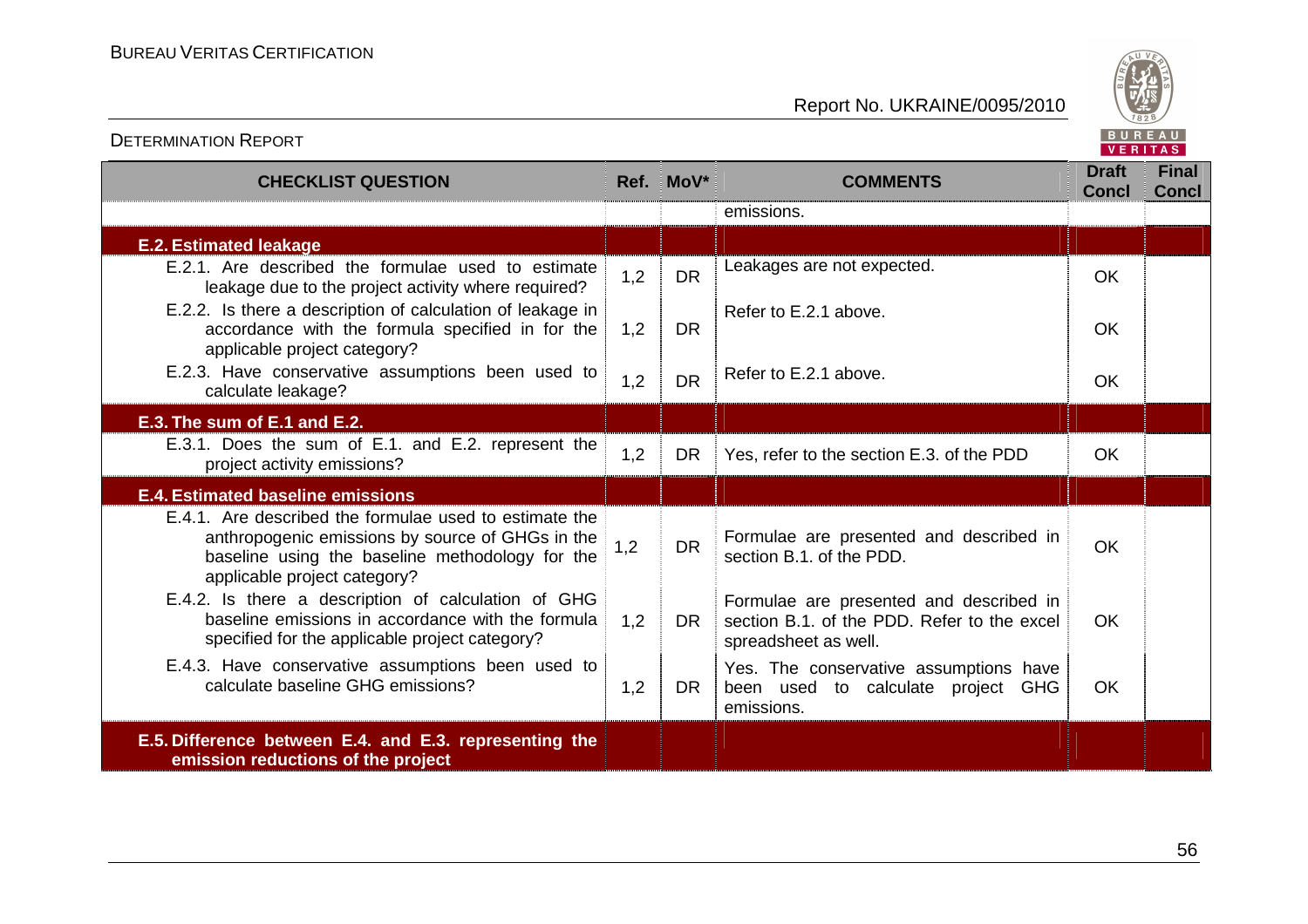

| <b>CHECKLIST QUESTION</b>                                                                                                                                                               |       | Ref. MoV* | <b>COMMENTS</b>                                                                                                                                                                                               | <b>Draft</b><br><b>Concl</b> | <b>Final</b><br><b>Concl</b> |
|-----------------------------------------------------------------------------------------------------------------------------------------------------------------------------------------|-------|-----------|---------------------------------------------------------------------------------------------------------------------------------------------------------------------------------------------------------------|------------------------------|------------------------------|
| E.5.1. Does the difference between E.4. and E.3.<br>represent the emission reductions due to the<br>project during a given period?                                                      | 1,2   | DR.       | Yes, refer to the section E.5. of the PDD                                                                                                                                                                     | <b>OK</b>                    |                              |
| E.6. Table providing values obtained when applying<br>formulae above                                                                                                                    |       |           |                                                                                                                                                                                                               |                              |                              |
| E.6.1. Is there a table providing values of total $CO2$<br>abated?                                                                                                                      | 1,2   | <b>DR</b> | Yes. The tables are presented in section<br>E.6 of the PDD.                                                                                                                                                   | <b>OK</b>                    |                              |
| <b>F. Environmental Impacts</b>                                                                                                                                                         |       |           |                                                                                                                                                                                                               |                              |                              |
| F.1. Documentation on the analysis of the environmental<br>impacts of the project, including transboundary<br>impacts, in accordance with procedures as<br>determined by the host Party |       |           |                                                                                                                                                                                                               |                              |                              |
| F.1.1. Has an analysis of the environmental impacts of<br>the project been sufficiently described?                                                                                      | 1,2,3 | DR,       | Sections F.1 and F.2. of the PDD give<br>sufficient environment impact analysis<br>description.<br>CL 8. Please insert into the PDD<br>information on who and when provided EIA<br>for all the subprojects.   | CL <sub>8</sub>              |                              |
| F.1.2. Are there any Host Party requirements for an<br>Environmental Impact Assessment (EIA), and if<br>yes, is an EIA approved?                                                        | 1,2,3 | DR,       | PDD.<br><b>See</b><br>section<br>F.1.<br><b>of</b><br>the<br>Implementation regulations for EIA are<br>included in the Ukrainian State Construction<br>Standard.                                              | <b>OK</b>                    |                              |
| F.1.3. Are the requirements of the National Focal Point<br>being met?                                                                                                                   | 1,2   | DR,       | The requirements of the National Focal<br>Point are being met. The EIA had been<br>prepared before the submission of the<br>National<br>Environmental<br>project<br>to<br><b>Investment Agency of Ukraine</b> |                              |                              |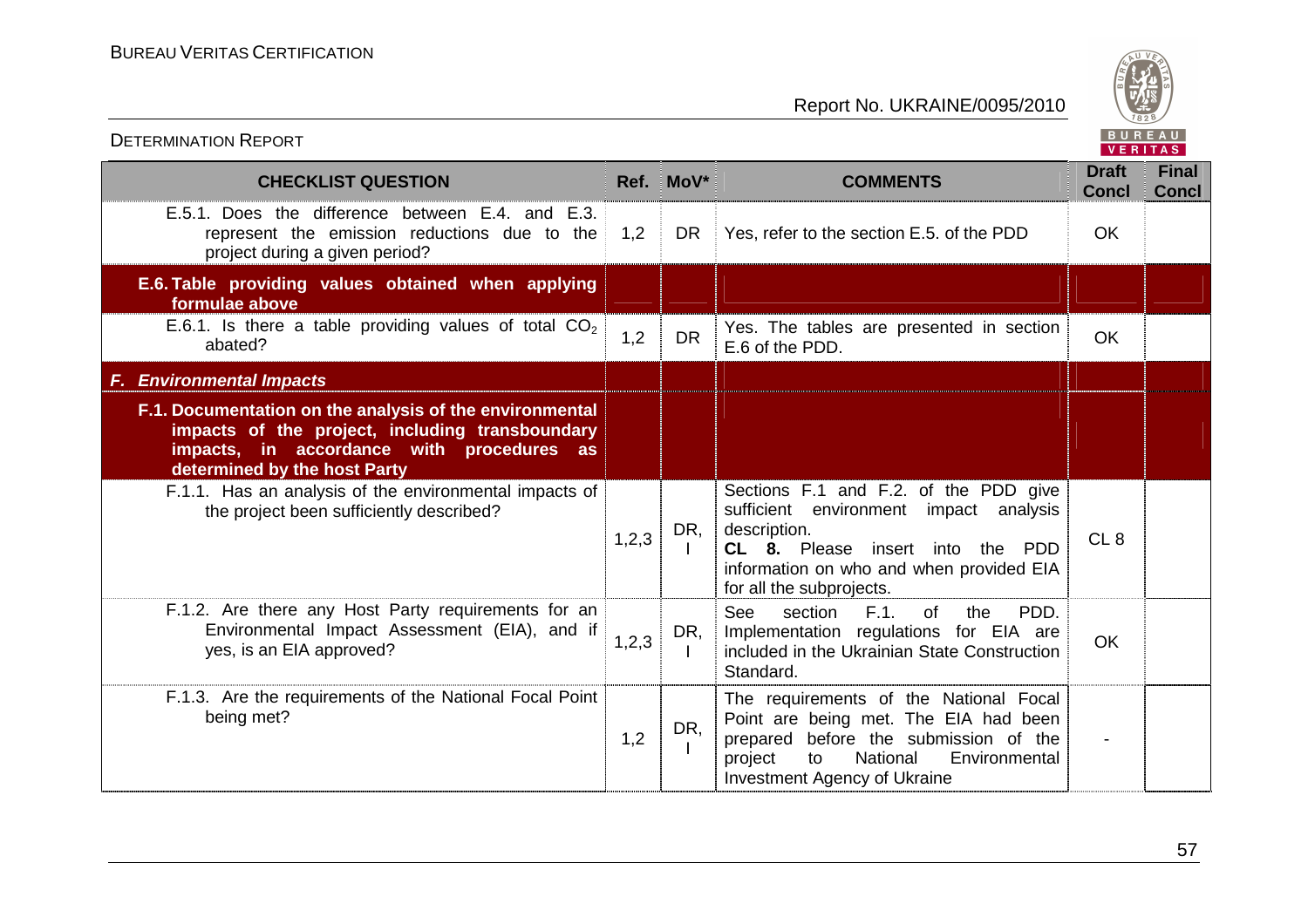

| <b>CHECKLIST QUESTION</b>                                                                       | Ref.    | MoV*      | <b>COMMENTS</b>                                                                                                                                                                                                                                                                                                                                                                                                                                                                                                                                                                                                                                                                                                                                                                                                                                    | <b>Draft</b><br><b>Concl</b> | <b>Final</b><br><b>Concl</b> |
|-------------------------------------------------------------------------------------------------|---------|-----------|----------------------------------------------------------------------------------------------------------------------------------------------------------------------------------------------------------------------------------------------------------------------------------------------------------------------------------------------------------------------------------------------------------------------------------------------------------------------------------------------------------------------------------------------------------------------------------------------------------------------------------------------------------------------------------------------------------------------------------------------------------------------------------------------------------------------------------------------------|------------------------------|------------------------------|
| F.1.4. Will the project create any adverse environmental<br>effects?                            | 1,2,3   | DR,       | The project will not create any adverse<br>environmental effects                                                                                                                                                                                                                                                                                                                                                                                                                                                                                                                                                                                                                                                                                                                                                                                   | OK                           |                              |
| F.1.5. Are transboundary environmental<br>impacts<br>considered in the analysis?                | 1,2,3   | DR,       | Refer to the section F.1, of the PDD                                                                                                                                                                                                                                                                                                                                                                                                                                                                                                                                                                                                                                                                                                                                                                                                               | OK                           |                              |
| F.1.6. Have identified environmental impacts been<br>addressed in the project design?           | 1, 2, 3 | DR,       | Identified environmental impacts have been<br>addressed in the PDD. Section F.1.                                                                                                                                                                                                                                                                                                                                                                                                                                                                                                                                                                                                                                                                                                                                                                   | OK                           |                              |
| G. Stakeholders' comments                                                                       |         |           |                                                                                                                                                                                                                                                                                                                                                                                                                                                                                                                                                                                                                                                                                                                                                                                                                                                    |                              |                              |
| G.1.Information on stakeholders' comments on the<br>project, as appropriate                     |         |           |                                                                                                                                                                                                                                                                                                                                                                                                                                                                                                                                                                                                                                                                                                                                                                                                                                                    |                              |                              |
| G.1.1. Is there a list of stakeholders from whom<br>comments on the project have been received? | 1,2     | <b>DR</b> | The main stakeholder impacted by the<br>proposed project is the population of the<br>town of Yenakievo. The local population<br>was duly informed about the project<br>activities in the local newspaper 'Za Metall'.<br>The December $1st$ , 2004 issue of the<br>newspaper contains articles regarding the<br>construction of the Linde unit and BF 5<br>('V<br>reconstruction<br>sotrudnichestve<br>$\mathbf{s}$<br>nemetskimi spetsialistami' / 'Cooperation<br>with the German experts', 'Vysota eschew<br>vperedi' / 'The future achievements'). On<br>November 10 <sup>th</sup> 2007 an article regarding the<br>reconstruction of BF 3 and introduction of<br>the pulverized coal was published in the<br>newspaper ('Berem za osnovu luchshee' /<br>'Using the best practices'). As the proposed<br>project envisages positive social and | <b>OK</b>                    |                              |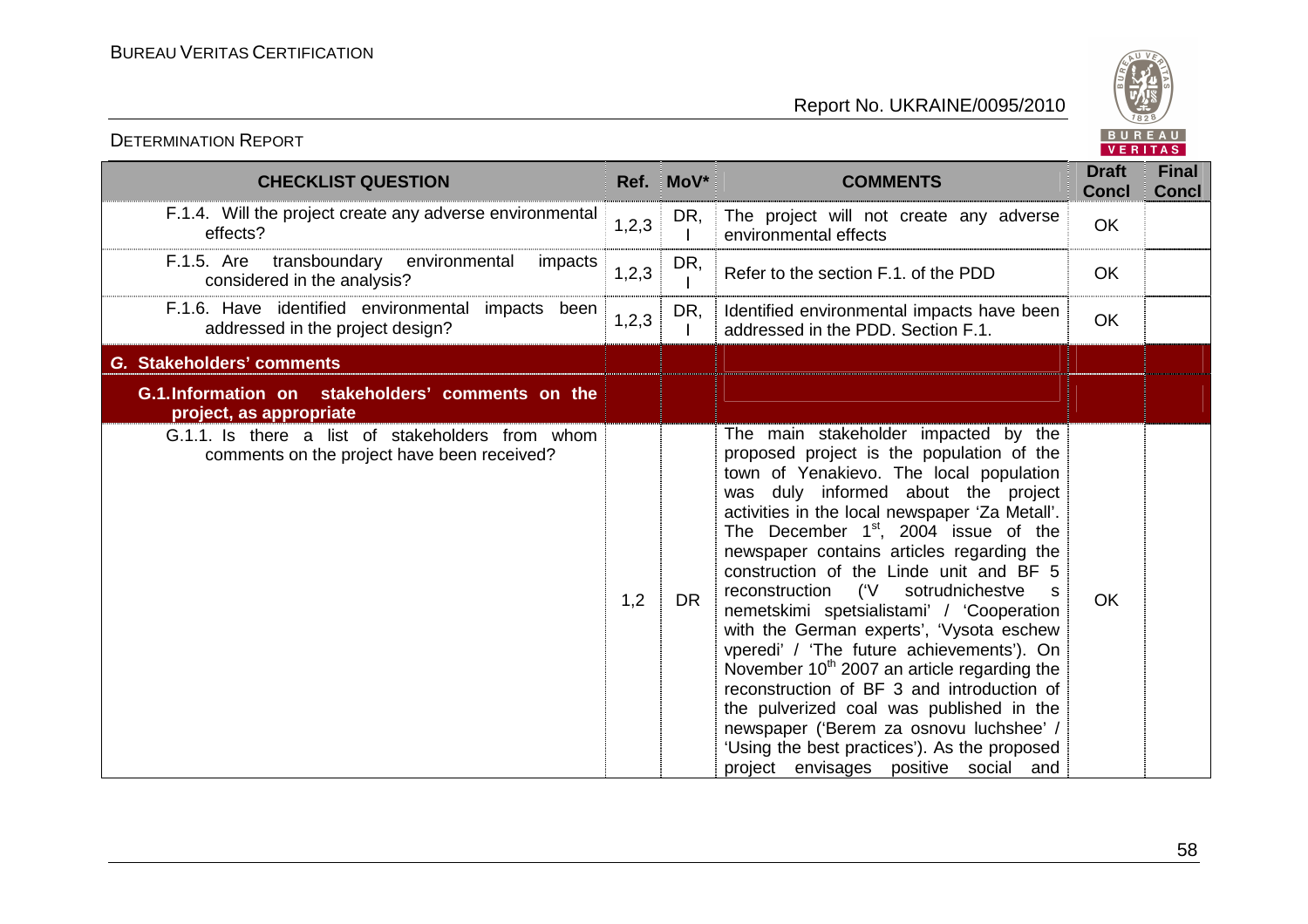

#### DETERMINATION REPORT

**CHECKLIST QUESTION Ref. MoV\* COMMENTS** Draft Final Concl **Concl** environmental impacts, only positive feedback regarding the project were received. See G.1.1. above. G.1.2. The nature of comments is provided? 1,2 DR See G.1.1. above. OK G.1.3. Has due account been taken of any stakeholder  $\begin{array}{|c|c|c|c|c|}\n1.2 & \text{DR} & \text{See G.1.1. above.} \end{array}$  OK

#### **Table 3 Legal requirements**

| <b>CHECKLIST QUESTION</b>                                                                             |             | $Ref.$ MoV* | <b>COMMENTS</b>                                                                                                                                                                                                         | <b>Draft</b><br><b>Concl</b> | <b>Final</b><br><b>Concl</b> |
|-------------------------------------------------------------------------------------------------------|-------------|-------------|-------------------------------------------------------------------------------------------------------------------------------------------------------------------------------------------------------------------------|------------------------------|------------------------------|
| 1. Legal requirements                                                                                 |             |             |                                                                                                                                                                                                                         |                              |                              |
| 1.1. Is the project activity environmentally licensed by the<br>competent authority?                  | 1,2,3<br>6, | DR,         | The impact on the environment for the<br>project has been considered in the EIA.<br><b>CAR 30.</b> Please list in the PDD other CAR 30<br>documentation related to environmental<br>permits reviewed during site-visit. |                              |                              |
| 1.2. Are there conditions of the environmental permit? In<br>case of yes, are they already being met? | 1,2,3<br>6, | DR,         | The conditions of the environmental<br>permitted have been met. The issue was<br>checked during the site-visit.                                                                                                         | OK                           |                              |
| 1.3. Is the project in line with relevant legislation and plans in<br>the host country?               | 1,2,3<br>6, | DR,         | The project activity does not contradict<br>existing laws and regulations and is in line<br>with relevant legislation in Ukraine.                                                                                       | OK                           |                              |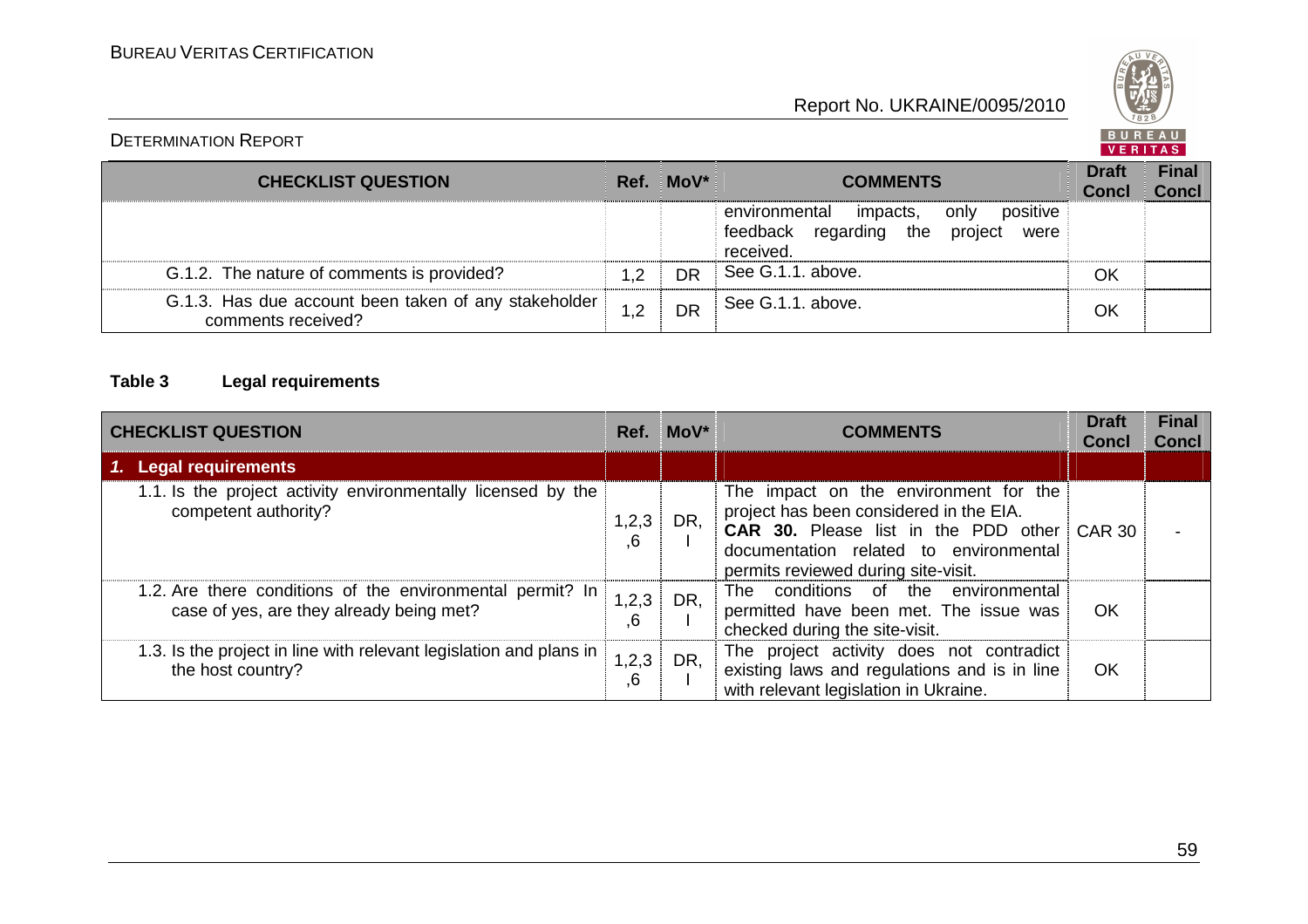

#### DETERMINATION REPORT

#### **Table 4 Resolution of Corrective Action and Clarification Requests**

| Draft report clarifications and corrective<br>action requests by determination team                                                                                               | Ref. to<br>checklist<br>question in<br>tables 2, 3<br>and 4 | Summary of project owner response                                                                                                                                                                                                                                                                                                                                                                                                                                                                            | <b>Determination team conclusion</b> |
|-----------------------------------------------------------------------------------------------------------------------------------------------------------------------------------|-------------------------------------------------------------|--------------------------------------------------------------------------------------------------------------------------------------------------------------------------------------------------------------------------------------------------------------------------------------------------------------------------------------------------------------------------------------------------------------------------------------------------------------------------------------------------------------|--------------------------------------|
| <b>CAR1.</b> Letter of Approval from the National<br>Environmental<br>Investments<br>Agency<br>of<br>Ukraine and the project approval from the<br>sponsor party must be received. | A.3.2.                                                      | LoAs will be received after PDD and<br>determination report submission to the NFPs.                                                                                                                                                                                                                                                                                                                                                                                                                          | Pending until LoAs are issued.       |
| <b>CAR2.</b> Please present the regional municipal                                                                                                                                | A.2.1.                                                      | The regional municipal protocol is attached.                                                                                                                                                                                                                                                                                                                                                                                                                                                                 | Issue is closed.                     |
| protocol confirming that JI incentive was<br>considered before project start up. Since all<br>the presented documentation is dated 2005<br>while the project start year is 2003.  |                                                             | KZ: Please attach the regional municipal<br>protocol since the attached document is the<br>Notice of Intentions.                                                                                                                                                                                                                                                                                                                                                                                             |                                      |
|                                                                                                                                                                                   |                                                             | The proposed starting date is 01.01.2006.                                                                                                                                                                                                                                                                                                                                                                                                                                                                    |                                      |
|                                                                                                                                                                                   |                                                             | The management of Enakievo<br>Metallurgical Works held a number of<br>meetings with potential buyers of ERUs in<br>2005, when the construction phase of<br>Linde oxygen unit and BF Nº5 started.<br>The total investment cost of the Linde<br>oxygen unit and BF №5 reconstruction is<br>172 697 thousand USD. As of 01.01.2006<br>some 58.6% (101 155 thousand USD) of<br>the expected costs were spent, and the<br>substantial capital investment was still<br>needed to finalize the construction of both |                                      |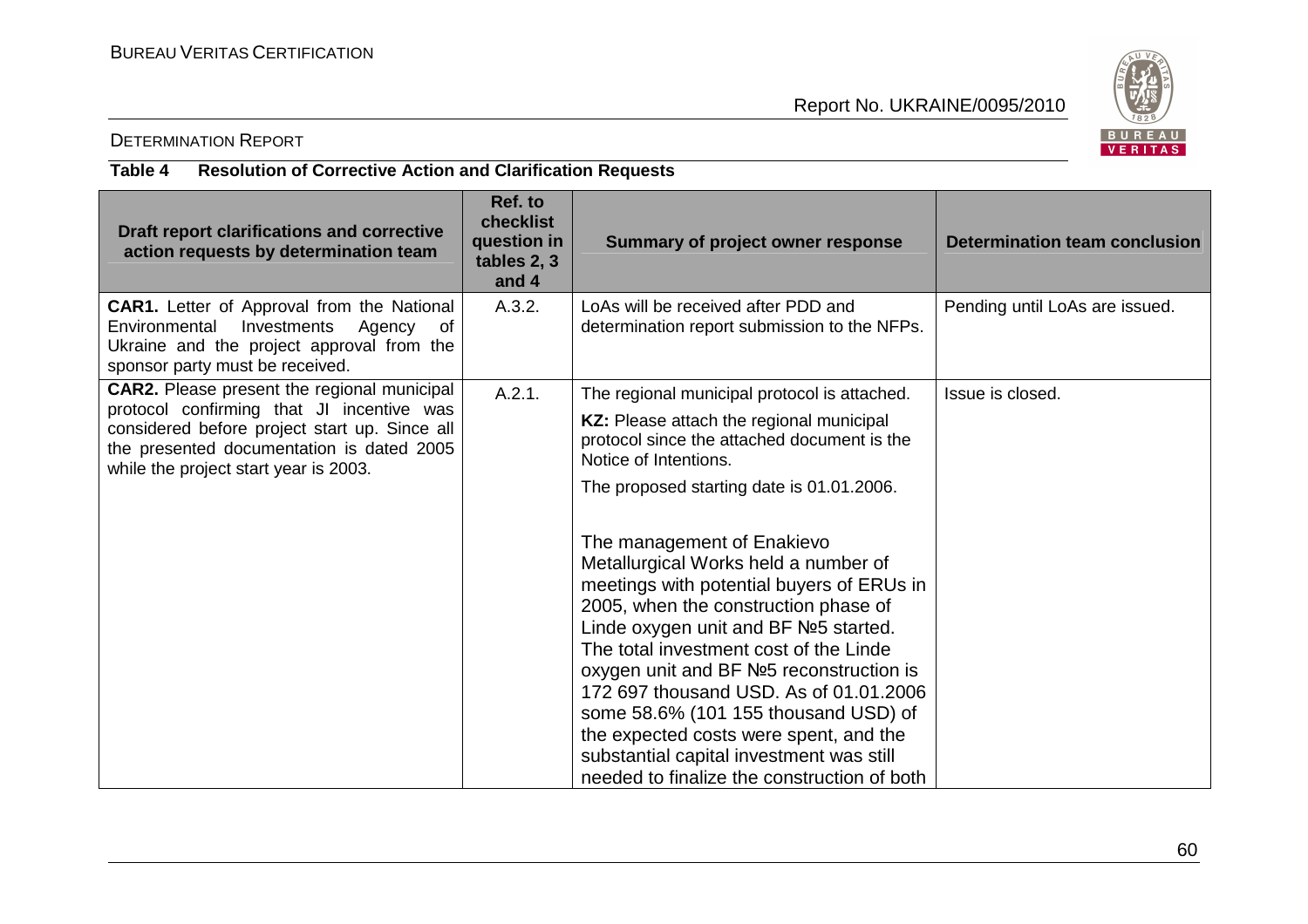DETERMINATION REPORT



| Draft report clarifications and corrective<br>action requests by determination team | Ref. to<br>checklist<br>question in<br>tables 2, 3<br>and 4 | <b>Summary of project owner response</b>                                                                                                                                                                                                                                         | Determination team conclusion |
|-------------------------------------------------------------------------------------|-------------------------------------------------------------|----------------------------------------------------------------------------------------------------------------------------------------------------------------------------------------------------------------------------------------------------------------------------------|-------------------------------|
|                                                                                     |                                                             | units. Therefore, the expected income<br>from ERUs played an important role in<br>the final decision of EMW to finalize the<br>construction of Linde oxygen unit and BF<br>Nº5 rehabilitation, as well as to proceed<br>with other energy efficiency measures<br>implementation. |                               |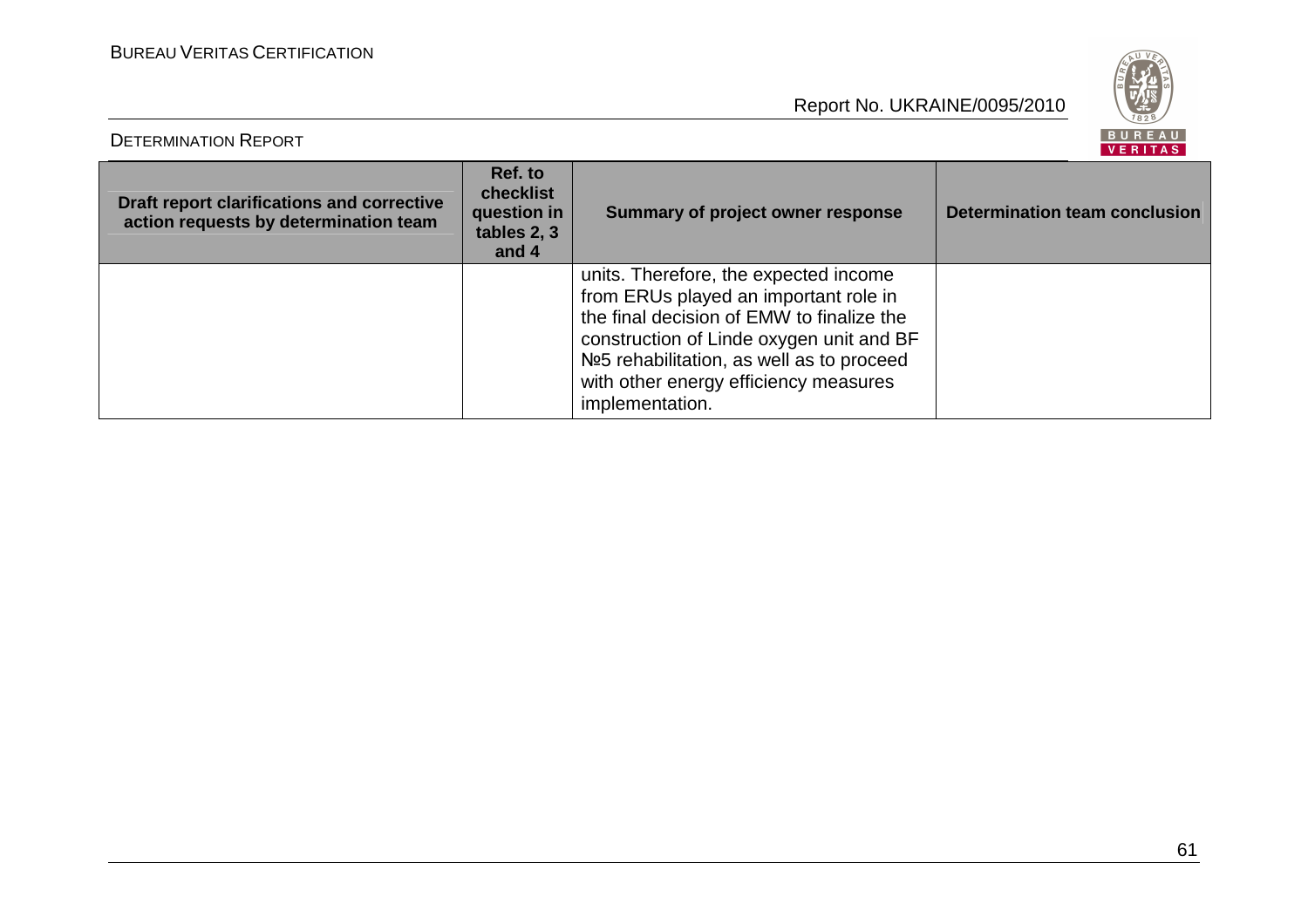

| <b>DETERMINATION REPORT</b>                                                                                                                                                                                                               |                                                             |                                                                                                                                                                                                                                                                                                                   | BUREAU<br><b>VERITAS</b>             |
|-------------------------------------------------------------------------------------------------------------------------------------------------------------------------------------------------------------------------------------------|-------------------------------------------------------------|-------------------------------------------------------------------------------------------------------------------------------------------------------------------------------------------------------------------------------------------------------------------------------------------------------------------|--------------------------------------|
| Draft report clarifications and corrective<br>action requests by determination team                                                                                                                                                       | Ref. to<br>checklist<br>question in<br>tables 2, 3<br>and 4 | Summary of project owner response                                                                                                                                                                                                                                                                                 | <b>Determination team conclusion</b> |
| <b>CAR3.</b> Please submit Letter of Endorsement.                                                                                                                                                                                         | A.3.2.                                                      | Letter of Endorsement is attached.                                                                                                                                                                                                                                                                                | Issue is closed.                     |
| <b>CL1.</b> Please correct the city name spelling in<br>accordance with a map.                                                                                                                                                            | A.4.1.3.                                                    | Respective changes were made through the<br><b>PDD</b>                                                                                                                                                                                                                                                            |                                      |
|                                                                                                                                                                                                                                           |                                                             | KZ: Please correct A.4.1.                                                                                                                                                                                                                                                                                         |                                      |
|                                                                                                                                                                                                                                           |                                                             | Corrections made into the section A.4.1                                                                                                                                                                                                                                                                           |                                      |
| CL2. Please clarify in section A.4 of the PDD<br>if the project design engineering reflects<br>current good practices.                                                                                                                    | A.4.2.1.                                                    | Using modern industrial control systems,<br>installation equipment from world known<br>manufacturers and last achievements in<br>air heating (Kalugin non-shafted stoves)<br>reflects<br>current<br>good<br>practices<br>in.<br>metallurgical industry.                                                           | Issue is closed.                     |
| CL3 Please clarify in section A.4 of the PDD<br>if the project uses state of the art technology<br>or the technology would result in a<br>significantly better performance than any<br>commonly used technologies in the host<br>country. | A.4.2.2.                                                    | Blast furnaces reconstruction with using<br>modern technology allows to significantly<br>reduce average specific coke consumption<br>per ton of pig iron from 530 kg of coke per ton<br>of pig iron up to 470 kg/t. In comparison<br>average specific coke consumption in<br>Ukraine is equal 534.5 kg/t in 2004. | Issue is closed.                     |
| <b>CAR4.</b> Licence for constructional<br>works<br>performance for oxygen unit states that the<br>biggest part of work was supposed to happen                                                                                            | A.4.2.2.                                                    | Changed in accordance to the commissioning<br>certificate for November 2003                                                                                                                                                                                                                                       | Issue is closed.                     |

<sup>\*</sup> *www.me.gov.ua/file/link/78897/file/Burkinski\_4\_06\_U.pdf*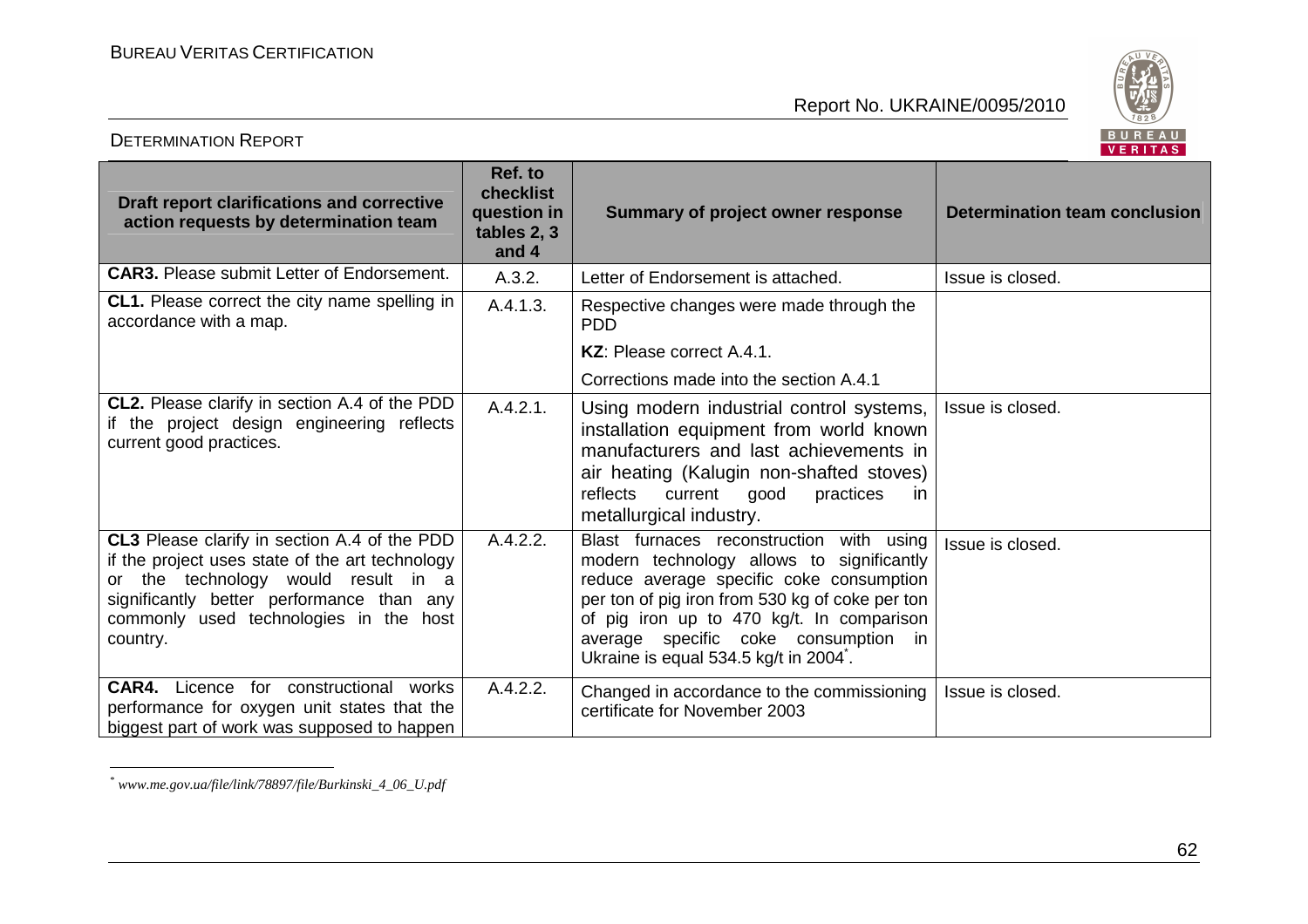DETERMINATION REPORT



| <b>Draft report clarifications and corrective</b><br>action requests by determination team                                                                                                      | Ref. to<br>checklist<br>question in<br>tables 2, 3<br>and 4 | <b>Summary of project owner response</b>                                                                                                                         | <b>Determination team conclusion</b> |
|-------------------------------------------------------------------------------------------------------------------------------------------------------------------------------------------------|-------------------------------------------------------------|------------------------------------------------------------------------------------------------------------------------------------------------------------------|--------------------------------------|
| in the $4th$ quarter of 2003 while the PDD<br>version 1.1. states the constructional works<br>started February 2004.                                                                            |                                                             |                                                                                                                                                                  |                                      |
| <b>CAR5.</b> PDD states construction of furnace #5<br>started March 2004 while the licence to<br>perform these works was obtained in May of                                                     | A.4.2.2.                                                    | The construction works started in April 2004.<br>The date was changed in accordance to the<br>commissioning certificate.                                         | Issue is closed.                     |
| that year. Please clarify and correct.                                                                                                                                                          |                                                             | KZ: The same certificate states the work was<br>over in December 2007 not June (as in PDD)<br>please correct.                                                    |                                      |
|                                                                                                                                                                                                 |                                                             | Respective changes made to the Section<br>A.4.2                                                                                                                  |                                      |
| <b>CAR6.</b> PDD states commissioning of furnace<br>#5 started June 2007 while the act is dated<br>08.09.2008. Please clarify and correct.                                                      | A.4.2.2.                                                    | The launch of blast furnace #5 was done on<br>June 30. The first iron production took place<br>1 <sup>st</sup> July 2007. Corresponding document is<br>attached. | Issue is closed.                     |
| <b>CAR7.</b> The permit to perform constructional<br>works for reconstruction of blast furnace #3 is<br>dated 03.07.2009 while the PDD states that<br>construction started in July 2007. Please | A.4.2.2.                                                    | Respective certificate for beginning of<br>construction works is attached                                                                                        | Issue is closed.                     |
|                                                                                                                                                                                                 |                                                             | <b>KZ:</b> The certificates indicate June as a<br>starting month. Please correct.                                                                                |                                      |
| clarify and correct.                                                                                                                                                                            |                                                             | Respective changes made to the Section<br>A.4.2                                                                                                                  |                                      |
| CL4 Please clarify in section A.4 of the PDD<br>if the project technology likely to<br>be                                                                                                       | A.4.2.3.                                                    | No changes into the reconstruction project<br>are foreseen throughout the whole project<br>lifetime.                                                             | Issue is closed.                     |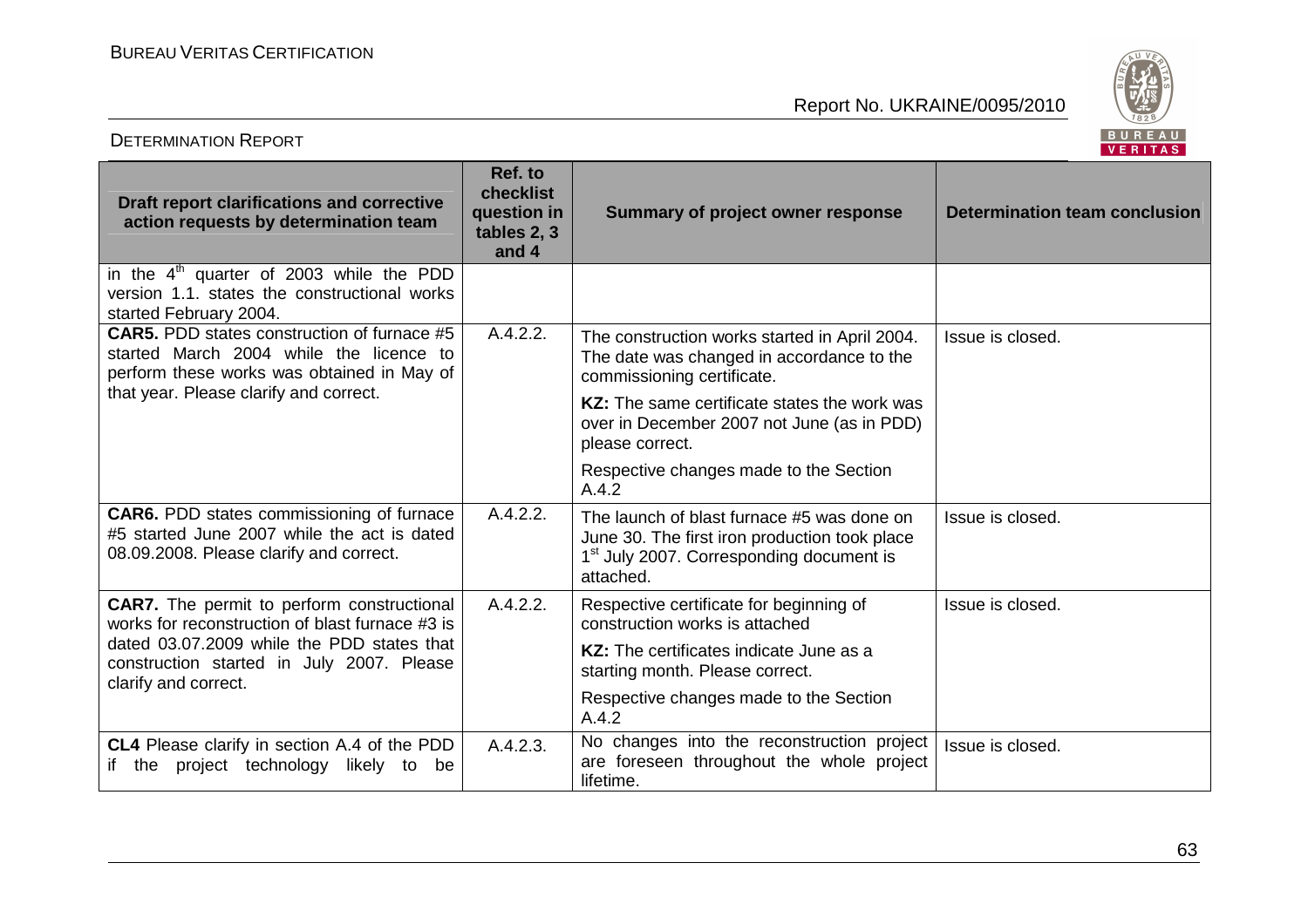

| Draft report clarifications and corrective<br>action requests by determination team                                                                                      | Ref. to<br>checklist<br>question in<br>tables 2, 3<br>and 4 | <b>Summary of project owner response</b>                                                                                                                                                                                                                                                                                                                                                                             | Determination team conclusion |
|--------------------------------------------------------------------------------------------------------------------------------------------------------------------------|-------------------------------------------------------------|----------------------------------------------------------------------------------------------------------------------------------------------------------------------------------------------------------------------------------------------------------------------------------------------------------------------------------------------------------------------------------------------------------------------|-------------------------------|
| by other<br>efficient<br>substituted<br>or more<br>technologies within the project period.                                                                               |                                                             |                                                                                                                                                                                                                                                                                                                                                                                                                      |                               |
| CL5 Please clarify in section A.4 of the PDD<br>if the project requires extensive initial training<br>and maintenance efforts.                                           | A.4.2.4.                                                    | Commissioning of new equipment (Linde and<br>blast furnace #5) required training of<br>personnel. OJSC "EMW" provided training for<br>personnel to operate Linde oxygen unit and<br>blast furnace #5. Special training was done<br>for personnel of Linde at OJSC MK "Azovstal"<br>and training and courses for personnel of<br>blast furnace at OJSC MK "Azovstal", OJSC<br>"Zaporizhstal" and LLC "VDT Toliyatti". | Issue is closed.              |
| <b>CAR8</b> Please clarify in section A.4 of the<br>PDD if the project makes provisions for<br>meeting training and provide documented<br>evidence concerning trainings. | A.4.2.5.                                                    | Please see above. Documents are attached                                                                                                                                                                                                                                                                                                                                                                             | Issue is closed.              |
| <b>CAR9</b> Please correct table in section A.4.3.1.<br>according to Guidelines for users of the JI<br>PDD form ver. 04.                                                 | A.4.3.4.                                                    | Table was corrected in accordance to<br>Guidelines for users of the JI PDD form ver.<br>04.                                                                                                                                                                                                                                                                                                                          | Issue is closed.              |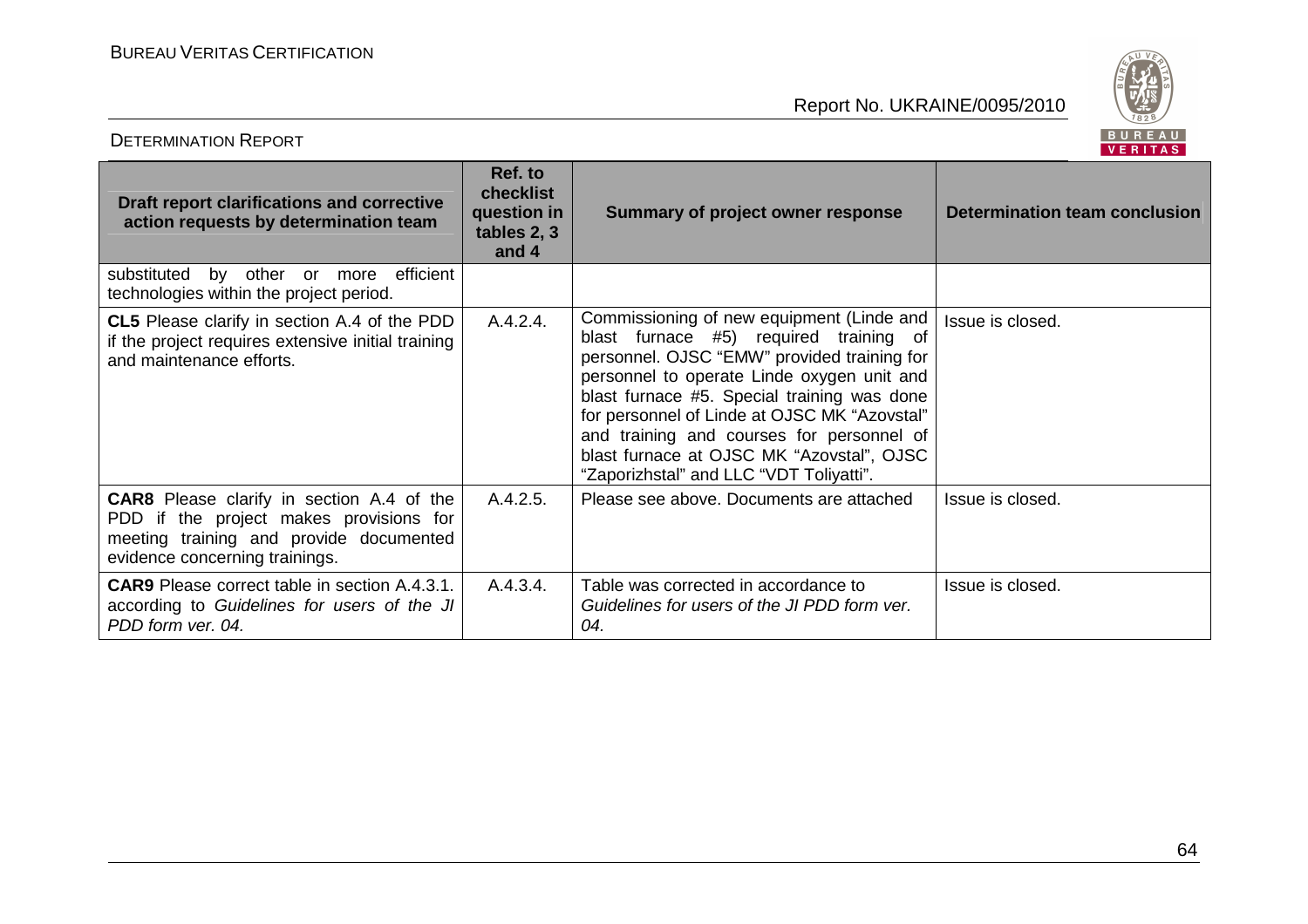

| Draft report clarifications and corrective<br>action requests by determination team                                                                 | Ref. to<br>checklist<br>question in<br>tables 2, 3<br>and 4 | <b>Summary of project owner response</b>                                                                                                                                                                                                                                                                                                                                                                                                                 | <b>Determination team conclusion</b> |
|-----------------------------------------------------------------------------------------------------------------------------------------------------|-------------------------------------------------------------|----------------------------------------------------------------------------------------------------------------------------------------------------------------------------------------------------------------------------------------------------------------------------------------------------------------------------------------------------------------------------------------------------------------------------------------------------------|--------------------------------------|
| CL 6. Please clarify if furnaces #1 and #4 are<br>included into the project scenario.                                                               | B.1.1.                                                      | Both blast furnaces included in project and<br>baseline scenario                                                                                                                                                                                                                                                                                                                                                                                         | Issue is closed.                     |
| <b>CL 7.</b> Please use the phrase 'JI specific<br>approach' instead of the methodology since it<br>is not approved CDM methodology.                | B.1.1.                                                      | Respective changes were made through the<br><b>PDD</b>                                                                                                                                                                                                                                                                                                                                                                                                   | Issue is closed.                     |
| CAR 10. Please present the evidence that<br>operational lifetime of the equipment will<br>cover the crediting period.                               | B.1.1.                                                      | In accordance to the 'Safety rules for<br>production and consumption of air separation<br>products' PBPRV 88 the life time of oxygen<br>units can exceed 20 years. The document<br>with typical life time of blast furnaces is<br>attached. The shortest period of blast<br>furnaces operation exceeds 16 years. Length<br>of crediting period is accepted equal to 15<br>years that is less than historical data of blast<br>furnaces operating at EMW. | Issue is closed.                     |
| <b>CAR 11.</b> Please provide explanation how the<br>years 2003-2005 can be used as a historical<br>period while the project activity started 2003. | B.1.1.                                                      | Constructional works have not stopped<br>technological processes of existing blast<br>furnaces that form the baseline as well as<br>oxygen shop and CHPP were not stopped<br>and produced oxygen, compressed air and<br>steam for blast furnaces.                                                                                                                                                                                                        | Issue is closed.                     |
|                                                                                                                                                     |                                                             | KZ: I agree that "Constructional works have<br>not stopped technological processes of<br>existing blast furnaces" but at the same time<br>you are using baseline parameters (natural                                                                                                                                                                                                                                                                     |                                      |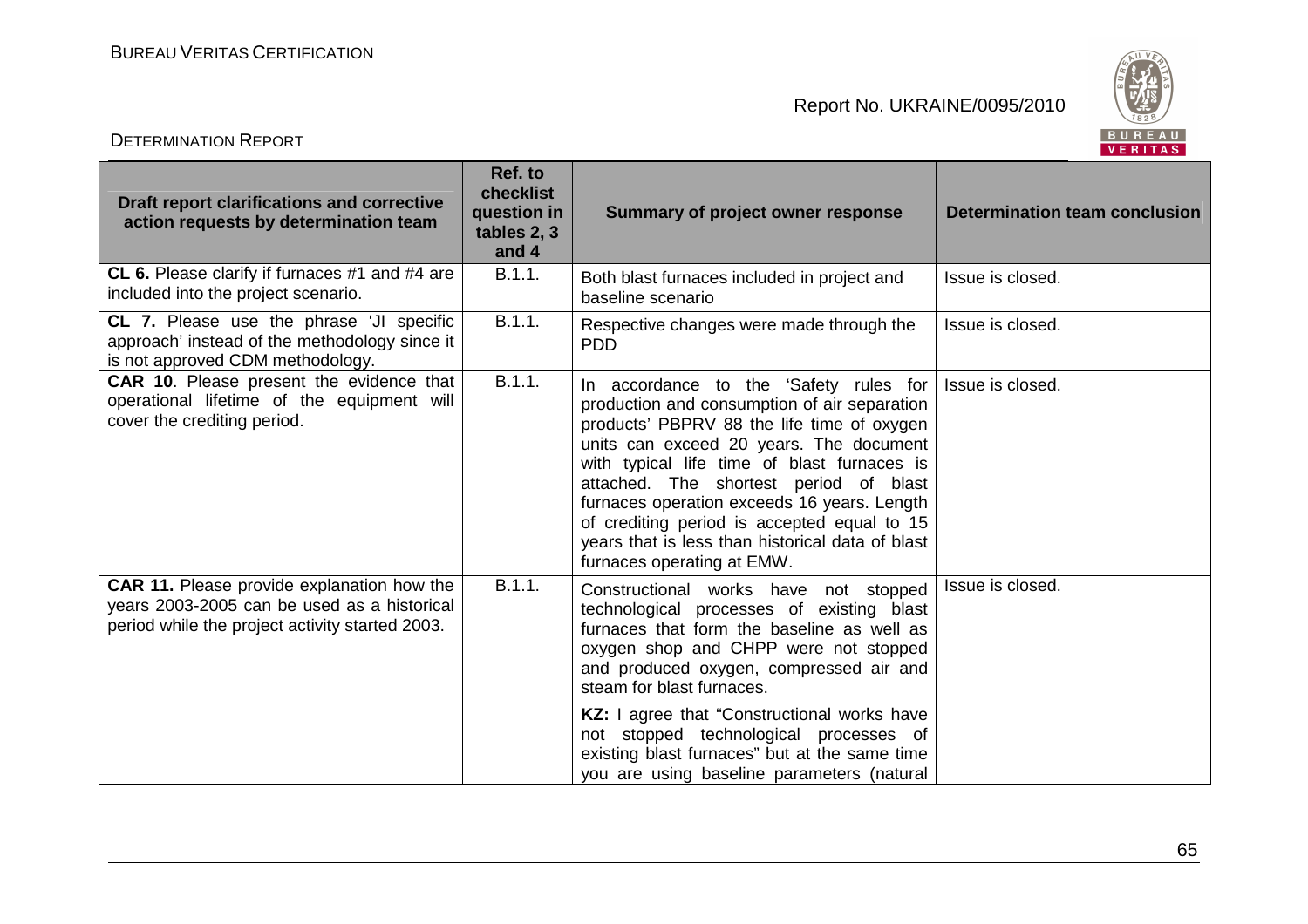

| DETERMINATION REPORT                                                                       |                                                             |                                                                                                                                                                                                                                                                                                                                                                                                                                                                                                                 | B U K E A U<br><b>VERITAS</b> |
|--------------------------------------------------------------------------------------------|-------------------------------------------------------------|-----------------------------------------------------------------------------------------------------------------------------------------------------------------------------------------------------------------------------------------------------------------------------------------------------------------------------------------------------------------------------------------------------------------------------------------------------------------------------------------------------------------|-------------------------------|
| <b>Draft report clarifications and corrective</b><br>action requests by determination team | Ref. to<br>checklist<br>question in<br>tables 2, 3<br>and 4 | Summary of project owner response                                                                                                                                                                                                                                                                                                                                                                                                                                                                               | Determination team conclusion |
|                                                                                            |                                                             | gas consumption e.g.) that are effected by<br>the reconstruction. Historical data should be<br>taken for the period before project<br>implementation. Since project starting date is<br>2003 the historical data can not be taken for<br>that period because they are already<br>influenced by the project. The options are<br>either to change starting date, take different<br>period for historical data.<br>The proposed starting date is 01.01.2006.<br>Please see the answer to CAR2 for more<br>details. |                               |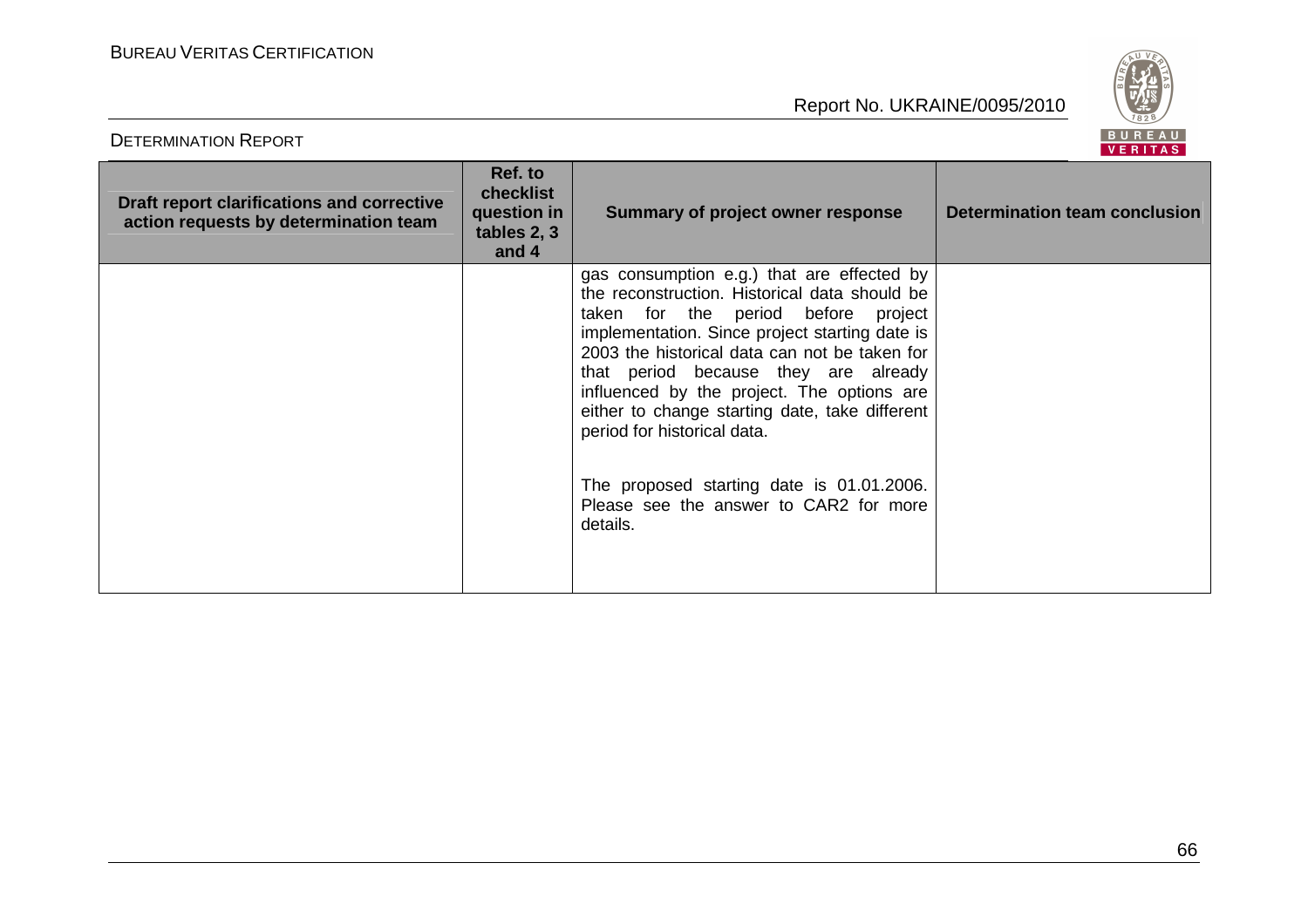

| Draft report clarifications and corrective<br>action requests by determination team                                | Ref. to<br>checklist<br>question in<br>tables 2, 3<br>and 4 | <b>Summary of project owner response</b>                                                                                                                                                                                                                                                                                                                                                                                                                                                                                                                | <b>Determination team conclusion</b> |
|--------------------------------------------------------------------------------------------------------------------|-------------------------------------------------------------|---------------------------------------------------------------------------------------------------------------------------------------------------------------------------------------------------------------------------------------------------------------------------------------------------------------------------------------------------------------------------------------------------------------------------------------------------------------------------------------------------------------------------------------------------------|--------------------------------------|
| <b>CAR 12.</b> Please provide the information on<br>the criteria of changing the fuel from coal to<br>natural gas. | B.1.1.                                                      | The actual data of natural gas consumption<br>at BF1 and BF4 is used as baseline data to<br>avoid this criteria                                                                                                                                                                                                                                                                                                                                                                                                                                         |                                      |
|                                                                                                                    |                                                             | KZ: How can this change be predicted? It<br>should be properly reflected in the PDD.                                                                                                                                                                                                                                                                                                                                                                                                                                                                    |                                      |
|                                                                                                                    |                                                             | The decision on operation without natural<br>gas is based purely on the market<br>conditions and cannot be predicted. Any<br>blast furnace of EMW can operate without<br>the use of the natural gas. The use of<br>furnace charge without gas requires no<br>technical intervention or alteration of the<br>blast furnace design. The decision about<br>the mode of blast furnace operation<br>(either with or without the use of natural<br>gas) is therefore commercial and<br>depends only on the current situation in<br>the market of natural gas. |                                      |
| CAR 13. Please explain why the historical<br>data for natural gas is 3 years and for<br>pulverized coal 2 years.   | B.1.1.                                                      | In both cases the same data is used and the<br>same baseline with 3 years of historical data<br>that lead to reducing ERUs after installation<br>pulverized coal.                                                                                                                                                                                                                                                                                                                                                                                       | Issue is closed.                     |
| CAR 14. Please present the pulverized coal<br>consumption among the key parameters in                              | B.1.1.                                                      | Consumption of pulverized coal is presented                                                                                                                                                                                                                                                                                                                                                                                                                                                                                                             | Issue is closed.                     |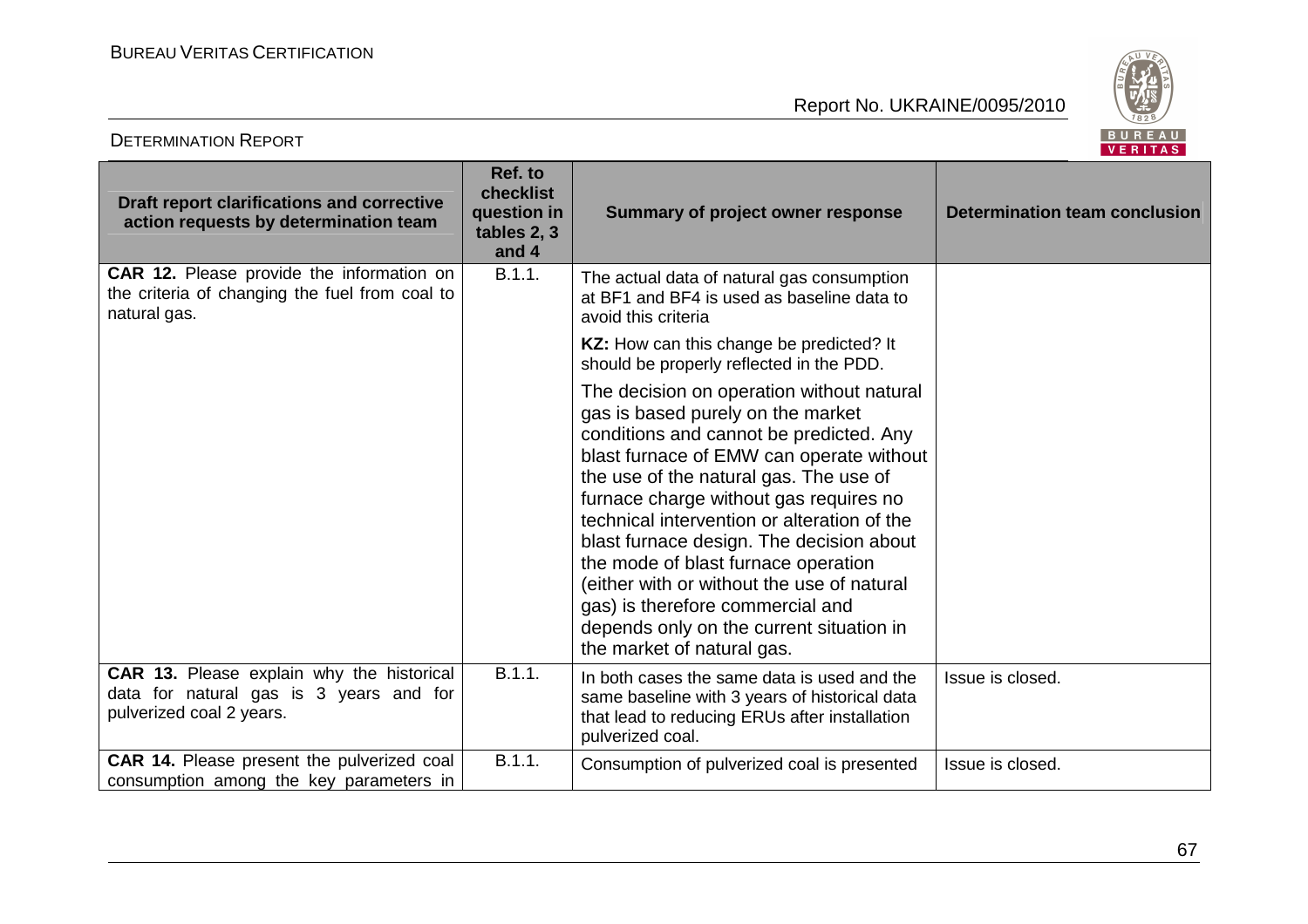

| Draft report clarifications and corrective<br>action requests by determination team                                                                               | Ref. to<br>checklist<br>question in<br>tables 2, 3<br>and 4 | <b>Summary of project owner response</b>                                                                                                                                                                                                                                                                                                                                                                                                             | <b>Determination team conclusion</b> |
|-------------------------------------------------------------------------------------------------------------------------------------------------------------------|-------------------------------------------------------------|------------------------------------------------------------------------------------------------------------------------------------------------------------------------------------------------------------------------------------------------------------------------------------------------------------------------------------------------------------------------------------------------------------------------------------------------------|--------------------------------------|
| the section B.1.                                                                                                                                                  |                                                             | in section D table <b>D.1.1.1.</b> ID number 5.                                                                                                                                                                                                                                                                                                                                                                                                      |                                      |
| <b>CAR 15.</b> Please provide explanation about<br>blast furnace gas burning on the flare. Why it<br>is not included into the sources of emissions.               | B.1.1.                                                      | Emissions of $CO2$ are calculated based on<br>total consumption of materials containing<br>carbon for pig iron production such as natural<br>gas, coke, limestone, coal. Blast furnace gas<br>is a product of oxidation and decomposition<br>of these materials. So including burning blast<br>furnace gas into the sources of emissions<br>lead to double counting since emission of<br>already<br>included<br>in to the<br>carbon<br>consideration | Issue is closed.                     |
| CAR 16. Please justify the choice of the<br>baseline scenario.                                                                                                    | B.1.2.                                                      | Existing technological and<br>investment<br>barriers have no impact on this scenario so it<br>is the most credible future scenario.                                                                                                                                                                                                                                                                                                                  | Issue is closed.                     |
| CAR 17. Please include justification of the<br>component (44/12) in the formulas in B.1.                                                                          | B.1.3.                                                      | Respective changes were made through the<br><b>PDD</b>                                                                                                                                                                                                                                                                                                                                                                                               | Issue is closed.                     |
| CAR 18. Please provide description of the<br>project scenario.                                                                                                    | B.2.3.                                                      | Reconstruction of blast furnaces Nº3 and<br>Nº5, modernization of CHPP, installation of a<br>new oxygen unit and compressor                                                                                                                                                                                                                                                                                                                          | Issue is closed.                     |
| <b>CAR 19.</b> Please provide the analysis showing<br>why the emissions in the baseline scenario<br>would likely exceed the emissions in the<br>project scenario. | B.2.4.                                                      | GHG emissions will be reduced due to<br>modernization of blast furnaces Nº3 and BF<br>Nº5, reconstruction of CHPP, installation of<br>an oxygen unit and new compressor. These<br>measures decrease consumption of coke,                                                                                                                                                                                                                             | Issue is closed.                     |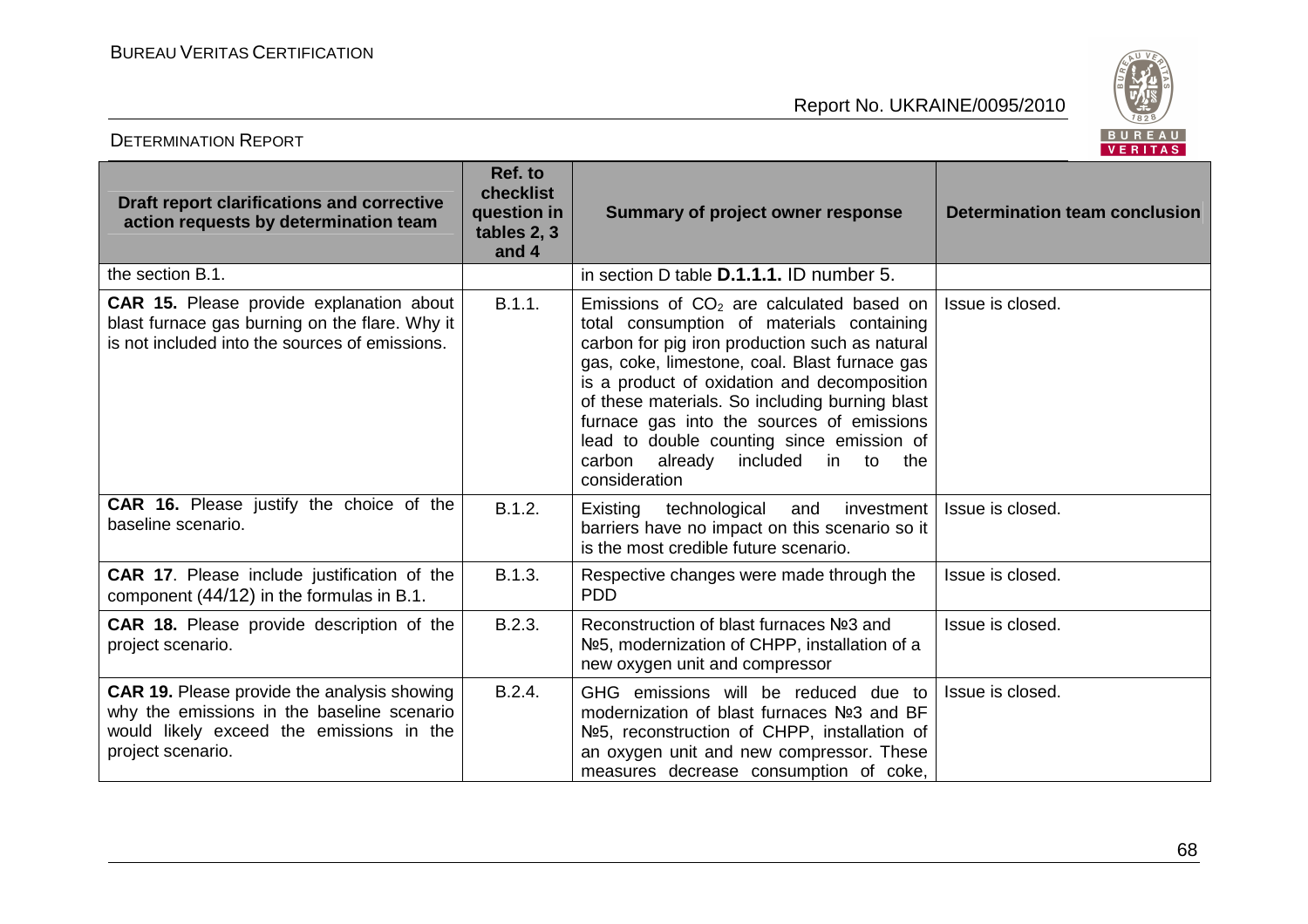

| <b>DETERMINATION REPORT</b>                                                                                                                          |                                                             |                                                                                                                                                                                                                                                                                                                                                                                                                                                                                                                                              | BUREAU<br><b>VERITAS</b>      |
|------------------------------------------------------------------------------------------------------------------------------------------------------|-------------------------------------------------------------|----------------------------------------------------------------------------------------------------------------------------------------------------------------------------------------------------------------------------------------------------------------------------------------------------------------------------------------------------------------------------------------------------------------------------------------------------------------------------------------------------------------------------------------------|-------------------------------|
| Draft report clarifications and corrective<br>action requests by determination team                                                                  | Ref. to<br>checklist<br>question in<br>tables 2, 3<br>and 4 | <b>Summary of project owner response</b>                                                                                                                                                                                                                                                                                                                                                                                                                                                                                                     | Determination team conclusion |
|                                                                                                                                                      |                                                             | power and natural gas for pig iron production.<br>In case of project absence the iron will be<br>produced by old furnaces with inefficient<br>consumption of coke and natural gas, oxygen<br>and compressed air will be produced by<br>existing units that have less efficiency in<br>comparison with new equipment.                                                                                                                                                                                                                         |                               |
| <b>CAR 20.</b> Please include in the PDD summary<br>of the national policies relevant to the<br>baseline.                                            | B.2.6.                                                      | National policies in the field of metallurgy are<br>presented in the decree of Ukrainian Cabinet<br>of Ministers #967 dated 28.07.2004 'National<br>program of development and reforming of a<br>mining and metallurgical sector for the period<br>2011'.<br><b>This</b><br>till<br>foresees<br>program<br>modernization of blast furnaces and using<br>pulverized coal instead of natural gas. But all<br>regulations in program are not mandatory.<br>Other laws of Ukraine also do not enforce<br>any of the proposed alternative options | Issue is closed.              |
| <b>CAR 21.</b> Please indicate in the section B.4. if<br>the person/entity is also a project participant.                                            | B.4.3.                                                      | Corrected                                                                                                                                                                                                                                                                                                                                                                                                                                                                                                                                    | Issue is closed.              |
| <b>CAR 22.</b> Please define operational lifetime in<br>years and months.                                                                            | C.2.1.                                                      | Corrected                                                                                                                                                                                                                                                                                                                                                                                                                                                                                                                                    | Issue is closed.              |
| <b>CAR 23.</b> The length of the crediting period in<br>PDD's table A.4.3.1 and section C.3 are not<br>consistent. Please provide consistent data on | C.3.1.                                                      | Corrected                                                                                                                                                                                                                                                                                                                                                                                                                                                                                                                                    | Issue is closed.              |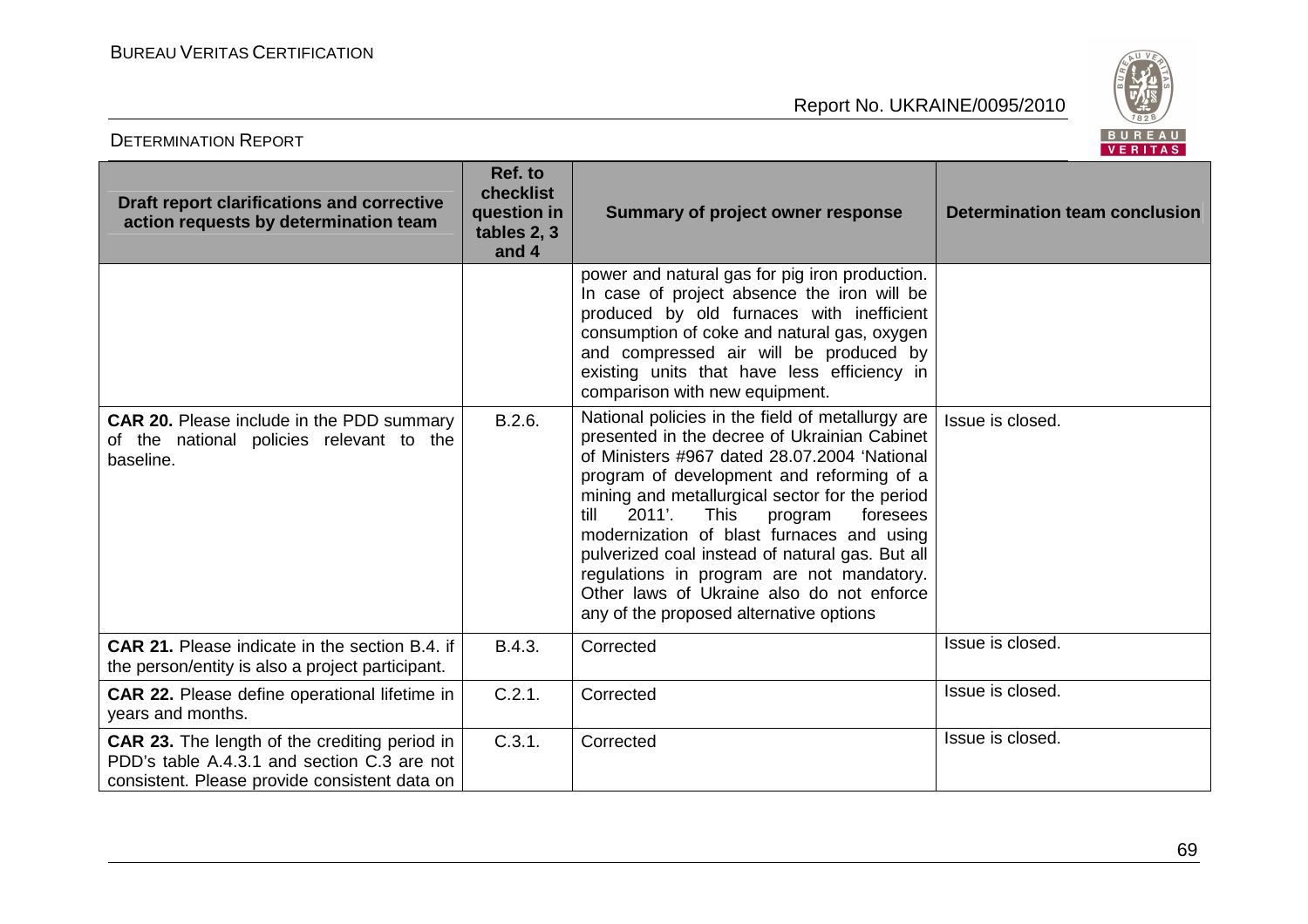DETERMINATION REPORT



| Draft report clarifications and corrective<br>action requests by determination team                                                      | Ref. to<br>checklist<br>question in<br>tables 2, 3<br>and 4 | <b>Summary of project owner response</b>                                                                                                                                                                                                                                                                                                                                                                                                                                                                                                                                                                                                                                                                                                                                                                                                                                                          | <b>Determination team conclusion</b> |
|------------------------------------------------------------------------------------------------------------------------------------------|-------------------------------------------------------------|---------------------------------------------------------------------------------------------------------------------------------------------------------------------------------------------------------------------------------------------------------------------------------------------------------------------------------------------------------------------------------------------------------------------------------------------------------------------------------------------------------------------------------------------------------------------------------------------------------------------------------------------------------------------------------------------------------------------------------------------------------------------------------------------------------------------------------------------------------------------------------------------------|--------------------------------------|
| the length of the crediting period throughout<br>the PDD. Please divide the crediting period<br>before and after Kyoto crediting period. |                                                             |                                                                                                                                                                                                                                                                                                                                                                                                                                                                                                                                                                                                                                                                                                                                                                                                                                                                                                   |                                      |
| <b>CAR 24.</b> Please clarify in the PDD how the<br>carbon content in limestone and dolomite is<br>measured.                             | D.1.2.                                                      | Carbon content in limestone and dolomite is<br>determined from chemical composition<br>obtained by Laboratory of EMW. Laboratory<br>determines the composition of limestone and<br>verify<br>dolomite<br>to<br>by measurement<br>correspondence of chemical composition to<br>approved technical standard TY Y 14.1-<br>00191827-001-2003 "Fluxing limestone".<br>Measurements are performed in accordance<br>the<br>standards<br>approved<br>and<br>to<br>methodologies<br>$\bullet$ GOST<br>23581.20-81<br>ʻiron<br>ores.<br>pellets.<br>concentrates,<br>sinters,<br>Methods of sulfur determination',<br>'Methodology<br>of<br>measurement<br>performance to determine mass<br>fraction of<br>insoluble residue in<br>limestones and dolomites',<br>'Methodology<br>of<br>measurement<br>performance to determine mass<br>fraction of calcium and magnesium<br>oxides in limestones and lime' | Issue is closed.                     |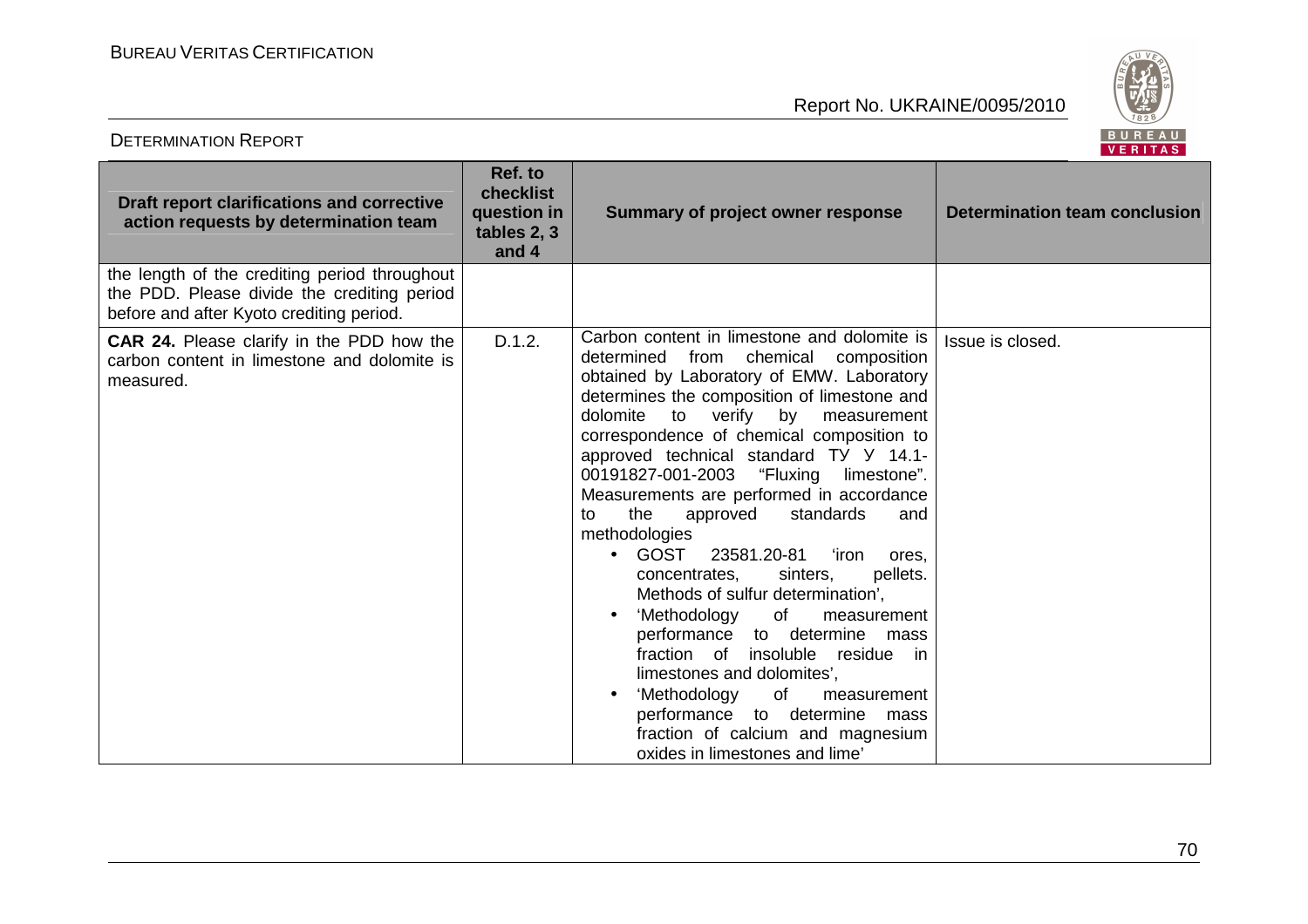

| Draft report clarifications and corrective<br>action requests by determination team                                                      | Ref. to<br>checklist<br>question in<br>tables 2, 3<br>and 4 | <b>Summary of project owner response</b>                                                                                                                                                                                                                             | <b>Determination team conclusion</b> |
|------------------------------------------------------------------------------------------------------------------------------------------|-------------------------------------------------------------|----------------------------------------------------------------------------------------------------------------------------------------------------------------------------------------------------------------------------------------------------------------------|--------------------------------------|
| <b>CAR 25.</b> Please provide information about<br>the procedures for calibration of measuring<br>devices used for variables monitoring. | D.2.1.                                                      | Calibration of measuring devices is done in<br><b>DSTU</b><br>2708-2006<br>accordance<br>with<br>"Methrology. Testing of measuring devices.<br>Organization and procedures."                                                                                         | Issue is closed.                     |
| <b>CAR 26.</b> Please present the evidence that all<br>the data is stored till the project lifetime plus<br>two years.                   | D.2.1.                                                      | EMW prepared special instruction for storing<br>initial data till end of crediting period plus two<br>years. (Instruction is attached)                                                                                                                               | Issue is closed.                     |
| <b>CAR 27.</b> Please define how data is stored.                                                                                         | D.2.1.                                                      | Initial data is stored in paper form at registers<br>in Blast Furnace Shop, CHPP, Networks and<br>Substation Shop and Sinter and Blast<br>Furnace Laboratory. Processed data in<br>electronic form is also kept in Shop of<br><b>Technical Accounting of Energy.</b> | Issue is closed.                     |
| CAR 28. Please explain the numbers in the<br>Figure 5.                                                                                   | D.2.1.                                                      | Corrected                                                                                                                                                                                                                                                            | Issue is closed.                     |
| CAR 29. Please indicate in the section D.4. if<br>the person/entity is also a project participant.                                       | D.4.2.                                                      | Corrected                                                                                                                                                                                                                                                            | Issue is closed.                     |
| CL 8. Please insert into the PDD information<br>on who and when provided EIA for all the<br>subprojects                                  | F.1.1                                                       | Project Introduction of energy efficiency<br>measures at OJSC "Enakievo Metallurgical<br>Works" includes measures that require<br>Environmental Impact Assessment (EIA). All<br>EIAs were performed and approved in frame<br>of project design documentation. The    | Issue is closed.                     |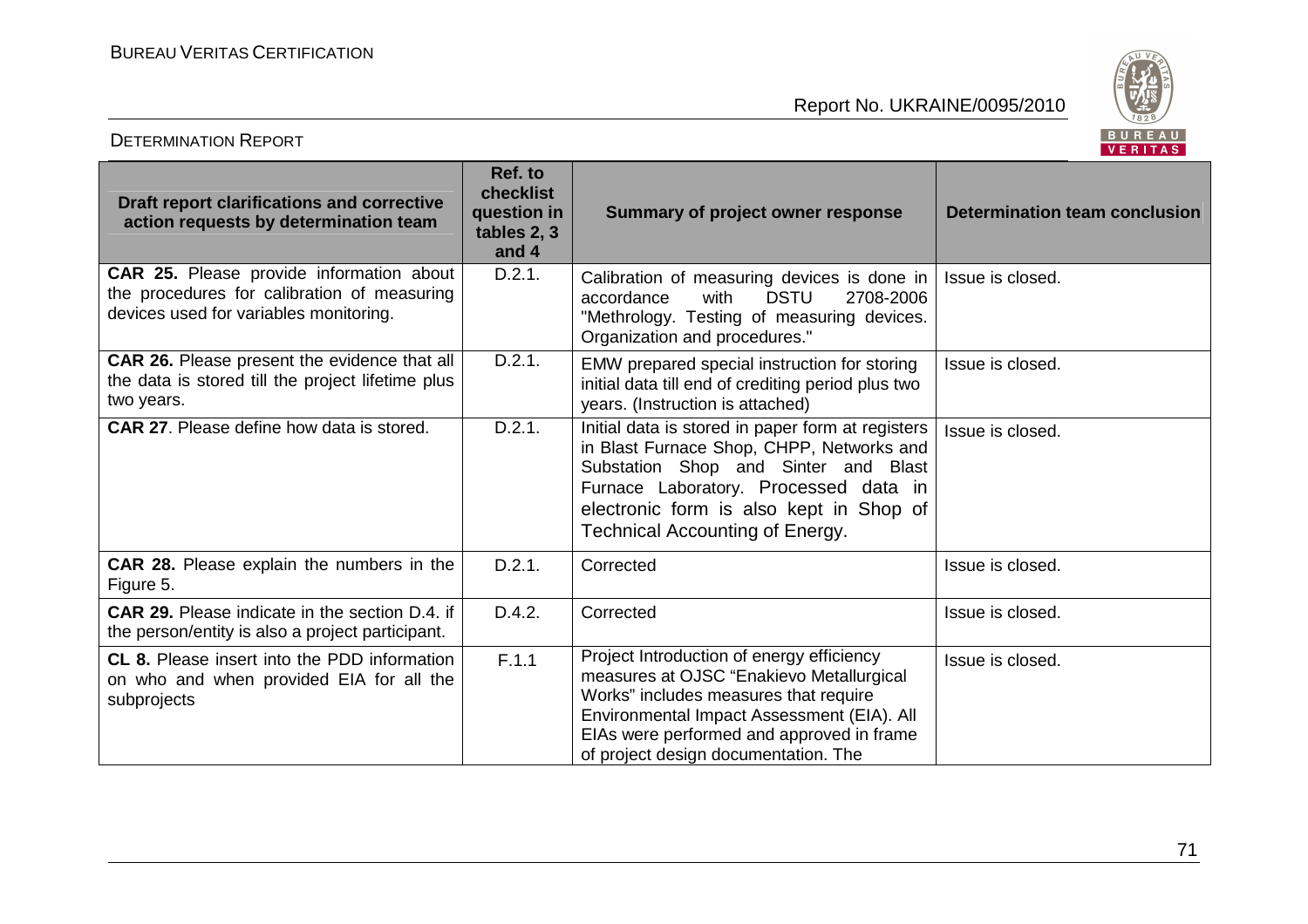DETERMINATION REPORT



| Draft report clarifications and corrective<br>action requests by determination team                                          | Ref. to<br>checklist<br>question in<br>tables 2, 3<br>and 4 | <b>Summary of project owner response</b>                                                                                                                                                                                                                                   | <b>Determination team conclusion</b> |
|------------------------------------------------------------------------------------------------------------------------------|-------------------------------------------------------------|----------------------------------------------------------------------------------------------------------------------------------------------------------------------------------------------------------------------------------------------------------------------------|--------------------------------------|
|                                                                                                                              |                                                             | following EIA was performed:<br>'Construction of blast furnace #5 with payload<br>volume 1513 m3 with reconstruction of<br>infrastructure objects. Environmental Impact<br>Assessment Vol. 10.' Performed by OJSC<br>"Ukrainian scientific centre of technical<br>ecology" |                                      |
|                                                                                                                              |                                                             | 'Feasibility study of blast furnace #3<br>reconstruction of Enakievo Metallurgical<br>Works with increasing volume from 1033 m3<br>up to 1513 m3. Environmental Impact<br>Assessment.' Performed b LLC<br>"Ecotechnology".                                                 |                                      |
|                                                                                                                              |                                                             | 'Energy department reconstruction. Stage 2.<br>Feasibility study of first reconstructed object.<br>Environmental Impact Assessment Vol. 4.'.<br>Performed by CJSC "Lonas technology"                                                                                       |                                      |
| <b>CAR 30.</b> Please list in the PDD other<br>documentation related to environmental<br>permits reviewed during site-visit. | Table 3,<br>checklist<br>question 1.1                       | OJSC "EMW" has all necessary licences<br>and permits for project activity<br>The permit to perform construction works                                                                                                                                                      | Issue is closed.                     |
|                                                                                                                              |                                                             | of Linde oxygen unit dated 21.11.2003<br>The permit to perform construction works                                                                                                                                                                                          |                                      |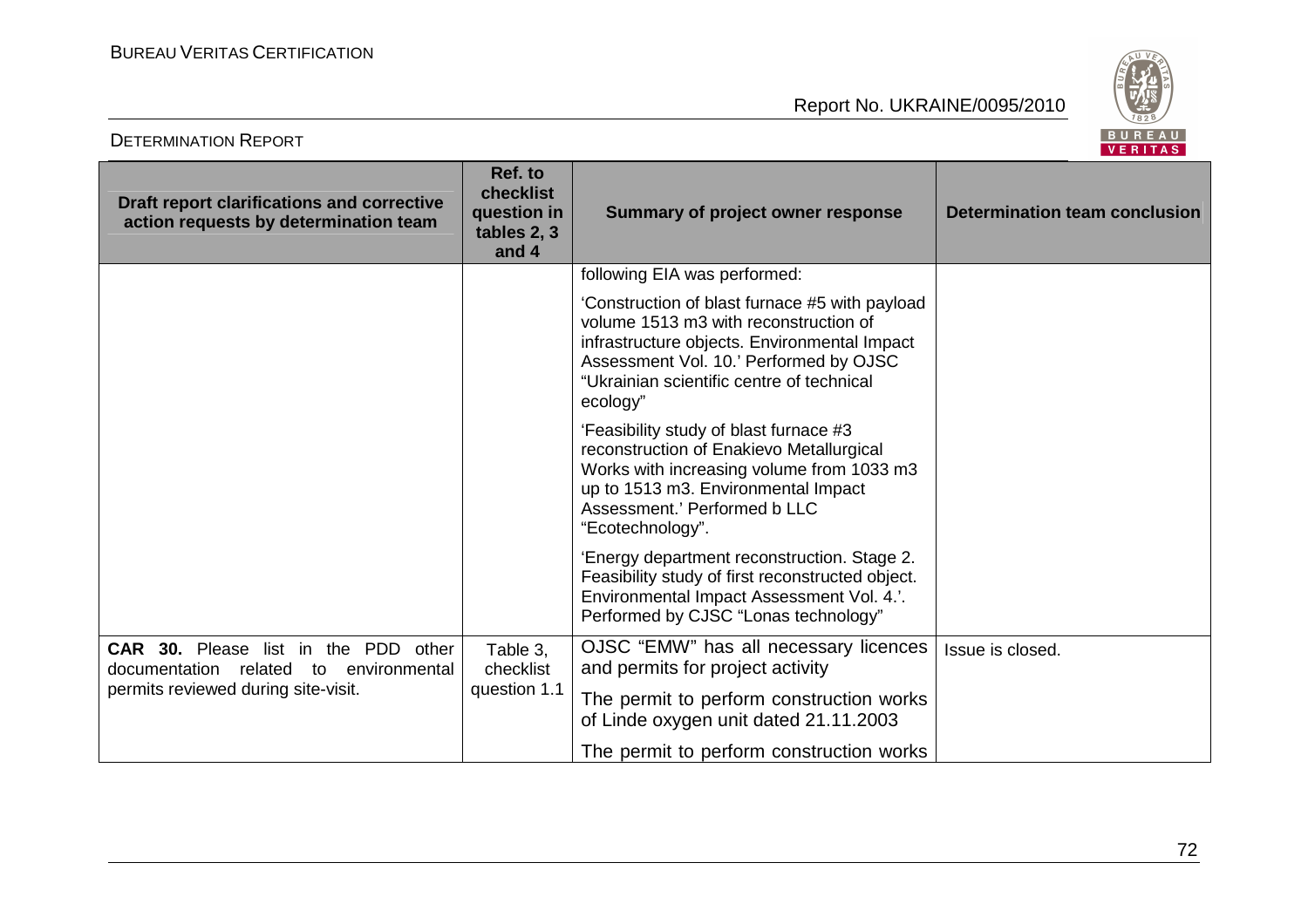Report No. UKRAINE/0095/2010



| <b>DETERMINATION REPORT</b>                                                         |                                                             |                                                                                                                                           | BUREAU<br><b>VERITAS</b>             |
|-------------------------------------------------------------------------------------|-------------------------------------------------------------|-------------------------------------------------------------------------------------------------------------------------------------------|--------------------------------------|
| Draft report clarifications and corrective<br>action requests by determination team | Ref. to<br>checklist<br>question in<br>tables 2, 3<br>and 4 | <b>Summary of project owner response</b>                                                                                                  | <b>Determination team conclusion</b> |
|                                                                                     |                                                             | of blast furnace #5 dated 05.05.2004                                                                                                      |                                      |
|                                                                                     |                                                             | The permit to perform construction works<br>for reconstruction of blast furnace #3<br>dated 03.07.2009                                    |                                      |
|                                                                                     |                                                             | The certificate of state inspection<br>acceptance and allowing the operation of<br>"Linde" oxygen unit dated 27.12.2006                   |                                      |
|                                                                                     |                                                             | The certificate of state inspection<br>acceptance and allowing the operation<br>the constructed blast furnace #5 dated<br>08.09.2008      |                                      |
|                                                                                     |                                                             | Secondary complex expert's report on<br>feasibility study of "Linde" oxygen unit<br>dated 08.07.2004                                      |                                      |
|                                                                                     |                                                             | Complex expert's report on feasibility<br>study of blast furnace #3 reconstruction of<br>Enakievo Metallurgical Works dated<br>15.05.2009 |                                      |
|                                                                                     |                                                             | Special permission for water consumption<br># UKR DON 3516                                                                                |                                      |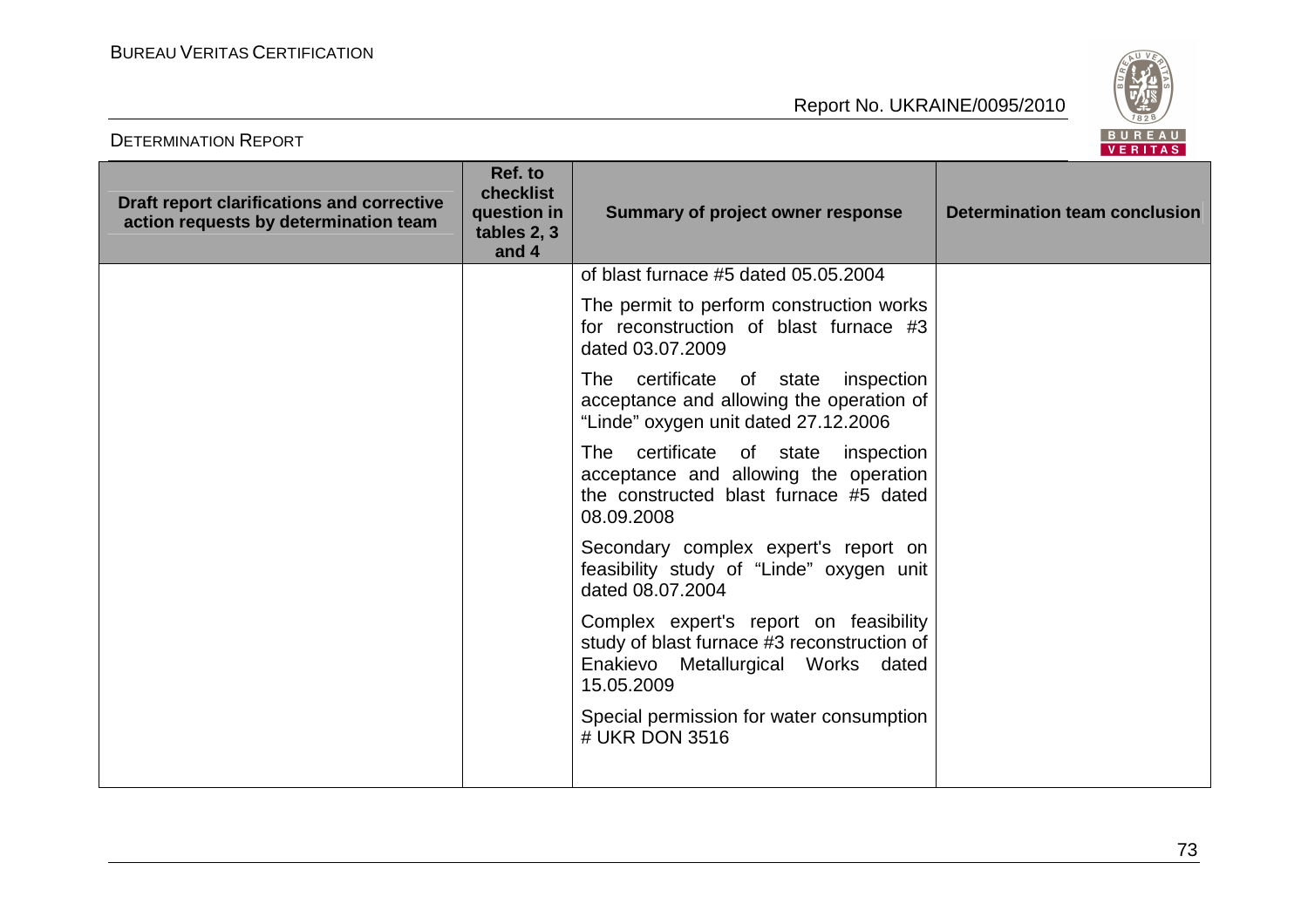Report No. UKRAINE/0095/2010



### DETERMINATION REPORT

Appendix B: Verifiers CV's

## **Ivan G. Sokolov, Dr. Sci. (biology, microbiology)**

Climate Change Lead Verifier, Bureau Veritas Certification Holding SAS Local Climate Change Product Manager for Ukraine

Acting CEO Bureau Veritas Black Sea District

He has over 25 years of experience in Research Institute in the field of biochemistry, biotechnology, and microbiology. He is a Lead auditor of Bureau Veritas Certification for Environment Management System (IRCA registered), Quality Management System (IRCA registered), Occupational Health and Safety Management System, and Food Safety Management System. He performed over 140 audits since 1999. Also he is Lead Tutor of the IRCA registered ISO 14000 EMS Lead Auditor Training Course, and Lead Tutor of the IRCA registered ISO 9000 QMS Lead Auditor Training Course. He is Lead Tutor of the Clean Development Mechanism /Joint Implementation Lead Verifier Training Course and he was involved in the determination/verification over 60 JI/CDM projects.

## **Kateryna Zinevych, M.Sci. (environmental science)**

# Bureau Veritas Ukraine Health, Safety and Environment Project Manager

Kateryna Zinevych has graduated from National University of Kyiv-Mohyla Academy with the Master Degree in Environmental Science. She has experience at working in a professional position (analytics) involving the exercise of judgment, problem solving and communication with other professional and managerial personnel as well as customers and other interested parties at analytical centre "Dergzovnishinform" and "Burea Veritas Ukraine" LLC. She has successfully completed IRCA registered Lead Auditor Training Course for Environment